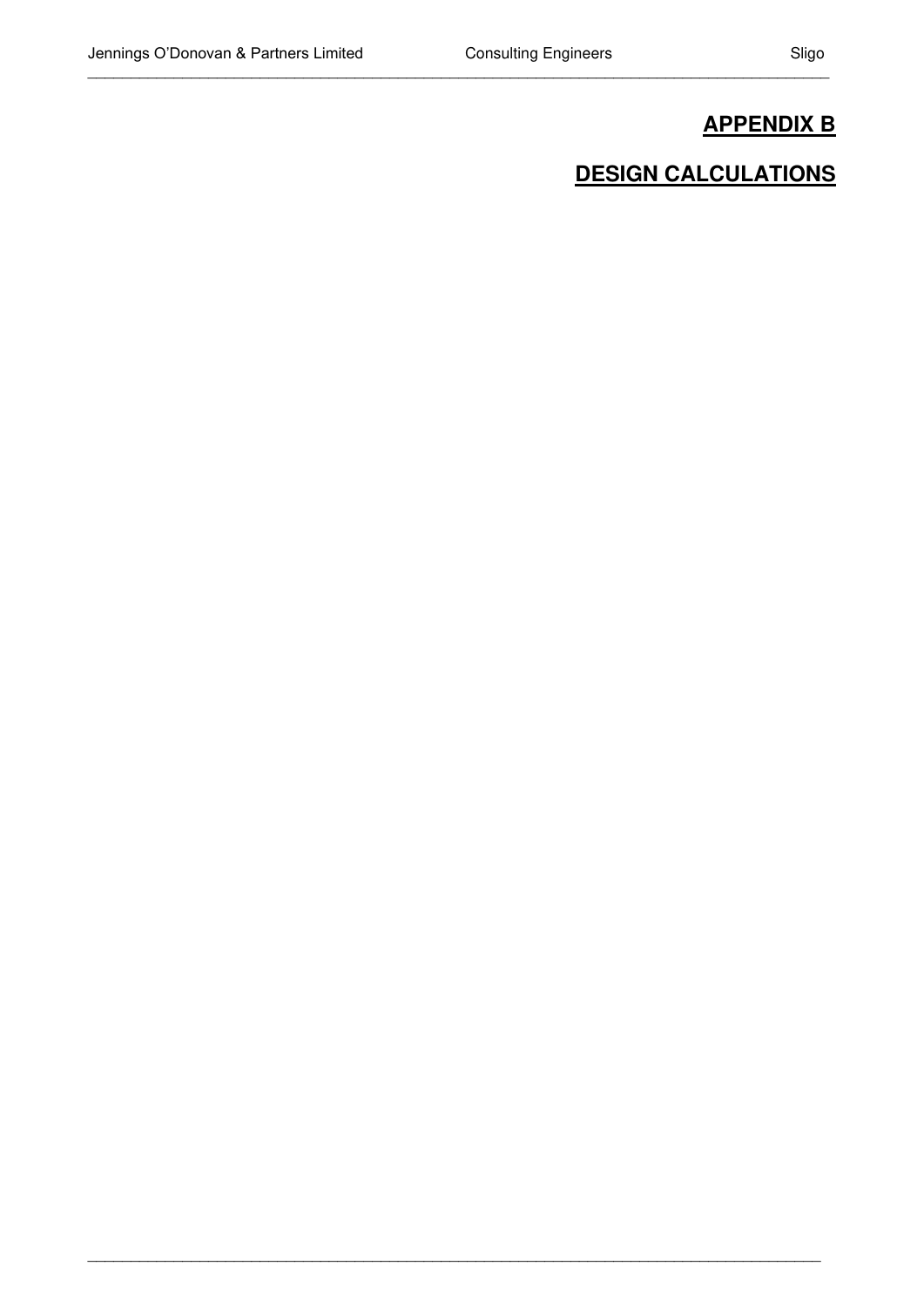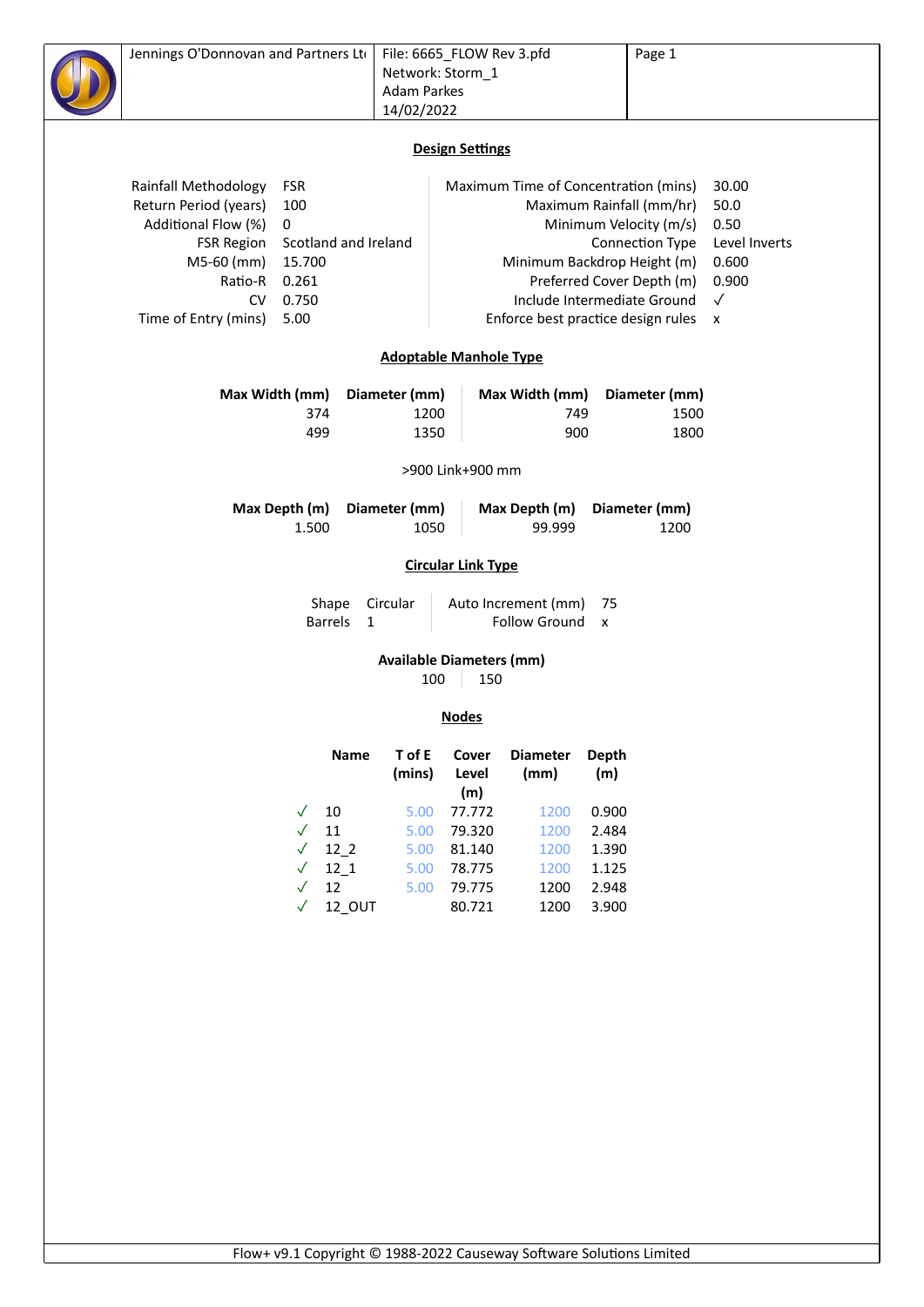|                                                                                                           |                                              | Jennings O'Donnovan and Partners Ltd                           |                                                                       |                          |                                                                        | File: 6665_FLOW Rev 3.pfd<br>Network: Storm_1<br><b>Adam Parkes</b><br>14/02/2022 |                                  |                                        |                                    |                                             |                                                                        | Page 2                    |                                                                                                 |                                  |  |
|-----------------------------------------------------------------------------------------------------------|----------------------------------------------|----------------------------------------------------------------|-----------------------------------------------------------------------|--------------------------|------------------------------------------------------------------------|-----------------------------------------------------------------------------------|----------------------------------|----------------------------------------|------------------------------------|---------------------------------------------|------------------------------------------------------------------------|---------------------------|-------------------------------------------------------------------------------------------------|----------------------------------|--|
|                                                                                                           |                                              |                                                                |                                                                       |                          |                                                                        |                                                                                   | Links                            |                                        |                                    |                                             |                                                                        |                           |                                                                                                 |                                  |  |
| Name<br>10<br>11                                                                                          | US<br><b>Node</b><br>10<br>11                | <b>DS</b><br><b>Node</b><br>11<br>12                           | Length<br>(m)<br>34.509<br>8.803                                      |                          | ks (mm) /<br>n<br>0.600<br>0.600                                       |                                                                                   | US IL<br>(m)<br>76.872<br>76.836 | <b>DSIL</b><br>(m)<br>76.836<br>76.827 |                                    | Fall<br>(m)<br>0.036<br>0.009               | Slope<br>(1:X)<br>958.0<br>958.0                                       | Dia<br>(mm)<br>300<br>300 | T of C<br>(mins)<br>6.15<br>6.44                                                                | Rain<br>(mm/hr)<br>50.0<br>50.0  |  |
| $12-2$<br>$12-1$<br>12                                                                                    | $12-2$<br>$12_{1}$<br>12                     | 12<br>12<br>12_OUT                                             | 30.912<br>23.028<br>5.368                                             |                          | 0.600<br>0.600<br>0.600                                                |                                                                                   | 79.750<br>77.650<br>76.827       | 78.650<br>77.615<br>76.821             |                                    | 1.100<br>0.035<br>0.006                     | 28.1<br>665.0<br>958.0                                                 | 225<br>225<br>300         | 5.21<br>5.77<br>6.62                                                                            | 50.0<br>50.0<br>50.0             |  |
|                                                                                                           | <b>Name</b>                                  | Vel                                                            | Cap<br>(m/s)<br>(1/s)                                                 |                          | <b>Flow</b><br>(1/s)                                                   | US<br><b>Depth</b><br>(m)                                                         | <b>DS</b><br><b>Depth</b><br>(m) |                                        | $\Sigma$ Area<br>(ha)              | $\Sigma$ Add<br>Inflow<br>(1/s)             | Pro                                                                    | <b>Depth</b><br>(mm)      | Pro<br><b>Velocity</b><br>(m/s)                                                                 |                                  |  |
|                                                                                                           | 10<br>$11\,$<br>$12-2$<br>$12-1$             | 2.477<br>0.500                                                 | 0.500<br>35.3<br>0.500<br>35.3<br>98.5<br>19.9                        |                          | 15.9<br>21.7<br>0.7<br>2.8                                             | 0.600<br>2.184<br>1.165<br>0.900                                                  | 2.184<br>2.648<br>0.900<br>1.935 |                                        | 0.117<br>0.160<br>0.005<br>0.021   | 0.0<br>0.0<br>0.0<br>0.0                    |                                                                        | 141<br>170<br>14<br>58    | 0.487<br>0.525<br>0.721<br>0.356                                                                |                                  |  |
| 0.500<br>35.3<br>2.648<br>3.600<br>12<br>27.4<br>0.202<br>0.0<br>199<br>0.551<br><b>Pipeline Schedule</b> |                                              |                                                                |                                                                       |                          |                                                                        |                                                                                   |                                  |                                        |                                    |                                             |                                                                        |                           |                                                                                                 |                                  |  |
| Link                                                                                                      | Length<br>(m)                                | Slope<br>(1:X)                                                 | Dia<br>(mm)                                                           |                          | Link<br><b>Type</b>                                                    | US CL<br>(m)                                                                      |                                  | US IL<br>(m)                           |                                    | <b>US Depth</b><br>(m)                      | <b>DS CL</b><br>(m)                                                    |                           | DS IL<br>(m)                                                                                    | <b>DS Depth</b><br>(m)           |  |
| 10<br>11<br>$12-2$<br>$12 - 1$                                                                            | 34.509<br>8.803<br>30.912<br>23.028          | 958.0<br>958.0<br>28.1<br>665.0                                |                                                                       | 300<br>300<br>225<br>225 | Circular<br>Circular<br>Circular<br>Circular                           | 77.772<br>79.320<br>81.140<br>78.775                                              |                                  | 76.872<br>76.836<br>79.750<br>77.650   |                                    | 0.600<br>2.184<br>1.165<br>0.900            | 79.320<br>79.775<br>79.775<br>79.775                                   |                           | 76.836<br>76.827<br>78.650<br>77.615                                                            | 2.184<br>2.648<br>0.900<br>1.935 |  |
| 12                                                                                                        | 5.368                                        | 958.0                                                          |                                                                       | 300                      | Circular                                                               | 79.775                                                                            |                                  | 76.827                                 |                                    | 2.648                                       | 80.721                                                                 |                           | 76.821                                                                                          | 3.600                            |  |
|                                                                                                           | Link<br>10<br>11<br>$12-2$<br>$12_{1}$<br>12 | <b>US</b><br><b>Node</b><br>10<br>11<br>$12-2$<br>$12-1$<br>12 | Dia<br>(mm)<br>1200 Manhole Adoptable<br>1200<br>1200<br>1200<br>1200 |                          | <b>Node</b><br><b>Type</b><br>Manhole<br>Manhole<br>Manhole<br>Manhole | MH<br><b>Type</b><br>Adoptable<br>Adoptable<br>Adoptable<br>Adoptable             |                                  | 11<br>12<br>12<br>12                   | <b>DS</b><br><b>Node</b><br>12 OUT | Dia<br>(mm)<br>1200<br>1200<br>1200<br>1200 | <b>Node</b><br><b>Type</b><br>Manhole<br>Manhole<br>Manhole<br>Manhole |                           | MH<br><b>Type</b><br>1200 Manhole Adoptable<br>Adoptable<br>Adoptable<br>Adoptable<br>Adoptable |                                  |  |
|                                                                                                           |                                              |                                                                |                                                                       |                          |                                                                        | <b>Manhole Schedule</b>                                                           |                                  |                                        |                                    |                                             |                                                                        |                           |                                                                                                 |                                  |  |
| <b>Node</b>                                                                                               |                                              | <b>Easting</b><br>(m)                                          | <b>Northing</b><br>(m)                                                |                          | <b>CL</b><br>(m)                                                       |                                                                                   | <b>Depth</b><br>(m)              | Dia<br>(mm)                            |                                    | <b>Connections</b>                          |                                                                        | Link                      | IL<br>(m)                                                                                       | Dia<br>(mm)                      |  |
| 10                                                                                                        |                                              | 569620.625                                                     | 833788.083                                                            |                          | 77.772                                                                 |                                                                                   | 0.900                            | 1200                                   |                                    |                                             | 0                                                                      | 10                        | 76.872                                                                                          | 300                              |  |
| 11                                                                                                        |                                              | 569635.591                                                     | 833756.988                                                            |                          | 79.320                                                                 |                                                                                   | 2.484                            | 1200                                   |                                    |                                             | $\mathbf 1$                                                            | 10                        | 76.836                                                                                          | 300                              |  |
| $12-2$                                                                                                    |                                              | 569674.179                                                     | 833759.037                                                            |                          | 81.140                                                                 |                                                                                   | 1.390                            | 1200                                   |                                    | $_{0}$ $\leftarrow$                         | 0                                                                      | 11                        | 76.836                                                                                          | 300                              |  |

12\_1 569647.632 833730.958 78.775 1.125 1200  $\overline{\mathcal{L}}$ 0 12\_2 79.750

Flow+ v9.1 Copyright © 1988-2022 Causeway Software Solutions Limited

0 12\_1 77.650

225

225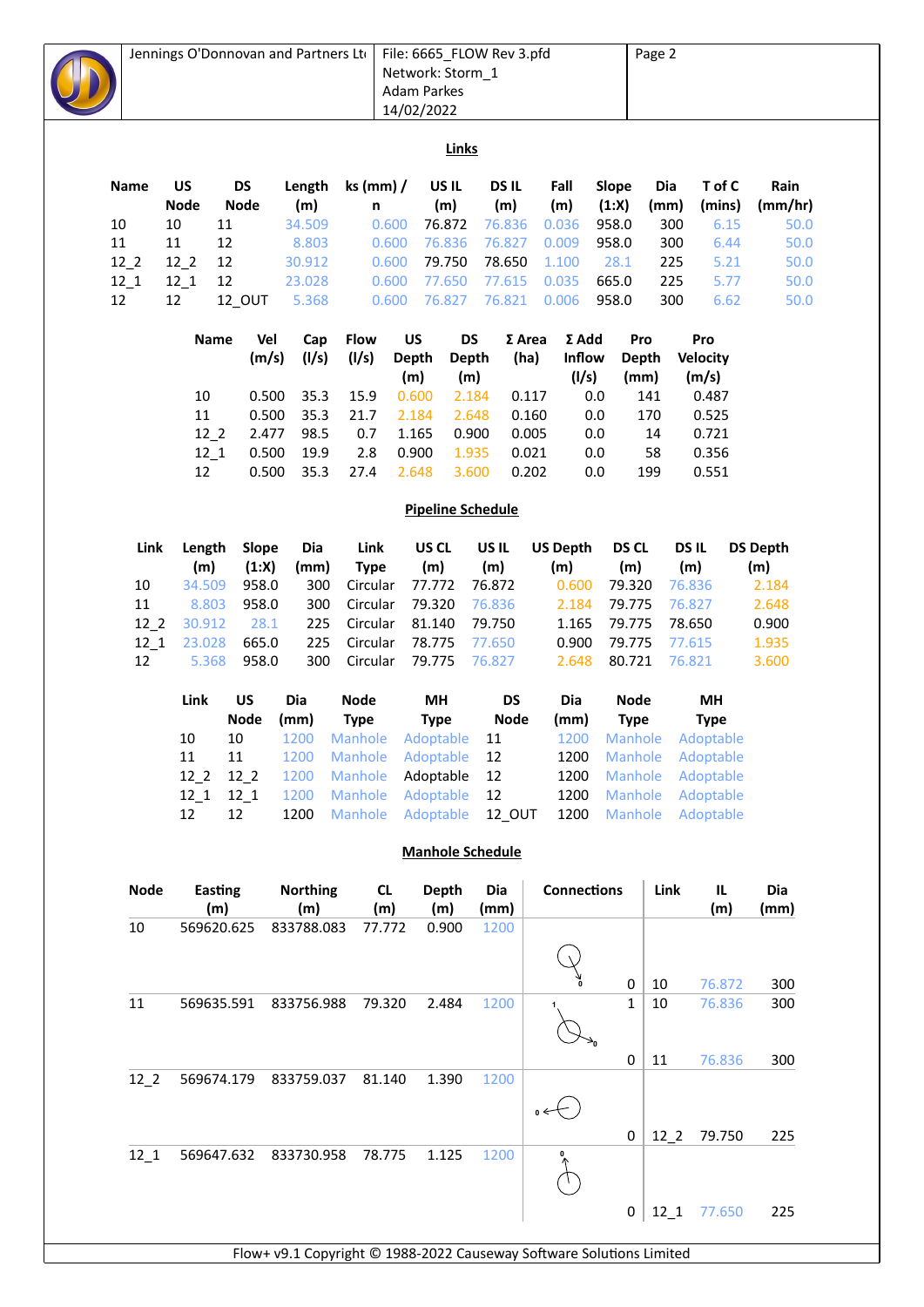## **Manhole Schedule**

| <b>Node</b> | Easting<br>(m) | <b>Northing</b><br>(m) | <b>CL</b><br>(m) | Depth<br>(m) | Dia<br>(mm) | <b>Connections</b> |   | Link | IL<br>(m) | Dia<br>(mm) |
|-------------|----------------|------------------------|------------------|--------------|-------------|--------------------|---|------|-----------|-------------|
| 12          | 569643.739     | 833753.655             | 79.775           | 2.948        | 1200        |                    | 1 | 12 1 | 77.615    | 225         |
|             |                |                        |                  |              |             |                    | 2 | 12 2 | 78.650    | 225         |
|             |                |                        |                  |              |             |                    | 3 | 11   | 76.827    | 300         |
|             |                |                        |                  |              |             |                    | 0 | 12   | 76.827    | 300         |
| 12 OUT      | 569645.394     | 833758.761             | 80.721           | 3.900        | 1200        |                    | 1 | 12   | 76.821    | 300         |
|             |                |                        |                  |              |             |                    |   |      |           |             |

### **Simulation Settings**

| Rainfall Methodology   | <b>FSR</b>                      | Additional Storage (m <sup>3</sup> /ha) 20.0 |           |
|------------------------|---------------------------------|----------------------------------------------|-----------|
|                        | FSR Region Scotland and Ireland | Check Discharge Rate(s)                      | $\sqrt{}$ |
| $M5-60$ (mm)           | 15.700                          | 1 year $\frac{1}{s}$                         | 7.1       |
| Ratio-R                | 0.261                           | 30 year $\frac{1}{s}$                        | 14.1      |
| Summer CV              | 0.750                           | 100 year $\frac{1}{s}$                       | 16.7      |
| Analysis Speed         | Normal                          | Check Discharge Volume √                     |           |
| Skip Steady State      | $\mathsf{x}$                    | 100 year 360 minute $(m^3)$                  |           |
| Drain Down Time (mins) | 240                             |                                              |           |

### **Storm Durations**

| <b>Storm Durations</b> |                                 |                                 |                          |                                 |             |  |  |  |  |  |  |
|------------------------|---------------------------------|---------------------------------|--------------------------|---------------------------------|-------------|--|--|--|--|--|--|
| 15<br>30               | 120<br>60                       | 180<br>240                      | 360<br>480               | 600<br>720                      | 960<br>1440 |  |  |  |  |  |  |
|                        | <b>Return Period</b><br>(years) | <b>Climate Change</b><br>(CC %) | Additional Area<br>(A %) | <b>Additional Flow</b><br>(Q %) |             |  |  |  |  |  |  |
|                        |                                 | 0                               | 0                        | 0                               |             |  |  |  |  |  |  |
|                        |                                 | 20                              | 0                        | 0                               |             |  |  |  |  |  |  |
|                        | 30                              | 0                               | 0                        | 0                               |             |  |  |  |  |  |  |
|                        | 30                              | 20                              | 0                        | 0                               |             |  |  |  |  |  |  |
|                        | 100                             | 0                               | 0                        | 0                               |             |  |  |  |  |  |  |
|                        | 100                             | 20                              |                          | 0                               |             |  |  |  |  |  |  |

### **Pre-development Discharge Rate**

| Site Makeup                  | Greenfield    | Growth Factor 30 year    | 1.65 |
|------------------------------|---------------|--------------------------|------|
| Greenfield Method            | <b>IH124</b>  | Growth Factor 100 year   | 1.96 |
| Positively Drained Area (ha) | 2.279         | Betterment (%)           | 0    |
| SAAR (mm)                    | 1295          | <b>QBar</b>              | 8.5  |
| Soil Index                   | $\mathcal{L}$ | $Q_1$ year (I/s)         | 7.1  |
| <b>SPR</b>                   | 0.30          | $Q$ 30 year ( $I/s$ )    | 14.1 |
| Region                       | 11            | Q 100 year $\frac{1}{s}$ | 16.7 |
| Growth Factor 1 year         | 0.83          |                          |      |

## **Pre-development Discharge Volume**

| Site Makeup Greenfield             |      | Return Period (years) 100       |     |
|------------------------------------|------|---------------------------------|-----|
| Greenfield Method FSR/FEH          |      | Climate Change (%) 0            |     |
| Positively Drained Area (ha) 2.279 |      | Storm Duration (mins)           | 360 |
| Soil Index 2                       |      | Betterment (%) 0                |     |
| <b>SPR</b>                         | 0.30 | PR                              |     |
| C.WI                               |      | Runoff Volume (m <sup>3</sup> ) |     |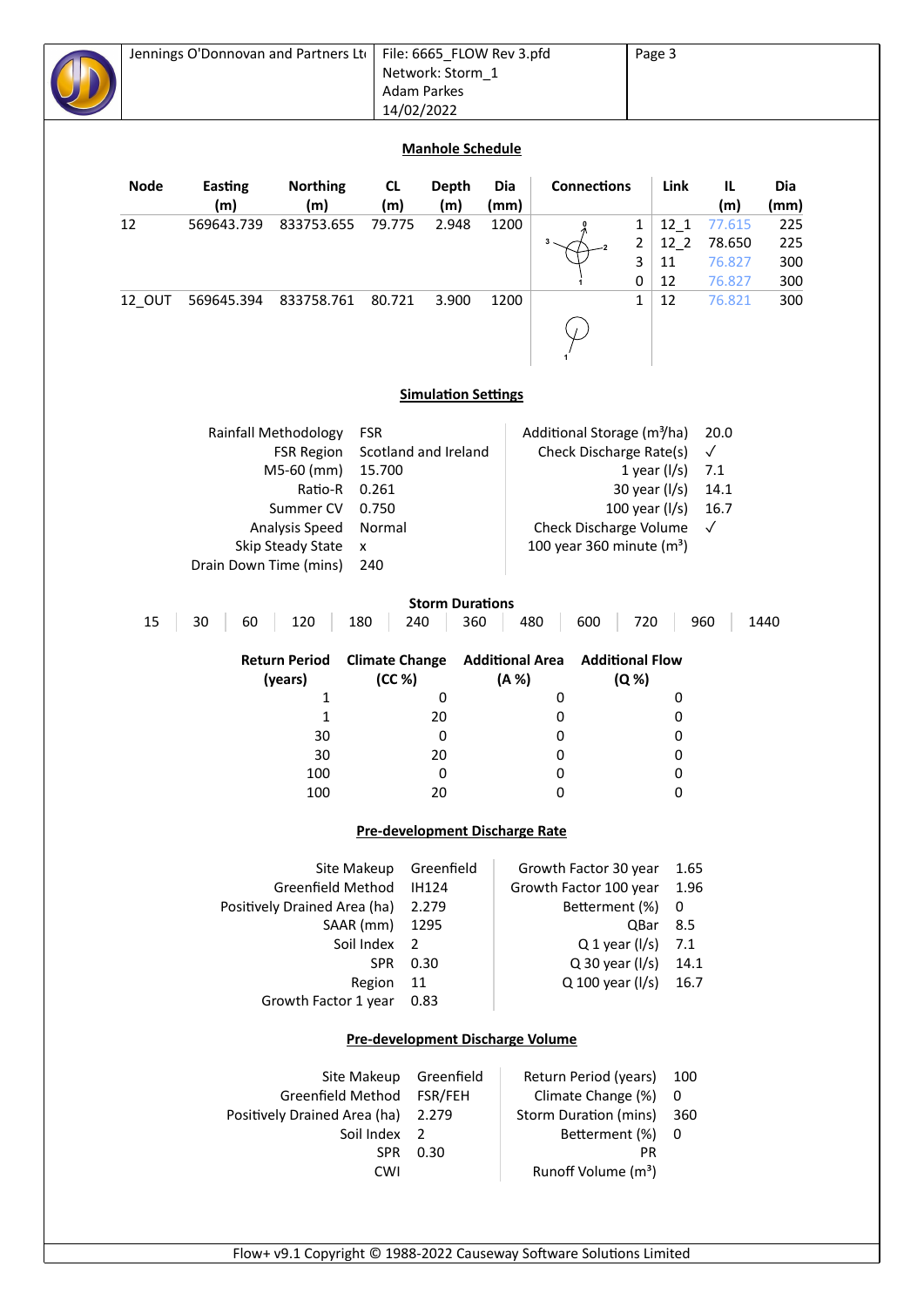| Jennings O'Donnovan and Partners Ltd |                           | Network: Storm_1<br><b>Adam Parkes</b> | File: 6665_FLOW Rev 3.pfd              | Page 4                       |                    |             |
|--------------------------------------|---------------------------|----------------------------------------|----------------------------------------|------------------------------|--------------------|-------------|
|                                      |                           | 14/02/2022                             |                                        |                              |                    |             |
|                                      |                           |                                        | Node 12 OUT Soakaway Storage Structure |                              |                    |             |
| Base Inf Coefficient (m/hr)          | 0.07668                   |                                        | Invert Level (m)<br>76.821             |                              | Depth (m)<br>1.000 |             |
| Side Inf Coefficient (m/hr)          | 0.07668                   |                                        | Time to half empty (mins)<br>608       | Inf Depth (m)                |                    |             |
| Safety Factor                        | 2.0                       |                                        | Pit Width (m)<br>9.000                 | Number Required              | $\mathbf{1}$       |             |
| Porosity                             | 0.95                      |                                        | Pit Length (m)<br>9.000                |                              |                    |             |
|                                      |                           |                                        | Other (defaults)                       |                              |                    |             |
| Entry Loss (manhole)                 | 0.250                     | Entry Loss (junction)                  | 0.000                                  | Apply Recommended Losses     | X                  |             |
| Exit Loss (manhole)                  | 0.250                     | Exit Loss (junction)                   | 0.000                                  | Flood Risk (m)               | 0.300              |             |
|                                      |                           |                                        | <b>Approval Settings</b>               |                              |                    |             |
|                                      | Node Size                 | $\checkmark$                           | Minimum Full Bore Velocity (m/s)       |                              |                    |             |
|                                      | Node Losses               | $\checkmark$                           | Maximum Full Bore Velocity (m/s)       |                              | 3.000              |             |
|                                      | Link Size                 | $\checkmark$                           |                                        | <b>Proportional Velocity</b> | $\checkmark$       |             |
|                                      | Minimum Diameter (mm)     | 150                                    | Return Period (years)                  |                              |                    |             |
|                                      | Link Length               | $\checkmark$                           | Minimum Proportional Velocity (m/s)    | 0.750                        |                    |             |
|                                      | Maximum Length (m)        | 100.000                                | Maximum Proportional Velocity (m/s)    |                              |                    |             |
|                                      | Coordinates               | $\checkmark$                           |                                        | Surcharged Depth             | $\checkmark$       |             |
|                                      | Accuracy (m)              | 1.000                                  |                                        | Return Period (years)        |                    |             |
|                                      | Crossings                 | $\checkmark$                           | Maximum Surcharged Depth (m)           |                              | 0.100              |             |
|                                      | Cover Depth               | $\checkmark$                           |                                        | Flooding                     | $\checkmark$       |             |
|                                      | Minimum Cover Depth (m)   |                                        |                                        | Return Period (years)        | 30                 |             |
|                                      | Maximum Cover Depth (m)   | 3.000                                  |                                        | Time to Half Empty           | x                  |             |
|                                      | <b>Backdrops</b>          | $\checkmark$                           |                                        | <b>Discharge Rates</b>       | $\checkmark$       |             |
| Minimum Backdrop Height (m)          |                           |                                        |                                        | Discharge Volume             | $\checkmark$       |             |
| Maximum Backdrop Height (m)          | <b>Full Bore Velocity</b> | 1.500<br>$\checkmark$                  | 100 year 360 minute $(m^3)$            |                              |                    |             |
|                                      |                           |                                        | Rainfall                               |                              |                    |             |
| Event                                | Peak                      | Average                                | Event                                  |                              | Peak               | Average     |
|                                      | Intensity                 | Intensity                              |                                        |                              | Intensity          | Intensity   |
|                                      | (mm/hr)                   | (mm/hr)                                |                                        |                              | (mm/hr)            | (mm/hr)     |
| 1 vear 15 minute summer              | 82.600                    | <b>23 373</b>                          | 1 year $+20\%$ CC 720 minute summer    |                              | 10.693             | <b>2866</b> |

|                                  | (mm/hr) | (mm/hr) |                                   | (mm/hr) | (mm/hr) |
|----------------------------------|---------|---------|-----------------------------------|---------|---------|
| 1 year 15 minute summer          | 82.600  | 23.373  | 1 year +20% CC 720 minute summer  | 10.693  | 2.866   |
| 1 year 30 minute summer          | 57.169  | 16.177  | 1 year +20% CC 960 minute summer  | 9.158   | 2.412   |
| 1 year 60 minute summer          | 41.075  | 10.855  | 1 year +20% CC 1440 minute summer | 6.986   | 1.872   |
| 1 year 120 minute summer         | 27.115  | 7.166   | 30 year 15 minute summer          | 183.194 | 51.838  |
| 1 year 180 minute summer         | 21.761  | 5.600   | 30 year 30 minute summer          | 127.219 | 35.999  |
| 1 year 240 minute summer         | 17.776  | 4.698   | 30 year 60 minute summer          | 90.011  | 23.787  |
| 1 year 360 minute summer         | 14.243  | 3.665   | 30 year 120 minute summer         | 57.882  | 15.296  |
| 1 year 480 minute summer         | 11.608  | 3.068   | 30 year 180 minute summer         | 45.578  | 11.729  |
| 1 year 600 minute summer         | 9.771   | 2.673   | 30 year 240 minute summer         | 36.690  | 9.696   |
| 1 year 720 minute summer         | 8.911   | 2.388   | 30 year 360 minute summer         | 28.746  | 7.397   |
| 1 year 960 minute summer         | 7.632   | 2.010   | 30 year 480 minute summer         | 23.075  | 6.098   |
| 1 year 1440 minute summer        | 5.822   | 1.560   | 30 year 600 minute summer         | 19.183  | 5.247   |
| 1 year +20% CC 15 minute summer  | 99.120  | 28.047  | 30 year 720 minute summer         | 17.310  | 4.639   |
| 1 year +20% CC 30 minute summer  | 68.603  | 19.412  | 30 year 960 minute summer         | 14.504  | 3.819   |
| 1 year +20% CC 60 minute summer  | 49.290  | 13.026  | 30 year 1440 minute summer        | 10.830  | 2.902   |
| 1 year +20% CC 120 minute summer | 32.538  | 8.599   | 30 year +20% CC 15 minute summer  | 219.833 | 62.205  |
| 1 year +20% CC 180 minute summer | 26.113  | 6.720   | 30 year +20% CC 30 minute summer  | 152.663 | 43.198  |
| 1 year +20% CC 240 minute summer | 21.331  | 5.637   | 30 year +20% CC 60 minute summer  | 108.014 | 28.545  |
| 1 year +20% CC 360 minute summer | 17.091  | 4.398   | 30 year +20% CC 120 minute summer | 69.458  | 18.356  |
| 1 year +20% CC 480 minute summer | 13.930  | 3.681   | 30 year +20% CC 180 minute summer | 54.694  | 14.075  |
| 1 year +20% CC 600 minute summer | 11.725  | 3.207   | 30 year +20% CC 240 minute summer | 44.028  | 11.635  |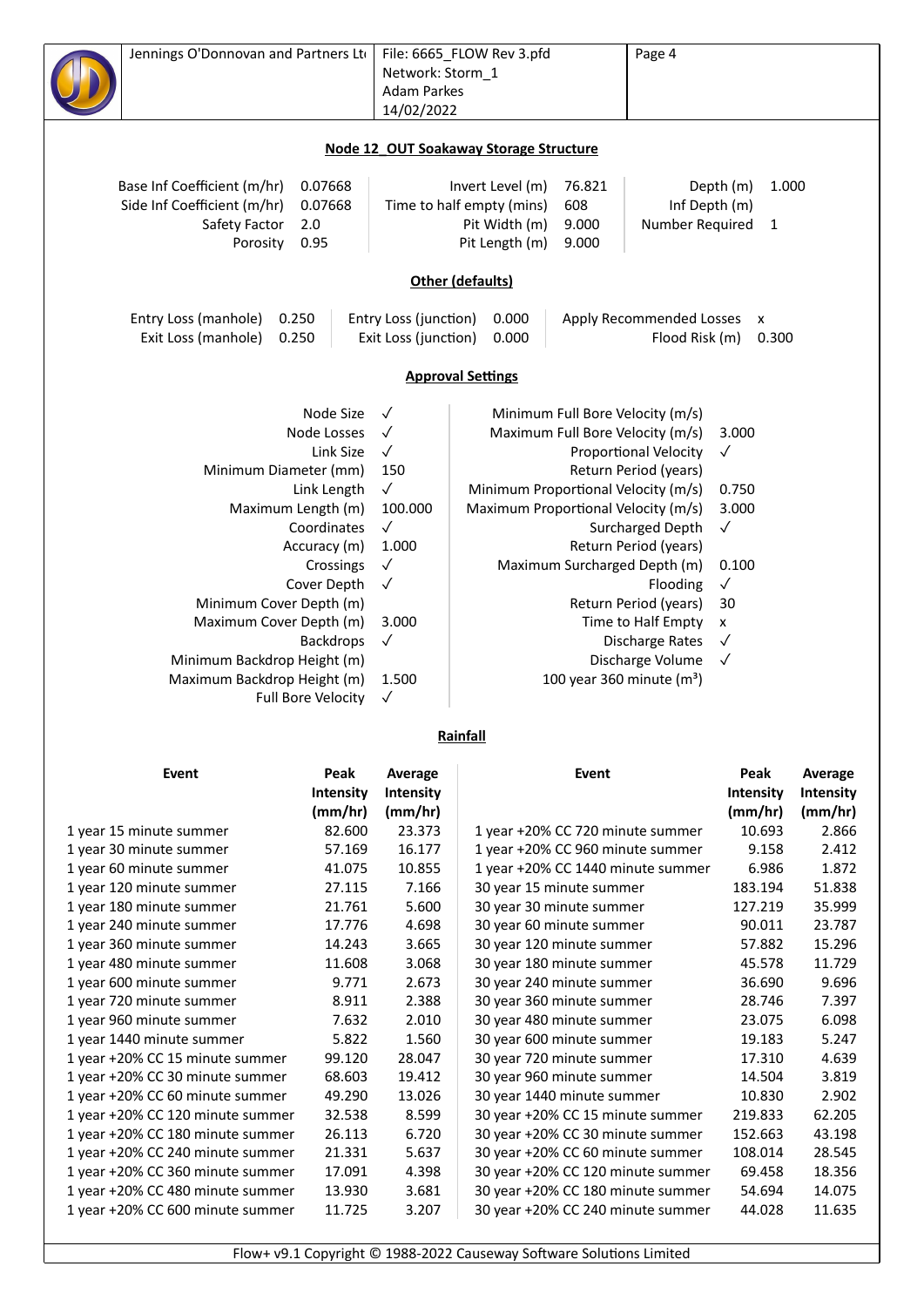|   | Jennings O'Donnovan and Partners Ltd File: 6665 FLOW Rev 3.pfd |                  | Page 5 |
|---|----------------------------------------------------------------|------------------|--------|
|   |                                                                | Network: Storm 1 |        |
| ш |                                                                | Adam Parkes      |        |
|   |                                                                | 14/02/2022       |        |

## **Rainfall**

| Event                              | Peak<br><b>Intensity</b><br>(mm/hr) | Average<br>Intensity<br>(mm/hr) | Event                               | Peak<br><b>Intensity</b><br>(mm/hr) | Average<br><b>Intensity</b><br>(mm/hr) |
|------------------------------------|-------------------------------------|---------------------------------|-------------------------------------|-------------------------------------|----------------------------------------|
| 30 year +20% CC 360 minute summer  | 34.495                              | 8.877                           | 100 year 720 minute summer          | 21.664                              | 5.806                                  |
| 30 year +20% CC 480 minute summer  | 27.690                              | 7.318                           | 100 year 960 minute summer          | 18.050                              | 4.753                                  |
| 30 year +20% CC 600 minute summer  | 23.020                              | 6.296                           | 100 year 1440 minute summer         | 13.372                              | 3.584                                  |
| 30 year +20% CC 720 minute summer  | 20.773                              | 5.567                           | 100 year +20% CC 15 minute summer   | 284.435                             | 80.485                                 |
| 30 year +20% CC 960 minute summer  | 17.405                              | 4.583                           | 100 year +20% CC 30 minute summer   | 199.129                             | 56.347                                 |
| 30 year +20% CC 1440 minute summer | 12.996                              | 3.483                           | 100 year +20% CC 60 minute summer   | 140.524                             | 37.136                                 |
| 100 year 15 minute summer          | 237.029                             | 67.071                          | 100 year +20% CC 120 minute summer  | 89.646                              | 23.691                                 |
| 100 year 30 minute summer          | 165.941                             | 46.956                          | 100 year +20% CC 180 minute summer  | 70.163                              | 18.055                                 |
| 100 year 60 minute summer          | 117.103                             | 30.947                          | 100 year +20% CC 240 minute summer  | 56.219                              | 14.857                                 |
| 100 year 120 minute summer         | 74.705                              | 19.742                          | 100 year +20% CC 360 minute summer  | 43.736                              | 11.255                                 |
| 100 year 180 minute summer         | 58.469                              | 15.046                          | 100 year +20% CC 480 minute summer  | 34.923                              | 9.229                                  |
| 100 year 240 minute summer         | 46.850                              | 12.381                          | 100 year +20% CC 600 minute summer  | 28.910                              | 7.908                                  |
| 100 year 360 minute summer         | 36.447                              | 9.379                           | 100 year +20% CC 720 minute summer  | 25.996                              | 6.967                                  |
| 100 year 480 minute summer         | 29.103                              | 7.691                           | 100 year +20% CC 960 minute summer  | 21.660                              | 5.704                                  |
| 100 year 600 minute summer         | 24.092                              | 6.590                           | 100 year +20% CC 1440 minute summer | 16.046                              | 4.301                                  |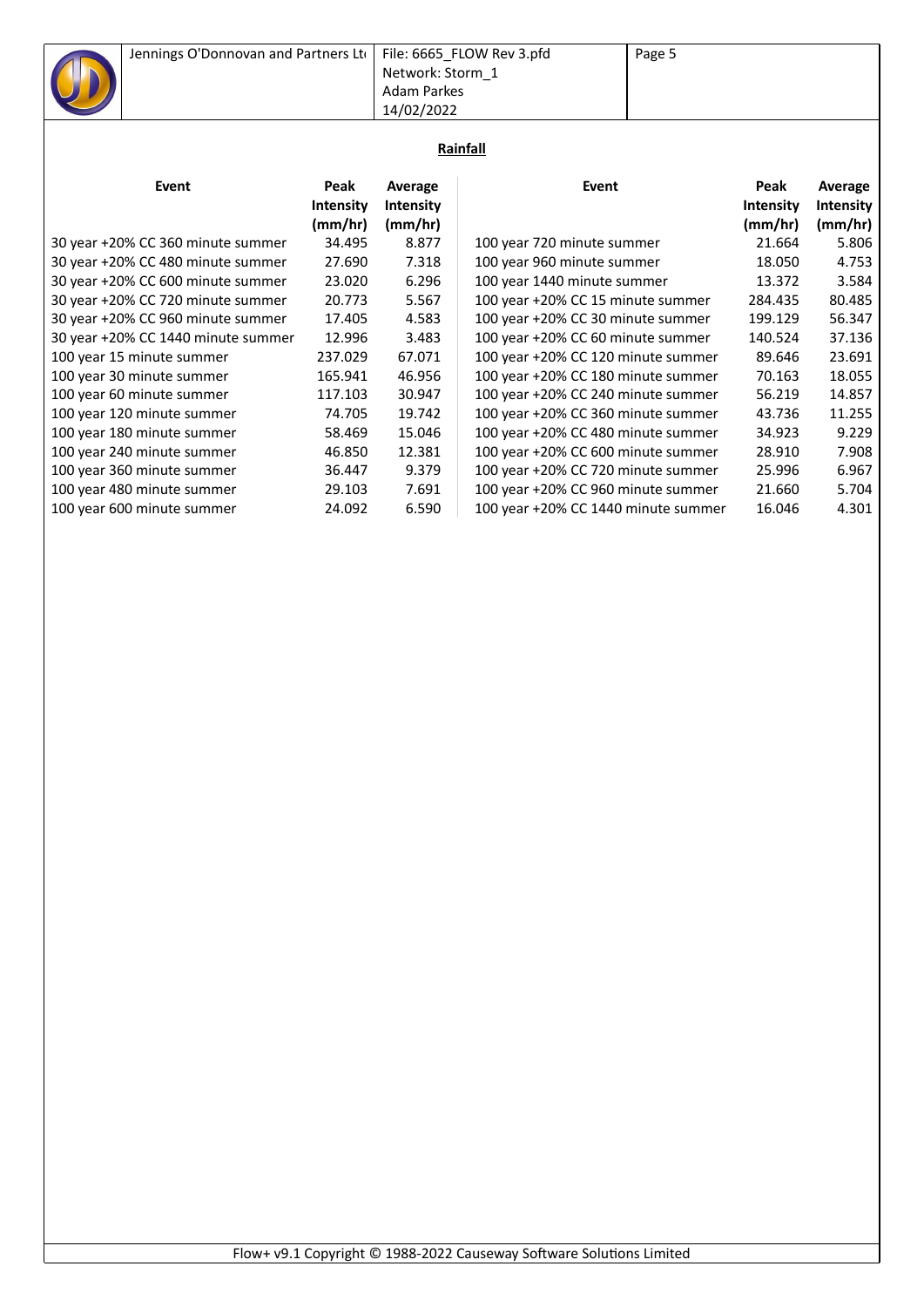

## **Results for 1 year Critical Storm Duration. Lowest mass balance: 100.00%**

| <b>Node Event</b> | US          | Peak   | Level  | Depth | <b>Inflow</b> | Node        | <b>Flood</b>      | <b>Status</b> |
|-------------------|-------------|--------|--------|-------|---------------|-------------|-------------------|---------------|
|                   | <b>Node</b> | (mins) | (m)    | (m)   | (1/s)         | Vol $(m^3)$ | (m <sup>3</sup> ) |               |
| 600 minute summer | 10          | 420    | 77.037 | 0.165 | 2.4           | 0.6161      | 0.0000            | OK            |
| 600 minute summer | 11          | 420    | 77.037 | 0.201 | 3.1           | 0.2971      | 0.0000            | OK            |
| 15 minute summer  | 12 2        | 11     | 79.762 | 0.012 | 0.5           | 0.0140      | 0.0000            | OK            |
| 15 minute summer  | 12 1        | 11     | 77.701 | 0.051 | 2.1           | 0.0761      | 0.0000            | OK            |
| 600 minute summer | 12          | 420    | 77.037 | 0.210 | 3.6           | 0.2605      | 0.0000            | OK.           |
| 600 minute summer | 12 OUT      | 420    | 77.037 | 0.216 | 3.5           | 16.8740     | 0.0000            | OK            |

| <b>Link Event</b> | บร          | Link         | DS            | Outflow | <b>Velocity</b> | Flow/Cap | Link        |
|-------------------|-------------|--------------|---------------|---------|-----------------|----------|-------------|
| (Upstream Depth)  | <b>Node</b> |              | <b>Node</b>   | (1/s)   | (m/s)           |          | Vol $(m^3)$ |
| 600 minute summer | 10          | 10           | 11            | 2.2     | 0.193           | 0.061    | 1.5519      |
| 600 minute summer | 11          | 11           | 12            | 2.8     | 0.197           | 0.080    | 0.4530      |
| 15 minute summer  | 12 2        | 12 2         | 12            | 0.5     | 0.644           | 0.005    | 0.0237      |
| 15 minute summer  | 12 1        | 12 1         | 12            | 2.0     | 0.372           | 0.099    | 0.1222      |
| 600 minute summer | 12          | 12           | <b>12 OUT</b> | 3.5     | 0.371           | 0.099    | 0.2873      |
| 600 minute summer | 12 OUT      | Infiltration |               | 0.9     |                 |          |             |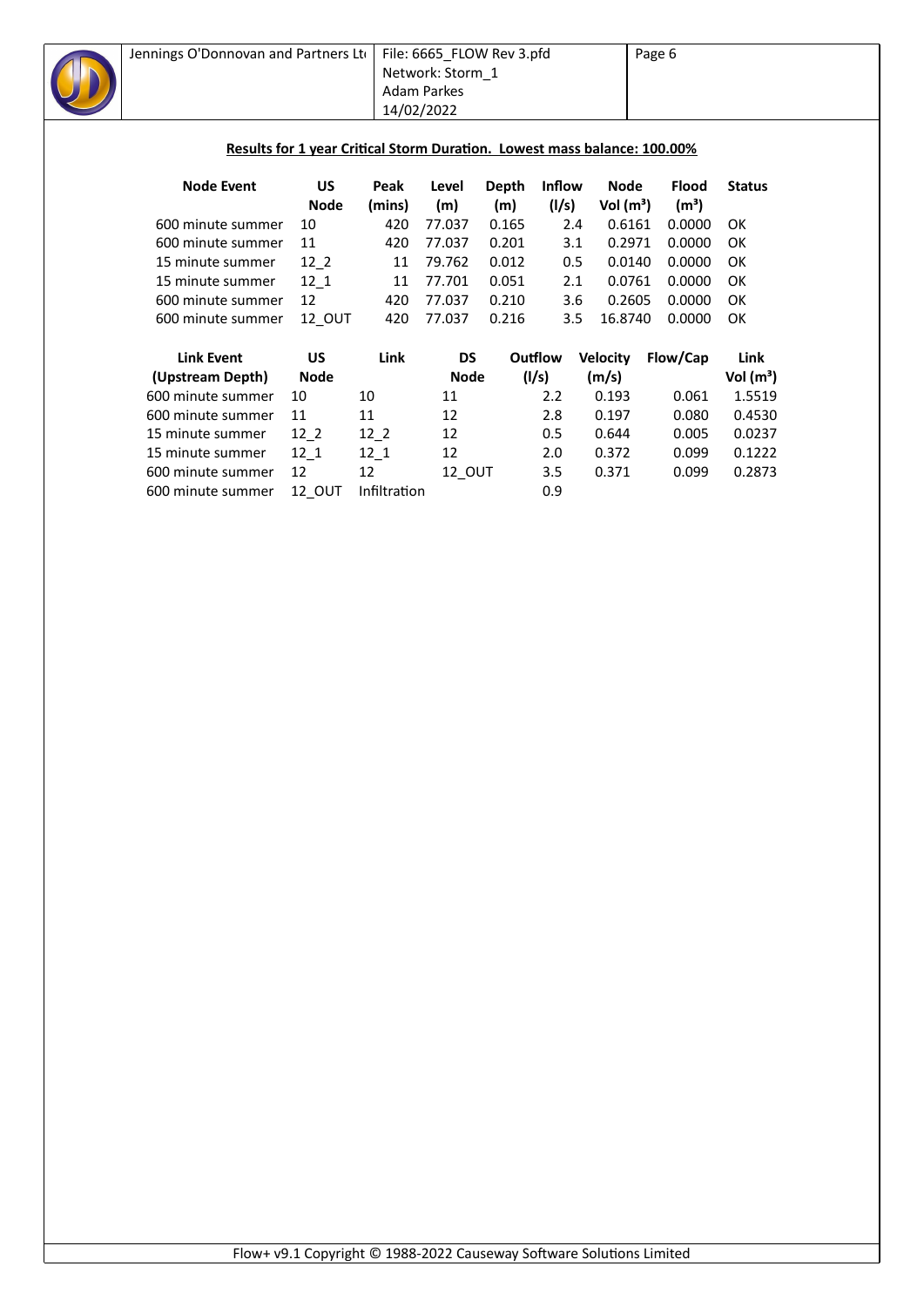

## Results for 1 year +20% CC Critical Storm Duration. Lowest mass balance: 100.00%

| <b>Node Event</b> | US          | Peak   | Level  | Depth | <b>Inflow</b> | Node        | <b>Flood</b>      | <b>Status</b> |
|-------------------|-------------|--------|--------|-------|---------------|-------------|-------------------|---------------|
|                   | <b>Node</b> | (mins) | (m)    | (m)   | (1/s)         | Vol $(m^3)$ | (m <sup>3</sup> ) |               |
| 720 minute summer | 10          | 480    | 77.101 | 0.229 | 2.6           | 0.8550      | 0.0000            | OK.           |
| 720 minute summer | 11          | 480    | 77.101 | 0.265 | 3.3           | 0.3916      | 0.0000            | OK.           |
| 15 minute summer  | 12 2        | 11     | 79.763 | 0.013 | 0.6           | 0.0152      | 0.0000            | OK            |
| 15 minute summer  | 12 1        | 11     | 77.705 | 0.055 | 2.5           | 0.0830      | 0.0000            | OK            |
| 720 minute summer | 12          | 480    | 77.101 | 0.274 | 4.0           | 0.3400      | 0.0000            | OK            |
| 720 minute summer | 12 OUT      | 480    | 77.101 | 0.280 | 3.9           | 21.8743     | 0.0000            | OK            |

| <b>Link Event</b> | บร          | Link         | DS            | Outflow | <b>Velocity</b> | Flow/Cap | Link        |
|-------------------|-------------|--------------|---------------|---------|-----------------|----------|-------------|
| (Upstream Depth)  | <b>Node</b> |              | <b>Node</b>   | (1/s)   | (m/s)           |          | Vol $(m^3)$ |
| 720 minute summer | 10          | 10           | 11            | 2.3     | 0.184           | 0.065    | 2.1333      |
| 720 minute summer | 11          | 11           | 12            | 3.0     | 0.198           | 0.085    | 0.5871      |
| 15 minute summer  | 12 2        | 12 2         | 12            | 0.6     | 0.681           | 0.006    | 0.0270      |
| 15 minute summer  | 12 1        | 12 1         | 12            | 2.4     | 0.393           | 0.119    | 0.1395      |
| 720 minute summer | 12          | 12           | <b>12 OUT</b> | 3.9     | 0.371           | 0.109    | 0.3649      |
| 720 minute summer | 12 OUT      | Infiltration |               | 1.0     |                 |          |             |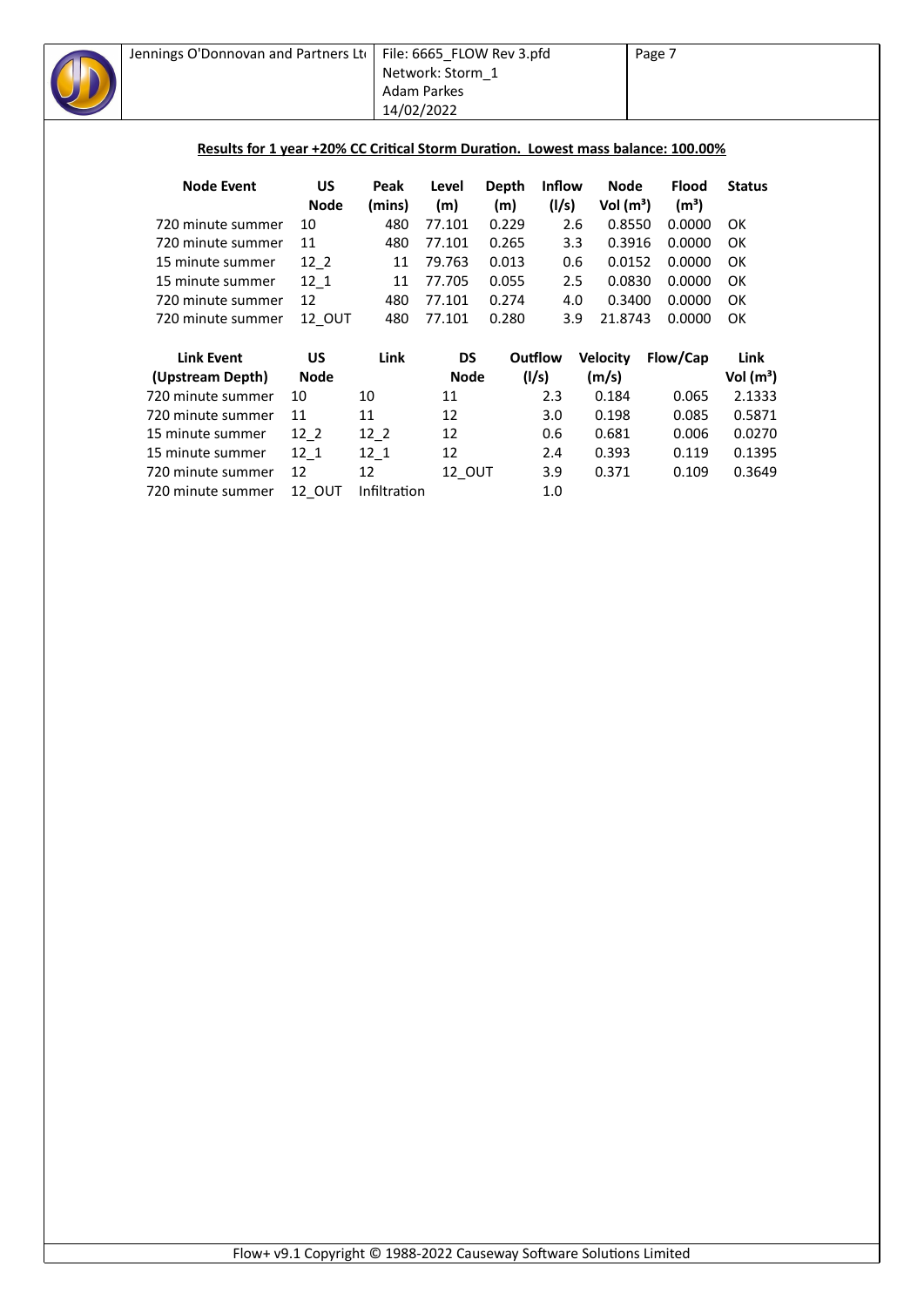

| Link Event        | US          | Link         | DS            | Outflow | <b>Velocity</b> | Flow/Cap | Link        |
|-------------------|-------------|--------------|---------------|---------|-----------------|----------|-------------|
| (Upstream Depth)  | <b>Node</b> |              | <b>Node</b>   | (1/s)   | (m/s)           |          | Vol $(m^3)$ |
| 720 minute summer | 10          | 10           | 11            | 3.8     | 0.165           | 0.107    | 2.4301      |
| 720 minute summer | 11          | 11           | 12            | 5.2     | 0.177           | 0.146    | 0.6199      |
| 15 minute summer  | 12 2        | 12 2         | 12            | 1.1     | 0.822           | 0.011    | 0.0412      |
| 15 minute summer  | 12 1        | 12 1         | 12            | 4.5     | 0.482           | 0.228    | 0.2181      |
| 720 minute summer | 12          | 12           | <b>12 OUT</b> | 6.7     | 0.517           | 0.190    | 0.3780      |
| 720 minute summer | 12 OUT      | Infiltration |               | 1.1     |                 |          |             |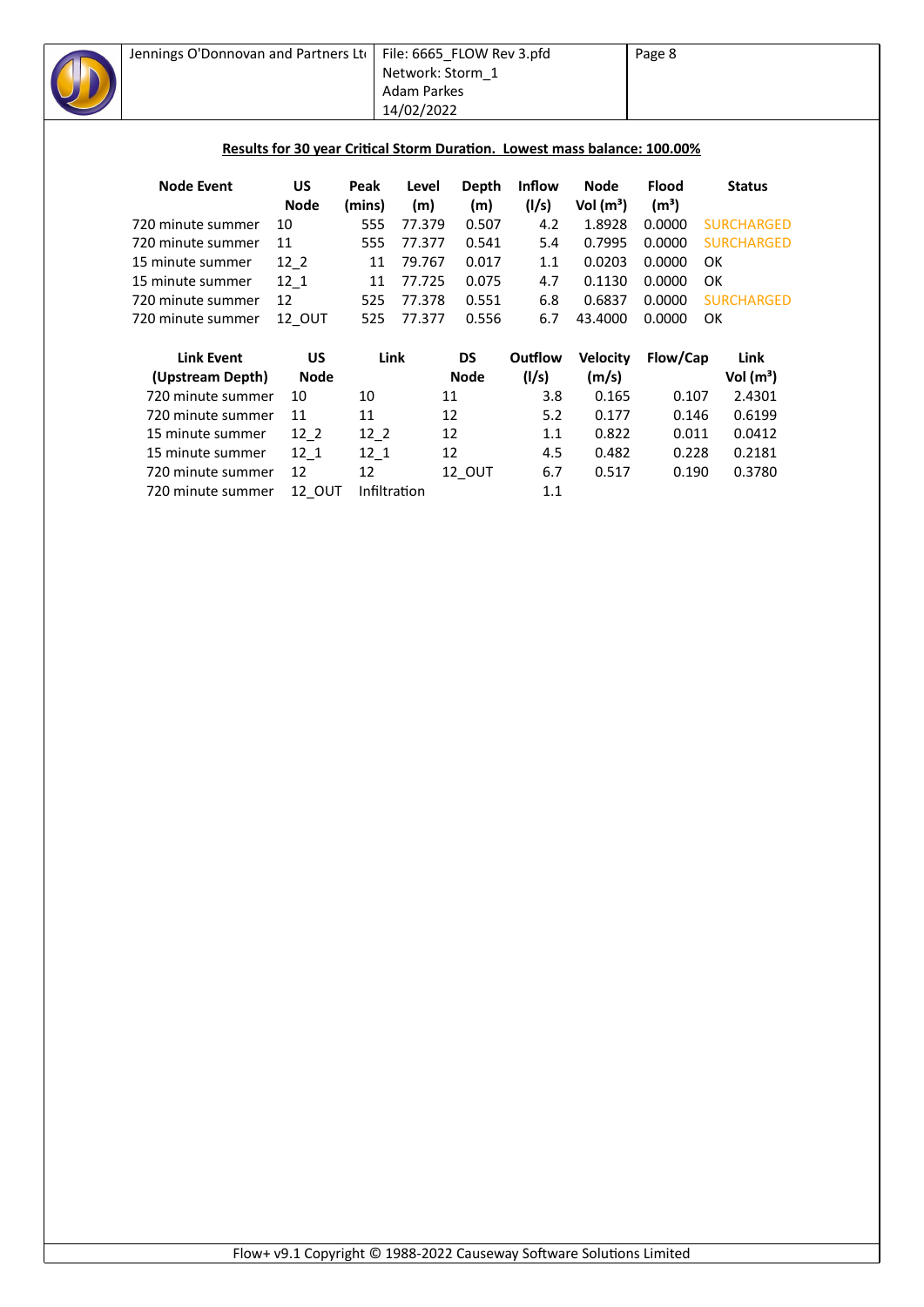|                   |                   |                                                                                               |                                                        |                                         |                                                                                                                       |                                                       | Page 9                         |                   |                                                                                                                                                             |
|-------------------|-------------------|-----------------------------------------------------------------------------------------------|--------------------------------------------------------|-----------------------------------------|-----------------------------------------------------------------------------------------------------------------------|-------------------------------------------------------|--------------------------------|-------------------|-------------------------------------------------------------------------------------------------------------------------------------------------------------|
|                   |                   |                                                                                               |                                                        |                                         |                                                                                                                       |                                                       |                                |                   |                                                                                                                                                             |
|                   |                   |                                                                                               |                                                        |                                         |                                                                                                                       |                                                       |                                |                   |                                                                                                                                                             |
|                   |                   |                                                                                               |                                                        |                                         |                                                                                                                       |                                                       |                                |                   |                                                                                                                                                             |
|                   | <b>Node</b>       | (mins)                                                                                        | (m)                                                    | (m)                                     | (1/s)                                                                                                                 | Vol $(m^3)$                                           | (m <sup>3</sup> )              |                   |                                                                                                                                                             |
| 960 minute summer | 10                | 690                                                                                           | 77.535                                                 | 0.663                                   | 4.2                                                                                                                   | 2.4743                                                | 0.0000                         | <b>FLOOD RISK</b> |                                                                                                                                                             |
| 960 minute summer | 11                | 690                                                                                           | 77.538                                                 | 0.702                                   | 5.5                                                                                                                   | 1.0366                                                | 0.0000                         | <b>SURCHARGED</b> |                                                                                                                                                             |
| 15 minute summer  | $12-2$            | 11                                                                                            | 79.768                                                 | 0.018                                   | 1.3                                                                                                                   | 0.0219                                                | 0.0000                         | <b>OK</b>         |                                                                                                                                                             |
| 15 minute summer  | $12 - 1$          | 11                                                                                            | 77.732                                                 | 0.082                                   | 5.7                                                                                                                   | 0.1240                                                | 0.0000                         | OK                |                                                                                                                                                             |
| 960 minute summer | 12                | 720                                                                                           | 77.540                                                 | 0.713                                   | 6.6                                                                                                                   | 0.8845                                                | 0.0000                         | <b>SURCHARGED</b> |                                                                                                                                                             |
| 960 minute summer | 12 OUT            | 690                                                                                           | 77.539                                                 | 0.718                                   | 7.4                                                                                                                   | 56.0545                                               | 0.0000                         | OK                |                                                                                                                                                             |
|                   |                   |                                                                                               |                                                        |                                         |                                                                                                                       |                                                       |                                |                   |                                                                                                                                                             |
| <b>Link Event</b> | US                |                                                                                               |                                                        | <b>DS</b>                               |                                                                                                                       |                                                       |                                | Link              |                                                                                                                                                             |
| (Upstream Depth)  | <b>Node</b>       |                                                                                               |                                                        |                                         | (1/s)                                                                                                                 | (m/s)                                                 |                                | Vol $(m^3)$       |                                                                                                                                                             |
|                   | 10                | 10                                                                                            |                                                        |                                         | 3.9                                                                                                                   | 0.154                                                 |                                | 2.4301            |                                                                                                                                                             |
|                   | 11                | 11                                                                                            |                                                        |                                         | 5.0                                                                                                                   | 0.177                                                 |                                | 0.6199            |                                                                                                                                                             |
| 15 minute summer  | $12-2$            |                                                                                               |                                                        |                                         | 1.3                                                                                                                   | 0.866                                                 |                                | 0.0463            |                                                                                                                                                             |
| 15 minute summer  | $12_1$            | $12-1$                                                                                        |                                                        |                                         | 5.5                                                                                                                   | 0.510                                                 |                                | 0.2492            |                                                                                                                                                             |
|                   | 12                | 12                                                                                            |                                                        |                                         | 7.4                                                                                                                   | 0.531                                                 |                                | 0.3780            |                                                                                                                                                             |
|                   |                   |                                                                                               |                                                        |                                         | 1.1                                                                                                                   |                                                       |                                |                   |                                                                                                                                                             |
|                   | <b>Node Event</b> | <b>US</b><br>960 minute summer<br>960 minute summer<br>960 minute summer<br>960 minute summer | Jennings O'Donnovan and Partners Lto<br>Peak<br>12_OUT | Level<br>Link<br>$12-2$<br>Infiltration | Network: Storm_1<br><b>Adam Parkes</b><br>14/02/2022<br><b>Depth</b><br><b>Node</b><br>11<br>12<br>12<br>12<br>12_OUT | File: 6665_FLOW Rev 3.pfd<br><b>Inflow</b><br>Outflow | <b>Node</b><br><b>Velocity</b> | <b>Flood</b>      | Results for 30 year +20% CC Critical Storm Duration. Lowest mass balance: 100.00%<br><b>Status</b><br>Flow/Cap<br>0.111<br>0.141<br>0.013<br>0.277<br>0.209 |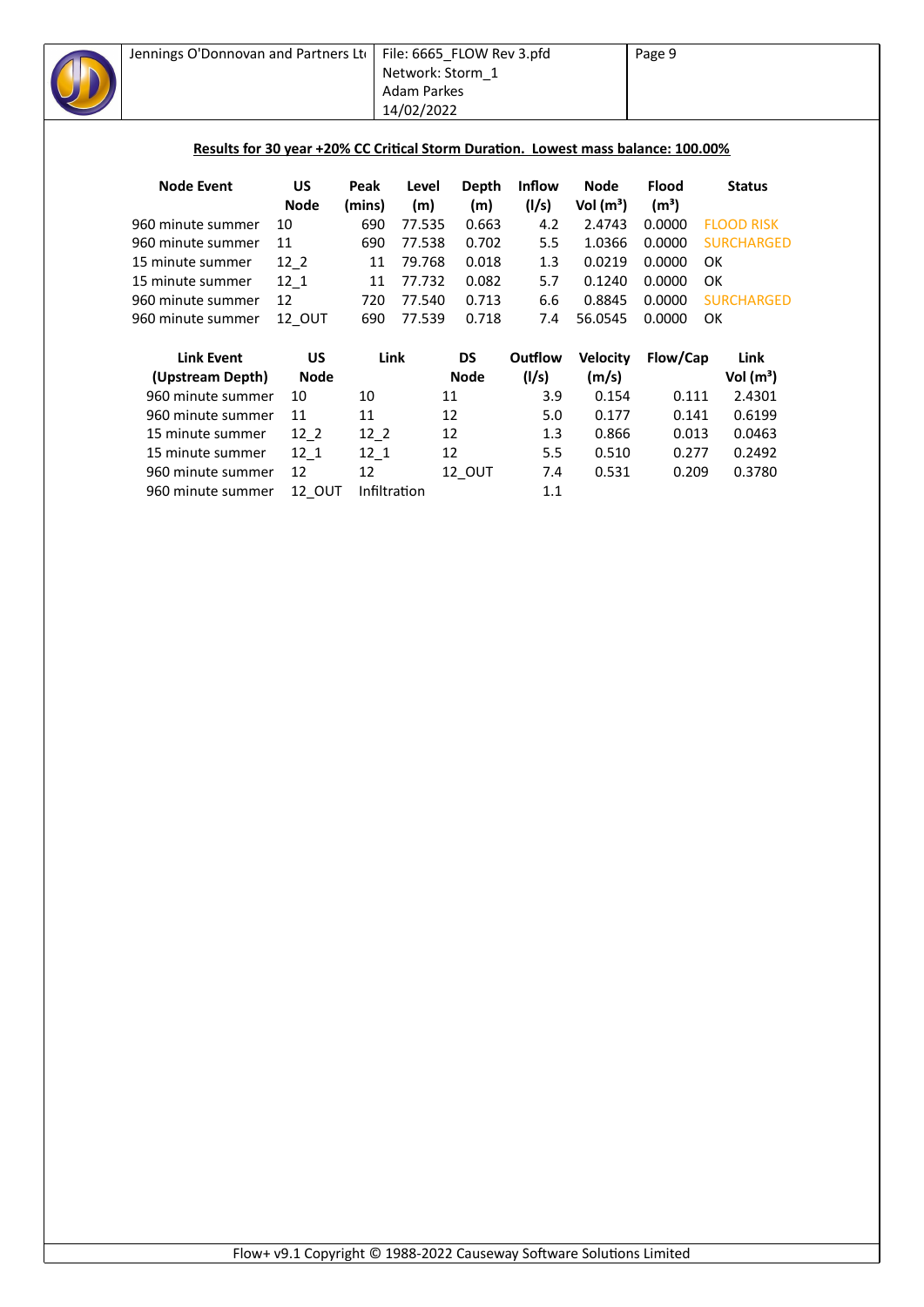| Jennings O'Donnovan and Partners Lto |            |               | File: 6665_FLOW Rev 3.pfd<br>Network: Storm 1<br>Adam Parkes<br>14/02/2022 |              |               |                       | Page 10<br>Results for 100 year Critical Storm Duration. Lowest mass balance: 100.00% |                   |  |  |
|--------------------------------------|------------|---------------|----------------------------------------------------------------------------|--------------|---------------|-----------------------|---------------------------------------------------------------------------------------|-------------------|--|--|
| <b>Node Event</b>                    | US         | Peak          | Level                                                                      | Depth        | <b>Inflow</b> | Node                  | <b>Flood</b>                                                                          | <b>Status</b>     |  |  |
| 960 minute summer                    | Node<br>10 | (mins)<br>705 | (m)<br>77.574                                                              | (m)<br>0.702 | (I/s)<br>4.4  | Vol $(m^3)$<br>2.6183 | (m <sup>3</sup> )<br>0.0000                                                           | <b>FLOOD RISK</b> |  |  |
| 960 minute summer                    | 11         | 705           | 77.575                                                                     | 0.739        | 5.7           | 1.0910                | 0.0000                                                                                | <b>SURCHARGED</b> |  |  |
|                                      |            |               |                                                                            |              |               |                       |                                                                                       |                   |  |  |
| 15 minute summer                     | $12-2$     | 11            | 79.769                                                                     | 0.019        | 1.5           | 0.0230                | 0.0000                                                                                | <b>OK</b>         |  |  |
| 15 minute summer                     | $12 - 1$   | 11            | 77.735                                                                     | 0.085        | 6.1           | 0.1284                | 0.0000                                                                                | <b>OK</b>         |  |  |
| 960 minute summer                    | 12         | 690           | 77.574                                                                     | 0.747        | 7.3           | 0.9267                | 0.0000                                                                                | <b>SURCHARGED</b> |  |  |
| 960 minute summer                    | 12 OUT     | 690           | 77.574                                                                     | 0.753        | 7.1           | 58.8120               | 0.0000                                                                                | OK                |  |  |
| <b>Link Event</b>                    | <b>US</b>  |               | Link                                                                       | <b>DS</b>    | Outflow       | <b>Velocity</b>       | Flow/Cap                                                                              | Link              |  |  |
| (Upstream Depth)                     | Node       |               |                                                                            | <b>Node</b>  | (1/s)         | (m/s)                 |                                                                                       | Vol $(m^3)$       |  |  |
| 960 minute summer                    | 10         | 10            | 11                                                                         |              | 4.1           | 0.154                 | 0.117                                                                                 | 2.4301            |  |  |
| 960 minute summer                    | 11         | 11            | 12                                                                         |              | 5.7           | 0.177                 | 0.161                                                                                 | 0.6199            |  |  |
| 15 minute summer                     | $12-2$     | $12-2$        | 12                                                                         |              | 1.4           | 0.895                 | 0.015                                                                                 | 0.0496            |  |  |
| 15 minute summer                     | $12_{1}$   | $12 - 1$      | 12                                                                         |              | 5.9           | 0.522                 | 0.297                                                                                 | 0.2615            |  |  |

960 minute summer 12 12 12\_OUT 7.1 0.517 0.200 0.3780

960 minute summer 12\_OUT Infiltration <sup>-</sup> 1.2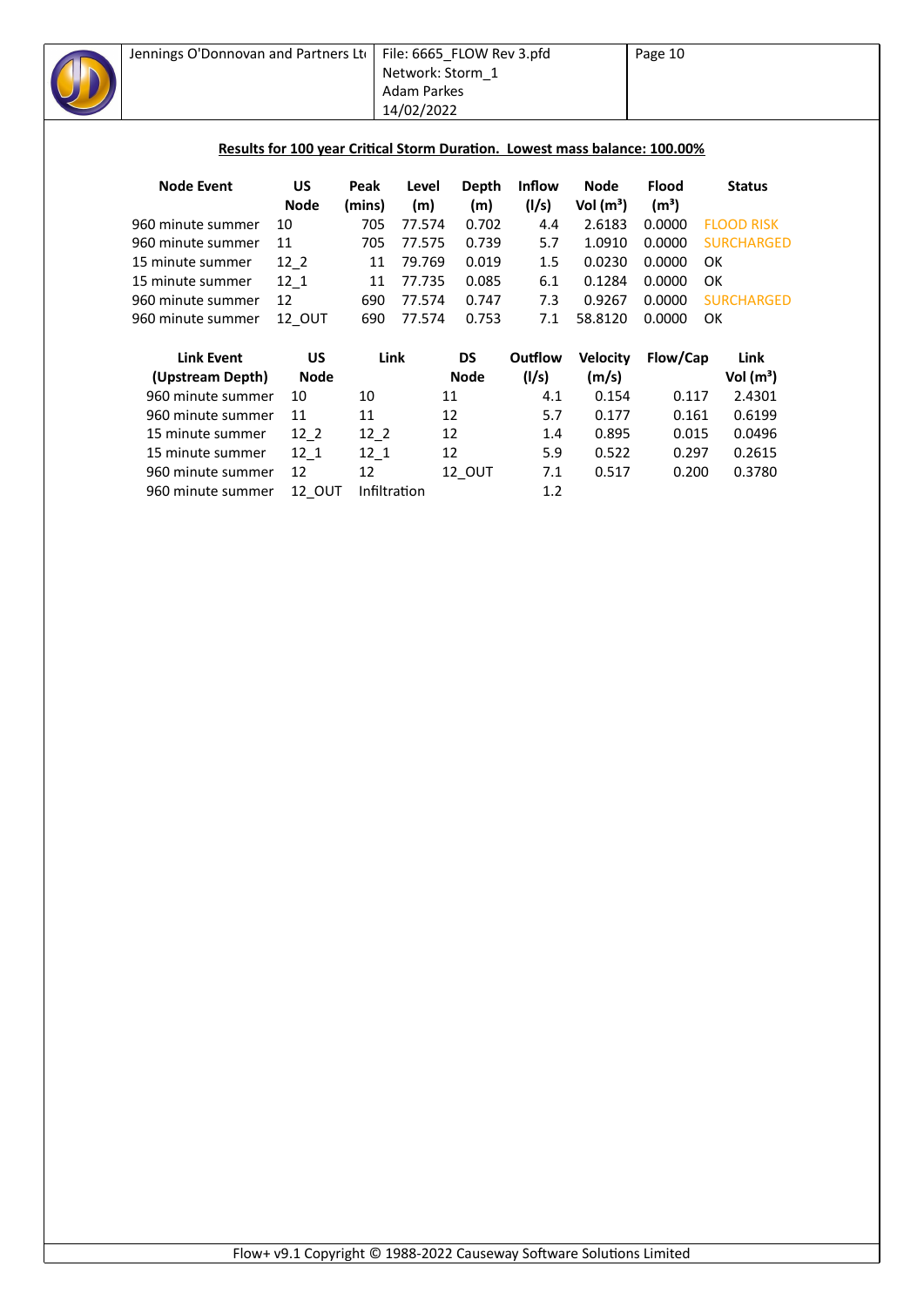

960 minute summer 12\_OUT Infiltration 1.2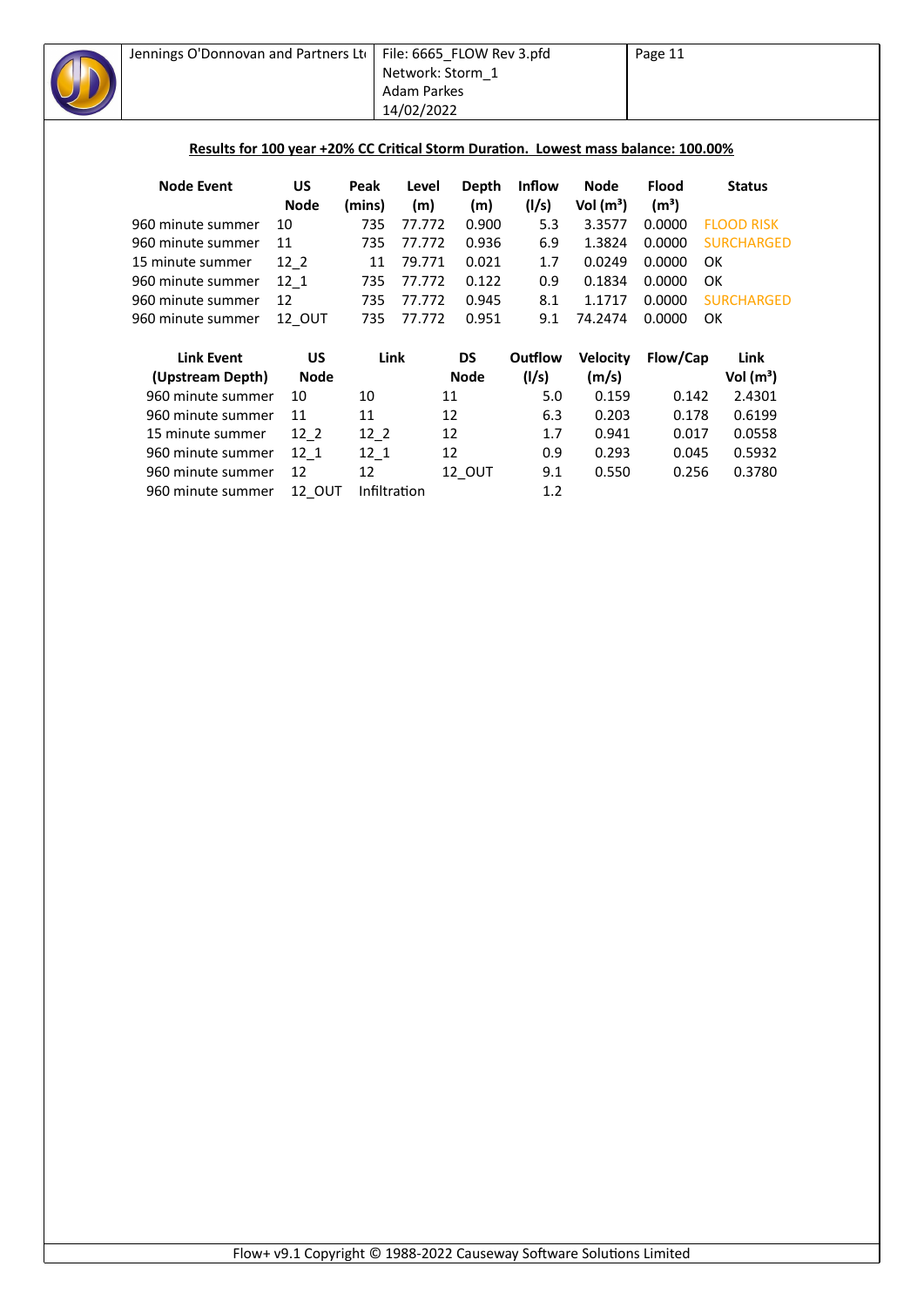| Jennings O'Donnovan and Partners Lto                                                                 |             |          | File: 6665_FLOW Rev 3.pfd |       |               |                 | Page 12           |               |
|------------------------------------------------------------------------------------------------------|-------------|----------|---------------------------|-------|---------------|-----------------|-------------------|---------------|
|                                                                                                      |             |          | Network: Storm_1          |       |               |                 |                   |               |
|                                                                                                      |             |          | <b>Adam Parkes</b>        |       |               |                 |                   |               |
|                                                                                                      |             |          | 14/02/2022                |       |               |                 |                   |               |
|                                                                                                      |             |          |                           |       |               |                 |                   |               |
| Results for 1 year 15 minute summer. 255 minute analysis at 1 minute timestep. Mass balance: 100.00% |             |          |                           |       |               |                 |                   |               |
|                                                                                                      |             |          |                           |       |               |                 |                   |               |
| <b>Node Event</b>                                                                                    | <b>US</b>   | Peak     | Level                     | Depth | <b>Inflow</b> | Node            | <b>Flood</b>      | <b>Status</b> |
|                                                                                                      | <b>Node</b> | (mins)   | (m)                       | (m)   | (1/s)         | Vol $(m^3)$     | (m <sup>3</sup> ) |               |
| 15 minute summer                                                                                     | 10          | 10       | 77.015                    | 0.143 | 11.8          | 0.5335          | 0.0000            | OK            |
| 15 minute summer                                                                                     | 11          | 9        | 76.990                    | 0.154 | 16.9          | 0.2281          | 0.0000            | OK            |
| 15 minute summer                                                                                     | $12-2$      | 11       | 79.762                    | 0.012 | 0.5           | 0.0140          | 0.0000            | OK            |
| 15 minute summer                                                                                     | $12 - 1$    | 11       | 77.701                    | 0.051 | 2.1           | 0.0761          | 0.0000            | OK            |
| 15 minute summer                                                                                     | 12          | 9        | 76.979                    | 0.152 | 22.3          | 0.1884          | 0.0000            | OK            |
| 15 minute summer                                                                                     | 12_OUT      | 20       | 76.915                    | 0.094 | 23.1          | 7.3234          | 0.0000            | OK            |
|                                                                                                      |             |          |                           |       |               |                 |                   |               |
| <b>Link Event</b>                                                                                    | <b>US</b>   | Link     | DS                        |       | Outflow       | <b>Velocity</b> | Flow/Cap          | Link          |
|                                                                                                      | <b>Node</b> |          | <b>Node</b>               |       | (l/s)         | (m/s)           |                   | Vol $(m^3)$   |
| 15 minute summer                                                                                     | 10          | 10       | 11                        |       | 12.8          | 0.406           | 0.361             | 1.1767        |
| 15 minute summer                                                                                     | 11          | 11       | 12                        |       | 18.4          | 0.616           | 0.520             | 0.3182        |
| 15 minute summer                                                                                     | $12-2$      | $12-2$   | 12                        |       | 0.5           | 0.644           | 0.005             | 0.0237        |
| 15 minute summer                                                                                     | 12 1        | $12_{1}$ | 12                        |       | 2.0           | 0.372           | 0.099             | 0.1222        |

15 minute summer 12 12 12 0UT 23.1 1.525 0.653 0.0972<br>15 minute summer 12 OUT Infiltration 0.9

15 minute summer 12\_OUT Infiltration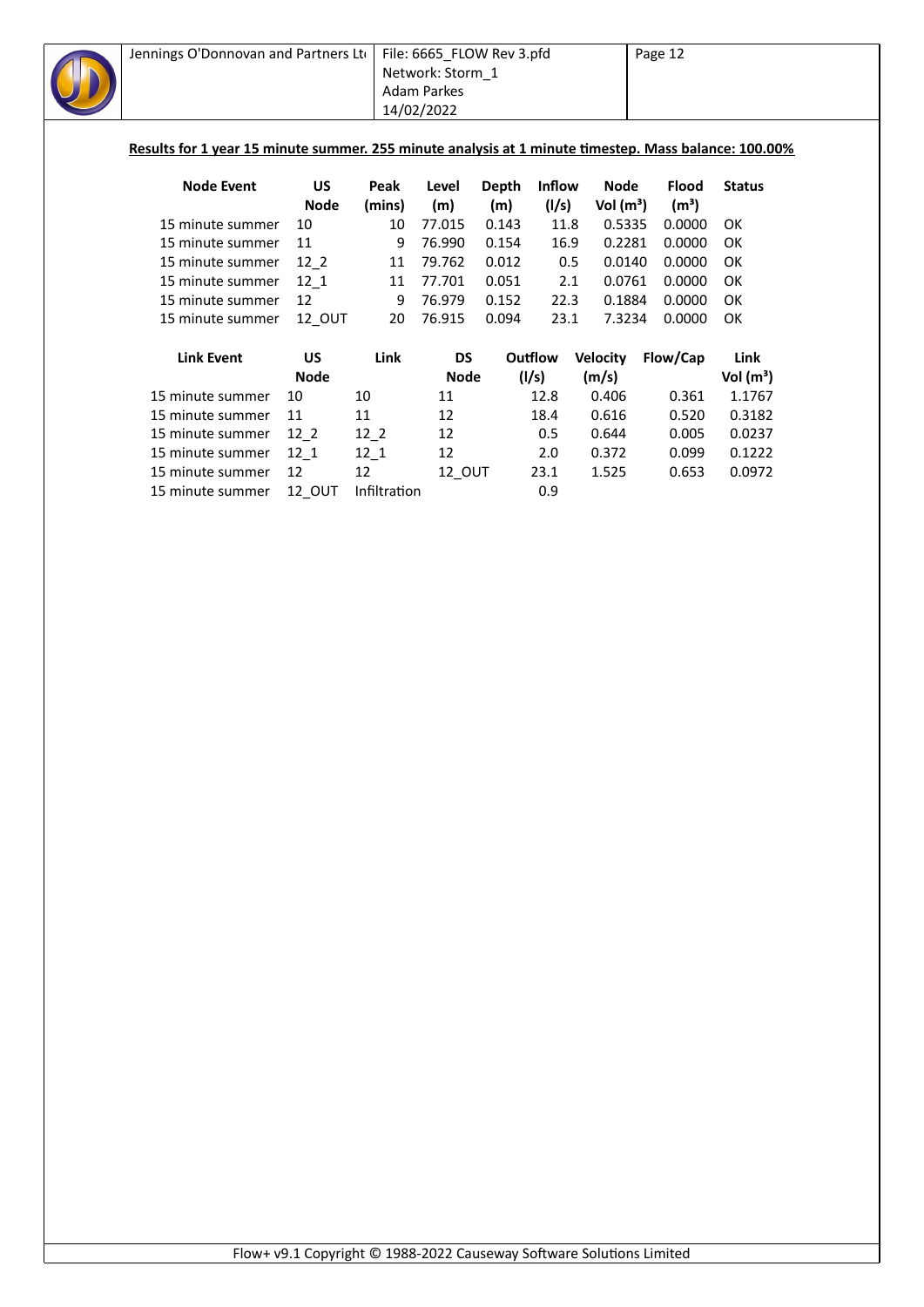| Jennings O'Donnovan and Partners Lto<br>Results for 1 year 30 minute summer. 270 minute analysis at 1 minute timestep. Mass balance: 100.00% |                   | File: 6665_FLOW Rev 3.pfd<br>Network: Storm 1<br>Adam Parkes<br>14/02/2022 |               | Page 13 |               |                       |                             |               |
|----------------------------------------------------------------------------------------------------------------------------------------------|-------------------|----------------------------------------------------------------------------|---------------|---------|---------------|-----------------------|-----------------------------|---------------|
| <b>Node Event</b>                                                                                                                            | <b>US</b>         | Peak                                                                       | Level         | Depth   | <b>Inflow</b> | Node                  | <b>Flood</b>                | <b>Status</b> |
| 30 minute summer                                                                                                                             | <b>Node</b><br>10 | (mins)<br>18                                                               | (m)<br>76.990 | (m)     | (1/s)         | Vol $(m^3)$<br>0.4407 | (m <sup>3</sup> )<br>0.0000 | OK.           |
|                                                                                                                                              |                   |                                                                            |               | 0.118   | 11.2          |                       |                             |               |
| 30 minute summer                                                                                                                             | 11                | 19                                                                         | 76.962        | 0.126   | 14.9          | 0.1861                | 0.0000                      | <b>OK</b>     |
| 30 minute summer                                                                                                                             | $12-2$            | 18                                                                         | 79.762        | 0.012   | 0.5           | 0.0139                | 0.0000                      | OK            |
| 30 minute summer                                                                                                                             | 12 1              | 18                                                                         | 77.700        | 0.050   | 2.0           | 0.0748                | 0.0000                      | OK            |
| 30 minute summer                                                                                                                             | 12                | 33                                                                         | 76.944        | 0.117   | 18.3          | 0.1448                | 0.0000                      | OK            |
| 30 minute summer                                                                                                                             | 12 OUT            | 33                                                                         | 76.944        | 0.123   | 18.3          | 9.5896                | 0.0000                      | OK            |
| <b>Link Event</b>                                                                                                                            | <b>US</b>         | <b>Link</b>                                                                | DS            |         | Outflow       | <b>Velocity</b>       | Flow/Cap                    | Link          |
|                                                                                                                                              | <b>Node</b>       |                                                                            | <b>Node</b>   |         | (1/s)         | (m/s)                 |                             | Vol $(m^3)$   |
| 30 minute summer                                                                                                                             | 10                | 10                                                                         | 11            |         | 10.8          | 0.403                 | 0.305                       | 0.9249        |
| 30 minute summer                                                                                                                             | 11                | 11                                                                         | 12            |         | 14.6          | 0.575                 | 0.413                       | 0.2249        |
| 30 minute summer                                                                                                                             | $12-2$            | $12-2$                                                                     | 12            |         | 0.5           | 0.640                 | 0.005                       | 0.0233        |
|                                                                                                                                              | $12 - 1$          |                                                                            |               |         |               |                       |                             |               |

30 minute summer 12 12 12\_OUT 18.3 1.245 0.517 0.1409

30 minute summer 12\_OUT Infiltration 6.9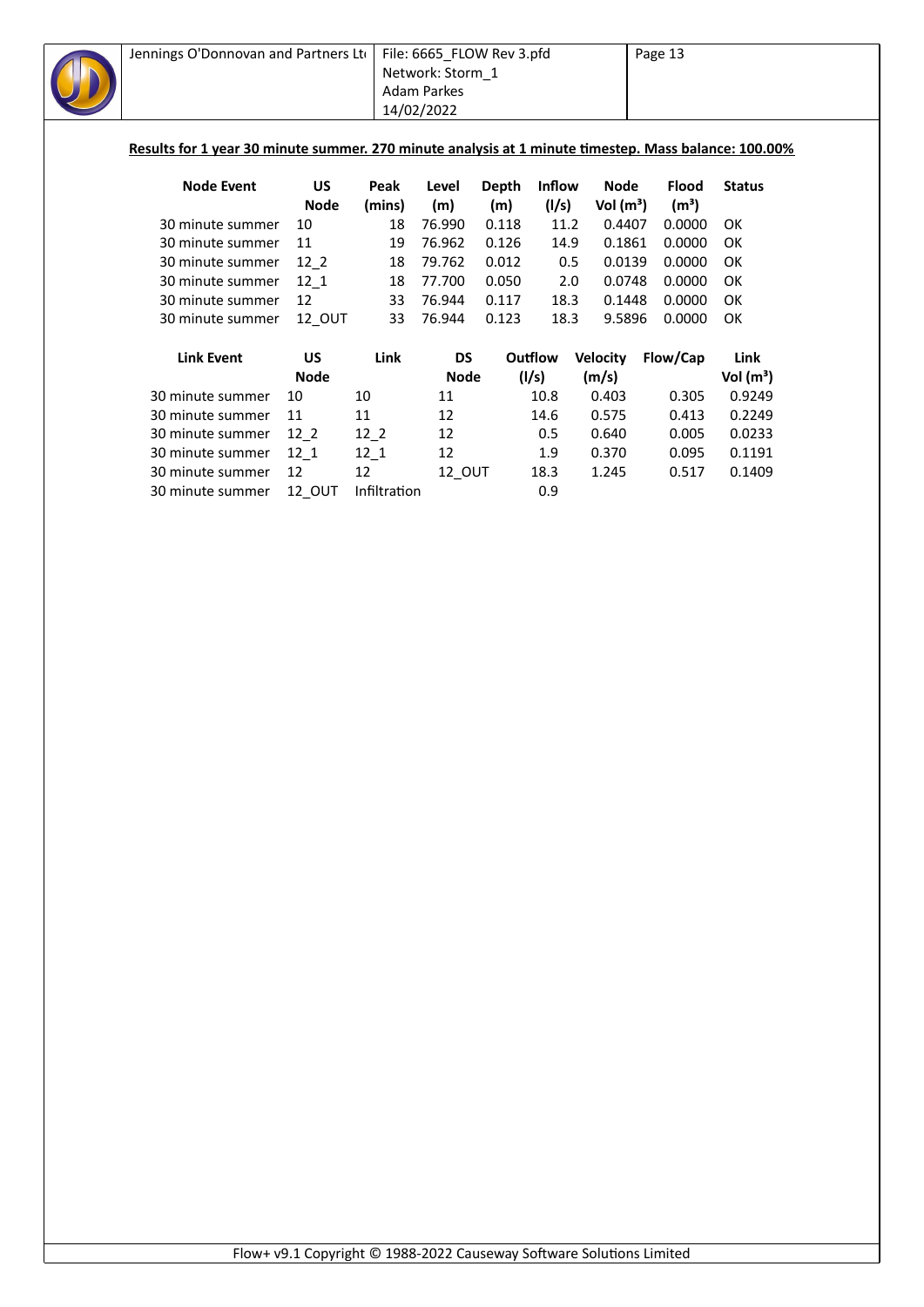| Jennings O'Donnovan and Partners Lto                                                                 |             |          | File: 6665_FLOW Rev 3.pfd |       |               | Page 14         |                   |               |  |
|------------------------------------------------------------------------------------------------------|-------------|----------|---------------------------|-------|---------------|-----------------|-------------------|---------------|--|
|                                                                                                      |             |          | Network: Storm 1          |       |               |                 |                   |               |  |
|                                                                                                      |             |          | Adam Parkes               |       |               |                 |                   |               |  |
|                                                                                                      |             |          | 14/02/2022                |       |               |                 |                   |               |  |
|                                                                                                      |             |          |                           |       |               |                 |                   |               |  |
| Results for 1 year 60 minute summer. 300 minute analysis at 1 minute timestep. Mass balance: 100.00% |             |          |                           |       |               |                 |                   |               |  |
|                                                                                                      |             |          |                           |       |               |                 |                   |               |  |
| <b>Node Event</b>                                                                                    | <b>US</b>   | Peak     | Level                     | Depth | <b>Inflow</b> | Node            | <b>Flood</b>      | <b>Status</b> |  |
|                                                                                                      | Node        | (mins)   | (m)                       | (m)   | (1/s)         | Vol $(m^3)$     | (m <sup>3</sup> ) |               |  |
| 60 minute summer                                                                                     | 10          | 33       | 76.977                    | 0.105 | 9.0           | 0.3934          | 0.0000            | 0K            |  |
| 60 minute summer                                                                                     | 11          | 61       | 76.974                    | 0.138 | 12.0          | 0.2035          | 0.0000            | OK            |  |
| 60 minute summer                                                                                     | $12-2$      | 34       | 79.761                    | 0.011 | 0.4           | 0.0127          | 0.0000            | OK            |  |
| 60 minute summer                                                                                     | $12 - 1$    | 34       | 77.695                    | 0.045 | $1.6\,$       | 0.0682          | 0.0000            | OK            |  |
| 60 minute summer                                                                                     | 12          | 62       | 76.974                    | 0.147 | 14.7          | 0.1821          | 0.0000            | OK            |  |
| 60 minute summer                                                                                     | 12 OUT      | 62       | 76.974                    | 0.153 | 14.4          | 11.9424         | 0.0000            | OK            |  |
| <b>Link Event</b>                                                                                    | US          | Link     | DS                        |       | Outflow       | <b>Velocity</b> | Flow/Cap          | Link          |  |
|                                                                                                      | <b>Node</b> |          | <b>Node</b>               |       | (l/s)         | (m/s)           |                   | Vol $(m^3)$   |  |
| 60 minute summer                                                                                     | 10          | 10       | 11                        |       | 8.7           | 0.373           | 0.247             | 0.9072        |  |
| 60 minute summer                                                                                     | 11          | 11       | 12                        |       | 11.6          | 0.503           | 0.328             | 0.2897        |  |
| 60 minute summer                                                                                     | $12-2$      | $12-2$   | 12                        |       | 0.4           | 0.606           | 0.004             | 0.0203        |  |
| 60 minute summer                                                                                     | 12 1        | $12_{1}$ | 12                        |       | 1.5           | 0.346           | 0.078             | 0.1040        |  |

60 minute summer 12 12 12\_OUT 14.4 0.889 0.409 0.1889

60 minute summer 12\_OUT Infiltration <sup>-</sup> 0.9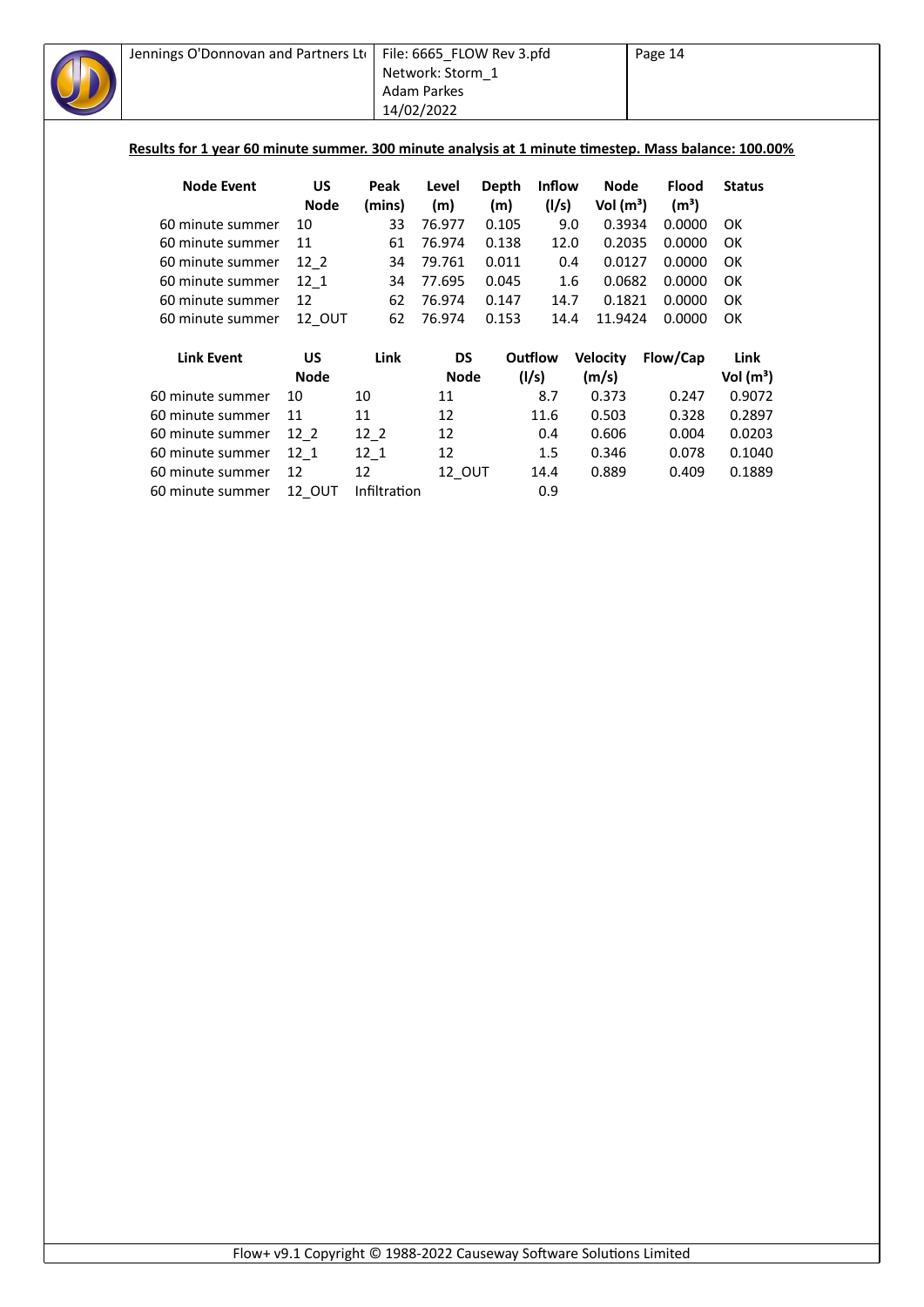|                   |             |              |                                                |                           |                                           |                                               | Page 15                                                     |                                                                                                                                                                                                  |  |
|-------------------|-------------|--------------|------------------------------------------------|---------------------------|-------------------------------------------|-----------------------------------------------|-------------------------------------------------------------|--------------------------------------------------------------------------------------------------------------------------------------------------------------------------------------------------|--|
|                   |             |              |                                                |                           |                                           |                                               |                                                             |                                                                                                                                                                                                  |  |
|                   |             |              |                                                |                           |                                           |                                               |                                                             |                                                                                                                                                                                                  |  |
|                   |             |              |                                                |                           |                                           |                                               |                                                             |                                                                                                                                                                                                  |  |
|                   |             |              |                                                |                           |                                           |                                               |                                                             |                                                                                                                                                                                                  |  |
|                   |             |              |                                                |                           |                                           |                                               |                                                             |                                                                                                                                                                                                  |  |
|                   |             |              |                                                |                           |                                           |                                               |                                                             |                                                                                                                                                                                                  |  |
| <b>Node Event</b> | <b>US</b>   | Peak         | Level                                          | <b>Depth</b>              |                                           |                                               | <b>Flood</b>                                                | <b>Status</b>                                                                                                                                                                                    |  |
|                   | <b>Node</b> | (mins)       | (m)                                            | (m)                       |                                           |                                               | (m <sup>3</sup> )                                           |                                                                                                                                                                                                  |  |
| 120 minute summer | 10          | 120          | 77.002                                         | 0.130                     |                                           |                                               | 0.0000                                                      | OK                                                                                                                                                                                               |  |
| 120 minute summer | 11          | 120          | 77.002                                         | 0.166                     |                                           |                                               | 0.0000                                                      | OK                                                                                                                                                                                               |  |
| 120 minute summer | $12-2$      | 64           | 79.759                                         | 0.009                     |                                           |                                               | 0.0000                                                      | OK                                                                                                                                                                                               |  |
| 120 minute summer | $12_{1}$    | 64           | 77.689                                         | 0.039                     |                                           |                                               | 0.0000                                                      | OK                                                                                                                                                                                               |  |
| 120 minute summer | 12          | 120          | 77.002                                         | 0.175                     |                                           |                                               | 0.0000                                                      | OK                                                                                                                                                                                               |  |
| 120 minute summer | 12_OUT      | 120          | 77.002                                         | 0.181                     |                                           |                                               | 0.0000                                                      | OK                                                                                                                                                                                               |  |
| <b>Link Event</b> | <b>US</b>   | Link         | <b>DS</b>                                      |                           |                                           | <b>Velocity</b>                               | Flow/Cap                                                    | Link                                                                                                                                                                                             |  |
|                   | <b>Node</b> |              |                                                |                           |                                           | (m/s)                                         |                                                             | Vol $(m^3)$                                                                                                                                                                                      |  |
| 120 minute summer | 10          | 10           | 11                                             |                           | 6.1                                       | 0.310                                         | 0.173                                                       | 1.1983                                                                                                                                                                                           |  |
| 120 minute summer | 11          | 11           | 12                                             |                           | 8.0                                       | 0.367                                         | 0.227                                                       | 0.3644                                                                                                                                                                                           |  |
| 120 minute summer | $12-2$      | $12-2$       | 12                                             |                           | 0.3                                       | 0.558                                         | 0.003                                                       | 0.0164                                                                                                                                                                                           |  |
| 120 minute summer | $12_{1}$    |              | 12                                             |                           | 1.1                                       | 0.310                                         | 0.055                                                       | 0.0815                                                                                                                                                                                           |  |
| 120 minute summer | 12          | 12           |                                                |                           | 10.1                                      | 0.609                                         | 0.285                                                       | 0.2340                                                                                                                                                                                           |  |
| 120 minute summer | 12 OUT      | Infiltration |                                                |                           | 0.9                                       |                                               |                                                             |                                                                                                                                                                                                  |  |
|                   |             |              | Jennings O'Donnovan and Partners Lto<br>$12_1$ | Adam Parkes<br>14/02/2022 | Network: Storm 1<br><b>Node</b><br>12_OUT | File: 6665_FLOW Rev 3.pfd<br>Outflow<br>(1/s) | Inflow<br>(1/s)<br>6.3<br>8.4<br>0.3<br>1.1<br>10.3<br>10.1 | Results for 1 year 120 minute summer. 360 minute analysis at 2 minute timestep. Mass balance: 100.00%<br><b>Node</b><br>Vol $(m^3)$<br>0.4867<br>0.2456<br>0.0111<br>0.0583<br>0.2173<br>14.1467 |  |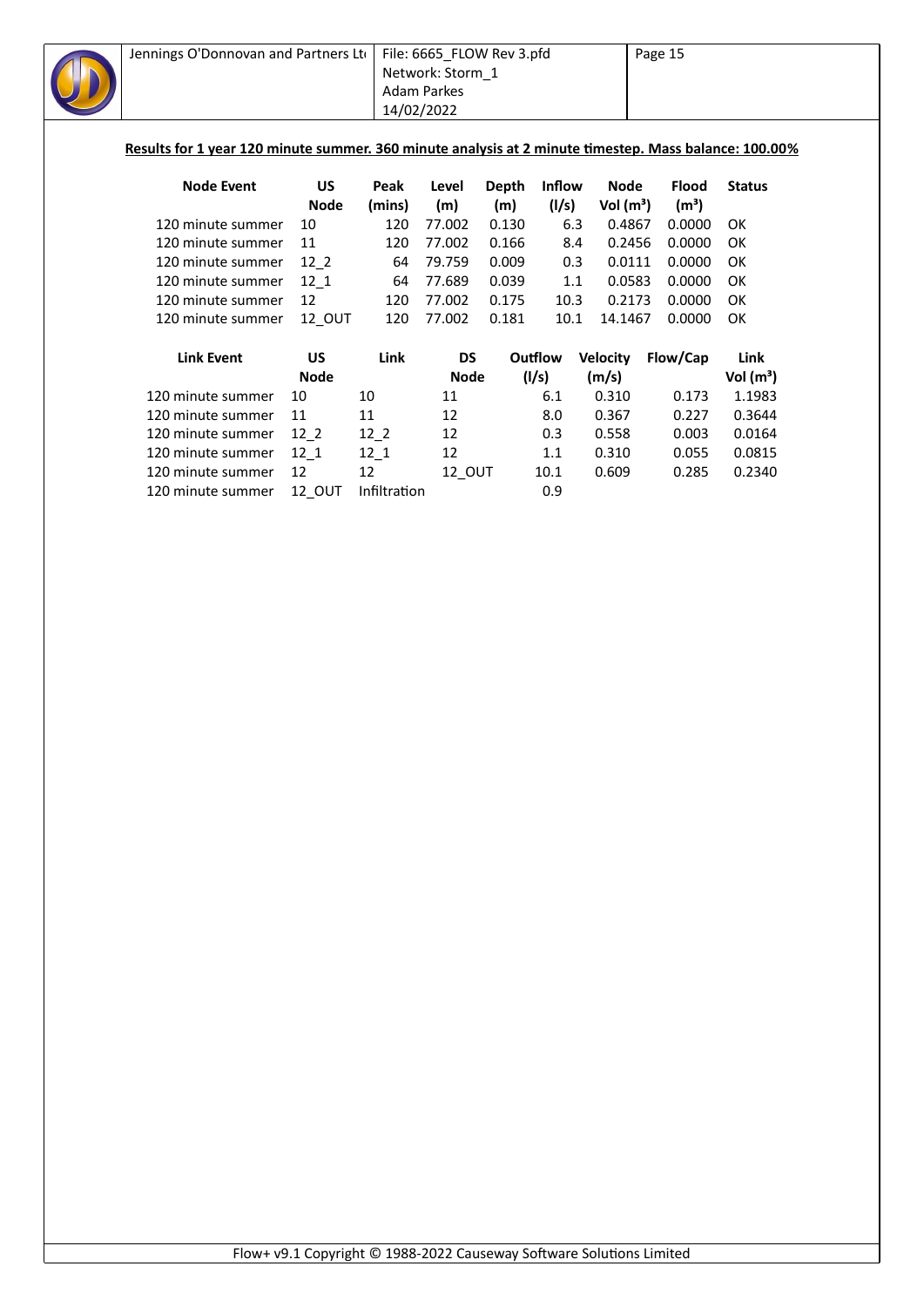| Jennings O'Donnovan and Partners Lto | 14/02/2022  | File: 6665_FLOW Rev 3.pfd<br>Network: Storm 1<br><b>Adam Parkes</b> |             |       | Page 16<br>Results for 1 year 180 minute summer. 420 minute analysis at 4 minute timestep. Mass balance: 100.00% |                 |                   |               |
|--------------------------------------|-------------|---------------------------------------------------------------------|-------------|-------|------------------------------------------------------------------------------------------------------------------|-----------------|-------------------|---------------|
| <b>Node Event</b>                    | US          | Peak                                                                | Level       | Depth | <b>Inflow</b>                                                                                                    | Node            | <b>Flood</b>      | <b>Status</b> |
|                                      | <b>Node</b> | (mins)                                                              | (m)         | (m)   | (1/s)                                                                                                            | Vol $(m^3)$     | (m <sup>3</sup> ) |               |
| 180 minute summer                    | 10          | 156                                                                 | 77.014      | 0.142 | 4.9                                                                                                              | 0.5303          | 0.0000            | OK            |
| 180 minute summer                    | 11          | 160                                                                 | 77.014      | 0.178 | 6.4                                                                                                              | 0.2631          | 0.0000            | OK            |
| 180 minute summer                    | $12-2$      | 100                                                                 | 79.758      | 0.008 | 0.2                                                                                                              | 0.0093          | 0.0000            | OK            |
| 180 minute summer                    | 12 1        | 96                                                                  | 77.686      | 0.036 | 0.9                                                                                                              | 0.0536          | 0.0000            | OK            |
| 180 minute summer                    | 12          | 160                                                                 | 77.014      | 0.187 | 7.7                                                                                                              | 0.2320          | 0.0000            | OK            |
| 180 minute summer                    | 12_OUT      | 160                                                                 | 77.014      | 0.193 | 7.4                                                                                                              | 15.0767         | 0.0000            | OK            |
| <b>Link Event</b>                    | <b>US</b>   | Link                                                                | <b>DS</b>   |       | Outflow                                                                                                          | <b>Velocity</b> | Flow/Cap          | Link          |
|                                      | <b>Node</b> |                                                                     | <b>Node</b> |       | (1/s)                                                                                                            | (m/s)           |                   | Vol $(m^3)$   |
| 180 minute summer                    | 10          | 10                                                                  | 11          |       | 4.6                                                                                                              | 0.274           | 0.129             | 1.3188        |
| 180 minute summer                    | 11          | 11                                                                  | 12          |       | 5.9                                                                                                              | 0.306           | 0.167             | 0.3951        |
| 180 minute summer                    | $12-2$      | $12-2$                                                              | 12          |       | 0.2                                                                                                              | 0.498           | 0.002             | 0.0124        |
| 180 minute summer                    | $12_{1}$    | $12_1$                                                              | 12          |       | 0.9                                                                                                              | 0.293           | 0.045             | 0.0714        |
|                                      |             |                                                                     |             |       |                                                                                                                  |                 |                   |               |
| 180 minute summer                    | 12          | 12                                                                  | 12_OUT      |       | 7.4                                                                                                              | 0.575           | 0.210             | 0.2526        |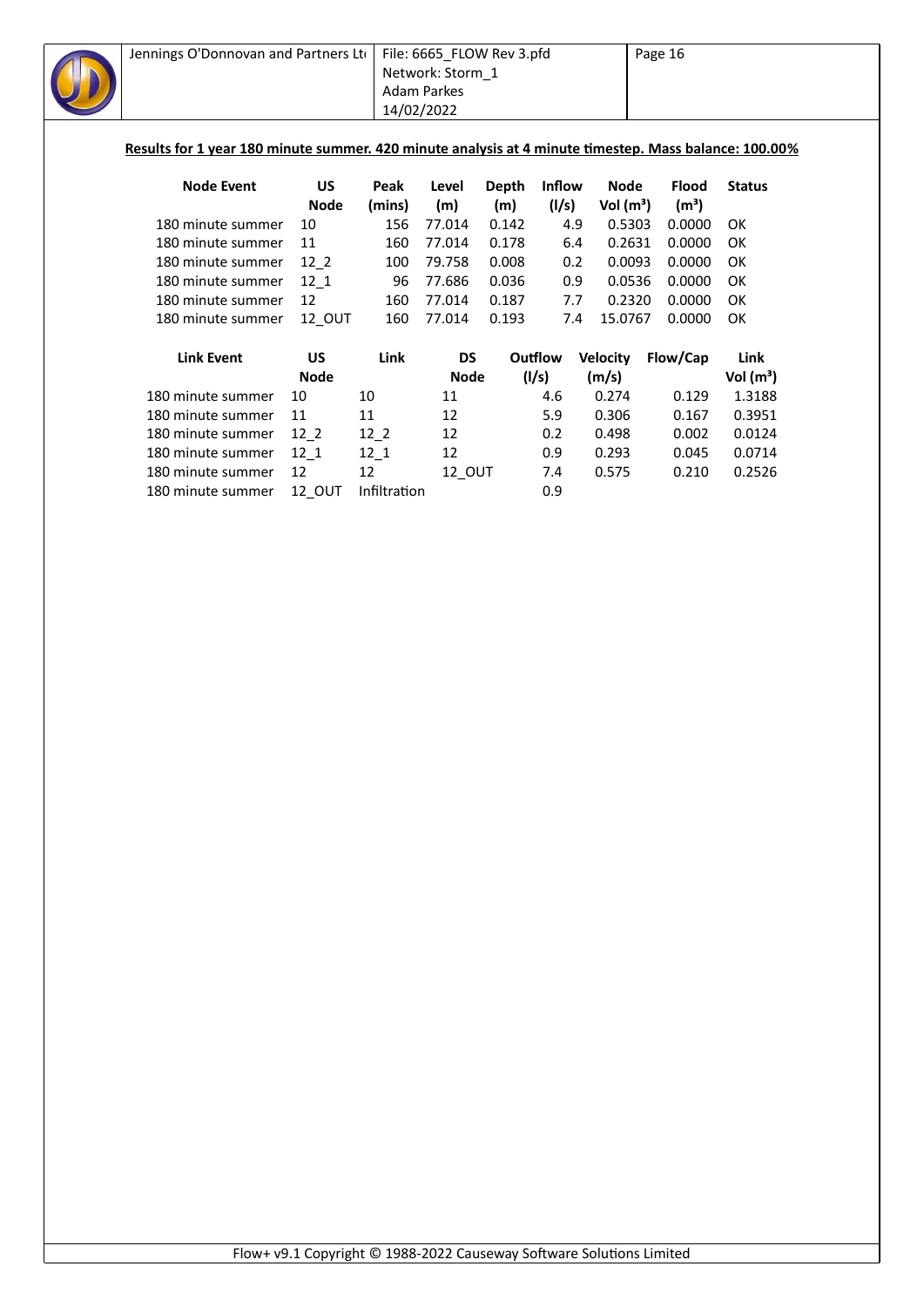| Jennings O'Donnovan and Partners Ltd                                                                  |             |              | File: 6665_FLOW Rev 3.pfd |       |         |                 |  |                   | Page 17       |  |  |  |
|-------------------------------------------------------------------------------------------------------|-------------|--------------|---------------------------|-------|---------|-----------------|--|-------------------|---------------|--|--|--|
|                                                                                                       |             |              | Network: Storm 1          |       |         |                 |  |                   |               |  |  |  |
|                                                                                                       |             |              | <b>Adam Parkes</b>        |       |         |                 |  |                   |               |  |  |  |
|                                                                                                       |             | 14/02/2022   |                           |       |         |                 |  |                   |               |  |  |  |
|                                                                                                       |             |              |                           |       |         |                 |  |                   |               |  |  |  |
| Results for 1 year 240 minute summer. 480 minute analysis at 4 minute timestep. Mass balance: 100.00% |             |              |                           |       |         |                 |  |                   |               |  |  |  |
|                                                                                                       |             |              |                           |       |         |                 |  |                   |               |  |  |  |
| <b>Node Event</b>                                                                                     | <b>US</b>   | Peak         | Level                     | Depth | Inflow  | <b>Node</b>     |  | <b>Flood</b>      | <b>Status</b> |  |  |  |
|                                                                                                       | <b>Node</b> | (mins)       | (m)                       | (m)   | (1/s)   | Vol $(m^3)$     |  | (m <sup>3</sup> ) |               |  |  |  |
| 240 minute summer                                                                                     | 10          | 188          | 77.023                    | 0.151 | 4.3     | 0.5646          |  | 0.0000            | OK            |  |  |  |
| 240 minute summer                                                                                     | 11          | 192          | 77.023                    | 0.187 | 5.5     | 0.2766          |  | 0.0000            | OK            |  |  |  |
| 240 minute summer                                                                                     | $12-2$      | 128          | 79.758                    | 0.008 | 0.2     | 0.0093          |  | 0.0000            | OK            |  |  |  |
| 240 minute summer                                                                                     | 12 1        | 124          | 77.683                    | 0.033 | 0.8     | 0.0499          |  | 0.0000            | OK            |  |  |  |
| 240 minute summer                                                                                     | 12          | 192          | 77.023                    | 0.196 | 6.6     | 0.2434          |  | 0.0000            | OK            |  |  |  |
| 240 minute summer                                                                                     | 12 OUT      | 192          | 77.023                    | 0.202 | 6.4     | 15.7927         |  | 0.0000            | OK            |  |  |  |
|                                                                                                       |             |              |                           |       |         |                 |  |                   |               |  |  |  |
| <b>Link Event</b>                                                                                     | <b>US</b>   | Link         | <b>DS</b>                 |       | Outflow | <b>Velocity</b> |  | Flow/Cap          | Link          |  |  |  |
|                                                                                                       | <b>Node</b> |              | <b>Node</b>               |       | (1/s)   | (m/s)           |  |                   | Vol $(m^3)$   |  |  |  |
| 240 minute summer                                                                                     | 10          | 10           | 11                        |       | 3.9     | 0.249           |  | 0.111             | 1.4124        |  |  |  |
| 240 minute summer                                                                                     | 11          | 11           | 12                        |       | 5.1     | 0.267           |  | 0.143             | 0.4185        |  |  |  |
| 240 minute summer                                                                                     | $12-2$      | $12-2$       | 12                        |       | 0.2     | 0.498           |  | 0.002             | 0.0124        |  |  |  |
| 240 minute summer                                                                                     | $12-1$      | $12_1$       | 12                        |       | 0.8     | 0.276           |  | 0.038             | 0.0642        |  |  |  |
| 240 minute summer                                                                                     | 12          | 12           | 12_OUT                    |       | 6.4     | 0.515           |  | 0.181             | 0.2667        |  |  |  |
| 240 minute summer                                                                                     | 12_OUT      | Infiltration |                           |       | 0.9     |                 |  |                   |               |  |  |  |
|                                                                                                       |             |              |                           |       |         |                 |  |                   |               |  |  |  |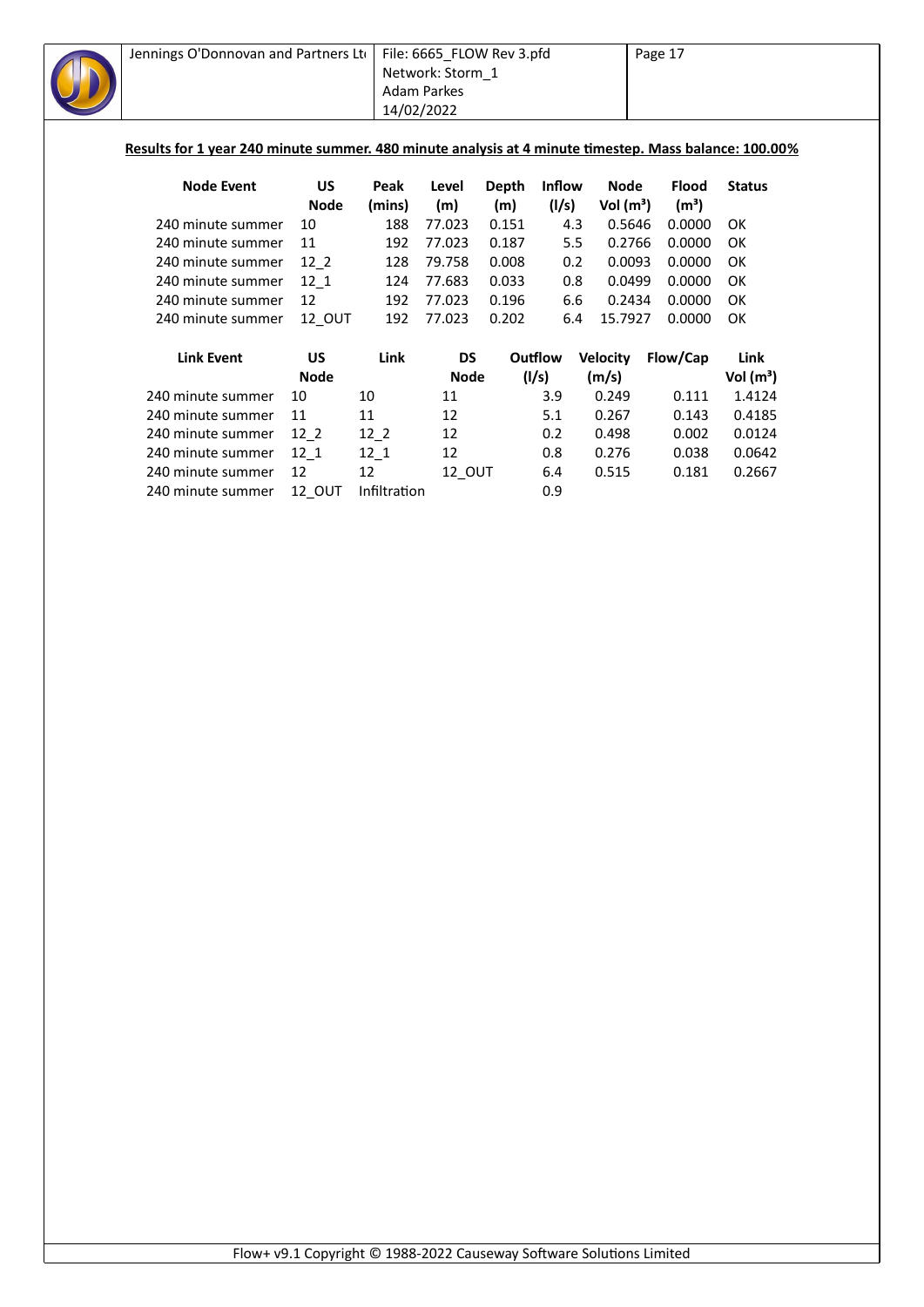| Jennings O'Donnovan and Partners Ltd                                                                  |               |                    | File: 6665_FLOW Rev 3.pfd<br>Network: Storm_1 |              |               |                 | Page 18           |               |
|-------------------------------------------------------------------------------------------------------|---------------|--------------------|-----------------------------------------------|--------------|---------------|-----------------|-------------------|---------------|
|                                                                                                       |               | <b>Adam Parkes</b> |                                               |              |               |                 |                   |               |
|                                                                                                       |               | 14/02/2022         |                                               |              |               |                 |                   |               |
|                                                                                                       |               |                    |                                               |              |               |                 |                   |               |
| Results for 1 year 360 minute summer. 600 minute analysis at 8 minute timestep. Mass balance: 100.00% |               |                    |                                               |              |               |                 |                   |               |
| <b>Node Event</b>                                                                                     | US            | Peak               | Level                                         | <b>Depth</b> | <b>Inflow</b> | <b>Node</b>     | <b>Flood</b>      | <b>Status</b> |
|                                                                                                       | <b>Node</b>   | (mins)             | (m)                                           | (m)          | (1/s)         | Vol $(m^3)$     | (m <sup>3</sup> ) |               |
| 360 minute summer                                                                                     | 10            | 264                | 77.032                                        | 0.160        | 3.5           | 0.5973          | 0.0000            | OK            |
| 360 minute summer                                                                                     | 11            | 264                | 77.032                                        | 0.196        | 4.4           | 0.2896          | 0.0000            | OK            |
| 360 minute summer                                                                                     | $12-2$        | 168                | 79.756                                        | 0.006        | 0.1           | 0.0069          | 0.0000            | OK            |
| 360 minute summer                                                                                     | 12 1          | 184                | 77.679                                        | 0.029        | 0.6           | 0.0443          | 0.0000            | OK            |
| 360 minute summer                                                                                     | 12            | 264                | 77.032                                        | 0.205        | 5.2           | 0.2543          | 0.0000            | OK            |
| 360 minute summer                                                                                     | 12 OUT        | 264                | 77.032                                        | 0.211        | 5.1           | 16.4806         | 0.0000            | OK            |
| <b>Link Event</b>                                                                                     | <b>US</b>     | Link               | <b>DS</b>                                     |              | Outflow       | <b>Velocity</b> | Flow/Cap          | Link          |
|                                                                                                       | <b>Node</b>   |                    | <b>Node</b>                                   |              | (1/s)         | (m/s)           |                   | Vol $(m^3)$   |
| 360 minute summer                                                                                     | 10            | 10                 | 11                                            |              | 3.1           | 0.219           | 0.089             | 1.5014        |
| 360 minute summer                                                                                     | 11            | 11                 | 12                                            |              | 4.0           | 0.231           | 0.114             | 0.4406        |
| 360 minute summer                                                                                     | $12-2$        | $12-2$             | 12                                            |              | 0.1           | 0.402           | 0.001             | 0.0077        |
| 360 minute summer                                                                                     | $12-1$        | $12_1$             | 12                                            |              | 0.6           | 0.253           | 0.029             | 0.0536        |
| 360 minute summer                                                                                     | 12            | 12                 | 12_OUT                                        |              | 5.1           | 0.463           | 0.143             | 0.2799        |
| 360 minute summer                                                                                     | <b>12 OUT</b> | Infiltration       |                                               |              | 0.9           |                 |                   |               |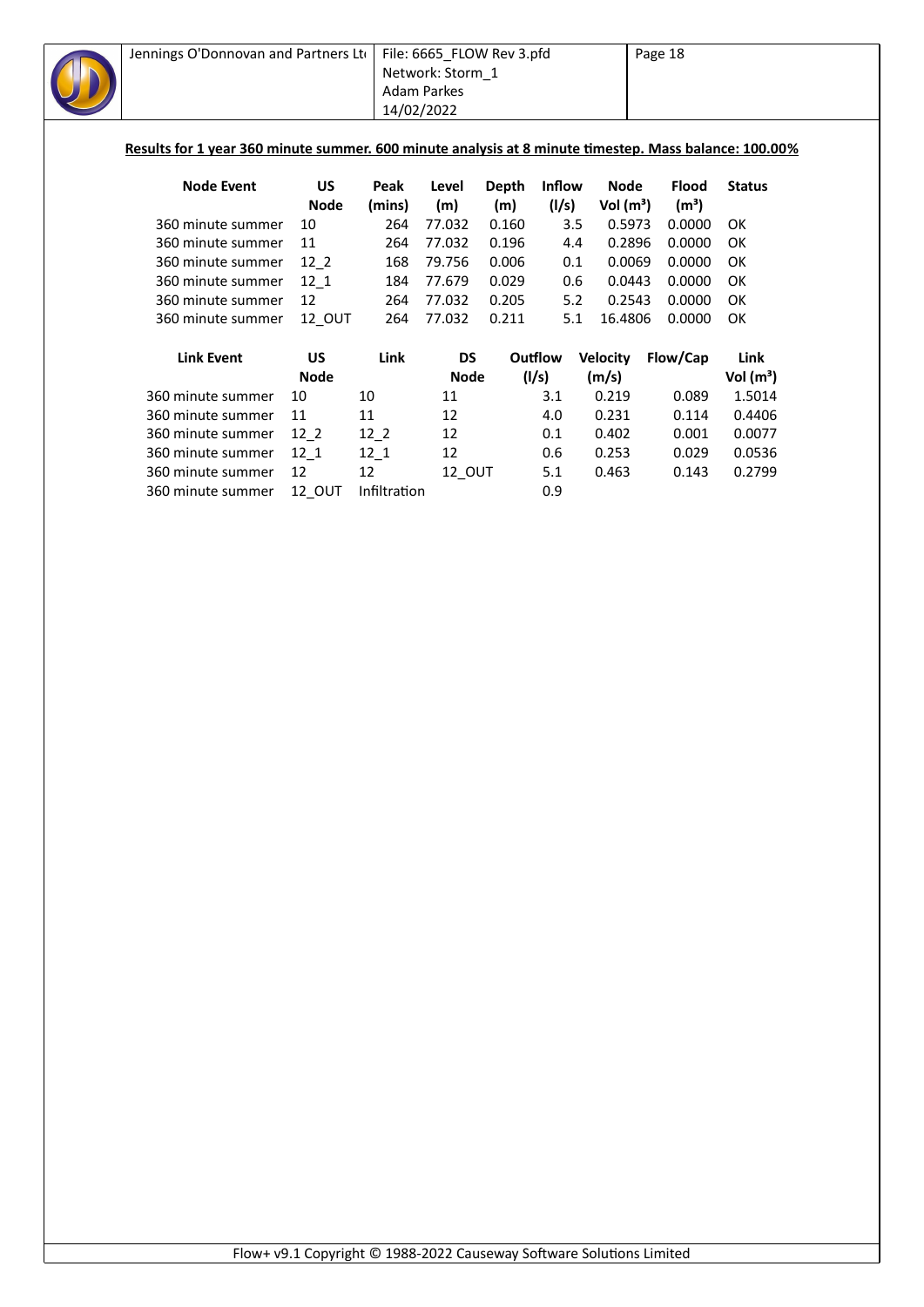| Jennings O'Donnovan and Partners Ltd                                                                  |                   |              | File: 6665_FLOW Rev 3.pfd |              |               |                       | Page 19                     |               |
|-------------------------------------------------------------------------------------------------------|-------------------|--------------|---------------------------|--------------|---------------|-----------------------|-----------------------------|---------------|
|                                                                                                       |                   |              | Network: Storm_1          |              |               |                       |                             |               |
|                                                                                                       |                   |              | <b>Adam Parkes</b>        |              |               |                       |                             |               |
|                                                                                                       |                   | 14/02/2022   |                           |              |               |                       |                             |               |
|                                                                                                       |                   |              |                           |              |               |                       |                             |               |
| Results for 1 year 480 minute summer. 720 minute analysis at 8 minute timestep. Mass balance: 100.00% |                   |              |                           |              |               |                       |                             |               |
|                                                                                                       |                   | Peak         |                           |              |               |                       |                             |               |
| <b>Node Event</b>                                                                                     | US<br><b>Node</b> |              | Level                     | <b>Depth</b> | <b>Inflow</b> | <b>Node</b>           | <b>Flood</b>                | <b>Status</b> |
| 480 minute summer                                                                                     | 10                | (mins)       | (m)<br>77.035             | (m)          | (1/s)<br>2.8  | Vol $(m^3)$<br>0.6072 | (m <sup>3</sup> )<br>0.0000 | OK            |
|                                                                                                       |                   | 336          |                           | 0.163        |               |                       |                             |               |
| 480 minute summer                                                                                     | 11                | 336          | 77.035                    | 0.199        | 3.5           | 0.2935                | 0.0000                      | OK            |
| 480 minute summer                                                                                     | 12 2              | 224          | 79.756                    | 0.006        | 0.1           | 0.0069                | 0.0000                      | OK            |
| 480 minute summer                                                                                     | $12_1$            | 248          | 77.678                    | 0.028        | 0.5           | 0.0417                | 0.0000                      | OK            |
| 480 minute summer                                                                                     | 12                | 336          | 77.035                    | 0.208        | 4.2           | 0.2576                | 0.0000                      | OK            |
| 480 minute summer                                                                                     | 12 OUT            | 336          | 77.035                    | 0.214        | 4.1           | 16.6872               | 0.0000                      | OK            |
| <b>Link Event</b>                                                                                     | <b>US</b>         | Link         | <b>DS</b>                 |              | Outflow       | <b>Velocity</b>       | Flow/Cap                    | Link          |
|                                                                                                       | <b>Node</b>       |              | <b>Node</b>               |              | (1/s)         | (m/s)                 |                             | Vol $(m^3)$   |
| 480 minute summer                                                                                     | 10                | 10           | 11                        |              | 2.5           | 0.206                 | 0.071                       | 1.5279        |
| 480 minute summer                                                                                     | 11                | 11           | 12                        |              | 3.2           | 0.215                 | 0.091                       | 0.4471        |
| 480 minute summer                                                                                     | $12_{2}$          | $12-2$       | 12                        |              | 0.1           | 0.402                 | 0.001                       | 0.0077        |
| 480 minute summer                                                                                     | $12_{1}$          | $12-1$       | 12                        |              | 0.5           | 0.242                 | 0.025                       | 0.0483        |
| 480 minute summer                                                                                     | 12                | 12           | 12_OUT                    |              | 4.1           | 0.423                 | 0.115                       | 0.2838        |
| 480 minute summer                                                                                     | <b>12 OUT</b>     | Infiltration |                           |              | 0.9           |                       |                             |               |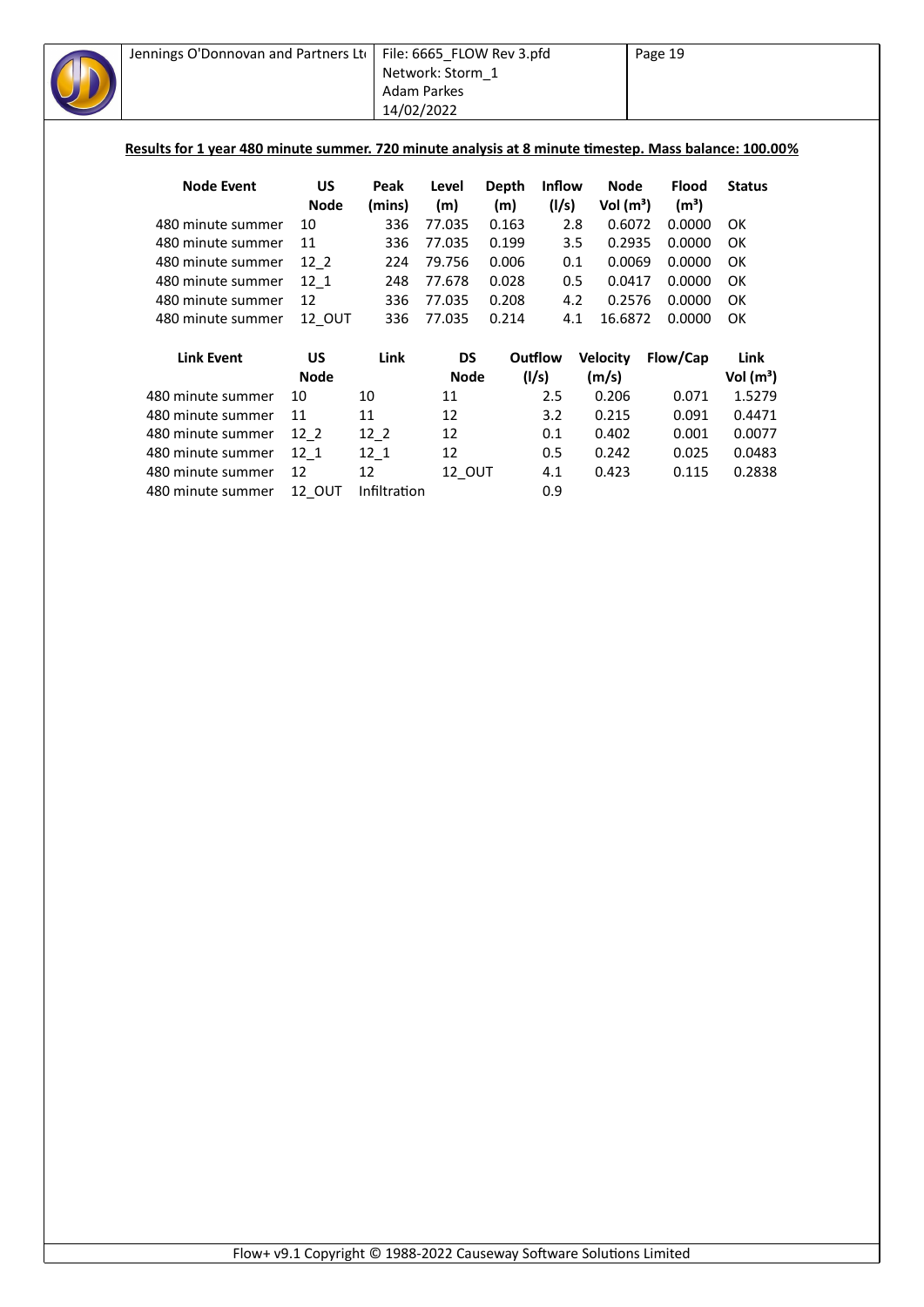| Jennings O'Donnovan and Partners Lto<br>Results for 1 year 600 minute summer. 840 minute analysis at 15 minute timestep. Mass balance: 100.00% |             | 14/02/2022   | File: 6665_FLOW Rev 3.pfd<br>Network: Storm 1<br><b>Adam Parkes</b> |       |               |                 | Page 20           |               |
|------------------------------------------------------------------------------------------------------------------------------------------------|-------------|--------------|---------------------------------------------------------------------|-------|---------------|-----------------|-------------------|---------------|
| <b>Node Event</b>                                                                                                                              | US          | Peak         | Level                                                               | Depth | <b>Inflow</b> | <b>Node</b>     | <b>Flood</b>      | <b>Status</b> |
|                                                                                                                                                | <b>Node</b> | (mins)       | (m)                                                                 | (m)   | (1/s)         | Vol $(m^3)$     | (m <sup>3</sup> ) |               |
| 600 minute summer                                                                                                                              | 10          | 420          | 77.037                                                              | 0.165 | 2.4           | 0.6161          | 0.0000            | OK            |
| 600 minute summer                                                                                                                              | 11          | 420          | 77.037                                                              | 0.201 | 3.1           | 0.2971          | 0.0000            | OK            |
| 600 minute summer                                                                                                                              | $12-2$      | 285          | 79.756                                                              | 0.006 | 0.1           | 0.0069          | 0.0000            | OK            |
| 600 minute summer                                                                                                                              | 12 1        | 315          | 77.675                                                              | 0.025 | 0.4           | 0.0381          | 0.0000            | OK            |
| 600 minute summer                                                                                                                              | 12          | 420          | 77.037                                                              | 0.210 | 3.6           | 0.2605          | 0.0000            | OK            |
| 600 minute summer                                                                                                                              | 12_OUT      | 420          | 77.037                                                              | 0.216 | 3.5           | 16.8740         | 0.0000            | OK            |
| <b>Link Event</b>                                                                                                                              | <b>US</b>   | Link         | <b>DS</b>                                                           |       | Outflow       | <b>Velocity</b> | Flow/Cap          | Link          |
|                                                                                                                                                | <b>Node</b> |              | <b>Node</b>                                                         |       | (1/s)         | (m/s)           |                   | Vol $(m^3)$   |
| 600 minute summer                                                                                                                              | 10          | 10           | 11                                                                  |       | 2.2           | 0.193           | 0.061             | 1.5519        |
| 600 minute summer                                                                                                                              | 11          | 11           | 12                                                                  |       | 2.8           | 0.197           | 0.080             | 0.4530        |
| 600 minute summer                                                                                                                              | $12_{2}$    | $12-2$       | 12                                                                  |       | 0.1           | 0.402           | 0.001             | 0.0077        |
| 600 minute summer                                                                                                                              | $12_{1}$    | $12-1$       | 12                                                                  |       | 0.4           | 0.227           | 0.020             | 0.0413        |
| 600 minute summer                                                                                                                              | 12          | 12           | 12_OUT                                                              |       | 3.5           | 0.371           | 0.099             | 0.2873        |
| 600 minute summer                                                                                                                              | 12_OUT      | Infiltration |                                                                     |       | 0.9           |                 |                   |               |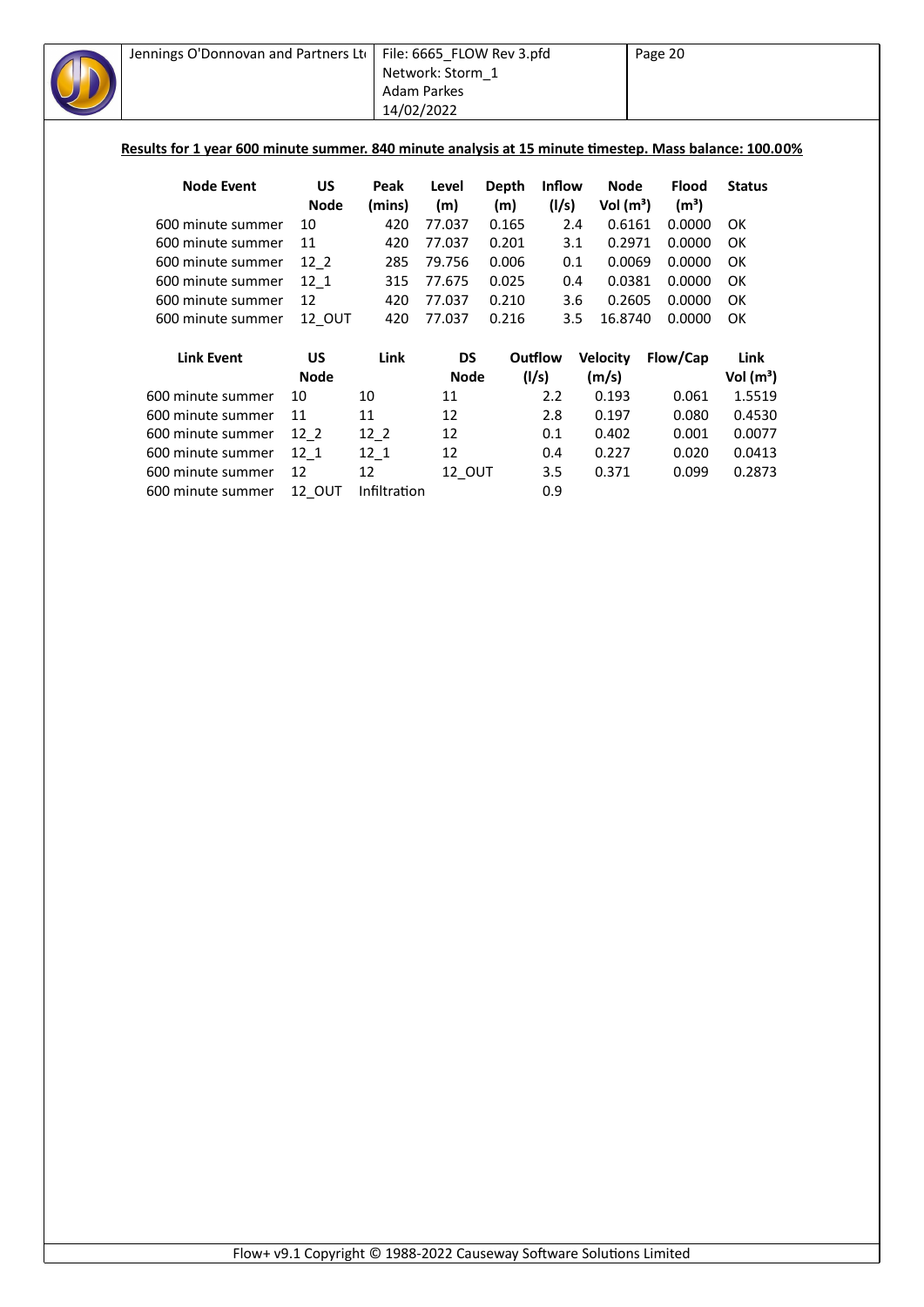| Jennings O'Donnovan and Partners Lto                                                                   |             |              | File: 6665_FLOW Rev 3.pfd |       |                  |                 | Page 21           |               |
|--------------------------------------------------------------------------------------------------------|-------------|--------------|---------------------------|-------|------------------|-----------------|-------------------|---------------|
|                                                                                                        |             |              | Network: Storm 1          |       |                  |                 |                   |               |
|                                                                                                        |             |              | Adam Parkes               |       |                  |                 |                   |               |
|                                                                                                        |             | 14/02/2022   |                           |       |                  |                 |                   |               |
|                                                                                                        |             |              |                           |       |                  |                 |                   |               |
| Results for 1 year 720 minute summer. 960 minute analysis at 15 minute timestep. Mass balance: 100.00% |             |              |                           |       |                  |                 |                   |               |
|                                                                                                        |             |              |                           |       |                  |                 |                   |               |
| <b>Node Event</b>                                                                                      | <b>US</b>   | Peak         | Level                     | Depth | <b>Inflow</b>    | Node            | <b>Flood</b>      | <b>Status</b> |
|                                                                                                        | <b>Node</b> | (mins)       | (m)                       | (m)   | (1/s)            | Vol $(m^3)$     | (m <sup>3</sup> ) |               |
| 720 minute summer                                                                                      | 10          | 480          | 77.035                    | 0.163 | $2.2\phantom{0}$ | 0.6063          | 0.0000            | OK            |
| 720 minute summer                                                                                      | 11          | 480          | 77.035                    | 0.199 | 2.8              | 0.2932          | 0.0000            | OK            |
| 720 minute summer                                                                                      | $12-2$      | 345          | 79.756                    | 0.006 | 0.1              | 0.0069          | 0.0000            | OK            |
| 720 minute summer                                                                                      | 12 1        | 375          | 77.675                    | 0.025 | 0.4              | 0.0381          | 0.0000            | OK            |
| 720 minute summer                                                                                      | 12          | 480          | 77.035                    | 0.208 | 3.4              | 0.2573          | 0.0000            | OK            |
| 720 minute summer                                                                                      | 12_OUT      | 480          | 77.034                    | 0.213 | 3.3              | 16.6696         | 0.0000            | OK            |
| <b>Link Event</b>                                                                                      | <b>US</b>   | Link         | <b>DS</b>                 |       | Outflow          | <b>Velocity</b> | Flow/Cap          | Link          |
|                                                                                                        | <b>Node</b> |              | <b>Node</b>               |       | (1/s)            | (m/s)           |                   | Vol $(m^3)$   |
| 720 minute summer                                                                                      | 10          | 10           | 11                        |       | 2.0              | 0.186           | 0.056             | 1.5257        |
| 720 minute summer                                                                                      | 11          | 11           | 12                        |       | 2.6              | 0.205           | 0.073             | 0.4466        |
| 720 minute summer                                                                                      | $12-2$      | $12-2$       | 12                        |       | 0.1              | 0.402           | 0.001             | 0.0077        |
| 720 minute summer                                                                                      | $12-1$      | $12_1$       | 12                        |       | 0.4              | 0.227           | 0.020             | 0.0413        |
| 720 minute summer                                                                                      | 12          | 12           | 12_OUT                    |       | 3.3              | 0.371           | 0.092             | 0.2835        |
| 720 minute summer                                                                                      | 12 OUT      | Infiltration |                           |       | 0.9              |                 |                   |               |
|                                                                                                        |             |              |                           |       |                  |                 |                   |               |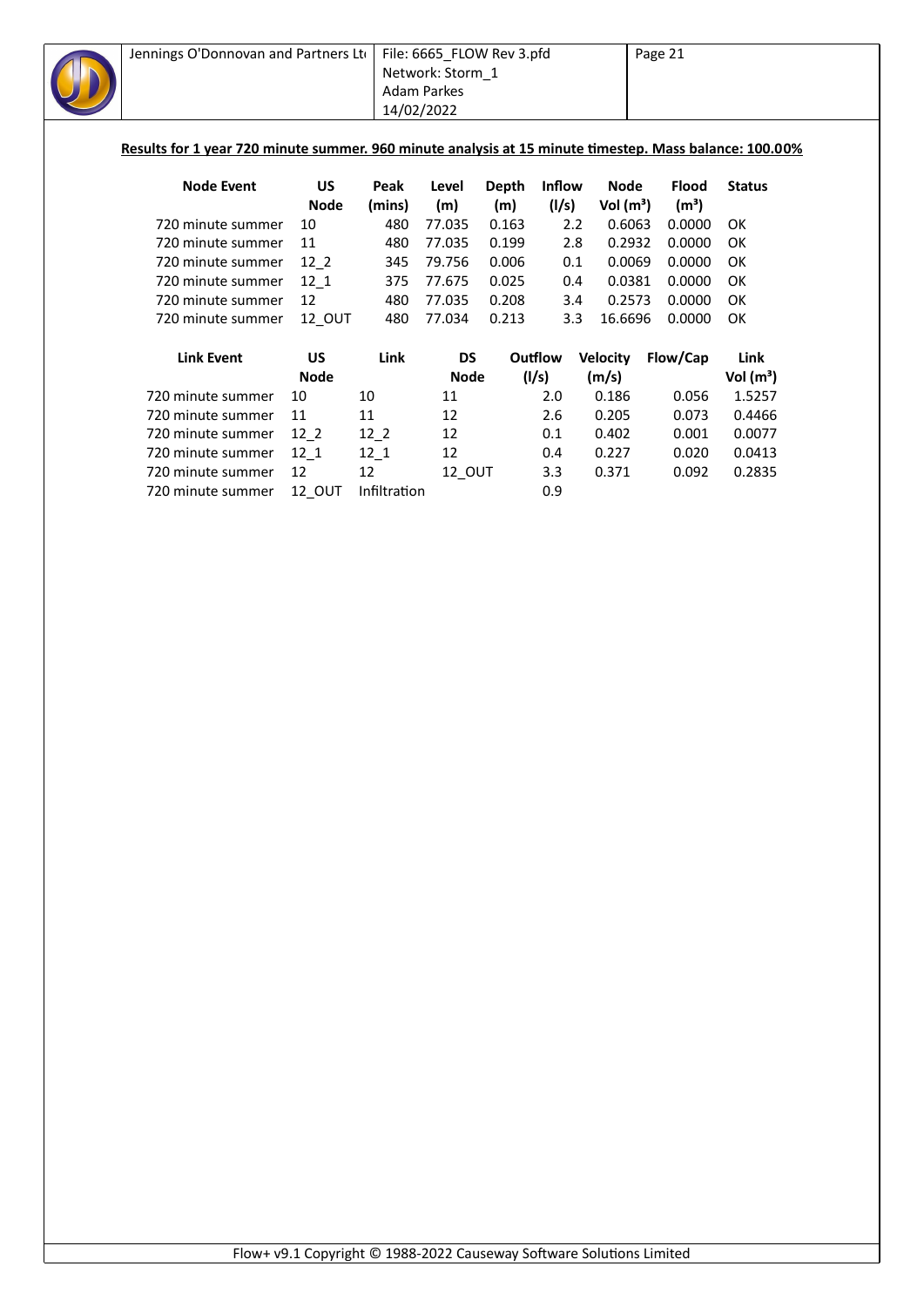| <b>Node Event</b> | <b>US</b>         | Peak                                | Level                                                            |                                                  |                                                        |                                                                                                                     | <b>Flood</b>                                                                                                 | <b>Status</b>                                                                                                                                                                                                                      |
|-------------------|-------------------|-------------------------------------|------------------------------------------------------------------|--------------------------------------------------|--------------------------------------------------------|---------------------------------------------------------------------------------------------------------------------|--------------------------------------------------------------------------------------------------------------|------------------------------------------------------------------------------------------------------------------------------------------------------------------------------------------------------------------------------------|
|                   | <b>Node</b>       | (mins)                              | (m)                                                              | (m)                                              |                                                        |                                                                                                                     | (m <sup>3</sup> )                                                                                            |                                                                                                                                                                                                                                    |
| 960 minute summer | 10                | 630                                 | 77.033                                                           |                                                  |                                                        |                                                                                                                     | 0.0000                                                                                                       | OK                                                                                                                                                                                                                                 |
| 960 minute summer | 11                | 630                                 | 77.033                                                           |                                                  |                                                        |                                                                                                                     | 0.0000                                                                                                       | OK                                                                                                                                                                                                                                 |
| 960 minute summer | $12-2$            | 465                                 | 79.756                                                           |                                                  |                                                        |                                                                                                                     | 0.0000                                                                                                       | OK                                                                                                                                                                                                                                 |
| 960 minute summer | 12 1              | 480                                 | 77.673                                                           |                                                  |                                                        |                                                                                                                     | 0.0000                                                                                                       | OK                                                                                                                                                                                                                                 |
| 960 minute summer | 12                | 630                                 | 77.033                                                           |                                                  |                                                        |                                                                                                                     | 0.0000                                                                                                       | OK                                                                                                                                                                                                                                 |
|                   | 12_OUT            | 630                                 | 77.033                                                           |                                                  |                                                        |                                                                                                                     | 0.0000                                                                                                       | OK                                                                                                                                                                                                                                 |
|                   |                   |                                     |                                                                  |                                                  |                                                        |                                                                                                                     |                                                                                                              | Link                                                                                                                                                                                                                               |
|                   | <b>Node</b>       |                                     |                                                                  |                                                  |                                                        |                                                                                                                     |                                                                                                              | Vol $(m^3)$                                                                                                                                                                                                                        |
| 960 minute summer | 10                | 10                                  | 11                                                               |                                                  | 1.7                                                    | 0.181                                                                                                               | 0.048                                                                                                        | 1.5136                                                                                                                                                                                                                             |
| 960 minute summer | 11                | 11                                  | 12                                                               |                                                  | 2.2                                                    | 0.190                                                                                                               | 0.063                                                                                                        | 0.4436                                                                                                                                                                                                                             |
| 960 minute summer | $12-2$            |                                     | 12                                                               |                                                  | 0.1                                                    | 0.402                                                                                                               | 0.001                                                                                                        | 0.0077                                                                                                                                                                                                                             |
| 960 minute summer |                   |                                     | 12                                                               |                                                  | 0.3                                                    | 0.206                                                                                                               | 0.015                                                                                                        | 0.0343                                                                                                                                                                                                                             |
| 960 minute summer | 12                | 12                                  |                                                                  |                                                  |                                                        |                                                                                                                     |                                                                                                              | 0.2817                                                                                                                                                                                                                             |
| 960 minute summer | 12 OUT            |                                     |                                                                  |                                                  |                                                        |                                                                                                                     |                                                                                                              |                                                                                                                                                                                                                                    |
|                   | <b>Link Event</b> | 960 minute summer<br>US<br>$12_{1}$ | Jennings O'Donnovan and Partners Lto<br>Link<br>$12-2$<br>$12-1$ | <b>Adam Parkes</b><br>14/02/2022<br>Infiltration | Network: Storm_1<br><b>DS</b><br><b>Node</b><br>12_OUT | File: 6665_FLOW Rev 3.pfd<br>Depth<br>0.161<br>0.197<br>0.006<br>0.023<br>0.206<br>0.212<br>Outflow<br>(1/s)<br>2.8 | <b>Inflow</b><br>(1/s)<br>1.9<br>2.4<br>0.1<br>0.3<br>2.9<br>2.8<br><b>Velocity</b><br>(m/s)<br>0.371<br>0.9 | Page 22<br>Results for 1 year 960 minute summer. 1200 minute analysis at 15 minute timestep. Mass balance: 100.00%<br><b>Node</b><br>Vol $(m^3)$<br>0.6018<br>0.2914<br>0.0069<br>0.0339<br>0.2558<br>16.5747<br>Flow/Cap<br>0.081 |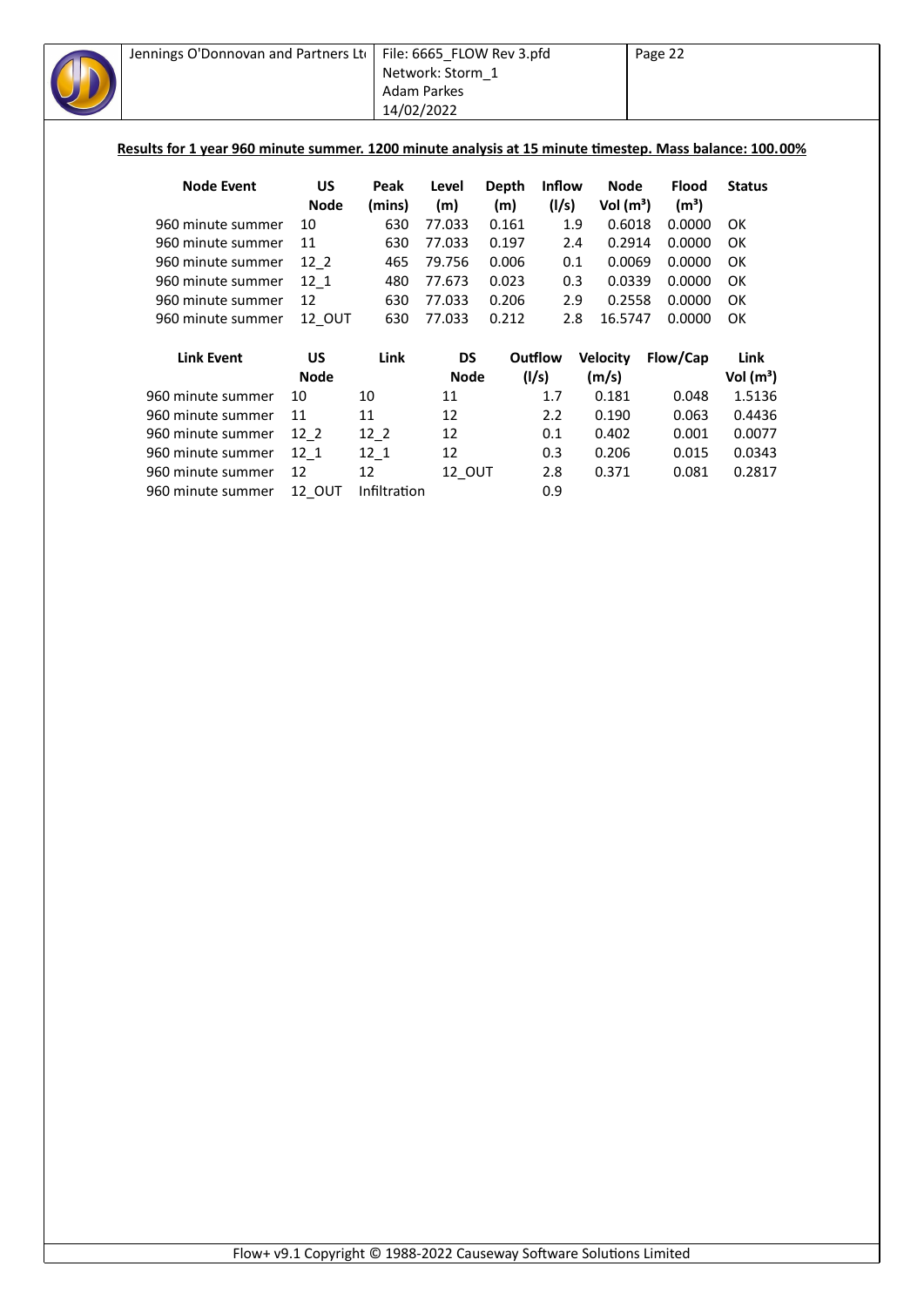| Jennings O'Donnovan and Partners Lto<br>Results for 1 year 1440 minute summer. 1680 minute analysis at 30 minute timestep. Mass balance: 100.00% |               | Adam Parkes<br>14/02/2022 | File: 6665_FLOW Rev 3.pfd<br>Network: Storm 1 |              |                  |                 | Page 23           |               |
|--------------------------------------------------------------------------------------------------------------------------------------------------|---------------|---------------------------|-----------------------------------------------|--------------|------------------|-----------------|-------------------|---------------|
| <b>Node Event</b>                                                                                                                                | <b>US</b>     | Peak                      | Level                                         | <b>Depth</b> | <b>Inflow</b>    | Node            | Flood             | <b>Status</b> |
|                                                                                                                                                  | <b>Node</b>   | (mins)                    | (m)                                           | (m)          | (1/s)            | Vol $(m^3)$     | (m <sup>3</sup> ) |               |
| 1440 minute summer                                                                                                                               | 10            | 900                       | 77.018                                        | 0.146        | 1.4              | 0.5456          | 0.0000            | OK.           |
| 1440 minute summer                                                                                                                               | 11            | 900                       | 77.018                                        | 0.182        | $1.8\phantom{0}$ | 0.2691          | 0.0000            | OK            |
| 1440 minute summer                                                                                                                               | $12-2$        | 720                       | 79.756                                        | 0.006        | 0.1              | 0.0069          | 0.0000            | OK            |
| 1440 minute summer                                                                                                                               | 12 1          | 750                       | 77.673                                        | 0.023        | 0.3              | 0.0339          | 0.0000            | OK            |
| 1440 minute summer                                                                                                                               | 12            | 900                       | 77.018                                        | 0.191        | 2.3              | 0.2371          | 0.0000            | OK.           |
| 1440 minute summer                                                                                                                               | 12_OUT        | 900                       | 77.018                                        | 0.197        | 2.2              | 15.3970         | 0.0000            | OK            |
| <b>Link Event</b>                                                                                                                                | US            | Link                      | <b>DS</b>                                     |              | Outflow          | <b>Velocity</b> | Flow/Cap          | Link          |
|                                                                                                                                                  | <b>Node</b>   |                           | <b>Node</b>                                   |              | (1/s)            | (m/s)           |                   | Vol $(m^3)$   |
| 1440 minute summer                                                                                                                               | 10            | 10                        | 11                                            |              | 1.3              | 0.172           | 0.036             | 1.3607        |
| 1440 minute summer                                                                                                                               | 11            | 11                        | 12                                            |              | 1.7              | 0.176           | 0.047             | 0.4056        |
| 1440 minute summer                                                                                                                               | $12-2$        | $12-2$                    | 12                                            |              | 0.1              | 0.402           | 0.001             | 0.0077        |
| 1440 minute summer                                                                                                                               | $12_{1}$      | $12-1$                    | 12                                            |              | 0.3              | 0.206           | 0.015             | 0.0343        |
| 1440 minute summer                                                                                                                               | 12            | 12                        | 12 OUT                                        |              | 2.2              | 0.291           | 0.062             | 0.2590        |
| 1440 minute summer                                                                                                                               | <b>12 OUT</b> | Infiltration              |                                               |              | 0.9              |                 |                   |               |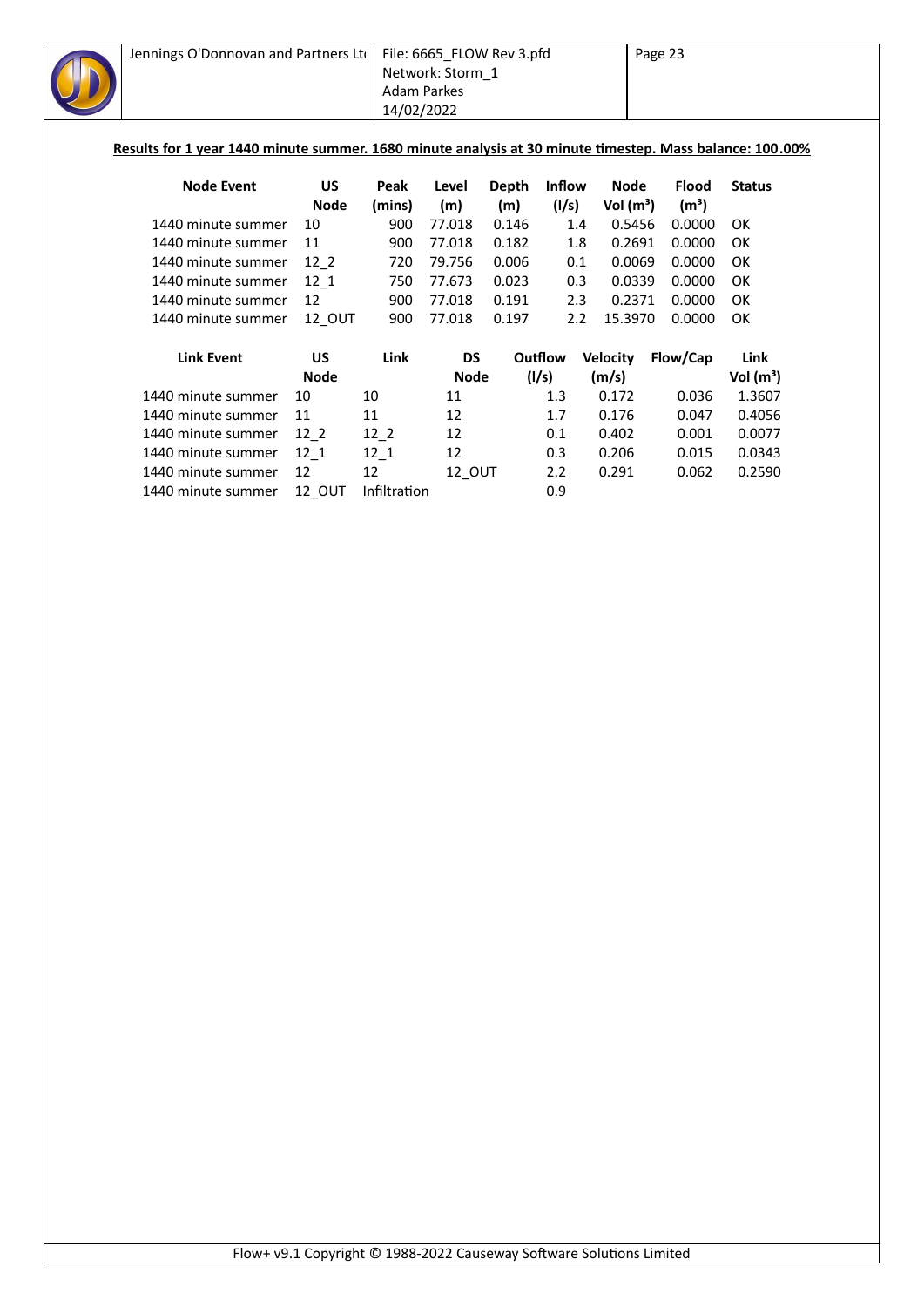| Jennings O'Donnovan and Partners Lto<br>Results for 1 year +20% CC 15 minute summer. 255 minute analysis at 1 minute timestep. Mass balance: 100.00% |             |        | File: 6665_FLOW Rev 3.pfd<br>Network: Storm 1<br><b>Adam Parkes</b><br>14/02/2022 |       |         |                 | Page 24           |               |
|------------------------------------------------------------------------------------------------------------------------------------------------------|-------------|--------|-----------------------------------------------------------------------------------|-------|---------|-----------------|-------------------|---------------|
| <b>Node Event</b>                                                                                                                                    | US          | Peak   | Level                                                                             | Depth | Inflow  | <b>Node</b>     | <b>Flood</b>      | <b>Status</b> |
|                                                                                                                                                      | <b>Node</b> | (mins) | (m)                                                                               | (m)   | (1/s)   | Vol $(m^3)$     | (m <sup>3</sup> ) |               |
| 15 minute summer                                                                                                                                     | 10          | 10     | 77.025                                                                            | 0.153 | 14.2    | 0.5701          | 0.0000            | OK            |
| 15 minute summer                                                                                                                                     | 11          | 9      | 76.997                                                                            | 0.161 | 20.7    | 0.2376          | 0.0000            | OK            |
| 15 minute summer                                                                                                                                     | 12 2        | 11     | 79.763                                                                            | 0.013 | 0.6     | 0.0152          | 0.0000            | OK            |
| 15 minute summer                                                                                                                                     | 12 1        | 11     | 77.705                                                                            | 0.055 | 2.5     | 0.0830          | 0.0000            | OK            |
| 15 minute summer                                                                                                                                     | 12          | 9      | 76.984                                                                            | 0.157 | 25.9    | 0.1946          | 0.0000            | OK            |
| 15 minute summer                                                                                                                                     | 12 OUT      | 19     | 76.933                                                                            | 0.112 | 26.6    | 8.7300          | 0.0000            | OK            |
| <b>Link Event</b>                                                                                                                                    | <b>US</b>   | Link   | <b>DS</b>                                                                         |       | Outflow | <b>Velocity</b> | Flow/Cap          | Link          |
|                                                                                                                                                      | <b>Node</b> |        | <b>Node</b>                                                                       |       | (l/s)   | (m/s)           |                   | Vol $(m^3)$   |
| 15 minute summer                                                                                                                                     | 10          | 10     | 11                                                                                |       | 15.5    | 0.429           | 0.440             | 1.2808        |
| 15 minute summer                                                                                                                                     | 11          | 11     | 12                                                                                |       | 21.2    | 0.657           | 0.601             | 0.3336        |
| 15 minute summer                                                                                                                                     | $12_{2}$    | $12-2$ | 12                                                                                |       | 0.6     | 0.681           | 0.006             | 0.0270        |
| 15 minute summer                                                                                                                                     | 12 1        | $12_1$ | 12                                                                                |       | 2.4     | 0.393           | 0.119             | 0.1395        |
| 15 minute summer                                                                                                                                     | 12          | 12     | 12 OUT                                                                            |       | 26.6    | 1.623           | 0.754             | 0.1235        |

15 minute summer 12\_OUT Infiltration 6.9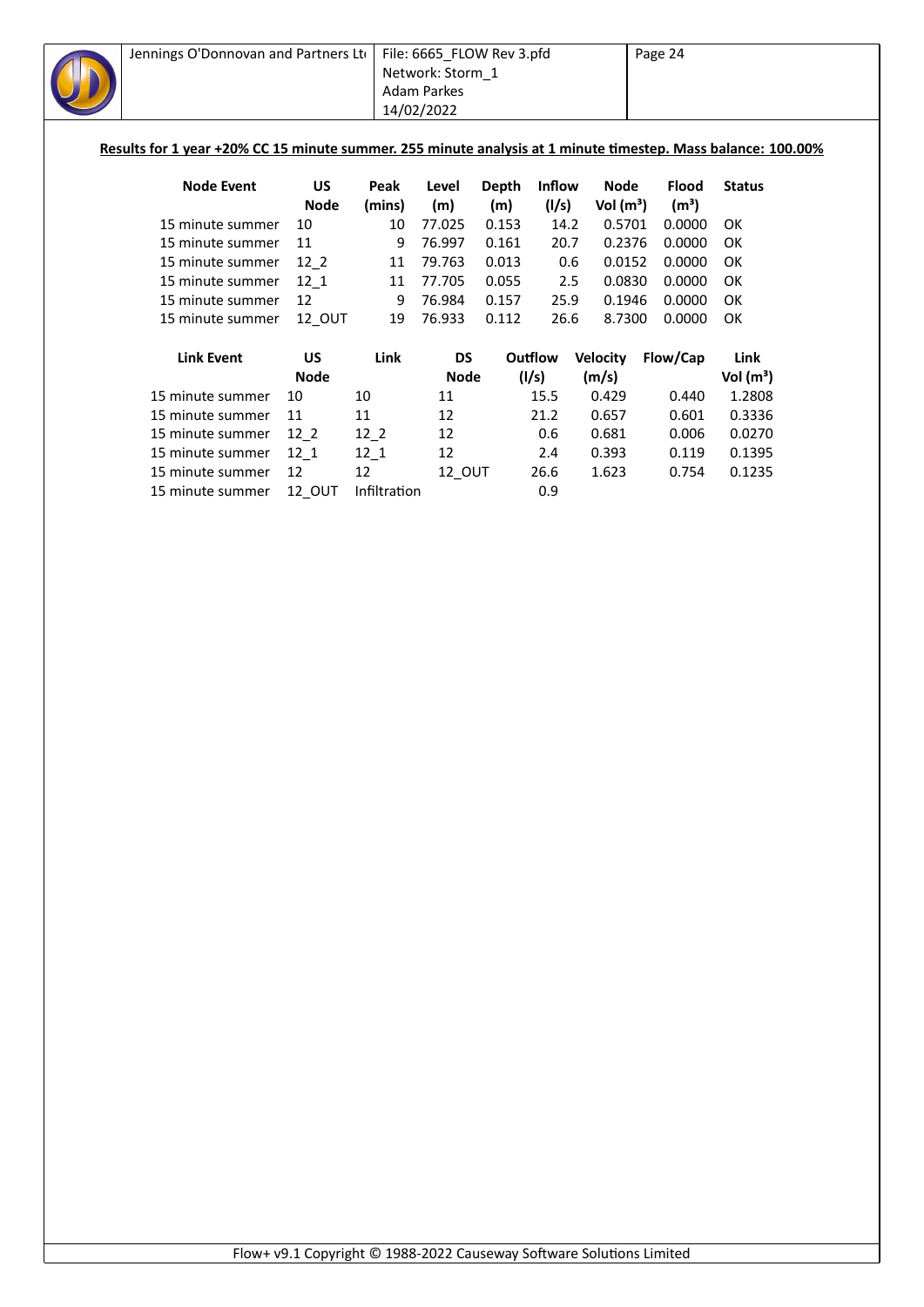| Jennings O'Donnovan and Partners Lto<br>Results for 1 year +20% CC 30 minute summer. 270 minute analysis at 1 minute timestep. Mass balance: 100.00% |             |        | File: 6665_FLOW Rev 3.pfd<br>Network: Storm 1<br><b>Adam Parkes</b><br>14/02/2022 |       |         |                 | Page 25           |               |
|------------------------------------------------------------------------------------------------------------------------------------------------------|-------------|--------|-----------------------------------------------------------------------------------|-------|---------|-----------------|-------------------|---------------|
| <b>Node Event</b>                                                                                                                                    | US          | Peak   | Level                                                                             | Depth | Inflow  | <b>Node</b>     | <b>Flood</b>      | <b>Status</b> |
|                                                                                                                                                      | <b>Node</b> | (mins) | (m)                                                                               | (m)   | (1/s)   | Vol $(m^3)$     | (m <sup>3</sup> ) |               |
| 30 minute summer                                                                                                                                     | 10          | 18     | 77.004                                                                            | 0.132 | 13.5    | 0.4917          | 0.0000            | OK            |
| 30 minute summer                                                                                                                                     | 11          | 19     | 76.975                                                                            | 0.139 | 18.0    | 0.2055          | 0.0000            | OK            |
| 30 minute summer                                                                                                                                     | 12 2        | 18     | 79.763                                                                            | 0.013 | 0.6     | 0.0151          | 0.0000            | OK            |
| 30 minute summer                                                                                                                                     | 12 1        | 18     | 77.704                                                                            | 0.054 | 2.4     | 0.0818          | 0.0000            | OK            |
| 30 minute summer                                                                                                                                     | 12          | 33     | 76.968                                                                            | 0.141 | 22.1    | 0.1747          | 0.0000            | OK            |
| 30 minute summer                                                                                                                                     | 12 OUT      | 33     | 76.968                                                                            | 0.147 | 21.9    | 11.4808         | 0.0000            | OK            |
| <b>Link Event</b>                                                                                                                                    | <b>US</b>   | Link   | <b>DS</b>                                                                         |       | Outflow | <b>Velocity</b> | Flow/Cap          | Link          |
|                                                                                                                                                      | <b>Node</b> |        | <b>Node</b>                                                                       |       | (I/s)   | (m/s)           |                   | Vol $(m^3)$   |
| 30 minute summer                                                                                                                                     | 10          | 10     | 11                                                                                |       | 13.0    | 0.425           | 0.369             | 1.0608        |
| 30 minute summer                                                                                                                                     | 11          | 11     | 12                                                                                |       | 17.5    | 0.611           | 0.495             | 0.2740        |
| 30 minute summer                                                                                                                                     | $12_{2}$    | $12-2$ | 12                                                                                |       | 0.6     | 0.676           | 0.006             | 0.0265        |
| 30 minute summer                                                                                                                                     | 12 1        | $12_1$ | 12                                                                                |       | 2.3     | 0.391           | 0.116             | 0.1364        |
| 30 minute summer                                                                                                                                     | 12          | 12     | 12 OUT                                                                            |       | 21.9    | 1.262           | 0.619             | 0.1793        |

30 minute summer 12\_OUT Infiltration 6.9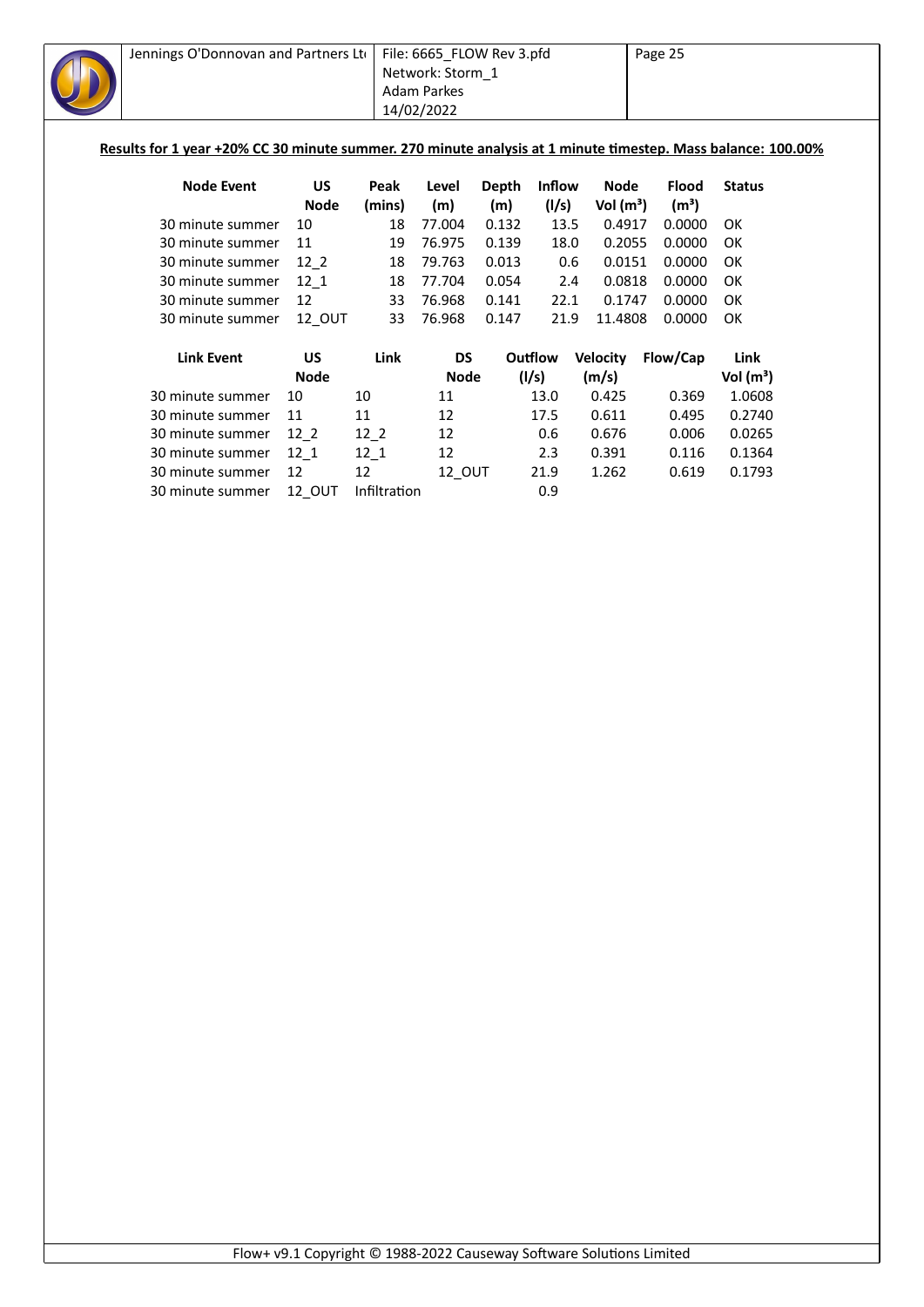| Jennings O'Donnovan and Partners Lto                                                                                              |                          |                | File: 6665_FLOW Rev 3.pfd<br>Network: Storm 1<br><b>Adam Parkes</b><br>14/02/2022 |              |                        |                            | Page 26                           |               |
|-----------------------------------------------------------------------------------------------------------------------------------|--------------------------|----------------|-----------------------------------------------------------------------------------|--------------|------------------------|----------------------------|-----------------------------------|---------------|
| Results for 1 year +20% CC 60 minute summer. 300 minute analysis at 1 minute timestep. Mass balance: 100.00%<br><b>Node Event</b> | <b>US</b><br><b>Node</b> | Peak<br>(mins) | Level<br>(m)                                                                      | Depth<br>(m) | <b>Inflow</b><br>(1/s) | <b>Node</b><br>Vol $(m^3)$ | <b>Flood</b><br>(m <sup>3</sup> ) | <b>Status</b> |
| 60 minute summer                                                                                                                  | 10                       | 64             | 77.007                                                                            | 0.135        | 10.8                   | 0.5042                     | 0.0000                            | OK            |
| 60 minute summer                                                                                                                  | 11                       | 63             | 77.007                                                                            | 0.171        | 14.5                   | 0.2526                     | 0.0000                            | OK            |
| 60 minute summer                                                                                                                  | $12-2$                   | 33             | 79.762                                                                            | 0.012        | 0.5                    | 0.0139                     | 0.0000                            | OK            |
| 60 minute summer                                                                                                                  | $12_1$                   | 34             | 77.699                                                                            | 0.049        | 1.9                    | 0.0739                     | 0.0000                            | OK            |
| 60 minute summer                                                                                                                  | 12                       | 62             | 77.007                                                                            | 0.180        | 17.4                   | 0.2233                     | 0.0000                            | OK            |
| 60 minute summer                                                                                                                  | 12 OUT                   | 62             | 77.007                                                                            | 0.186        | 17.0                   | 14.5373                    | 0.0000                            | OK            |
| <b>Link Event</b>                                                                                                                 | <b>US</b>                | Link           | <b>DS</b>                                                                         |              | Outflow                | <b>Velocity</b>            | Flow/Cap                          | Link          |
|                                                                                                                                   | <b>Node</b>              |                | <b>Node</b>                                                                       |              | (1/s)                  | (m/s)                      |                                   | Vol $(m^3)$   |
| 60 minute summer                                                                                                                  | 10                       | 10             | 11                                                                                |              | 10.5                   | 0.387                      | 0.296                             | 1.2463        |
| 60 minute summer                                                                                                                  | 11                       | 11             | 12                                                                                |              | 13.7                   | 0.521                      | 0.387                             | 0.3770        |
| 60 minute summer                                                                                                                  | $12-2$                   | $12-2$         | 12                                                                                |              | 0.5                    | 0.641                      | 0.005                             | 0.0233        |
| 60 minute summer                                                                                                                  | 12 1                     | $12_{1}$       | 12                                                                                |              | 1.8                    | 0.366                      | 0.093                             | 0.1171        |

60 minute summer 12 12 12\_OUT 17.0 0.868 0.482 0.2418

60 minute summer 12\_OUT Infiltration 60 minute summer 12\_OUT Infiltration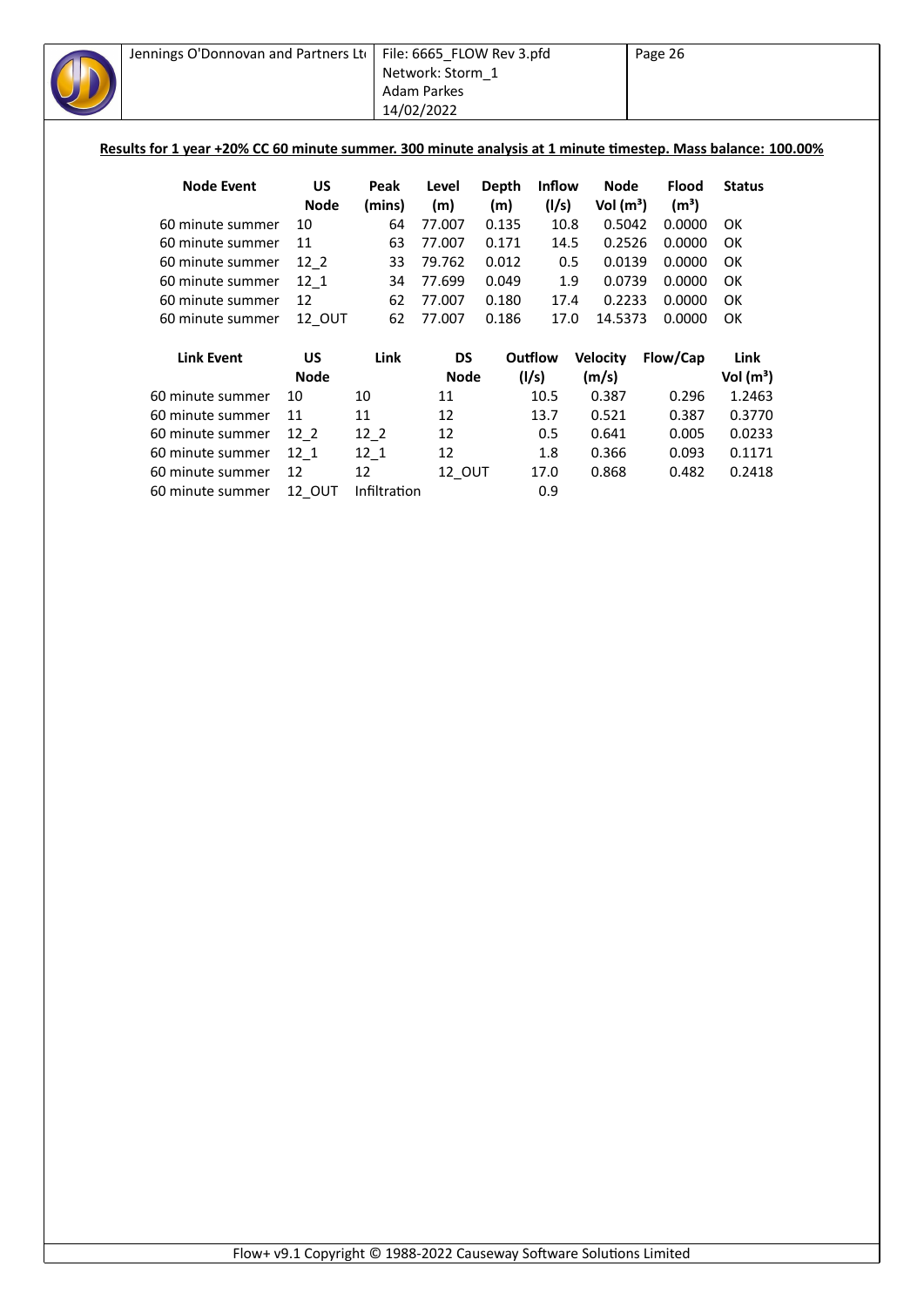| Jennings O'Donnovan and Partners Lto                                                                          |             |        | File: 6665_FLOW Rev 3.pfd |       |               |                 | Page 27           |               |  |
|---------------------------------------------------------------------------------------------------------------|-------------|--------|---------------------------|-------|---------------|-----------------|-------------------|---------------|--|
|                                                                                                               |             |        | Network: Storm 1          |       |               |                 |                   |               |  |
|                                                                                                               |             |        | Adam Parkes               |       |               |                 |                   |               |  |
|                                                                                                               |             |        | 14/02/2022                |       |               |                 |                   |               |  |
|                                                                                                               |             |        |                           |       |               |                 |                   |               |  |
| Results for 1 year +20% CC 120 minute summer. 360 minute analysis at 2 minute timestep. Mass balance: 100.00% |             |        |                           |       |               |                 |                   |               |  |
|                                                                                                               |             |        |                           |       |               |                 |                   |               |  |
| <b>Node Event</b>                                                                                             | <b>US</b>   | Peak   | Level                     | Depth | <b>Inflow</b> | <b>Node</b>     | <b>Flood</b>      | <b>Status</b> |  |
|                                                                                                               | <b>Node</b> | (mins) | (m)                       | (m)   | (1/s)         | Vol $(m^3)$     | (m <sup>3</sup> ) |               |  |
| 120 minute summer                                                                                             | 10          | 120    | 77.043                    | 0.171 | 7.6           | 0.6370          | 0.0000            | OK            |  |
| 120 minute summer                                                                                             | 11          | 122    | 77.043                    | 0.207 | 10.0          | 0.3052          | 0.0000            | OK            |  |
| 120 minute summer                                                                                             | $12-2$      | 66     | 79.759                    | 0.009 | 0.3           | 0.0112          | 0.0000            | OK            |  |
| 120 minute summer                                                                                             | $12 - 1$    | 64     | 77.693                    | 0.043 | 1.4           | 0.0648          | 0.0000            | OK            |  |
| 120 minute summer                                                                                             | 12          | 122    | 77.043                    | 0.216 | 12.1          | 0.2675          | 0.0000            | OK            |  |
| 120 minute summer                                                                                             | 12_OUT      | 122    | 77.043                    | 0.222 | 11.7          | 17.3126         | 0.0000            | OK            |  |
|                                                                                                               |             |        |                           |       |               |                 |                   |               |  |
| <b>Link Event</b>                                                                                             | US          | Link   | <b>DS</b>                 |       | Outflow       | <b>Velocity</b> | Flow/Cap          | Link          |  |
|                                                                                                               | <b>Node</b> |        | <b>Node</b>               |       | (1/s)         | (m/s)           |                   | Vol $(m^3)$   |  |
| 120 minute summer                                                                                             | 10          | 10     | 11                        |       | 7.2           | 0.313           | 0.205             | 1.6071        |  |
| 120 minute summer                                                                                             | 11          | 11     | 12                        |       | 9.4           | 0.366           | 0.266             | 0.4665        |  |
| 120 minute summer                                                                                             | $12-2$      | $12-2$ | 12                        |       | 0.3           | 0.560           | 0.003             | 0.0166        |  |
| 120 minute summer                                                                                             | $12 - 1$    | $12-1$ | 12                        |       | 1.4           | 0.332           | 0.069             | 0.0965        |  |
| 120 minute summer                                                                                             | 12          | 12     | 12 OUT                    |       | 11.7          | 0.656           | 0.333             | 0.2954        |  |

120 minute summer 12\_OUT Infiltration <sup>-</sup> 0.9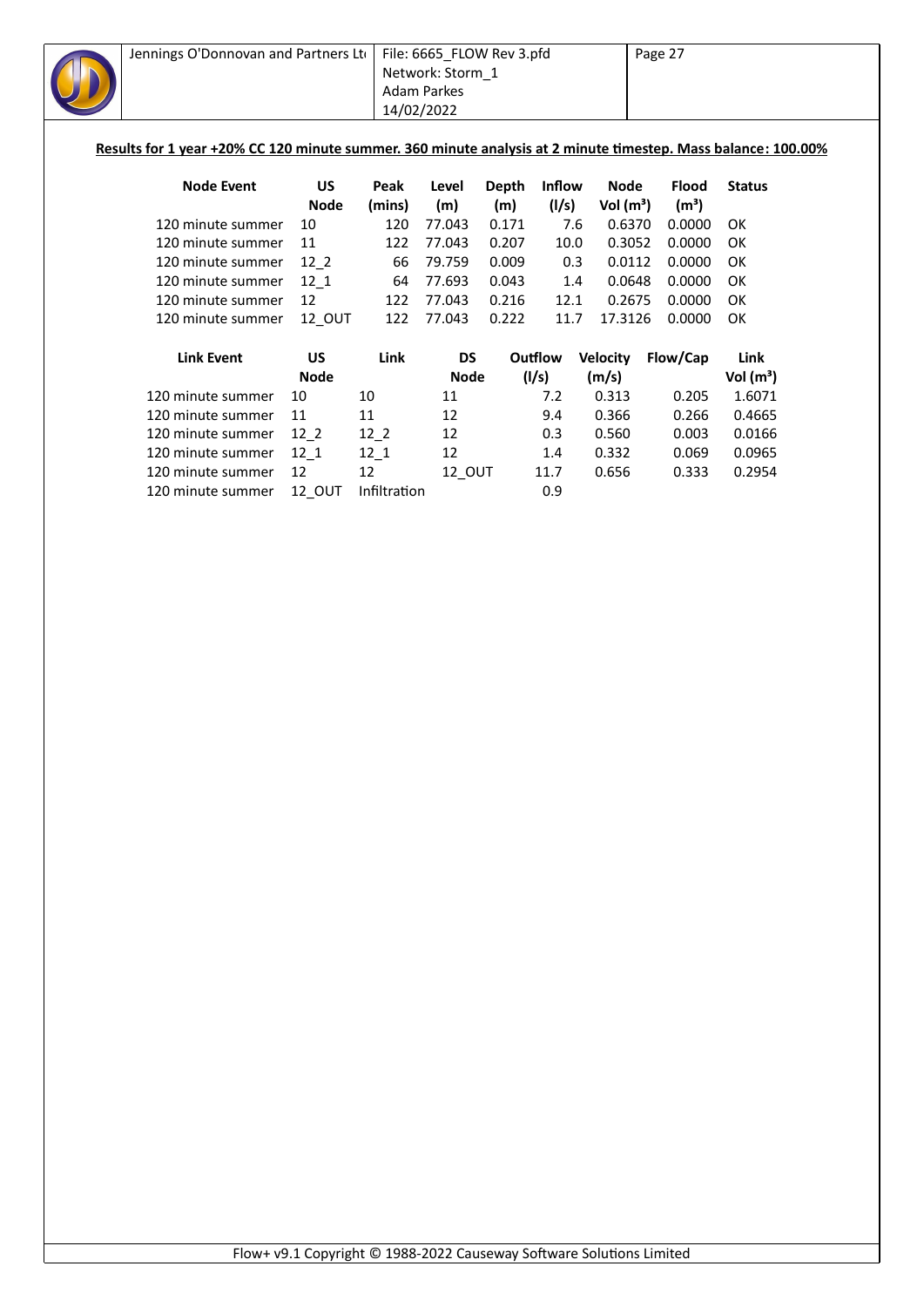| Jennings O'Donnovan and Partners Lto<br>Results for 1 year +20% CC 180 minute summer. 420 minute analysis at 4 minute timestep. Mass balance: 100.00% |               | File: 6665 FLOW Rev 3.pfd<br>Network: Storm 1<br>Adam Parkes<br>14/02/2022<br>Level<br>Peak<br>(mins)<br>(m)<br>176<br>77.061<br>176<br>77.061<br>96<br>79.759<br>96<br>77.689<br>176<br>77.061<br>176<br>77.061<br><b>DS</b><br>Link<br>Node<br>10<br>11<br>11<br>12 |    |       |               | Page 28         |                   |               |
|-------------------------------------------------------------------------------------------------------------------------------------------------------|---------------|-----------------------------------------------------------------------------------------------------------------------------------------------------------------------------------------------------------------------------------------------------------------------|----|-------|---------------|-----------------|-------------------|---------------|
| <b>Node Event</b>                                                                                                                                     | US            |                                                                                                                                                                                                                                                                       |    | Depth | <b>Inflow</b> | <b>Node</b>     | <b>Flood</b>      | <b>Status</b> |
|                                                                                                                                                       | <b>Node</b>   |                                                                                                                                                                                                                                                                       |    | (m)   | (1/s)         | Vol $(m^3)$     | (m <sup>3</sup> ) |               |
| 180 minute summer                                                                                                                                     | 10            |                                                                                                                                                                                                                                                                       |    | 0.189 | 5.9           | 0.7039          | 0.0000            | 0K            |
| 180 minute summer                                                                                                                                     | 11            |                                                                                                                                                                                                                                                                       |    | 0.225 | 7.5           | 0.3318          | 0.0000            | ОК            |
| 180 minute summer                                                                                                                                     | 12 2          |                                                                                                                                                                                                                                                                       |    | 0.009 | 0.3           | 0.0112          | 0.0000            | ОК            |
| 180 minute summer                                                                                                                                     | 12 1          |                                                                                                                                                                                                                                                                       |    | 0.039 | 1.1           | 0.0586          | 0.0000            | OK            |
| 180 minute summer                                                                                                                                     | 12            |                                                                                                                                                                                                                                                                       |    | 0.234 | 9.0           | 0.2897          | 0.0000            | OK            |
| 180 minute summer                                                                                                                                     | <b>12 OUT</b> |                                                                                                                                                                                                                                                                       |    | 0.240 | 8.7           | 18.7103         | 0.0000            | OK            |
| <b>Link Event</b>                                                                                                                                     | <b>US</b>     |                                                                                                                                                                                                                                                                       |    |       | Outflow       | <b>Velocity</b> | Flow/Cap          | Link          |
|                                                                                                                                                       | <b>Node</b>   |                                                                                                                                                                                                                                                                       |    |       | (1/s)         | (m/s)           |                   | Vol $(m^3)$   |
| 180 minute summer                                                                                                                                     | 10            |                                                                                                                                                                                                                                                                       |    |       | 5.3           | 0.270           | 0.151             | 1.7815        |
| 180 minute summer                                                                                                                                     | 11            |                                                                                                                                                                                                                                                                       |    |       | 6.9           | 0.298           | 0.195             | 0.5082        |
| 180 minute summer                                                                                                                                     | $12-2$        | $12-2$                                                                                                                                                                                                                                                                | 12 |       | 0.3           | 0.560           | 0.003             | 0.0165        |
| 180 minute summer                                                                                                                                     | 12 1          | $12 - 1$                                                                                                                                                                                                                                                              | 12 |       | 1.1           | 0.311           | 0.055             | 0.0820        |

180 minute summer 12 12 12\_OUT 8.7 0.593 0.246 0.3199

180 minute summer 12\_1 12\_1 12 12 1.1<br>180 minute summer 12 12 12\_0UT 8.7<br>180 minute summer 12\_0UT Infiltration 1.0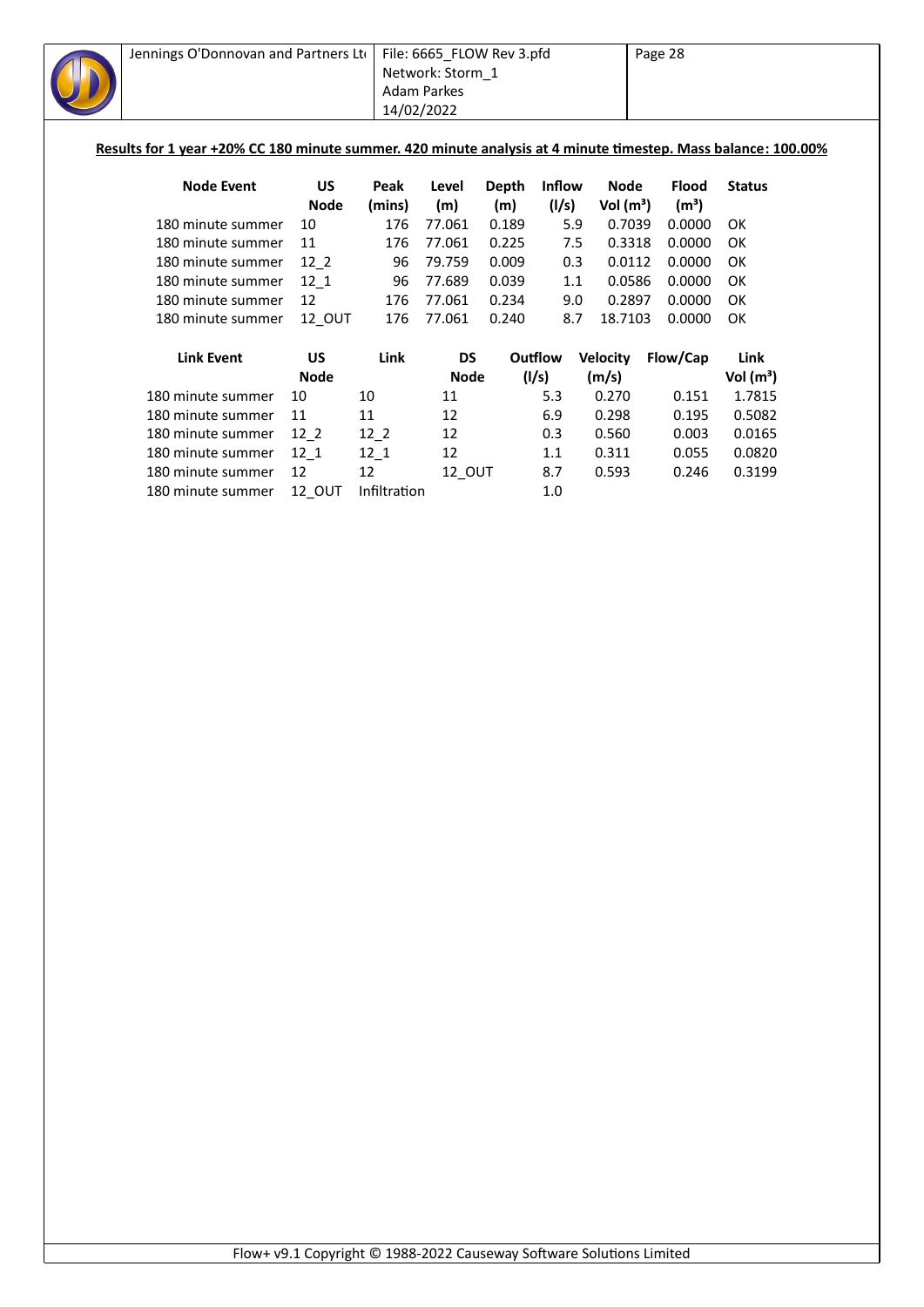| Jennings O'Donnovan and Partners Lto |               | 14/02/2022      | File: 6665_FLOW Rev 3.pfd<br>Network: Storm 1<br><b>Adam Parkes</b> |       |               | Page 29<br>Results for 1 year +20% CC 240 minute summer. 480 minute analysis at 4 minute timestep. Mass balance: 100.00% |                   |               |
|--------------------------------------|---------------|-----------------|---------------------------------------------------------------------|-------|---------------|--------------------------------------------------------------------------------------------------------------------------|-------------------|---------------|
| <b>Node Event</b>                    | US            | Peak            | Level                                                               | Depth | <b>Inflow</b> | Node                                                                                                                     | <b>Flood</b>      | <b>Status</b> |
|                                      | <b>Node</b>   | (mins)          | (m)                                                                 | (m)   | (1/s)         | Vol $(m^3)$                                                                                                              | (m <sup>3</sup> ) |               |
| 240 minute summer                    | 10            | 208             | 77.072                                                              | 0.200 | 5.2           | 0.7470                                                                                                                   | 0.0000            | OК            |
| 240 minute summer                    | 11            | 208             | 77.072                                                              | 0.236 | 6.5           | 0.3488                                                                                                                   | 0.0000            | OK            |
| 240 minute summer                    | 12 2          | 128             | 79.758                                                              | 0.008 | 0.2           | 0.0093                                                                                                                   | 0.0000            | OK            |
| 240 minute summer                    | $12_{1}$      | 128             | 77.686                                                              | 0.036 | 0.9           | 0.0537                                                                                                                   | 0.0000            | OK            |
| 240 minute summer                    | 12            | 208             | 77.072                                                              | 0.245 | 7.7           | 0.3040                                                                                                                   | 0.0000            | OK            |
| 240 minute summer                    | 12_OUT        | 208             | 77.072                                                              | 0.251 | 7.4           | 19.6109                                                                                                                  | 0.0000            | OK.           |
| <b>Link Event</b>                    | <b>US</b>     | Link            | <b>DS</b>                                                           |       | Outflow       | <b>Velocity</b>                                                                                                          | Flow/Cap          | Link          |
|                                      | <b>Node</b>   |                 | <b>Node</b>                                                         |       | (1/s)         | (m/s)                                                                                                                    |                   | Vol $(m^3)$   |
| 240 minute summer                    | 10            | 10              | 11                                                                  |       | 4.6           | 0.246                                                                                                                    | 0.131             | 1.8886        |
| 240 minute summer                    | 11            | 11              | 12                                                                  |       | 5.9           | 0.262                                                                                                                    | 0.167             | 0.5332        |
| 240 minute summer                    | $12-2$        | $12-2$          | 12                                                                  |       | 0.2           | 0.498                                                                                                                    | 0.002             | 0.0124        |
| 240 minute summer                    | $12 - 1$      | $12 - 1$        | 12                                                                  |       | 0.9           | 0.293                                                                                                                    | 0.045             | 0.0717        |
| 240 minute summer                    | 12            | 12 <sup>2</sup> | 12_OUT                                                              |       | 7.4           | 0.575                                                                                                                    | 0.211             | 0.3345        |
| 240 minute summer                    | <b>12 OUT</b> | Infiltration    |                                                                     |       | 1.0           |                                                                                                                          |                   |               |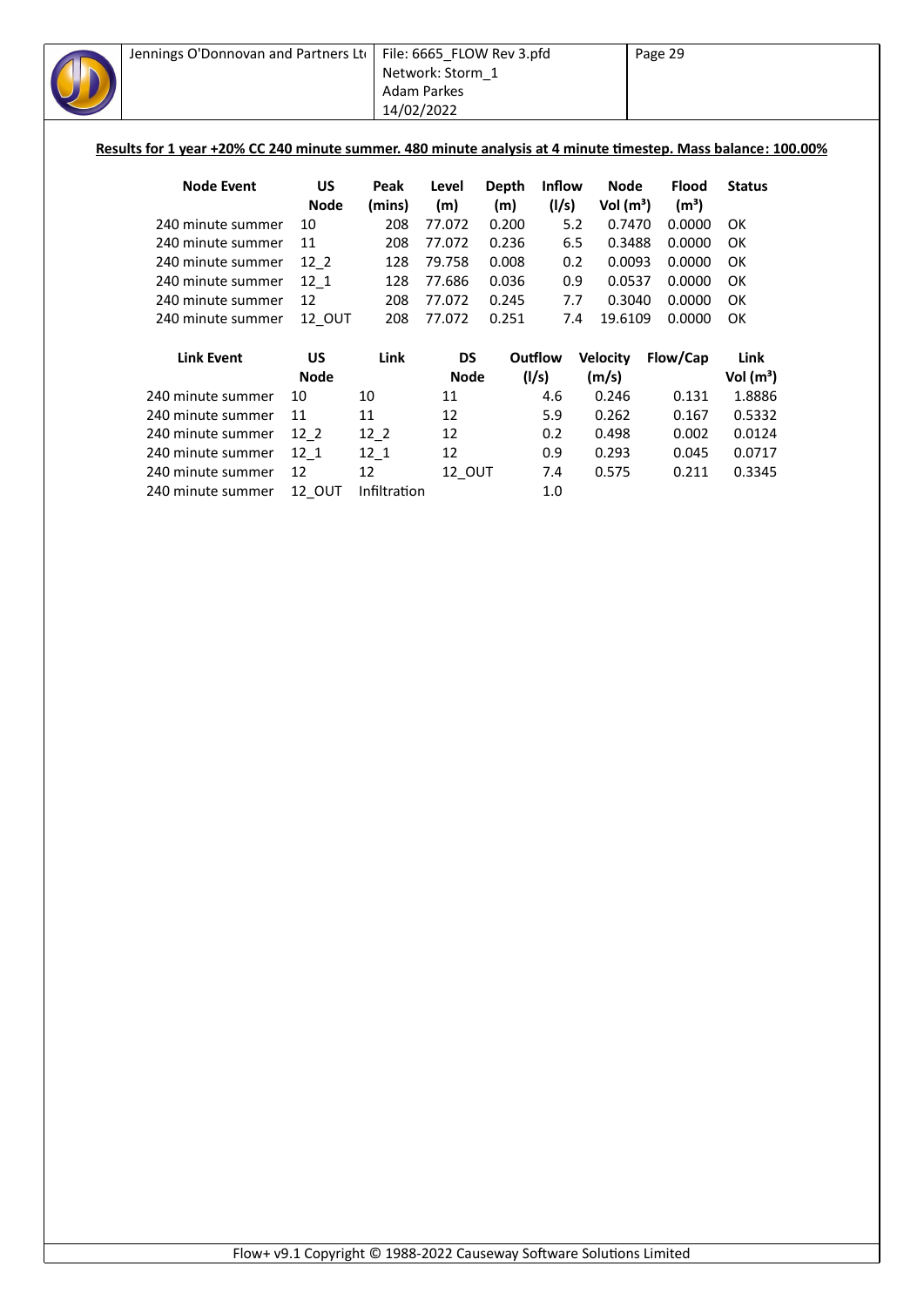| Jennings O'Donnovan and Partners Lto<br>Results for 1 year +20% CC 360 minute summer. 600 minute analysis at 8 minute timestep. Mass balance: 100.00% |             | 14/02/2022 | File: 6665_FLOW Rev 3.pfd<br>Network: Storm 1<br><b>Adam Parkes</b> |       | Page 30       |                 |                   |               |  |
|-------------------------------------------------------------------------------------------------------------------------------------------------------|-------------|------------|---------------------------------------------------------------------|-------|---------------|-----------------|-------------------|---------------|--|
| <b>Node Event</b>                                                                                                                                     | US          | Peak       | Level                                                               | Depth | <b>Inflow</b> | <b>Node</b>     | <b>Flood</b>      | <b>Status</b> |  |
|                                                                                                                                                       | <b>Node</b> | (mins)     | (m)                                                                 | (m)   | (1/s)         | Vol $(m^3)$     | (m <sup>3</sup> ) |               |  |
| 360 minute summer                                                                                                                                     | 10          | 272        | 77.087                                                              | 0.215 | 4.2           | 0.8021          | 0.0000            | OK            |  |
| 360 minute summer                                                                                                                                     | 11          | 272        | 77.087                                                              | 0.251 | 5.2           | 0.3707          | 0.0000            | OK            |  |
| 360 minute summer                                                                                                                                     | $12_{2}$    | 192        | 79.758                                                              | 0.008 | 0.2           | 0.0093          | 0.0000            | OK            |  |
| 360 minute summer                                                                                                                                     | $12 - 1$    | 184        | 77.682                                                              | 0.032 | 0.7           | 0.0475          | 0.0000            | OK            |  |
| 360 minute summer                                                                                                                                     | 12          | 272        | 77.087                                                              | 0.260 | 6.2           | 0.3224          | 0.0000            | OK            |  |
| 360 minute summer                                                                                                                                     | 12 OUT      | 272        | 77.087                                                              | 0.266 | 6.0           | 20.7682         | 0.0000            | OK            |  |
| <b>Link Event</b>                                                                                                                                     | <b>US</b>   | Link       | <b>DS</b>                                                           |       | Outflow       | <b>Velocity</b> | Flow/Cap          | Link          |  |
|                                                                                                                                                       | <b>Node</b> |            | <b>Node</b>                                                         |       | (1/s)         | (m/s)           |                   | Vol $(m^3)$   |  |
| 360 minute summer                                                                                                                                     | 10          | 10         | 11                                                                  |       | 3.7           | 0.218           | 0.104             | 2.0187        |  |
| 360 minute summer                                                                                                                                     | 11          | 11         | 12                                                                  |       | 4.7           | 0.220           | 0.133             | 0.5626        |  |
| 360 minute summer                                                                                                                                     | $12-2$      | $12-2$     | 12                                                                  |       | 0.2           | 0.498           | 0.002             | 0.0124        |  |
| 360 minute summer                                                                                                                                     | $12_{1}$    | $12 - 1$   | 12                                                                  |       | 0.7           | 0.266           | 0.034             | 0.0596        |  |
| 360 minute summer                                                                                                                                     | 12          | 12         | 12_OUT                                                              |       | 6.0           | 0.525           | 0.169             | 0.3513        |  |
|                                                                                                                                                       |             |            |                                                                     |       |               |                 |                   |               |  |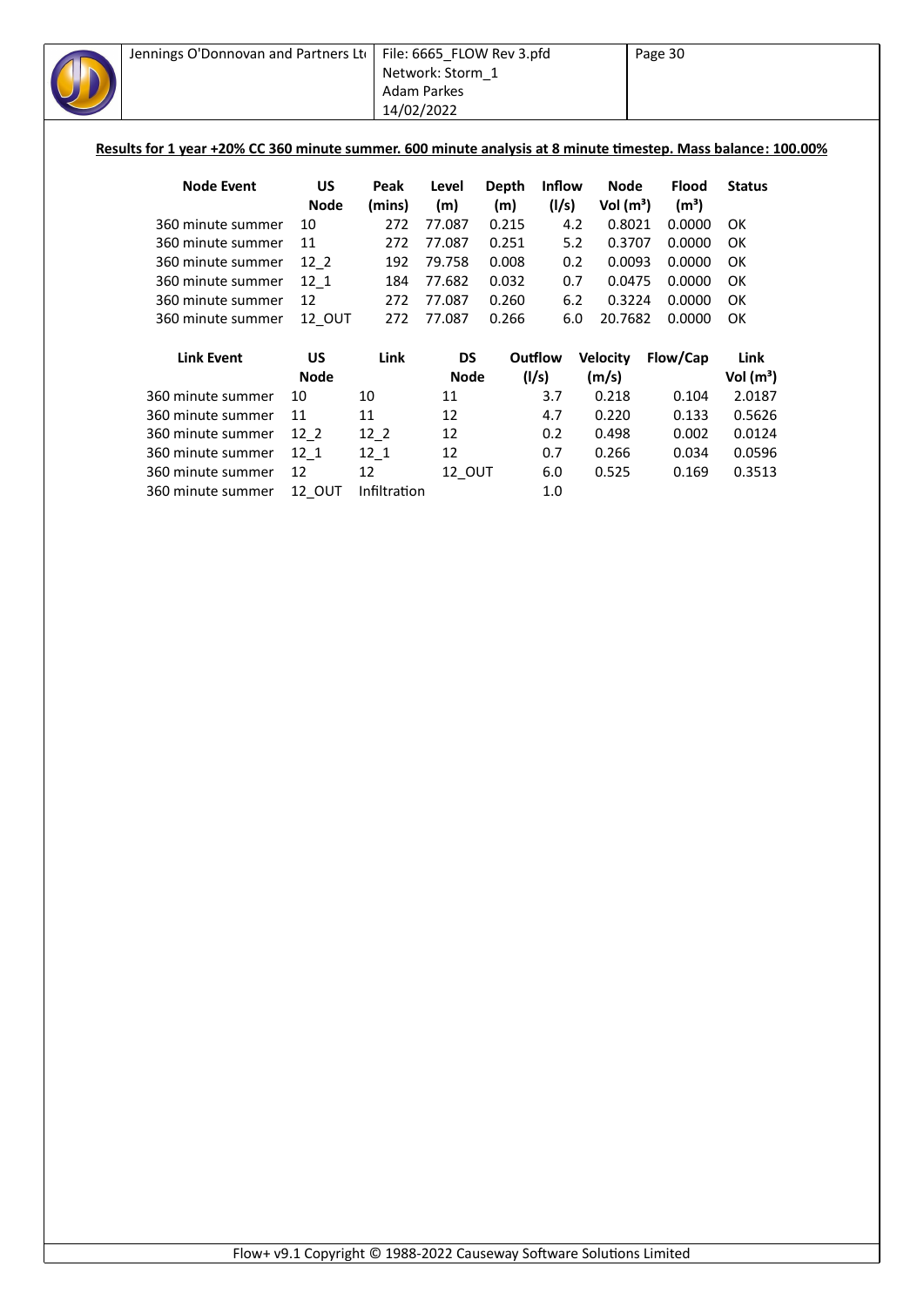| Jennings O'Donnovan and Partners Lto |             | File: 6665_FLOW Rev 3.pfd<br>Network: Storm 1<br><b>Adam Parkes</b><br>14/02/2022<br>Results for 1 year +20% CC 480 minute summer. 720 minute analysis at 8 minute timestep. Mass balance: 100.00% |             |       |               |                 | Page 31           |               |  |
|--------------------------------------|-------------|----------------------------------------------------------------------------------------------------------------------------------------------------------------------------------------------------|-------------|-------|---------------|-----------------|-------------------|---------------|--|
| <b>Node Event</b>                    | US          | Peak                                                                                                                                                                                               | Level       | Depth | <b>Inflow</b> | Node            | <b>Flood</b>      | <b>Status</b> |  |
|                                      | <b>Node</b> | (mins)                                                                                                                                                                                             | (m)         | (m)   | (1/s)         | Vol $(m^3)$     | (m <sup>3</sup> ) |               |  |
| 480 minute summer                    | 10          | 344                                                                                                                                                                                                | 77.093      | 0.221 | 3.4           | 0.8237          | 0.0000            | 0K            |  |
| 480 minute summer                    | 11          | 344                                                                                                                                                                                                | 77.093      | 0.257 | 4.2           | 0.3792          | 0.0000            | <b>OK</b>     |  |
| 480 minute summer                    | $12-2$      | 216                                                                                                                                                                                                | 79.756      | 0.006 | 0.1           | 0.0069          | 0.0000            | OK            |  |
| 480 minute summer                    | 12 1        | 248                                                                                                                                                                                                | 77.680      | 0.030 | 0.6           | 0.0449          | 0.0000            | OK            |  |
| 480 minute summer                    | 12          | 344                                                                                                                                                                                                | 77.093      | 0.266 | 5.0           | 0.3295          | 0.0000            | OK            |  |
| 480 minute summer                    | 12_OUT      | 344                                                                                                                                                                                                | 77.093      | 0.272 | 4.8           | 21.2178         | 0.0000            | OK            |  |
| <b>Link Event</b>                    | <b>US</b>   | Link                                                                                                                                                                                               | DS          |       | Outflow       | <b>Velocity</b> | Flow/Cap          | Link          |  |
|                                      | <b>Node</b> |                                                                                                                                                                                                    | <b>Node</b> |       | (1/s)         | (m/s)           |                   | Vol $(m^3)$   |  |
| 480 minute summer                    | 10          | 10                                                                                                                                                                                                 | 11          |       | 3.0           | 0.201           | 0.085             | 2.0666        |  |
| 480 minute summer                    | 11          | 11                                                                                                                                                                                                 | 12          |       | 3.8           | 0.204           | 0.108             | 0.5731        |  |
| 480 minute summer                    | $12-2$      | $12-2$                                                                                                                                                                                             | 12          |       | 0.1           | 0.402           | 0.001             | 0.0077        |  |
| 480 minute summer                    | 12 1        | $12 - 1$                                                                                                                                                                                           | 12          |       | 0.6           | 0.255           | 0.030             | 0.0549        |  |
| 480 minute summer                    | 12          | 12                                                                                                                                                                                                 | 12 OUT      |       | 4.8           | 0.463           | 0.137             | 0.3572        |  |
| 480 minute summer                    | 12 OUT      | Infiltration                                                                                                                                                                                       |             |       | 1.0           |                 |                   |               |  |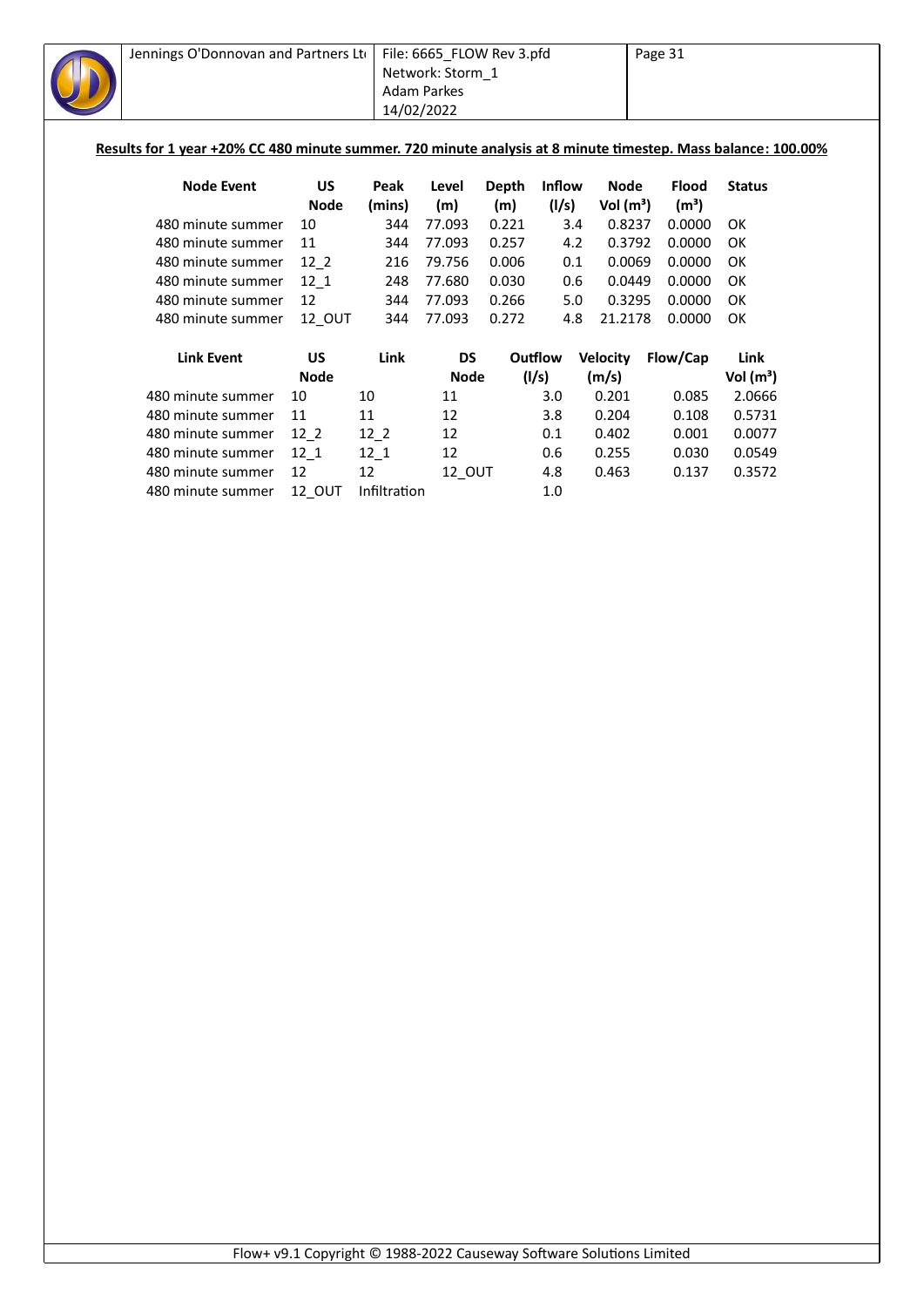| Jennings O'Donnovan and Partners Ltd<br>Results for 1 year +20% CC 600 minute summer. 840 minute analysis at 15 minute timestep. Mass balance: 100.00% |               |                | File: 6665_FLOW Rev 3.pfd<br>Network: Storm 1<br><b>Adam Parkes</b><br>14/02/2022 |              |                        |                     | Page 32                           |               |
|--------------------------------------------------------------------------------------------------------------------------------------------------------|---------------|----------------|-----------------------------------------------------------------------------------|--------------|------------------------|---------------------|-----------------------------------|---------------|
| <b>Node Event</b>                                                                                                                                      | US<br>Node    | Peak<br>(mins) | Level<br>(m)                                                                      | Depth<br>(m) | <b>Inflow</b><br>(1/s) | Node<br>Vol $(m^3)$ | <b>Flood</b><br>(m <sup>3</sup> ) | <b>Status</b> |
| 600 minute summer                                                                                                                                      | 10            | 420            | 77.093                                                                            | 0.221        | 2.9                    | 0.8241              | 0.0000                            | OK            |
| 600 minute summer                                                                                                                                      | 11            | 420            | 77.093                                                                            | 0.257        | 3.7                    | 0.3794              | 0.0000                            | OK            |
| 600 minute summer                                                                                                                                      | 12 2          | 285            | 79.756                                                                            | 0.006        | 0.1                    | 0.0069              | 0.0000                            | OK            |
| 600 minute summer                                                                                                                                      | 12 1          | 315            | 77.678                                                                            | 0.028        | 0.5                    | 0.0417              | 0.0000                            | OK            |
| 600 minute summer                                                                                                                                      | 12            | 420            | 77.093                                                                            | 0.266        | 4.3                    | 0.3297              | 0.0000                            | OK            |
| 600 minute summer                                                                                                                                      | <b>12 OUT</b> | 420            | 77.093                                                                            | 0.272        | 4.2                    | 21.2275             | 0.0000                            | OK            |
| <b>Link Event</b>                                                                                                                                      | <b>US</b>     | Link           | DS                                                                                |              | Outflow                | <b>Velocity</b>     | Flow/Cap                          | Link          |

| LIIIK EVEIIL      | UJ.         | LIIIK        | כּש           | ouulow | <b>VEIDLILY</b> | riuw/Cdp | LIIIK       |
|-------------------|-------------|--------------|---------------|--------|-----------------|----------|-------------|
|                   | <b>Node</b> |              | <b>Node</b>   | (1/s)  | (m/s)           |          | Vol $(m^3)$ |
| 600 minute summer | 10          | 10           | 11            | 2.6    | 0.189           | 0.073    | 2.0676      |
| 600 minute summer | 11          | 11           | 12            | 3.3    | 0.196           | 0.095    | 0.5733      |
| 600 minute summer | 12 2        | 12 2         | 12            | 0.1    | 0.402           | 0.001    | 0.0077      |
| 600 minute summer | 12 1        | 12 1         | 12            | 0.5    | 0.242           | 0.025    | 0.0483      |
| 600 minute summer | 12          | 12           | <b>12 OUT</b> | 4.2    | 0.418           | 0.119    | 0.3573      |
| 600 minute summer | 12 OUT      | Infiltration |               | 1.0    |                 |          |             |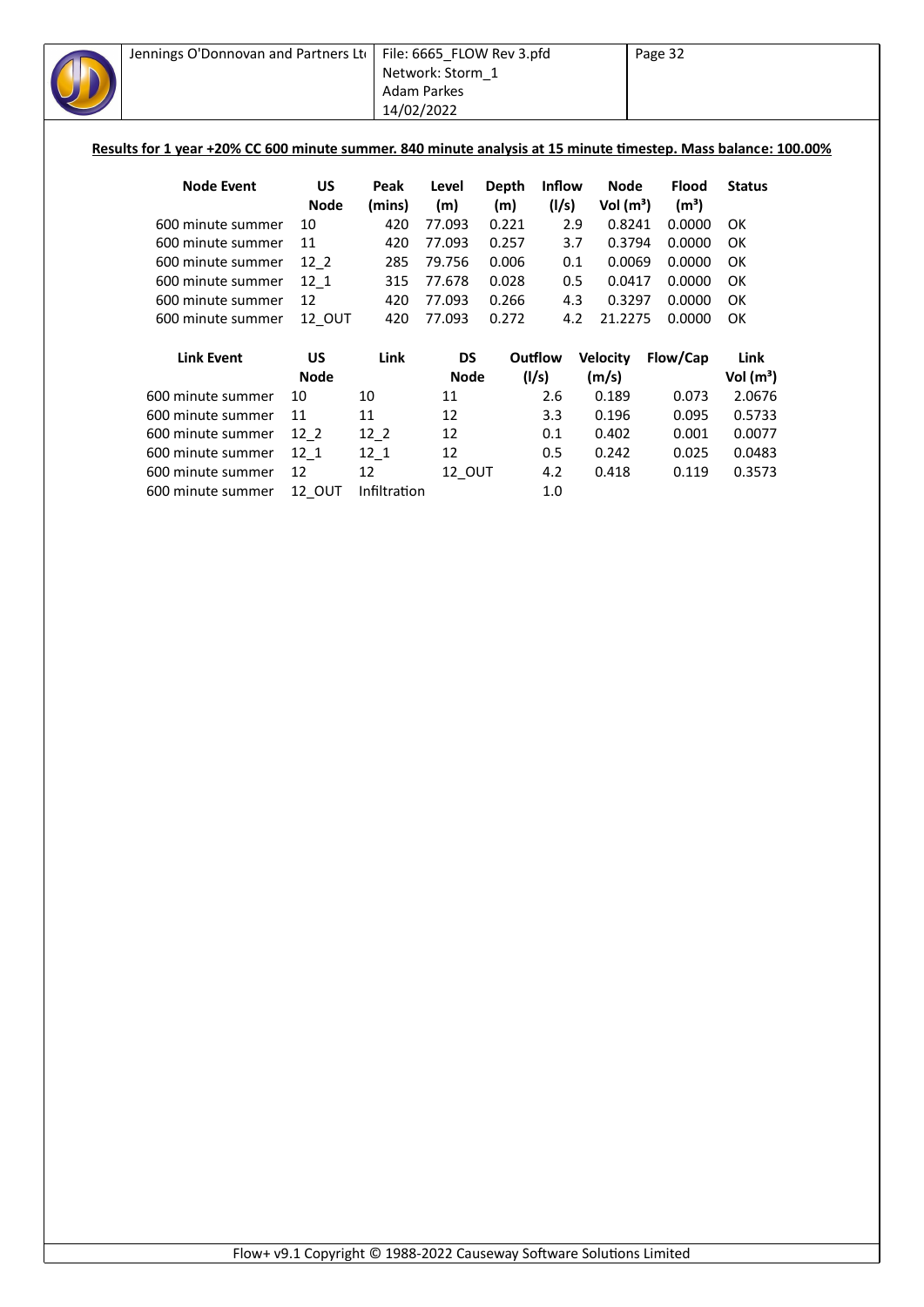| Jennings O'Donnovan and Partners Ltd                                                                           |                    |        | File: 6665 FLOW Rev 3.pfd<br>Network: Storm 1<br><b>Adam Parkes</b><br>14/02/2022 |       |                  |                          | Page 33           |                               |
|----------------------------------------------------------------------------------------------------------------|--------------------|--------|-----------------------------------------------------------------------------------|-------|------------------|--------------------------|-------------------|-------------------------------|
| Results for 1 year +20% CC 720 minute summer. 960 minute analysis at 15 minute timestep. Mass balance: 100.00% |                    |        |                                                                                   |       |                  |                          |                   |                               |
| <b>Node Event</b>                                                                                              | US                 | Peak   | Level                                                                             | Depth | <b>Inflow</b>    | Node                     | <b>Flood</b>      | <b>Status</b>                 |
|                                                                                                                | <b>Node</b>        | (mins) | (m)                                                                               | (m)   | (1/s)            | Vol $(m^3)$              | (m <sup>3</sup> ) |                               |
| 720 minute summer                                                                                              | 10                 | 480    | 77.101                                                                            | 0.229 | 2.6              | 0.8550                   | 0.0000            | OK                            |
| 720 minute summer                                                                                              | 11                 | 480    | 77.101                                                                            | 0.265 | 3.3              | 0.3916                   | 0.0000            | OK                            |
| 720 minute summer                                                                                              | 12 2               | 330    | 79.756                                                                            | 0.006 | 0.1              | 0.0069                   | 0.0000            | OK                            |
| 720 minute summer                                                                                              | 12 1               | 375    | 77.678                                                                            | 0.028 | 0.5              | 0.0417                   | 0.0000            | OK                            |
| 720 minute summer                                                                                              | 12                 | 480    | 77.101                                                                            | 0.274 | 4.0              | 0.3400                   | 0.0000            | OK                            |
| 720 minute summer                                                                                              | 12 OUT             | 480    | 77.101                                                                            | 0.280 | 3.9              | 21.8743                  | 0.0000            | OK                            |
| <b>Link Event</b>                                                                                              | US.<br><b>Node</b> | Link   | DS<br><b>Node</b>                                                                 |       | Outflow<br>(1/s) | <b>Velocity</b><br>(m/s) | Flow/Cap          | Link<br>Vol (m <sup>3</sup> ) |

|                   | <b>Node</b> |              | Node   | (1/s) | (m/s) |       | Vol $(m^3)$ |
|-------------------|-------------|--------------|--------|-------|-------|-------|-------------|
| 720 minute summer | 10          | 10           | 11     | 2.3   | 0.184 | 0.065 | 2.1333      |
| 720 minute summer | 11          | 11           | 12     | 3.0   | 0.198 | 0.085 | 0.5871      |
| 720 minute summer | 12 2        | 12 2         | 12     | 0.1   | 0.402 | 0.001 | 0.0077      |
| 720 minute summer | 12 1        | 12 1         | 12     | 0.5   | 0.242 | 0.025 | 0.0483      |
| 720 minute summer | -12         | 12           | 12 OUT | 3.9   | 0.371 | 0.109 | 0.3649      |
| 720 minute summer | 12 OUT      | Infiltration |        | 1.0   |       |       |             |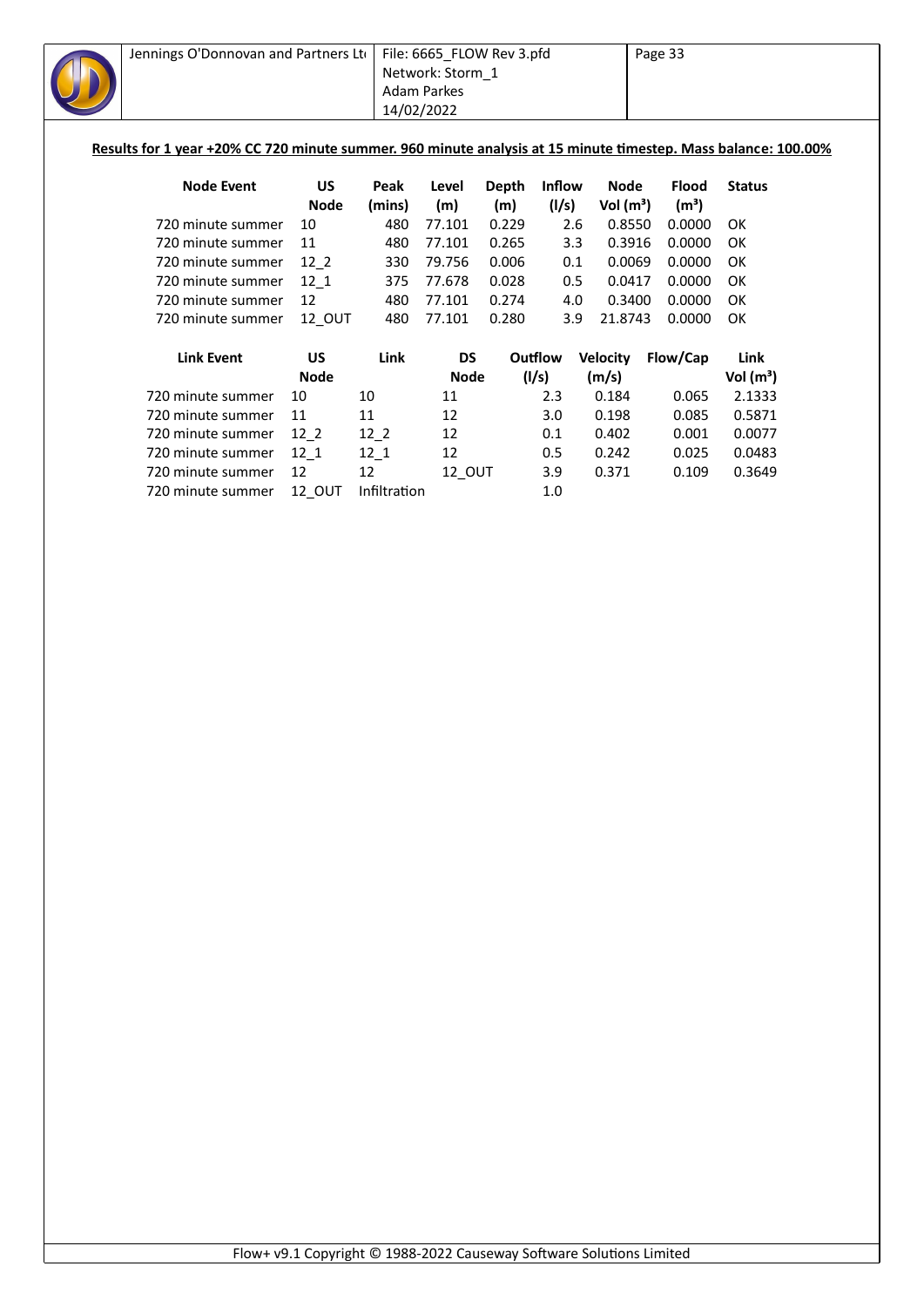| Jennings O'Donnovan and Partners Lto |               | File: 6665_FLOW Rev 3.pfd<br>Network: Storm 1<br><b>Adam Parkes</b><br>14/02/2022 |           |       |               | Page 34<br>Results for 1 year +20% CC 960 minute summer. 1200 minute analysis at 15 minute timestep. Mass balance: 100.00% |                   |               |  |
|--------------------------------------|---------------|-----------------------------------------------------------------------------------|-----------|-------|---------------|----------------------------------------------------------------------------------------------------------------------------|-------------------|---------------|--|
| <b>Node Event</b>                    | US            | Peak                                                                              | Level     | Depth | <b>Inflow</b> | <b>Node</b>                                                                                                                | <b>Flood</b>      | <b>Status</b> |  |
|                                      | <b>Node</b>   | (mins)                                                                            | (m)       | (m)   | (1/s)         | Vol $(m^3)$                                                                                                                | (m <sup>3</sup> ) |               |  |
| 960 minute summer                    | 10            | 630                                                                               | 77.096    | 0.224 | 2.2           | 0.8370                                                                                                                     | 0.0000            | 0K            |  |
| 960 minute summer                    | 11            | 630                                                                               | 77.096    | 0.260 | 2.8           | 0.3845                                                                                                                     | 0.0000            | OK            |  |
| 960 minute summer                    | $12-2$        | 450                                                                               | 79.756    | 0.006 | 0.1           | 0.0069                                                                                                                     | 0.0000            | 0K            |  |
| 960 minute summer                    | 12 1          | 495                                                                               | 77.675    | 0.025 | 0.4           | 0.0381                                                                                                                     | 0.0000            | 0K            |  |
| 960 minute summer                    | 12            | 630                                                                               | 77.096    | 0.269 | 3.3           | 0.3340                                                                                                                     | 0.0000            | 0K            |  |
| 960 minute summer                    | <b>12 OUT</b> | 630                                                                               | 77.096    | 0.275 | 3.2           | 21.4970                                                                                                                    | 0.0000            | OK            |  |
| <b>Link Event</b>                    | <b>US</b>     | Link                                                                              | <b>DS</b> |       | Outflow       | <b>Velocity</b>                                                                                                            | Flow/Cap          | Link          |  |
|                                      | <b>Node</b>   |                                                                                   | Node      |       | (1/s)         | (m/s)                                                                                                                      |                   | Vol $(m^3)$   |  |
| 960 minute summer                    | 10            | 10                                                                                | 11        |       | 2.0           | 0.178                                                                                                                      | 0.055             | 2.0955        |  |
| 960 minute summer                    | 11            | 11                                                                                | 12        |       | 2.5           | 0.185                                                                                                                      | 0.071             | 0.5792        |  |
| 960 minute summer                    | 12 2          | $12-2$                                                                            | 12        |       | 0.1           | 0.402                                                                                                                      | 0.001             | 0.0077        |  |

960 minute summer 12\_1 12\_1 12 0.4 0.227 0.020 0.0413

960 minute summer 12 12 12\_OUT 3.2 0.371 0.091 0.3606

960 minute summer 12\_OUT Infiltration 1.0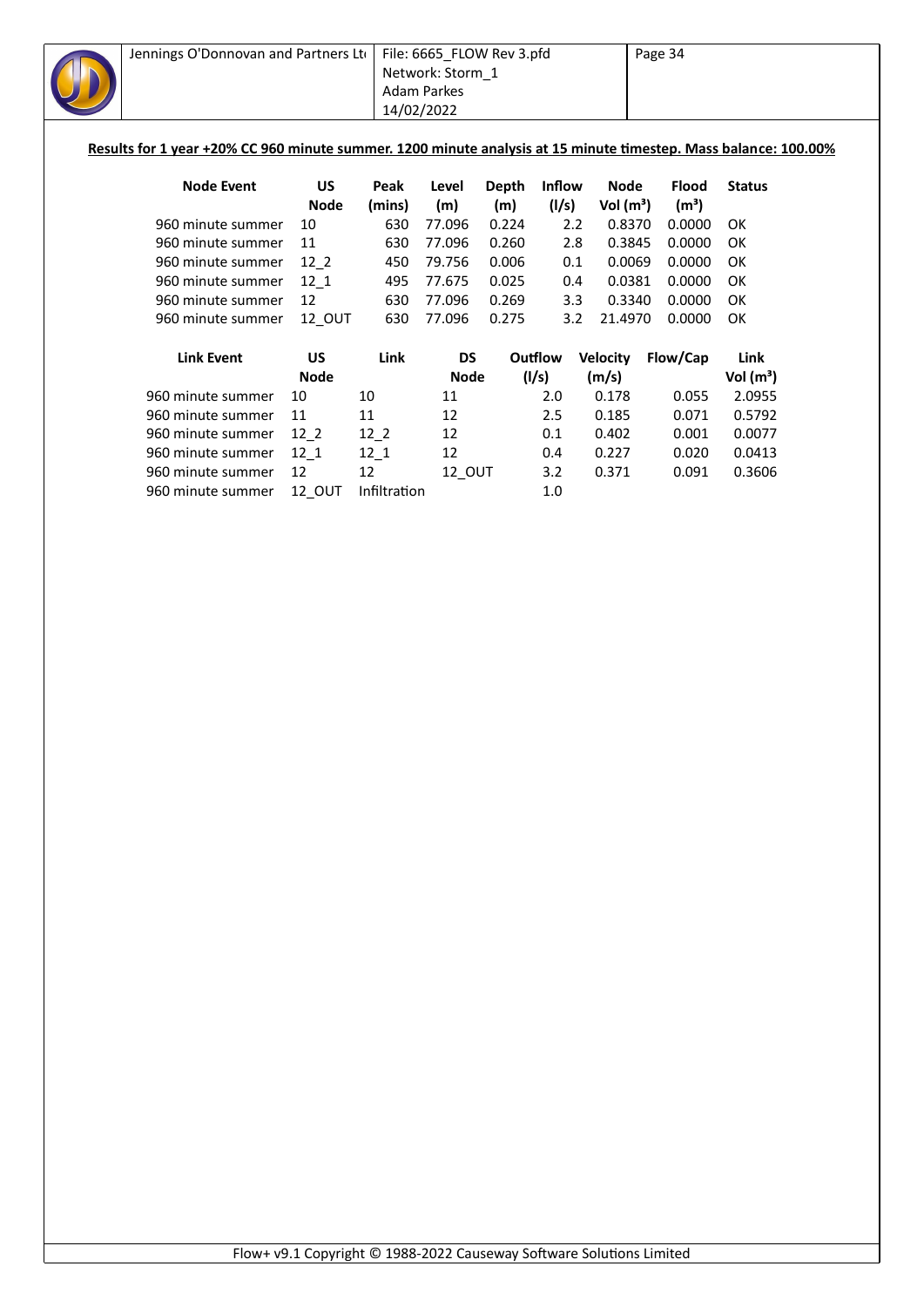| Jennings O'Donnovan and Partners Lto |             | File: 6665_FLOW Rev 3.pfd<br>Network: Storm 1<br><b>Adam Parkes</b><br>14/02/2022<br>Results for 1 year +20% CC 1440 minute summer. 1680 minute analysis at 30 minute timestep. Mass balance: 100.00% |             |              |               | Page 35         |                   |               |  |
|--------------------------------------|-------------|-------------------------------------------------------------------------------------------------------------------------------------------------------------------------------------------------------|-------------|--------------|---------------|-----------------|-------------------|---------------|--|
| <b>Node Event</b>                    | <b>US</b>   | Peak                                                                                                                                                                                                  | Level       | <b>Depth</b> | <b>Inflow</b> | <b>Node</b>     | <b>Flood</b>      | <b>Status</b> |  |
|                                      | <b>Node</b> | (mins)                                                                                                                                                                                                | (m)         | (m)          | (1/s)         | Vol $(m^3)$     | (m <sup>3</sup> ) |               |  |
| 1440 minute summer                   | 10          | 900                                                                                                                                                                                                   | 77.086      | 0.214        |               | 0.7983<br>1.7   | 0.0000            | OK            |  |
| 1440 minute summer                   | 11          | 900                                                                                                                                                                                                   | 77.086      | 0.250        |               | 0.3692<br>2.1   | 0.0000            | OK            |  |
| 1440 minute summer                   | $12-2$      | 690                                                                                                                                                                                                   | 79.756      | 0.006        |               | 0.0069<br>0.1   | 0.0000            | OK            |  |
| 1440 minute summer                   | $12_{1}$    | 720                                                                                                                                                                                                   | 77.673      | 0.023        |               | 0.0339<br>0.3   | 0.0000            | OK            |  |
| 1440 minute summer                   | 12          | 900                                                                                                                                                                                                   | 77.086      | 0.259        |               | 0.3211<br>2.6   | 0.0000            | OK            |  |
| 1440 minute summer                   | 12_OUT      | 900                                                                                                                                                                                                   | 77.086      | 0.265        |               | 20.6874<br>2.5  | 0.0000            | OK            |  |
| <b>Link Event</b>                    | US          | Link                                                                                                                                                                                                  | <b>DS</b>   |              | Outflow       | <b>Velocity</b> | Flow/Cap          | Link          |  |
|                                      | <b>Node</b> |                                                                                                                                                                                                       | <b>Node</b> |              | (1/s)         | (m/s)           |                   | Vol $(m^3)$   |  |
| 1440 minute summer                   | 10          | 10                                                                                                                                                                                                    | 11          |              | 1.5           | 0.168           | 0.043             | 2.0099        |  |
| 1440 minute summer                   | 11          | 11                                                                                                                                                                                                    | 12          |              | 2.0           | 0.173           | 0.056             | 0.5607        |  |
| 1440 minute summer                   | $12-2$      | $12-2$                                                                                                                                                                                                | 12          |              | 0.1           | 0.402           | 0.001             | 0.0077        |  |
| 1440 minute summer                   | $12_{1}$    | $12-1$                                                                                                                                                                                                | 12          |              | 0.3           | 0.206           | 0.015             | 0.0343        |  |
| 1440 minute summer                   | 12          | 12                                                                                                                                                                                                    | 12 OUT      |              | 2.5           | 0.372           | 0.071             | 0.3503        |  |
| 1440 minute summer                   | 12 OUT      | Infiltration                                                                                                                                                                                          |             |              | 1.0           |                 |                   |               |  |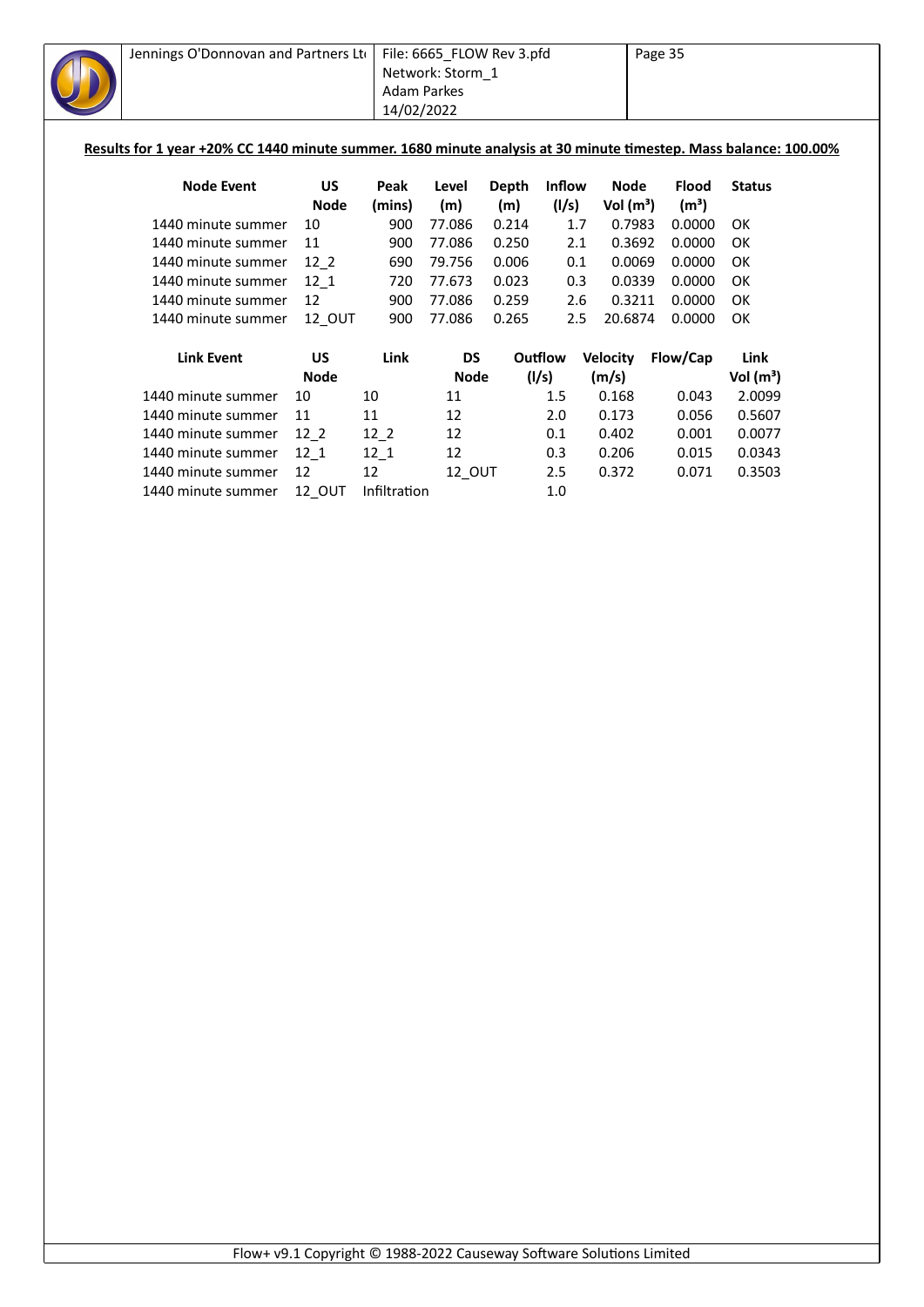| Jennings O'Donnovan and Partners Lto                                                                  |             |          | File: 6665 FLOW Rev 3.pfd |       |               |                 | Page 36           |               |  |  |  |
|-------------------------------------------------------------------------------------------------------|-------------|----------|---------------------------|-------|---------------|-----------------|-------------------|---------------|--|--|--|
|                                                                                                       |             |          | Network: Storm 1          |       |               |                 |                   |               |  |  |  |
|                                                                                                       |             |          | <b>Adam Parkes</b>        |       |               |                 |                   |               |  |  |  |
|                                                                                                       |             |          | 14/02/2022                |       |               |                 |                   |               |  |  |  |
|                                                                                                       |             |          |                           |       |               |                 |                   |               |  |  |  |
| Results for 30 year 15 minute summer. 255 minute analysis at 1 minute timestep. Mass balance: 100.00% |             |          |                           |       |               |                 |                   |               |  |  |  |
|                                                                                                       |             |          |                           |       |               |                 |                   |               |  |  |  |
| <b>Node Event</b>                                                                                     | <b>US</b>   | Peak     | Level                     | Depth | <b>Inflow</b> | <b>Node</b>     | <b>Flood</b>      | <b>Status</b> |  |  |  |
|                                                                                                       | <b>Node</b> | (mins)   | (m)                       | (m)   | (I/s)         | Vol $(m^3)$     | (m <sup>3</sup> ) |               |  |  |  |
| 15 minute summer                                                                                      | 10          | 10       | 77.073                    | 0.201 | 26.3          | 0.7481          | 0.0000            | OK            |  |  |  |
| 15 minute summer                                                                                      | 11          | 11       | 77.036                    | 0.200 | 35.4          | 0.2948          | 0.0000            | OK            |  |  |  |
| 15 minute summer                                                                                      | $12-2$      | 11       | 79.767                    | 0.017 | 1.1           | 0.0203          | 0.0000            | OK            |  |  |  |
| 15 minute summer                                                                                      | $12 - 1$    | 11       | 77.725                    | 0.075 | 4.7           | 0.1130          | 0.0000            | OK            |  |  |  |
| 15 minute summer                                                                                      | 12          | 19       | 77.022                    | 0.195 | 44.0          | 0.2415          | 0.0000            | OK            |  |  |  |
| 15 minute summer                                                                                      | 12 OUT      | 19       | 77.022                    | 0.201 | 43.9          | 15.7043         | 0.0000            | OK            |  |  |  |
|                                                                                                       |             |          |                           |       |               |                 |                   |               |  |  |  |
| <b>Link Event</b>                                                                                     | <b>US</b>   | Link     | <b>DS</b>                 |       | Outflow       | <b>Velocity</b> | Flow/Cap          | Link          |  |  |  |
|                                                                                                       | <b>Node</b> |          | <b>Node</b>               |       | (1/s)         | (m/s)           |                   | Vol $(m^3)$   |  |  |  |
| 15 minute summer                                                                                      | 10          | 10       | 11                        |       | 25.8          | 0.518           | 0.730             | 1.7185        |  |  |  |
| 15 minute summer                                                                                      | 11          | 11       | 12                        |       | 35.0          | 0.783           | 0.992             | 0.4150        |  |  |  |
| 15 minute summer                                                                                      | $12-2$      | $12-2$   | 12                        |       | 1.1           | 0.822           | 0.011             | 0.0412        |  |  |  |
| 15 minute summer                                                                                      | $12 - 1$    | $12_{1}$ | 12                        |       | 4.5           | 0.482           | 0.228             | 0.2181        |  |  |  |
| 15 minute summer                                                                                      | 12          | 12       | 12 OUT                    |       | 43.9          | 1.819           | 1.243             | 0.2647        |  |  |  |

15 minute summer 12\_OUT Infiltration 6.9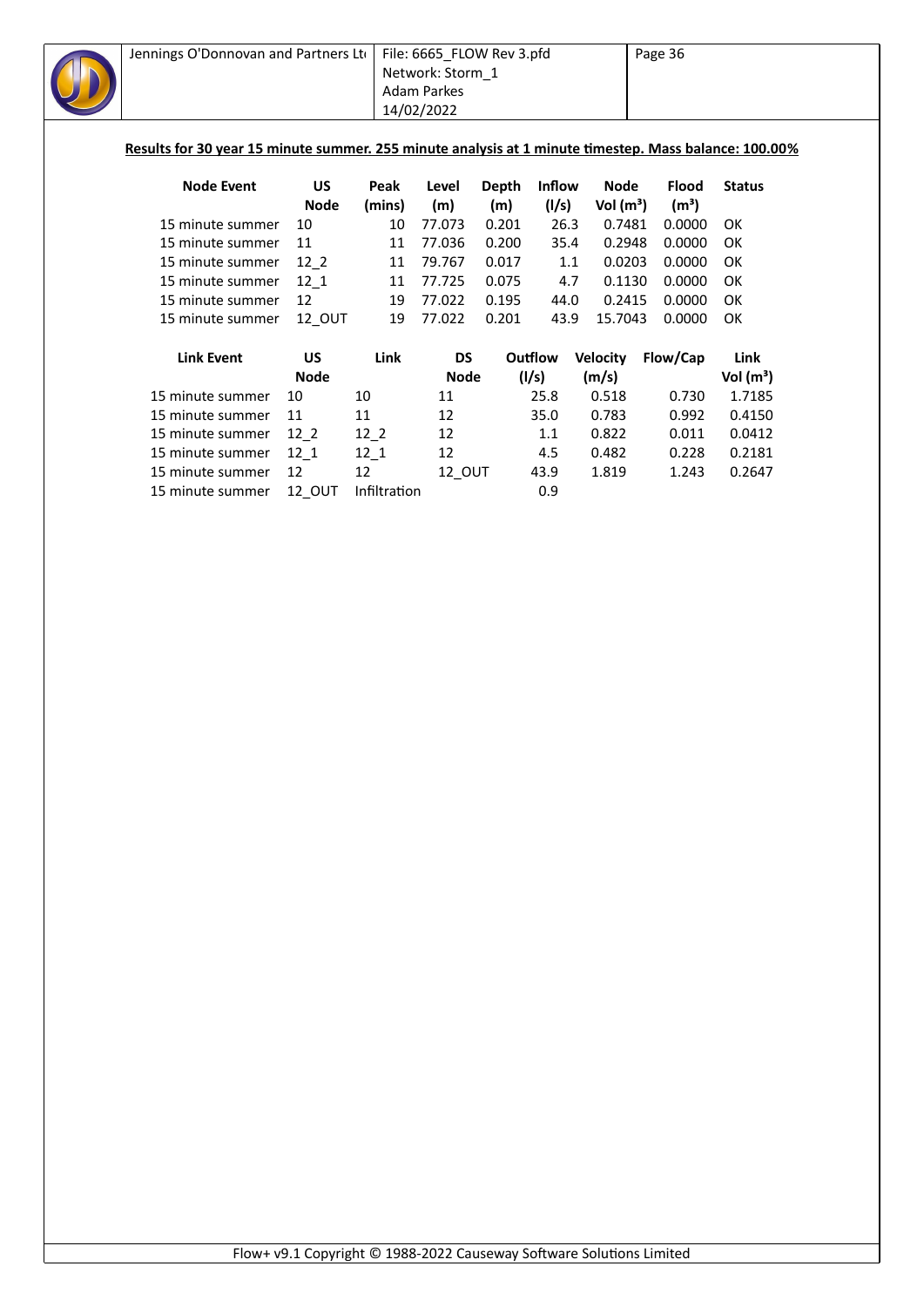| Jennings O'Donnovan and Partners Lto<br>Results for 30 year 30 minute summer. 270 minute analysis at 1 minute timestep. Mass balance: 100.00% |               |              | File: 6665_FLOW Rev 3.pfd<br>Network: Storm 1<br>Adam Parkes<br>14/02/2022 |              |               |                 | Page 37           |               |
|-----------------------------------------------------------------------------------------------------------------------------------------------|---------------|--------------|----------------------------------------------------------------------------|--------------|---------------|-----------------|-------------------|---------------|
| <b>Node Event</b>                                                                                                                             | <b>US</b>     | Peak         | Level                                                                      | <b>Depth</b> | <b>Inflow</b> | <b>Node</b>     | <b>Flood</b>      | <b>Status</b> |
|                                                                                                                                               | <b>Node</b>   | (mins)       | (m)                                                                        | (m)          | (I/s)         | Vol $(m^3)$     | (m <sup>3</sup> ) |               |
| 30 minute summer                                                                                                                              | 10            | 36           | 77.093                                                                     | 0.221        | 25.0          | 0.8253          | 0.0000            | OK            |
| 30 minute summer                                                                                                                              | 11            | 34           | 77.093                                                                     | 0.257        | 33.4          | 0.3801          | 0.0000            | OK            |
| 30 minute summer                                                                                                                              | $12-2$        | 18           | 79.767                                                                     | 0.017        | 1.1           | 0.0202          | 0.0000            | OK            |
| 30 minute summer                                                                                                                              | $12_{1}$      | 18           | 77.724                                                                     | 0.074        | 4.5           | 0.1113          | 0.0000            | OK            |
| 30 minute summer                                                                                                                              | 12            | 34           | 77.094                                                                     | 0.267        | 41.0          | 0.3305          | 0.0000            | OK            |
| 30 minute summer                                                                                                                              | 12_OUT        | 34           | 77.094                                                                     | 0.273        | 40.1          | 21.2889         | 0.0000            | OK            |
| <b>Link Event</b>                                                                                                                             | <b>US</b>     | Link         | <b>DS</b>                                                                  |              | Outflow       | <b>Velocity</b> | Flow/Cap          | Link          |
|                                                                                                                                               | <b>Node</b>   |              | <b>Node</b>                                                                |              | (1/s)         | (m/s)           |                   | Vol $(m^3)$   |
| 30 minute summer                                                                                                                              | 10            | 10           | 11                                                                         |              | 24.2          | 0.499           | 0.684             | 2.0701        |
| 30 minute summer                                                                                                                              | 11            | 11           | 12                                                                         |              | 32.1          | 0.712           | 0.910             | 0.5742        |
| 30 minute summer                                                                                                                              | $12-2$        | $12-2$       | 12                                                                         |              | 1.1           | 0.820           | 0.011             | 0.0411        |
| 30 minute summer                                                                                                                              | $12 - 1$      | $12_1$       | 12                                                                         |              | 4.4           | 0.476           | 0.220             | 0.2132        |
| 30 minute summer                                                                                                                              | 12            | 12           | 12_OUT                                                                     |              | 40.1          | 1.290           | 1.134             | 0.3580        |
| 30 minute summer                                                                                                                              | <b>12 OUT</b> | Infiltration |                                                                            |              | 1.0           |                 |                   |               |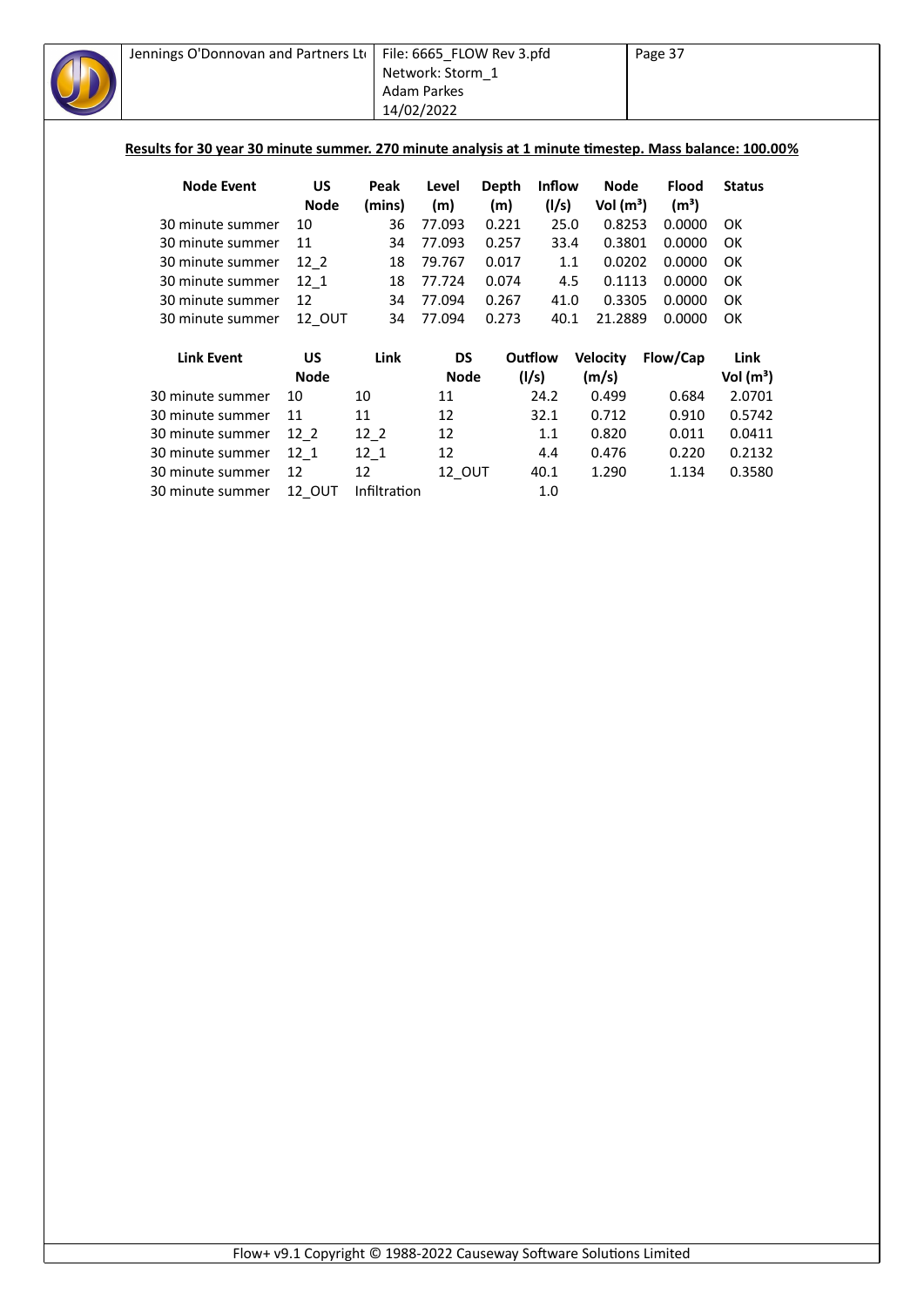| Jennings O'Donnovan and Partners Ltd                                                                  |             |              |                    | File: 6665_FLOW Rev 3.pfd |               |                 | Page 38           |                   |
|-------------------------------------------------------------------------------------------------------|-------------|--------------|--------------------|---------------------------|---------------|-----------------|-------------------|-------------------|
|                                                                                                       |             |              |                    | Network: Storm_1          |               |                 |                   |                   |
|                                                                                                       |             |              | <b>Adam Parkes</b> |                           |               |                 |                   |                   |
|                                                                                                       |             |              | 14/02/2022         |                           |               |                 |                   |                   |
|                                                                                                       |             |              |                    |                           |               |                 |                   |                   |
| Results for 30 year 60 minute summer. 300 minute analysis at 1 minute timestep. Mass balance: 100.00% |             |              |                    |                           |               |                 |                   |                   |
|                                                                                                       |             |              |                    |                           |               |                 |                   |                   |
| <b>Node Event</b>                                                                                     | <b>US</b>   | Peak         | Level              | <b>Depth</b>              | <b>Inflow</b> | <b>Node</b>     | <b>Flood</b>      | <b>Status</b>     |
|                                                                                                       | <b>Node</b> | (mins)       | (m)                | (m)                       | (1/s)         | Vol $(m^3)$     | (m <sup>3</sup> ) |                   |
| 60 minute summer                                                                                      | 10          | 63           | 77.176             | 0.304                     | 19.7          | 1.1345          | 0.0000            | <b>SURCHARGED</b> |
| 60 minute summer                                                                                      | 11          | 65           | 77.176             | 0.340                     | 25.7          | 0.5029          | 0.0000            | <b>SURCHARGED</b> |
| 60 minute summer                                                                                      | $12-2$      | 34           | 79.765             | 0.015                     | 0.8           | 0.0176          | 0.0000            | OK.               |
| 60 minute summer                                                                                      | $12_{1}$    | 33           | 77.716             | 0.066                     | 3.5           | 0.0991          | 0.0000            | OK                |
| 60 minute summer                                                                                      | 12          | 64           | 77.177             | 0.350                     | 31.1          | 0.4338          | 0.0000            | <b>SURCHARGED</b> |
| 60 minute summer                                                                                      | 12_OUT      | 64           | 77.176             | 0.355                     | 30.3          | 27.7090         | 0.0000            | OK                |
| <b>Link Event</b>                                                                                     | <b>US</b>   | Link         |                    | <b>DS</b>                 | Outflow       | <b>Velocity</b> | Flow/Cap          | Link              |
|                                                                                                       | <b>Node</b> |              |                    | <b>Node</b>               | (1/s)         | (m/s)           |                   | Vol $(m^3)$       |
| 60 minute summer                                                                                      | 10          | 10           |                    | 11                        | 18.5          | 0.412           | 0.524             | 2.4301            |
| 60 minute summer                                                                                      | 11          | 11           |                    | 12                        | 24.2          | 0.522           | 0.685             | 0.6199            |
| 60 minute summer                                                                                      | $12-2$      | $12-2$       |                    | 12                        | 0.8           | 0.746           | 0.008             | 0.0331            |
| 60 minute summer                                                                                      | $12_{1}$    | $12_1$       |                    | 12                        | 3.5           | 0.444           | 0.174             | 0.1806            |
| 60 minute summer                                                                                      | 12          | 12           |                    | 12_OUT                    | 30.3          | 0.977           | 0.858             | 0.3780            |
| 60 minute summer                                                                                      | 12_OUT      | Infiltration |                    |                           | 1.0           |                 |                   |                   |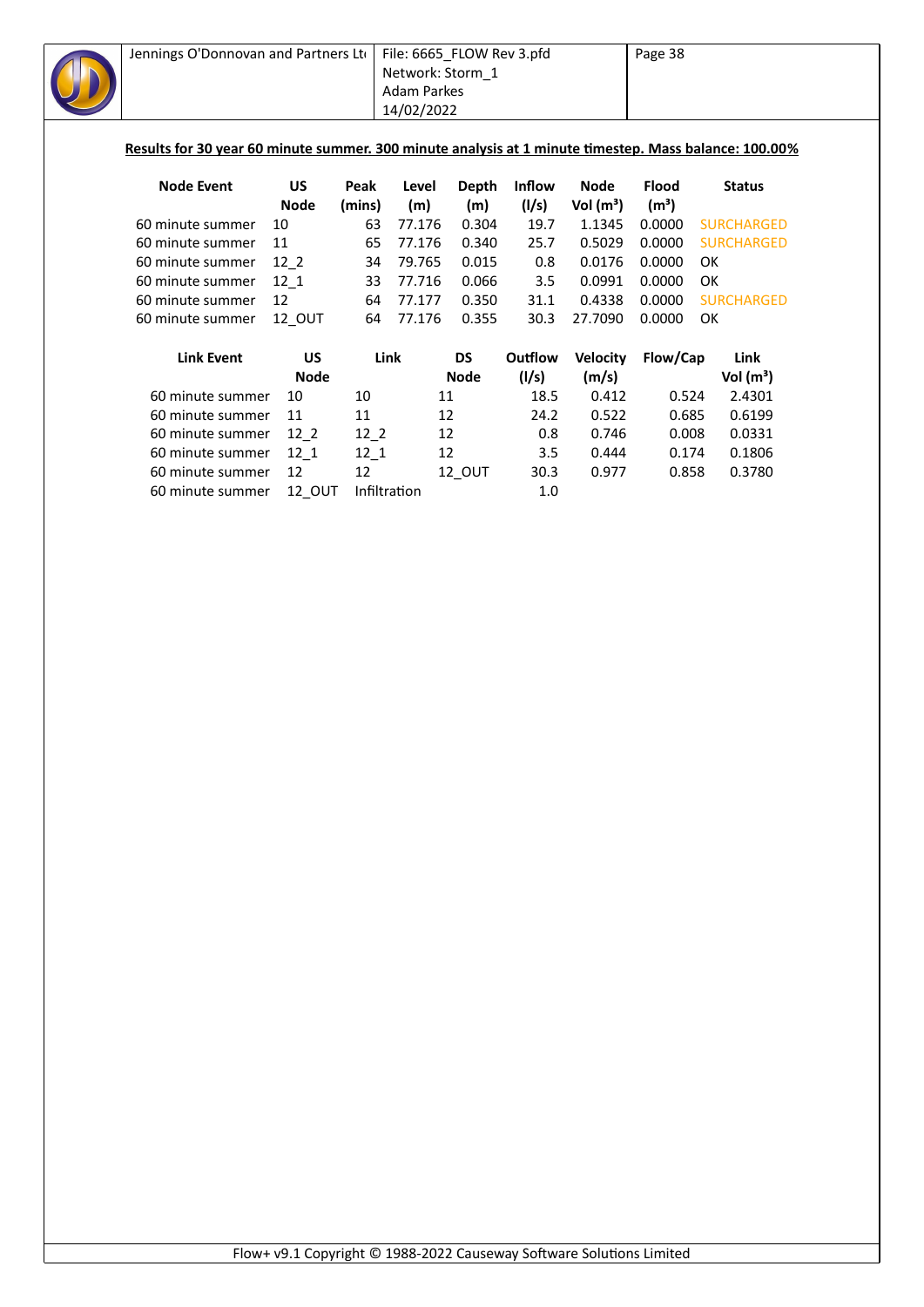| Jennings O'Donnovan and Partners Ltd                                                                   |             |        | File: 6665_FLOW Rev 3.pfd<br>Network: Storm_1 |              |               |                 | Page 39           |                   |
|--------------------------------------------------------------------------------------------------------|-------------|--------|-----------------------------------------------|--------------|---------------|-----------------|-------------------|-------------------|
|                                                                                                        |             |        | <b>Adam Parkes</b>                            |              |               |                 |                   |                   |
|                                                                                                        |             |        | 14/02/2022                                    |              |               |                 |                   |                   |
| Results for 30 year 120 minute summer. 360 minute analysis at 2 minute timestep. Mass balance: 100.00% |             |        |                                               |              |               |                 |                   |                   |
| <b>Node Event</b>                                                                                      | <b>US</b>   | Peak   | Level                                         | <b>Depth</b> | <b>Inflow</b> | <b>Node</b>     | <b>Flood</b>      | <b>Status</b>     |
|                                                                                                        | <b>Node</b> | (mins) | (m)                                           | (m)          | (1/s)         | Vol $(m^3)$     | (m <sup>3</sup> ) |                   |
| 120 minute summer                                                                                      | 10          | 122    | 77.261                                        | 0.389        | 13.5          | 1.4512          | 0.0000            | <b>SURCHARGED</b> |
| 120 minute summer                                                                                      | 11          | 126    | 77.262                                        | 0.426        | 16.7          | 0.6292          | 0.0000            | <b>SURCHARGED</b> |
| 120 minute summer                                                                                      | $12-2$      | 64     | 79.763                                        | 0.013        | 0.6           | 0.0153          | 0.0000            | OK                |
| 120 minute summer                                                                                      | $12 - 1$    | 64     | 77.705                                        | 0.055        | 2.4           | 0.0833          | 0.0000            | OK                |
| 120 minute summer                                                                                      | 12          | 122    | 77.262                                        | 0.435        | 20.0          | 0.5388          | 0.0000            | <b>SURCHARGED</b> |
| 120 minute summer                                                                                      | 12 OUT      | 124    | 77.261                                        | 0.440        | 19.3          | 34.3887         | 0.0000            | OK                |
| <b>Link Event</b>                                                                                      | <b>US</b>   | Link   |                                               | <b>DS</b>    | Outflow       | <b>Velocity</b> | Flow/Cap          | Link              |
|                                                                                                        | <b>Node</b> |        |                                               | <b>Node</b>  | (1/s)         | (m/s)           |                   | Vol $(m^3)$       |
| 120 minute summer                                                                                      | 10          | 10     | 11                                            |              | 11.7          | 0.296           | 0.333             | 2.4301            |
| 120 minute summer                                                                                      | 11          | 11     | 12                                            |              | 15.2          | 0.336           | 0.430             | 0.6199            |
| 120 minute summer                                                                                      | $12-2$      | $12-2$ | 12                                            |              | 0.6           | 0.682           | 0.006             | 0.0271            |
| 120 minute summer                                                                                      | $12_1$      | $12_1$ | 12                                            |              | 2.4           | 0.394           | 0.120             | 0.1404            |
|                                                                                                        | 12          | 12     |                                               | 12_OUT       | 19.3          | 0.821           | 0.546             | 0.3780            |
| 120 minute summer                                                                                      |             |        |                                               |              |               |                 |                   |                   |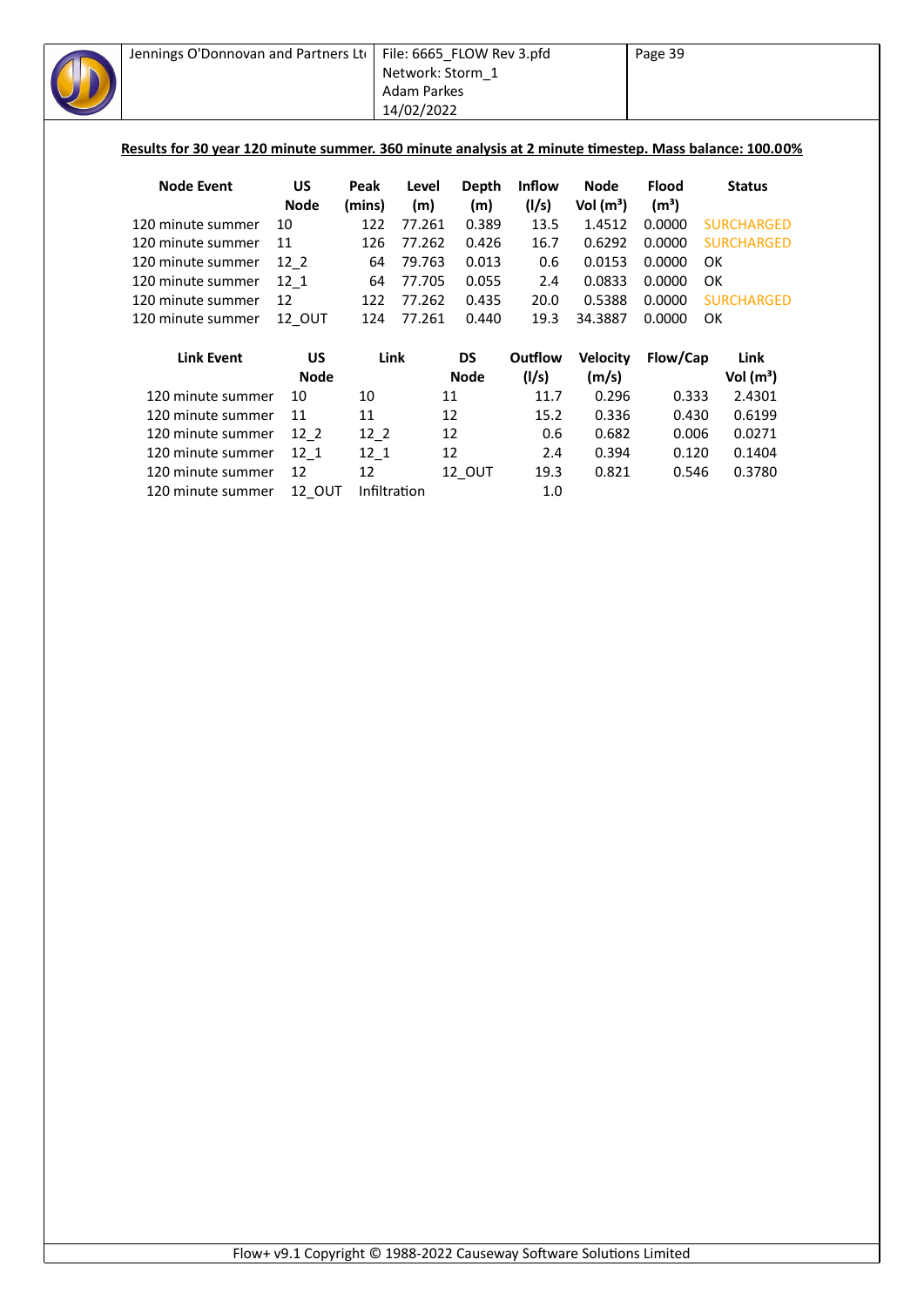| Jennings O'Donnovan and Partners Ltd                                                                   |             |              | File: 6665_FLOW Rev 3.pfd |              |               |                 | Page 40           |                   |  |  |
|--------------------------------------------------------------------------------------------------------|-------------|--------------|---------------------------|--------------|---------------|-----------------|-------------------|-------------------|--|--|
|                                                                                                        |             |              | Network: Storm_1          |              |               |                 |                   |                   |  |  |
|                                                                                                        |             |              | <b>Adam Parkes</b>        |              |               |                 |                   |                   |  |  |
|                                                                                                        |             |              | 14/02/2022                |              |               |                 |                   |                   |  |  |
|                                                                                                        |             |              |                           |              |               |                 |                   |                   |  |  |
| Results for 30 year 180 minute summer. 420 minute analysis at 4 minute timestep. Mass balance: 100.00% |             |              |                           |              |               |                 |                   |                   |  |  |
| <b>Node Event</b>                                                                                      | <b>US</b>   | Peak         | Level                     | <b>Depth</b> | <b>Inflow</b> | <b>Node</b>     | <b>Flood</b>      | <b>Status</b>     |  |  |
|                                                                                                        | <b>Node</b> | (mins)       | (m)                       | (m)          | (1/s)         | Vol $(m^3)$     | (m <sup>3</sup> ) |                   |  |  |
| 180 minute summer                                                                                      | 10          | 180          | 77.304                    | 0.432        | 10.4          | 1.6112          | 0.0000            | <b>SURCHARGED</b> |  |  |
| 180 minute summer                                                                                      | 11          | 184          | 77.305                    | 0.469        | 12.8          | 0.6929          | 0.0000            | <b>SURCHARGED</b> |  |  |
| 180 minute summer                                                                                      | $12-2$      | 100          | 79.761                    | 0.011        | 0.4           | 0.0127          | 0.0000            | OK                |  |  |
| 180 minute summer                                                                                      | 12 1        | 96           | 77.700                    | 0.050        | 1.9           | 0.0749          | 0.0000            | OK                |  |  |
| 180 minute summer                                                                                      | 12          | 184          | 77.305                    | 0.478        | 15.4          | 0.5931          | 0.0000            | <b>SURCHARGED</b> |  |  |
| 180 minute summer                                                                                      | 12_OUT      | 184          | 77.304                    | 0.483        | 14.9          | 37.7356         | 0.0000            | <b>OK</b>         |  |  |
| <b>Link Event</b>                                                                                      | <b>US</b>   | Link         |                           | <b>DS</b>    | Outflow       | <b>Velocity</b> | Flow/Cap          | Link              |  |  |
|                                                                                                        | <b>Node</b> |              |                           | <b>Node</b>  | (1/s)         | (m/s)           |                   | Vol $(m^3)$       |  |  |
| 180 minute summer                                                                                      | 10          | 10           | 11                        |              | 9.0           | 0.239           | 0.255             | 2.4301            |  |  |
| 180 minute summer                                                                                      | 11          | 11           | 12                        |              | 11.7          | 0.266           | 0.331             | 0.6199            |  |  |
| 180 minute summer                                                                                      | $12_{2}$    | $12-2$       | 12                        |              | 0.4           | 0.607           | 0.004             | 0.0204            |  |  |
| 180 minute summer                                                                                      | $12_1$      | $12_1$       | 12                        |              | 1.9           | 0.369           | 0.096             | 0.1194            |  |  |
| 180 minute summer                                                                                      | 12          | 12           |                           | 12_OUT       | 14.9          | 0.738           | 0.422             | 0.3780            |  |  |
| 180 minute summer                                                                                      | 12_OUT      | Infiltration |                           |              | 1.0           |                 |                   |                   |  |  |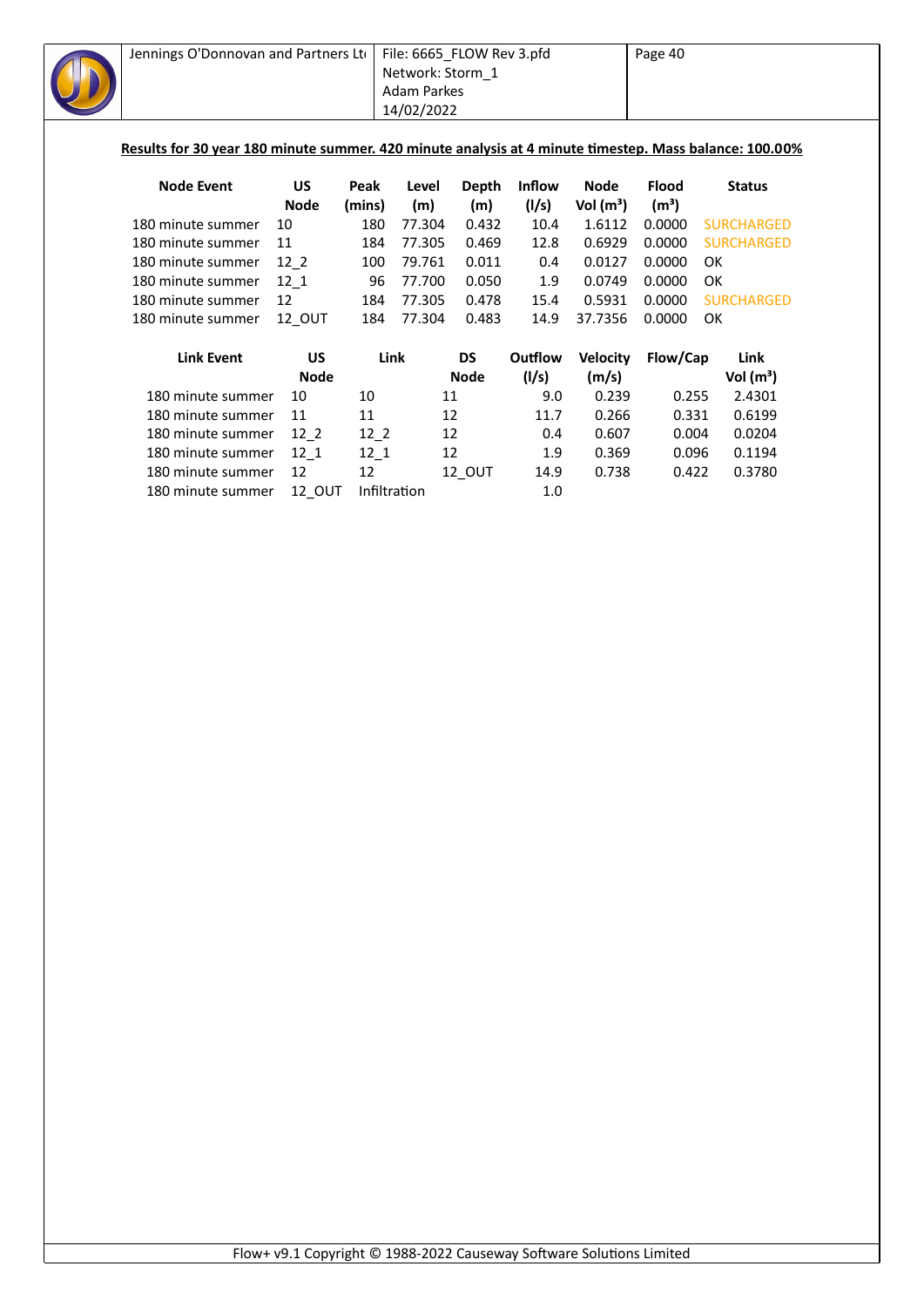|                   | Jennings O'Donnovan and Partners Lto |             |        | File: 6665_FLOW Rev 3.pfd                             |             |         |                 | Page 41                           |           |                                                                                                        |
|-------------------|--------------------------------------|-------------|--------|-------------------------------------------------------|-------------|---------|-----------------|-----------------------------------|-----------|--------------------------------------------------------------------------------------------------------|
|                   |                                      |             |        | Network: Storm 1                                      |             |         |                 |                                   |           |                                                                                                        |
|                   |                                      |             |        | <b>Adam Parkes</b>                                    |             |         |                 |                                   |           |                                                                                                        |
|                   |                                      |             |        | 14/02/2022                                            |             |         |                 |                                   |           |                                                                                                        |
|                   |                                      |             |        |                                                       |             |         |                 |                                   |           |                                                                                                        |
|                   |                                      |             |        |                                                       |             |         |                 |                                   |           | Results for 30 year 240 minute summer. 480 minute analysis at 4 minute timestep. Mass balance: 100.00% |
| <b>Node Event</b> |                                      | <b>US</b>   | Peak   | <b>Depth</b><br><b>Inflow</b><br>Level<br><b>Node</b> |             |         |                 |                                   |           | <b>Status</b>                                                                                          |
|                   |                                      | <b>Node</b> | (mins) | (m)                                                   | (m)         | (1/s)   | Vol $(m^3)$     | <b>Flood</b><br>(m <sup>3</sup> ) |           |                                                                                                        |
| 240 minute summer |                                      | 10          | 244    | 77.336                                                | 0.464       | 8.9     | 1.7300          | 0.0000                            |           | <b>SURCHARGED</b>                                                                                      |
| 240 minute summer |                                      | 11          | 244    | 77.333                                                | 0.497       | 11.0    | 0.7338          | 0.0000                            |           | <b>SURCHARGED</b>                                                                                      |
| 240 minute summer |                                      | $12-2$      | 128    | 79.761                                                | 0.011       | 0.4     | 0.0127          | 0.0000                            | <b>OK</b> |                                                                                                        |
| 240 minute summer |                                      | 12 1        | 124    | 77.696                                                | 0.046       | 1.6     | 0.0687          | 0.0000                            | OK        |                                                                                                        |
| 240 minute summer |                                      | 12          | 240    | 77.336                                                | 0.509       | 13.2    | 0.6308          | 0.0000                            |           | <b>SURCHARGED</b>                                                                                      |
| 240 minute summer |                                      | 12 OUT      | 240    | 77.333                                                | 0.512       | 12.7    | 39.9622         | 0.0000                            | <b>OK</b> |                                                                                                        |
|                   |                                      |             |        |                                                       |             |         |                 |                                   |           |                                                                                                        |
|                   | <b>Link Event</b>                    | <b>US</b>   | Link   |                                                       | <b>DS</b>   | Outflow | <b>Velocity</b> | Flow/Cap                          |           | Link                                                                                                   |
|                   |                                      | <b>Node</b> |        |                                                       | <b>Node</b> | (1/s)   | (m/s)           |                                   |           | Vol $(m^3)$                                                                                            |
|                   | 240 minute summer                    | 10          | 10     | 11                                                    |             | 7.7     | 0.215           | 0.218                             |           | 2.4301                                                                                                 |
|                   | 240 minute summer                    | 11          | 11     | 12                                                    |             | 10.0    | 0.245           | 0.283                             |           | 0.6199                                                                                                 |
|                   | 240 minute summer                    | $12-2$      | $12-2$ | 12                                                    |             | 0.4     | 0.607           | 0.004                             |           | 0.0204                                                                                                 |
|                   | 240 minute summer                    | $12_{1}$    | $12-1$ | 12                                                    |             | 1.6     | 0.347           | 0.079                             |           | 0.1051                                                                                                 |
|                   | 240 minute summer                    | 12          | 12     |                                                       | 12_OUT      | 12.7    | 0.656           | 0.361                             |           | 0.3780                                                                                                 |
|                   | <b>12 OUT</b><br>240 minute summer   |             |        | Infiltration<br>$1.1\,$                               |             |         |                 |                                   |           |                                                                                                        |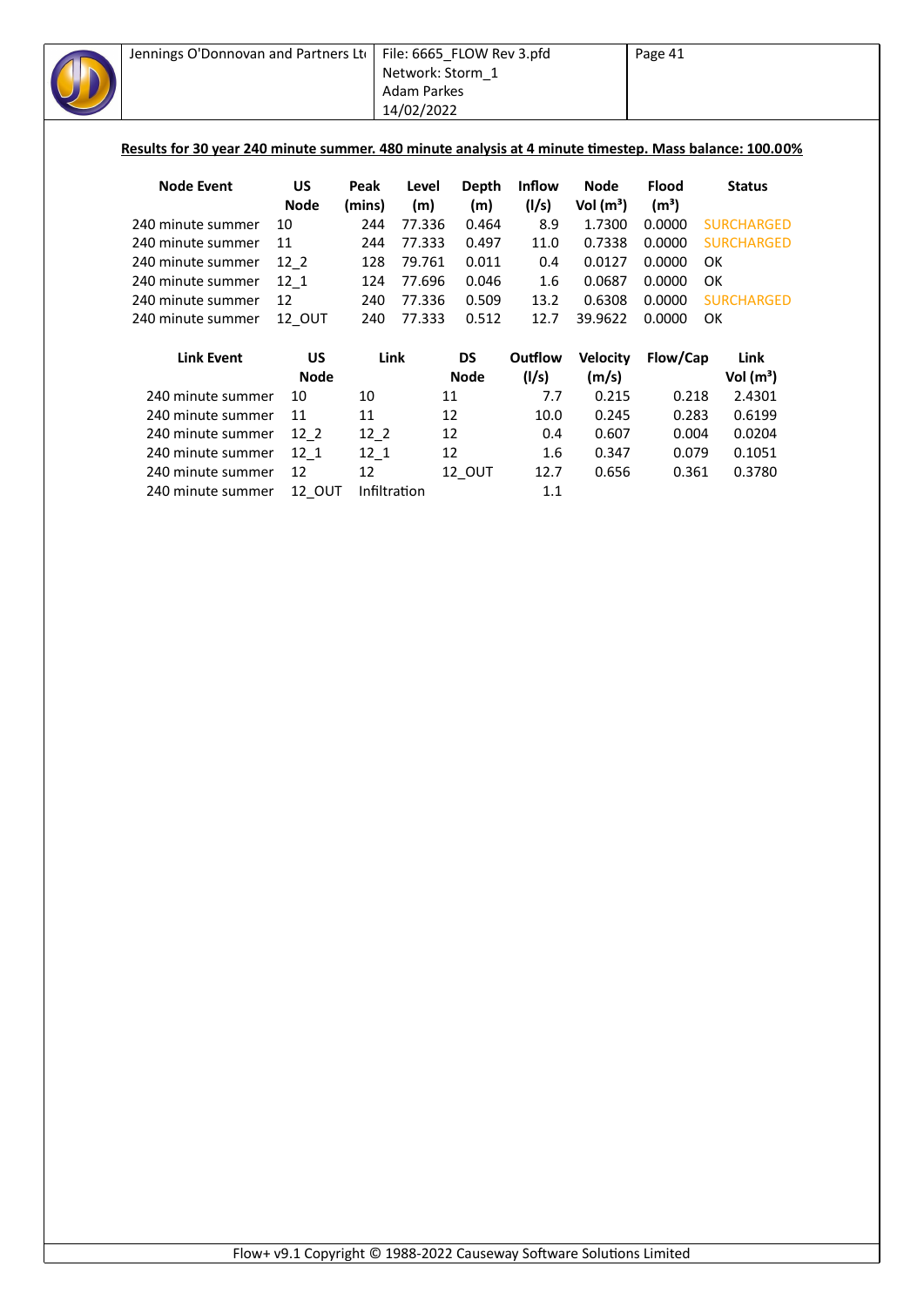| Jennings O'Donnovan and Partners Lto                                                                   |             |              | File: 6665_FLOW Rev 3.pfd |             |               |                 | Page 42           |                   |
|--------------------------------------------------------------------------------------------------------|-------------|--------------|---------------------------|-------------|---------------|-----------------|-------------------|-------------------|
|                                                                                                        |             |              | Network: Storm 1          |             |               |                 |                   |                   |
|                                                                                                        |             |              | <b>Adam Parkes</b>        |             |               |                 |                   |                   |
|                                                                                                        |             |              | 14/02/2022                |             |               |                 |                   |                   |
|                                                                                                        |             |              |                           |             |               |                 |                   |                   |
| Results for 30 year 360 minute summer. 600 minute analysis at 8 minute timestep. Mass balance: 100.00% |             |              |                           |             |               |                 |                   |                   |
| <b>Node Event</b>                                                                                      | <b>US</b>   | Peak         | Level                     | Depth       | <b>Inflow</b> | <b>Node</b>     | <b>Flood</b>      | <b>Status</b>     |
|                                                                                                        | <b>Node</b> | (mins)       | (m)                       | (m)         | (1/s)         | Vol $(m^3)$     | (m <sup>3</sup> ) |                   |
| 360 minute summer                                                                                      | 10          | 344          | 77.360                    | 0.488       | 7.0           | 1.8189          | 0.0000            | <b>SURCHARGED</b> |
| 360 minute summer                                                                                      | 11          | 352          | 77.357                    | 0.521       | 8.7           | 0.7701          | 0.0000            | <b>SURCHARGED</b> |
| 360 minute summer                                                                                      | $12-2$      | 184          | 79.759                    | 0.009       | 0.3           | 0.0112          | 0.0000            | OK                |
| 360 minute summer                                                                                      | 12 1        | 184          | 77.692                    | 0.042       | 1.3           | 0.0625          | 0.0000            | <b>OK</b>         |
| 360 minute summer                                                                                      | 12          | 328          | 77.357                    | 0.530       | 10.5          | 0.6571          | 0.0000            | <b>SURCHARGED</b> |
| 360 minute summer                                                                                      | 12_OUT      | 328          | 77.356                    | 0.535       | 10.2          | 41.8057         | 0.0000            | OK                |
| <b>Link Event</b>                                                                                      | <b>US</b>   | Link         |                           | <b>DS</b>   | Outflow       | <b>Velocity</b> | Flow/Cap          | Link              |
|                                                                                                        | <b>Node</b> |              |                           | <b>Node</b> | (1/s)         | (m/s)           |                   | Vol $(m^3)$       |
| 360 minute summer                                                                                      | 10          | 10           | 11                        |             | 6.1           | 0.187           | 0.172             | 2.4301            |
| 360 minute summer                                                                                      | 11          | 11           | 12                        |             | 7.9           | 0.222           | 0.225             | 0.6199            |
| 360 minute summer                                                                                      | $12-2$      | $12-2$       | 12                        |             | 0.3           | 0.560           | 0.003             | 0.0166            |
| 360 minute summer                                                                                      | $12_1$      | $12-1$       | 12                        |             | 1.3           | 0.325           | 0.064             | 0.0909            |
| 360 minute summer                                                                                      | 12          | 12           |                           | 12_OUT      | 10.2          | 0.576           | 0.289             | 0.3780            |
| 360 minute summer                                                                                      | 12_OUT      | Infiltration |                           |             | $1.1\,$       |                 |                   |                   |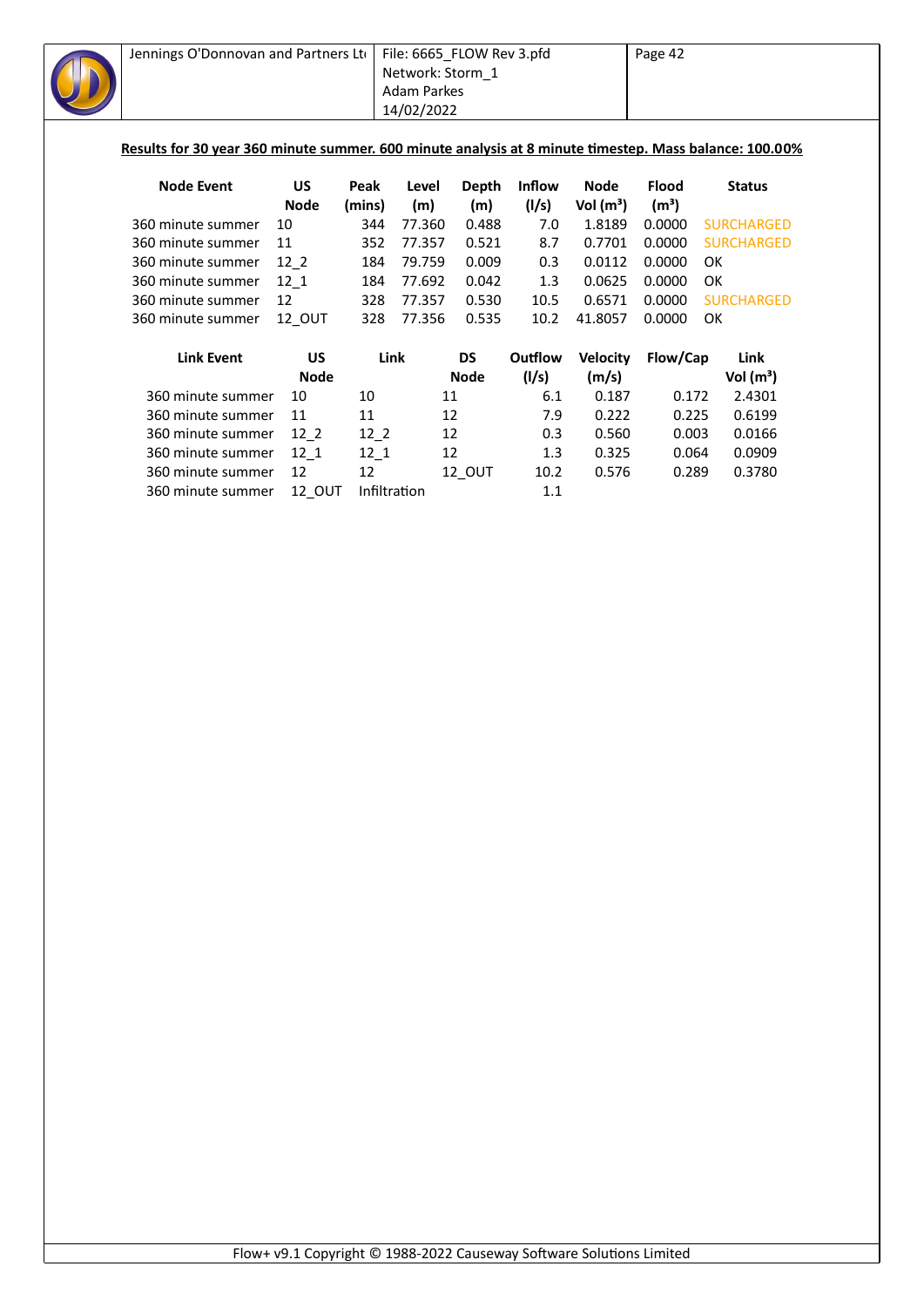| Jennings O'Donnovan and Partners Lto                                                                   |             |        | File: 6665_FLOW Rev 3.pfd |             |               |                 | Page 43           |                   |  |  |
|--------------------------------------------------------------------------------------------------------|-------------|--------|---------------------------|-------------|---------------|-----------------|-------------------|-------------------|--|--|
|                                                                                                        |             |        | Network: Storm_1          |             |               |                 |                   |                   |  |  |
|                                                                                                        |             |        | <b>Adam Parkes</b>        |             |               |                 |                   |                   |  |  |
|                                                                                                        |             |        | 14/02/2022                |             |               |                 |                   |                   |  |  |
|                                                                                                        |             |        |                           |             |               |                 |                   |                   |  |  |
| Results for 30 year 480 minute summer. 720 minute analysis at 8 minute timestep. Mass balance: 100.00% |             |        |                           |             |               |                 |                   |                   |  |  |
| <b>Node Event</b>                                                                                      | <b>US</b>   | Peak   | Level                     | Depth       | <b>Inflow</b> | <b>Node</b>     | <b>Flood</b>      | <b>Status</b>     |  |  |
|                                                                                                        | <b>Node</b> | (mins) | (m)                       | (m)         | (1/s)         | Vol $(m^3)$     | (m <sup>3</sup> ) |                   |  |  |
| 480 minute summer                                                                                      | 10          | 384    | 77.373                    | 0.501       | 5.6           | 1.8683          | 0.0000            | <b>SURCHARGED</b> |  |  |
| 480 minute summer                                                                                      | 11          | 384    | 77.371                    | 0.535       | 7.0           | 0.7900          | 0.0000            | <b>SURCHARGED</b> |  |  |
| 480 minute summer                                                                                      | 12 2        | 232    | 79.758                    | 0.008       | 0.2           | 0.0093          | 0.0000            | OK                |  |  |
| 480 minute summer                                                                                      | $12-1$      | 248    | 77.687                    | 0.037       | 1.0           | 0.0562          | 0.0000            | 0K                |  |  |
| 480 minute summer                                                                                      | 12          | 384    | 77.370                    | 0.543       | 8.7           | 0.6731          | 0.0000            | <b>SURCHARGED</b> |  |  |
| 480 minute summer                                                                                      | 12_OUT      | 400    | 77.369                    | 0.548       | 8.5           | 42.7571         | 0.0000            | <b>OK</b>         |  |  |
| <b>Link Event</b>                                                                                      | <b>US</b>   | Link   |                           | <b>DS</b>   | Outflow       | <b>Velocity</b> | Flow/Cap          | Link              |  |  |
|                                                                                                        | <b>Node</b> |        |                           | <b>Node</b> | (1/s)         | (m/s)           |                   | Vol $(m^3)$       |  |  |
| 480 minute summer                                                                                      | 10          | 10     | 11                        |             | 4.9           | 0.177           | 0.139             | 2.4301            |  |  |
| 480 minute summer                                                                                      | 11          | 11     | 12                        |             | 6.7           | 0.203           | 0.188             | 0.6199            |  |  |
| 480 minute summer                                                                                      | $12-2$      | $12-2$ | 12                        |             | 0.2           | 0.498           | 0.002             | 0.0124            |  |  |
| 480 minute summer                                                                                      | $12-1$      | $12_1$ | 12                        |             | 1.0           | 0.303           | 0.050             | 0.0769            |  |  |
| 480 minute summer                                                                                      | 12          | 12     |                           | 12_OUT      | 8.5           | 0.559           | 0.241             | 0.3780            |  |  |
|                                                                                                        |             |        |                           |             |               |                 |                   |                   |  |  |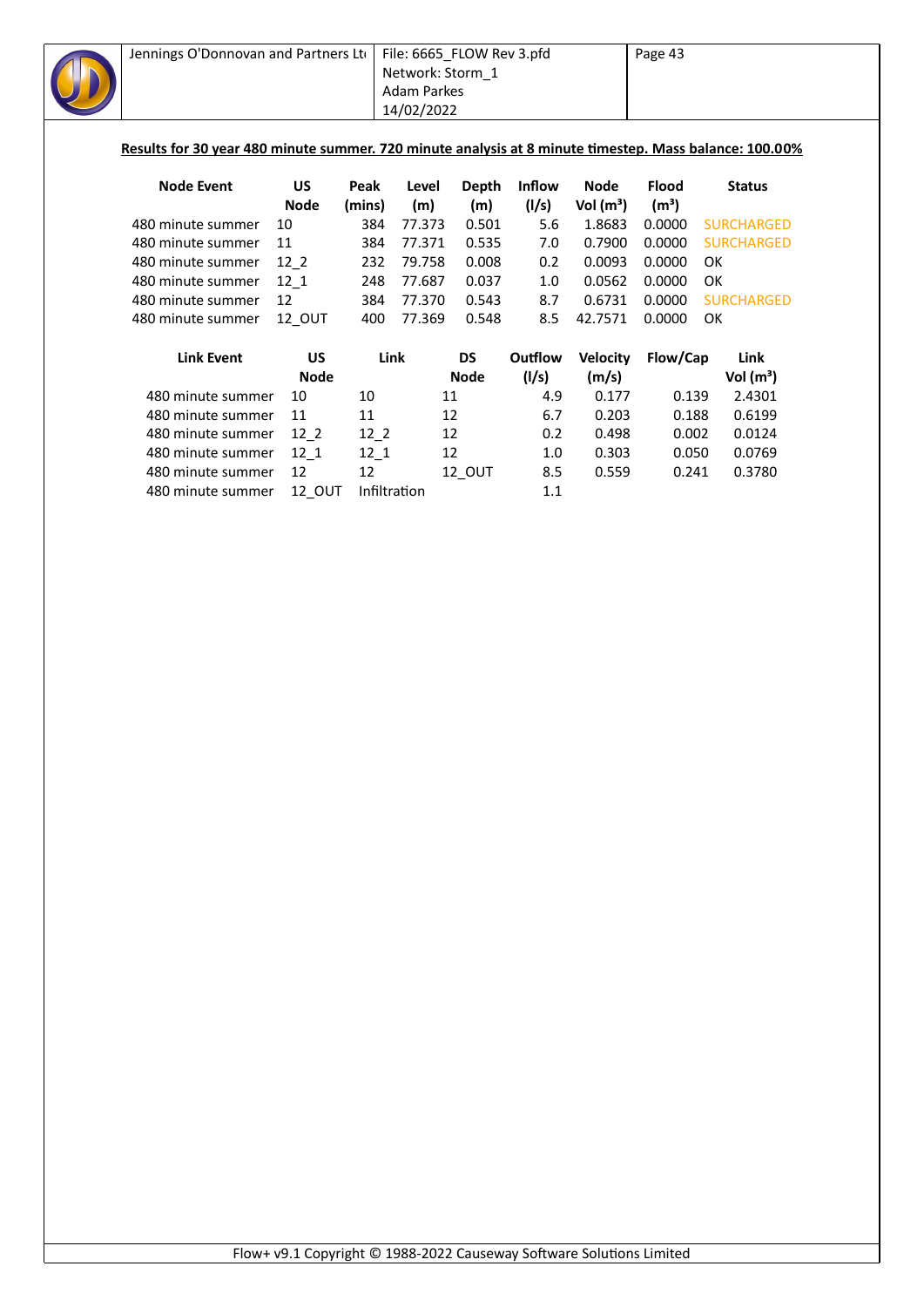| Jennings O'Donnovan and Partners Lto                                                                    |               |              | File: 6665_FLOW Rev 3.pfd                      |             |         |                 | Page 44                           |                   |  |  |
|---------------------------------------------------------------------------------------------------------|---------------|--------------|------------------------------------------------|-------------|---------|-----------------|-----------------------------------|-------------------|--|--|
|                                                                                                         |               |              | Network: Storm 1                               |             |         |                 |                                   |                   |  |  |
|                                                                                                         |               |              | <b>Adam Parkes</b>                             |             |         |                 |                                   |                   |  |  |
|                                                                                                         |               |              | 14/02/2022                                     |             |         |                 |                                   |                   |  |  |
|                                                                                                         |               |              |                                                |             |         |                 |                                   |                   |  |  |
| Results for 30 year 600 minute summer. 840 minute analysis at 15 minute timestep. Mass balance: 100.00% |               |              |                                                |             |         |                 |                                   |                   |  |  |
| <b>Node Event</b>                                                                                       | <b>US</b>     | Peak         | <b>Inflow</b><br>Level<br>Depth<br><b>Node</b> |             |         |                 |                                   | <b>Status</b>     |  |  |
|                                                                                                         | <b>Node</b>   | (mins)       | (m)                                            | (m)         | (1/s)   | Vol $(m^3)$     | <b>Flood</b><br>(m <sup>3</sup> ) |                   |  |  |
| 600 minute summer                                                                                       | 10            | 495          | 77.373                                         | 0.501       | 4.7     | 1.8686          | 0.0000                            | <b>SURCHARGED</b> |  |  |
| 600 minute summer                                                                                       | 11            | 495          | 77.371                                         | 0.535       | 5.9     | 0.7896          | 0.0000                            | <b>SURCHARGED</b> |  |  |
| 600 minute summer                                                                                       | 12 2          | 300          | 79.758                                         | 0.008       | 0.2     | 0.0093          | 0.0000                            | <b>OK</b>         |  |  |
| 600 minute summer                                                                                       | 12 1          | 315          | 77.684                                         | 0.034       | 0.8     | 0.0510          | 0.0000                            | <b>OK</b>         |  |  |
| 600 minute summer                                                                                       | 12            | 465          | 77.370                                         | 0.543       | 7.1     | 0.6734          | 0.0000                            | <b>SURCHARGED</b> |  |  |
| 600 minute summer                                                                                       | 12 OUT        | 465          | 77.370                                         | 0.549       | 7.5     | 42.8716         | 0.0000                            | OK                |  |  |
| <b>Link Event</b>                                                                                       | <b>US</b>     | Link         |                                                | <b>DS</b>   | Outflow | <b>Velocity</b> | Flow/Cap                          | Link              |  |  |
|                                                                                                         | <b>Node</b>   |              |                                                | <b>Node</b> | (1/s)   | (m/s)           |                                   | Vol $(m^3)$       |  |  |
| 600 minute summer                                                                                       | 10            | 10           | 11                                             |             | 4.2     | 0.168           | 0.120                             | 2.4301            |  |  |
| 600 minute summer                                                                                       | 11            | 11           | 12                                             |             | 5.5     | 0.200           | 0.156                             | 0.6199            |  |  |
| 600 minute summer                                                                                       | $12-2$        | $12-2$       | 12                                             |             | 0.2     | 0.498           | 0.002                             | 0.0124            |  |  |
| 600 minute summer                                                                                       | $12-1$        | $12_1$       | 12                                             |             | 0.8     | 0.282           | 0.040                             | 0.0663            |  |  |
| 600 minute summer                                                                                       | 12            | 12           |                                                | 12_OUT      | 7.5     | 0.535           | 0.213                             | 0.3780            |  |  |
| 600 minute summer                                                                                       | <b>12 OUT</b> | Infiltration |                                                |             | 1.1     |                 |                                   |                   |  |  |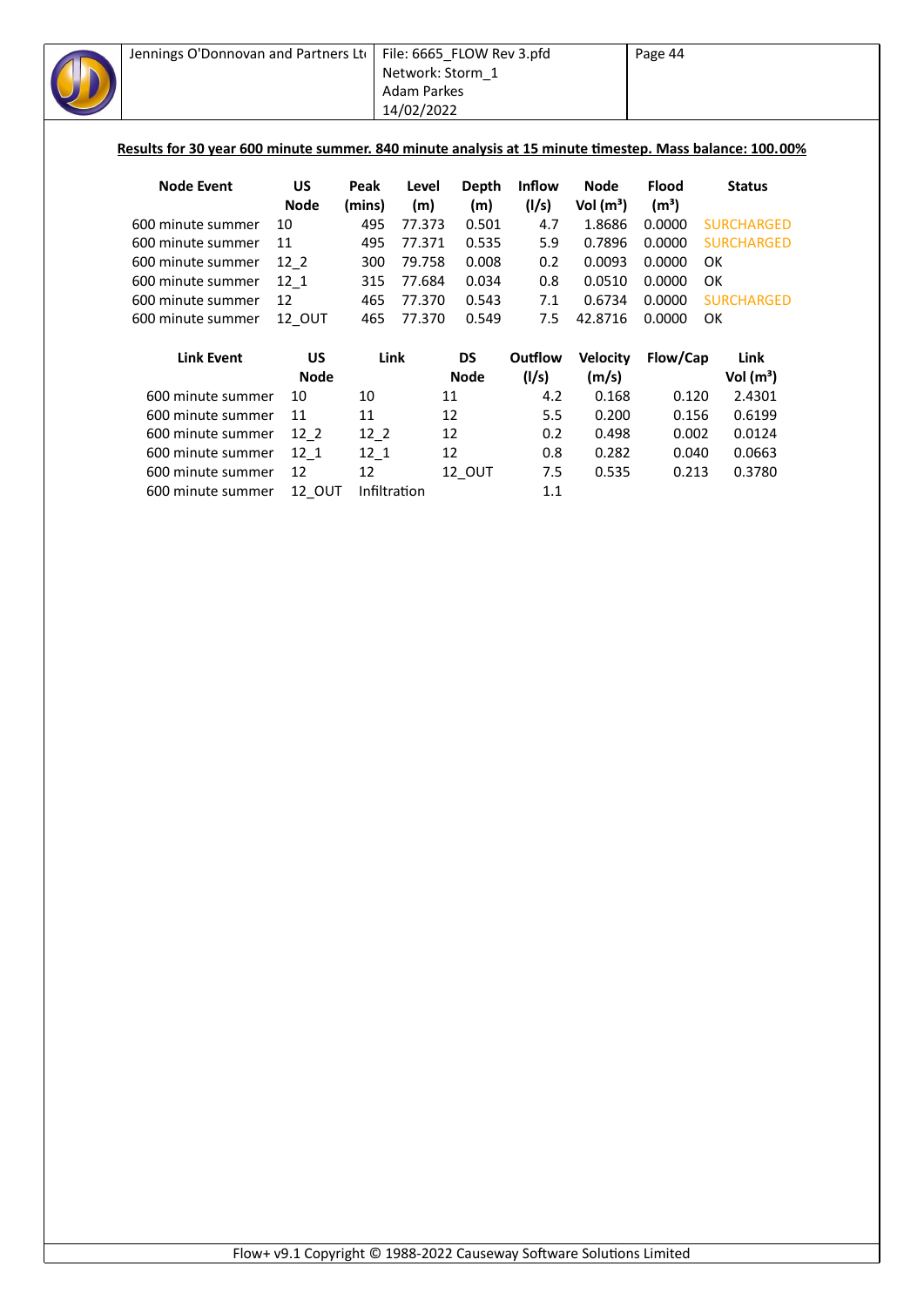| Jennings O'Donnovan and Partners Lto |             |        | File: 6665_FLOW Rev 3.pfd |              |         |                 | Page 45           |                                                                                                         |  |  |
|--------------------------------------|-------------|--------|---------------------------|--------------|---------|-----------------|-------------------|---------------------------------------------------------------------------------------------------------|--|--|
|                                      |             |        | Network: Storm_1          |              |         |                 |                   |                                                                                                         |  |  |
|                                      |             |        | <b>Adam Parkes</b>        |              |         |                 |                   |                                                                                                         |  |  |
|                                      |             |        | 14/02/2022                |              |         |                 |                   |                                                                                                         |  |  |
|                                      |             |        |                           |              |         |                 |                   |                                                                                                         |  |  |
|                                      |             |        |                           |              |         |                 |                   | Results for 30 year 720 minute summer. 960 minute analysis at 15 minute timestep. Mass balance: 100.00% |  |  |
| <b>Node Event</b>                    | <b>US</b>   | Peak   | Level                     | <b>Depth</b> | Inflow  | <b>Node</b>     | <b>Flood</b>      | <b>Status</b>                                                                                           |  |  |
|                                      | <b>Node</b> | (mins) | (m)                       | (m)          | (1/s)   | Vol $(m^3)$     | (m <sup>3</sup> ) |                                                                                                         |  |  |
| 720 minute summer                    | 10          | 555    | 77.379                    | 0.507        | 4.2     | 1.8928          | 0.0000            | <b>SURCHARGED</b>                                                                                       |  |  |
| 720 minute summer                    | 11          | 555    | 77.377                    | 0.541        | 5.4     | 0.7995          | 0.0000            | <b>SURCHARGED</b>                                                                                       |  |  |
| 720 minute summer                    | $12-2$      | 375    | 79.758                    | 0.008        | 0.2     | 0.0093          | 0.0000            | OK                                                                                                      |  |  |
| 720 minute summer                    | $12-1$      | 375    | 77.684                    | 0.034        | 0.8     | 0.0510          | 0.0000            | OK                                                                                                      |  |  |
| 720 minute summer                    | 12          | 525    | 77.378                    | 0.551        | 6.8     | 0.6837          | 0.0000            | <b>SURCHARGED</b>                                                                                       |  |  |
| 720 minute summer                    | 12_OUT      | 525    | 77.377                    | 0.556        | 6.7     | 43.4000         | 0.0000            | OK                                                                                                      |  |  |
| <b>Link Event</b>                    | <b>US</b>   | Link   |                           | <b>DS</b>    | Outflow | <b>Velocity</b> | Flow/Cap          | Link                                                                                                    |  |  |
|                                      | <b>Node</b> |        |                           | <b>Node</b>  | (1/s)   | (m/s)           |                   | Vol $(m^3)$                                                                                             |  |  |
| 720 minute summer                    | 10          | 10     | 11                        |              | 3.8     | 0.165           | 0.107             | 2.4301                                                                                                  |  |  |
| 720 minute summer                    | 11          | 11     | 12                        |              | 5.2     | 0.177           | 0.146             | 0.6199                                                                                                  |  |  |
| 720 minute summer                    | $12-2$      | $12-2$ | 12                        |              | 0.2     | 0.498           | 0.002             | 0.0124                                                                                                  |  |  |
| 720 minute summer                    | $12_1$      | $12-1$ | 12                        |              | 0.8     | 0.282           | 0.040             | 0.0663                                                                                                  |  |  |
| 720 minute summer                    | 12          | 12     |                           | 12_OUT       | 6.7     | 0.517           | 0.190             | 0.3780                                                                                                  |  |  |
|                                      |             |        | Infiltration              |              |         |                 |                   |                                                                                                         |  |  |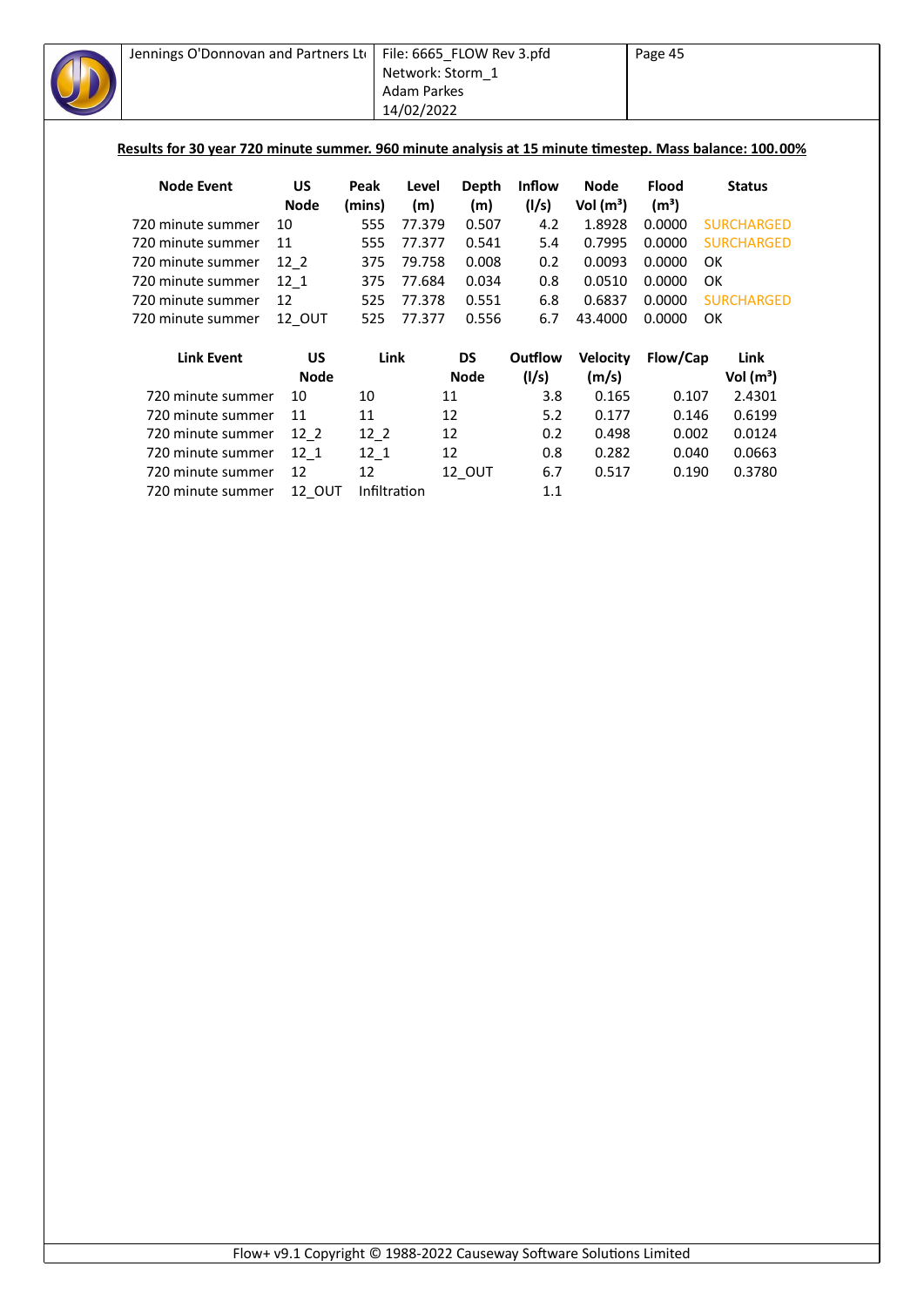| Jennings O'Donnovan and Partners Ltd                                                                     |             |              | File: 6665_FLOW Rev 3.pfd |              |               |                 | Page 46           |                   |  |  |  |
|----------------------------------------------------------------------------------------------------------|-------------|--------------|---------------------------|--------------|---------------|-----------------|-------------------|-------------------|--|--|--|
|                                                                                                          |             |              | Network: Storm_1          |              |               |                 |                   |                   |  |  |  |
|                                                                                                          |             |              | <b>Adam Parkes</b>        |              |               |                 |                   |                   |  |  |  |
|                                                                                                          |             |              | 14/02/2022                |              |               |                 |                   |                   |  |  |  |
|                                                                                                          |             |              |                           |              |               |                 |                   |                   |  |  |  |
| Results for 30 year 960 minute summer. 1200 minute analysis at 15 minute timestep. Mass balance: 100.00% |             |              |                           |              |               |                 |                   |                   |  |  |  |
|                                                                                                          |             |              |                           |              |               |                 |                   |                   |  |  |  |
| <b>Node Event</b>                                                                                        | <b>US</b>   | Peak         | Level                     | <b>Depth</b> | <b>Inflow</b> | <b>Node</b>     | <b>Flood</b>      | <b>Status</b>     |  |  |  |
|                                                                                                          | <b>Node</b> | (mins)       | (m)                       | (m)          | (1/s)         | Vol $(m^3)$     | (m <sup>3</sup> ) |                   |  |  |  |
| 960 minute summer                                                                                        | 10          | 720          | 77.370                    | 0.498        | 3.5           | 1.8579          | 0.0000            | <b>SURCHARGED</b> |  |  |  |
| 960 minute summer                                                                                        | 11          | 675          | 77.371                    | 0.535        | 4.4           | 0.7908          | 0.0000            | <b>SURCHARGED</b> |  |  |  |
| 960 minute summer                                                                                        | $12-2$      | 495          | 79.758                    | 0.008        | 0.2           | 0.0093          | 0.0000            | OK                |  |  |  |
| 960 minute summer                                                                                        | $12 - 1$    | 495          | 77.680                    | 0.030        | 0.6           | 0.0449          | 0.0000            | OK                |  |  |  |
| 960 minute summer                                                                                        | 12          | 660          | 77.372                    | 0.545        | 5.6           | 0.6760          | 0.0000            | <b>SURCHARGED</b> |  |  |  |
| 960 minute summer                                                                                        | 12_OUT      | 675          | 77.372                    | 0.551        | 5.5           | 43.0424         | 0.0000            | OK                |  |  |  |
| <b>Link Event</b>                                                                                        | <b>US</b>   | Link         |                           | <b>DS</b>    | Outflow       | <b>Velocity</b> | Flow/Cap          | Link              |  |  |  |
|                                                                                                          | <b>Node</b> |              |                           | <b>Node</b>  | (1/s)         | (m/s)           |                   | Vol $(m^3)$       |  |  |  |
| 960 minute summer                                                                                        | 10          | 10           | 11                        |              | 3.1           | 0.163           | 0.088             | 2.4301            |  |  |  |
| 960 minute summer                                                                                        | 11          | 11           | 12                        |              | 4.3           | 0.170           | 0.121             | 0.6199            |  |  |  |
| 960 minute summer                                                                                        | $12-2$      | $12-2$       | 12                        |              | 0.2           | 0.498           | 0.002             | 0.0124            |  |  |  |
| 960 minute summer                                                                                        | $12_{1}$    | $12_1$       | 12                        |              | 0.6           | 0.255           | 0.030             | 0.0549            |  |  |  |
| 960 minute summer                                                                                        | 12          | 12           |                           | 12_OUT       | 5.5           | 0.453           | 0.156             | 0.3780            |  |  |  |
| 960 minute summer                                                                                        | 12 OUT      | Infiltration |                           |              | 1.1           |                 |                   |                   |  |  |  |
|                                                                                                          |             |              |                           |              |               |                 |                   |                   |  |  |  |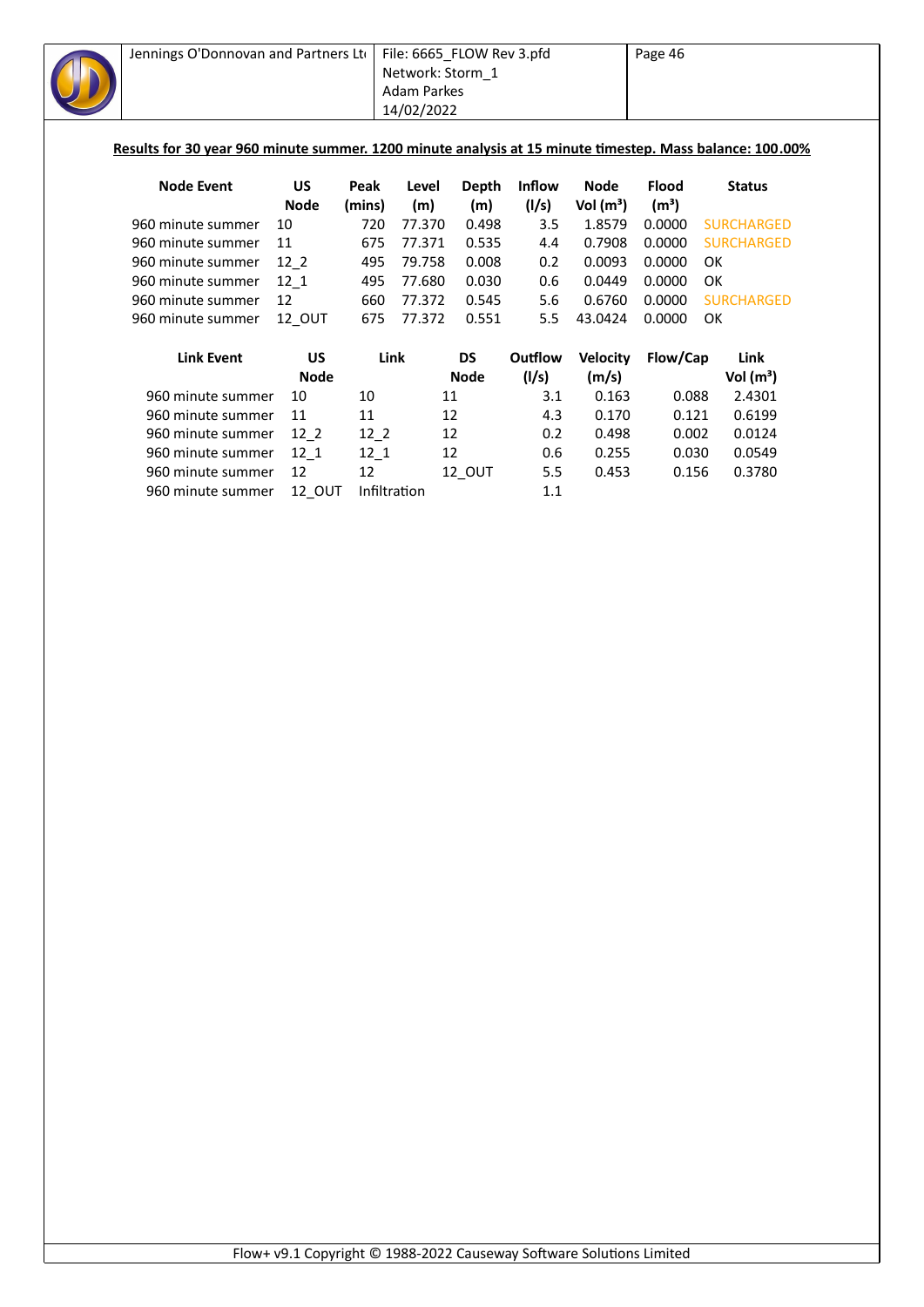| Jennings O'Donnovan and Partners Lto                                                                      |             |              | File: 6665_FLOW Rev 3.pfd |              |               |                 | Page 47           |                   |  |  |
|-----------------------------------------------------------------------------------------------------------|-------------|--------------|---------------------------|--------------|---------------|-----------------|-------------------|-------------------|--|--|
|                                                                                                           |             |              | Network: Storm 1          |              |               |                 |                   |                   |  |  |
| <b>Adam Parkes</b>                                                                                        |             |              |                           |              |               |                 |                   |                   |  |  |
|                                                                                                           |             |              | 14/02/2022                |              |               |                 |                   |                   |  |  |
|                                                                                                           |             |              |                           |              |               |                 |                   |                   |  |  |
| Results for 30 year 1440 minute summer. 1680 minute analysis at 30 minute timestep. Mass balance: 100.00% |             |              |                           |              |               |                 |                   |                   |  |  |
|                                                                                                           |             |              |                           |              |               |                 |                   |                   |  |  |
| <b>Node Event</b>                                                                                         | US          | Peak         | Level                     | <b>Depth</b> | <b>Inflow</b> | <b>Node</b>     | <b>Flood</b>      | <b>Status</b>     |  |  |
|                                                                                                           | <b>Node</b> | (mins)       | (m)                       | (m)          | (1/s)         | Vol $(m^3)$     | (m <sup>3</sup> ) |                   |  |  |
| 1440 minute summer                                                                                        | 10          | 960          | 77.363                    | 0.491        | 2.6           | 1.8332          | 0.0000            | <b>SURCHARGED</b> |  |  |
| 1440 minute summer                                                                                        | 11          | 960          | 77.363                    | 0.527        | 3.3           | 0.7785          | 0.0000            | <b>SURCHARGED</b> |  |  |
| 1440 minute summer                                                                                        | $12-2$      | 630          | 79.756                    | 0.006        | 0.1           | 0.0069          | 0.0000            | OK                |  |  |
| 1440 minute summer                                                                                        | $12 - 1$    | 750          | 77.678                    | 0.028        | 0.5           | 0.0417          | 0.0000            | OK                |  |  |
| 1440 minute summer                                                                                        | 12          | 960          | 77.363                    | 0.536        | 4.6           | 0.6642          | 0.0000            | <b>SURCHARGED</b> |  |  |
| 1440 minute summer                                                                                        | 12_OUT      | 960          | 77.363                    | 0.542        | 3.9           | 42.2848         | 0.0000            | OK                |  |  |
| <b>Link Event</b>                                                                                         | <b>US</b>   | Link         |                           | <b>DS</b>    | Outflow       | <b>Velocity</b> | Flow/Cap          | Link              |  |  |
|                                                                                                           | <b>Node</b> |              |                           | <b>Node</b>  | (1/s)         | (m/s)           |                   | Vol $(m^3)$       |  |  |
| 1440 minute summer                                                                                        | 10          | 10           | 11                        |              | 2.3           | 0.161           | 0.066             | 2.4301            |  |  |
| 1440 minute summer                                                                                        | 11          | 11           | 12                        |              | 3.6           | 0.167           | 0.102             | 0.6199            |  |  |
| 1440 minute summer                                                                                        | $12-2$      | $12-2$       | 12                        |              | 0.1           | 0.402           | 0.001             | 0.0077            |  |  |
| 1440 minute summer                                                                                        | $12_1$      | $12_1$       | 12                        |              | 0.5           | 0.242           | 0.025             | 0.0483            |  |  |
| 1440 minute summer                                                                                        | 12          | 12           |                           | 12_OUT       | 3.9           | 0.371           | 0.111             | 0.3780            |  |  |
| 1440 minute summer                                                                                        | 12 OUT      | Infiltration |                           |              | 1.1           |                 |                   |                   |  |  |
|                                                                                                           |             |              |                           |              |               |                 |                   |                   |  |  |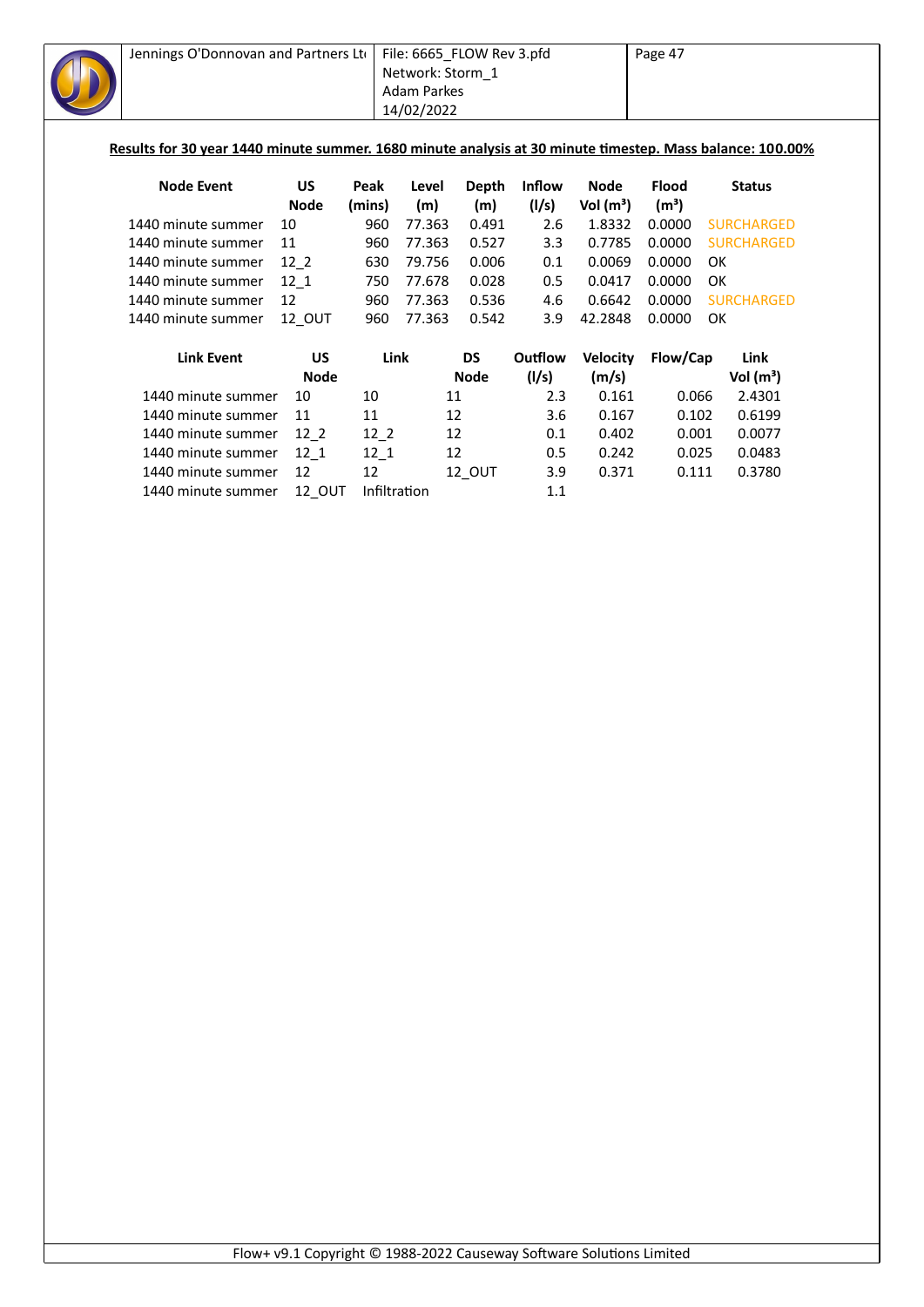| Jennings O'Donnovan and Partners Lto                                                                          |             |        | File: 6665_FLOW Rev 3.pfd |       |               |                 | Page 48           |               |
|---------------------------------------------------------------------------------------------------------------|-------------|--------|---------------------------|-------|---------------|-----------------|-------------------|---------------|
|                                                                                                               |             |        | Network: Storm 1          |       |               |                 |                   |               |
|                                                                                                               |             |        | <b>Adam Parkes</b>        |       |               |                 |                   |               |
|                                                                                                               |             |        | 14/02/2022                |       |               |                 |                   |               |
|                                                                                                               |             |        |                           |       |               |                 |                   |               |
| Results for 30 year +20% CC 15 minute summer. 255 minute analysis at 1 minute timestep. Mass balance: 100.00% |             |        |                           |       |               |                 |                   |               |
|                                                                                                               |             |        |                           |       |               |                 |                   |               |
| <b>Node Event</b>                                                                                             | <b>US</b>   | Peak   | Level                     | Depth | <b>Inflow</b> | Node            | <b>Flood</b>      | <b>Status</b> |
|                                                                                                               | <b>Node</b> | (mins) | (m)                       | (m)   | (1/s)         | Vol $(m^3)$     | (m <sup>3</sup> ) |               |
| 15 minute summer                                                                                              | 10          | 11     | 77.095                    | 0.223 | 31.5          | 0.8331          | 0.0000            | OK            |
| 15 minute summer                                                                                              | 11          | 19     | 77.062                    | 0.226 | 42.2          | 0.3340          | 0.0000            | OK            |
| 15 minute summer                                                                                              | $12-2$      | 11     | 79.768                    | 0.018 | 1.3           | 0.0219          | 0.0000            | OK            |
| 15 minute summer                                                                                              | 12 1        | 11     | 77.732                    | 0.082 | 5.7           | 0.1240          | 0.0000            | OK            |
| 15 minute summer                                                                                              | 12          | 20     | 77.062                    | 0.235 | 52.1          | 0.2913          | 0.0000            | OK            |
| 15 minute summer                                                                                              | 12 OUT      | 20     | 77.062                    | 0.241 | 51.6          | 18.8451         | 0.0000            | OK            |
| <b>Link Event</b>                                                                                             | <b>US</b>   | Link   | <b>DS</b>                 |       | Outflow       | <b>Velocity</b> | Flow/Cap          | Link          |
|                                                                                                               | <b>Node</b> |        | Node                      |       | (l/s)         | (m/s)           |                   | Vol $(m^3)$   |
| 15 minute summer                                                                                              | 10          | 10     | 11                        |       | 30.6          | 0.551           | 0.867             | 1.9363        |
| 15 minute summer                                                                                              | 11          | 11     | 12                        |       | 41.3          | 0.830           | 1.168             | 0.5110        |
| 15 minute summer                                                                                              | $12-2$      | $12-2$ | 12                        |       | 1.3           | 0.866           | 0.013             | 0.0463        |
| 15 minute summer                                                                                              | 12 1        | 12 1   | 12                        |       | 5.5           | 0.510           | 0.277             | 0.2492        |

15 minute summer 12 12 12\_OUT 51.6 1.861 1.461 0.3219 15 minute summer 12\_OUT Infiltration 1.0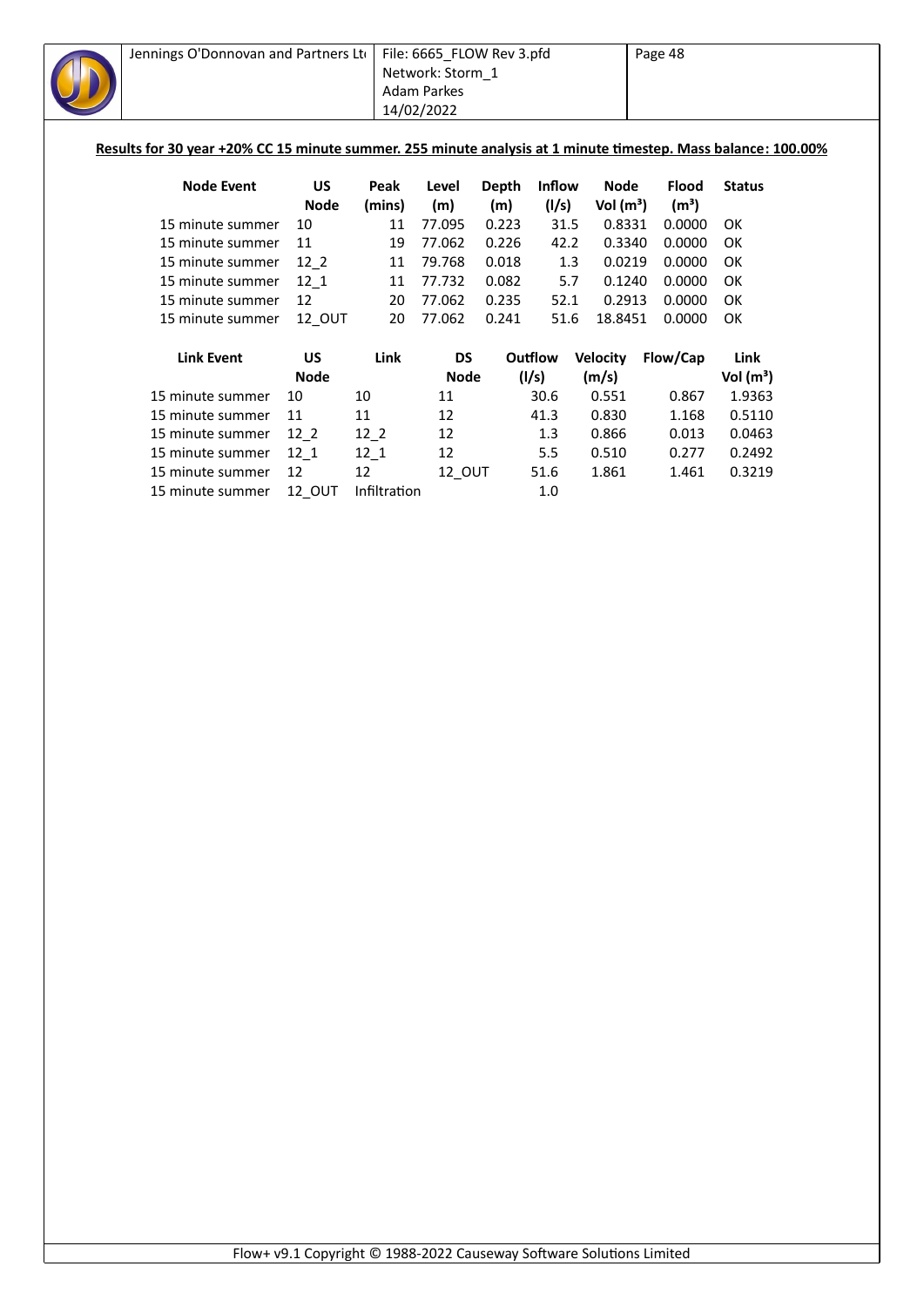| Jennings O'Donnovan and Partners Lto<br>Results for 30 year +20% CC 30 minute summer. 270 minute analysis at 1 minute timestep. Mass balance: 100.00% |                   |                | File: 6665_FLOW Rev 3.pfd<br>Network: Storm_1<br><b>Adam Parkes</b><br>14/02/2022 |                     |                        |                            | Page 49                           |    |                   |  |
|-------------------------------------------------------------------------------------------------------------------------------------------------------|-------------------|----------------|-----------------------------------------------------------------------------------|---------------------|------------------------|----------------------------|-----------------------------------|----|-------------------|--|
| <b>Node Event</b>                                                                                                                                     | US<br><b>Node</b> | Peak<br>(mins) | Level<br>(m)                                                                      | <b>Depth</b><br>(m) | <b>Inflow</b><br>(I/s) | <b>Node</b><br>Vol $(m^3)$ | <b>Flood</b><br>(m <sup>3</sup> ) |    | <b>Status</b>     |  |
| 30 minute summer                                                                                                                                      | 10                | 36             | 77.153                                                                            | 0.281               | 30.0                   | 1.0476                     | 0.0000                            | OK |                   |  |
| 30 minute summer                                                                                                                                      | 11                | 35             | 77.153                                                                            | 0.317               | 39.8                   | 0.4687                     | 0.0000                            |    | <b>SURCHARGED</b> |  |
| 30 minute summer                                                                                                                                      | $12-2$            | 18             | 79.768                                                                            | 0.018               | 1.3                    | 0.0219                     | 0.0000                            | OK |                   |  |
| 30 minute summer                                                                                                                                      | $12_{1}$          | 18             | 77.731                                                                            | 0.081               | 5.4                    | 0.1219                     | 0.0000                            | OK |                   |  |
| 30 minute summer                                                                                                                                      | 12                | 36             | 77.153                                                                            | 0.326               | 47.8                   | 0.4040                     | 0.0000                            |    | <b>SURCHARGED</b> |  |
| 30 minute summer                                                                                                                                      | 12_OUT            | 34             | 77.153                                                                            | 0.332               | 46.4                   | 25.9104                    | 0.0000                            | OK |                   |  |
| <b>Link Event</b>                                                                                                                                     | <b>US</b>         |                | Link                                                                              | <b>DS</b>           | Outflow                | <b>Velocity</b>            | Flow/Cap                          |    | Link              |  |
|                                                                                                                                                       | <b>Node</b>       |                |                                                                                   | <b>Node</b>         | (1/s)                  | (m/s)                      |                                   |    | Vol $(m^3)$       |  |
| 30 minute summer                                                                                                                                      | 10                | 10             | 11                                                                                |                     | 28.8                   | 0.522                      | 0.814                             |    | 2.3977            |  |
| 30 minute summer                                                                                                                                      | 11                | 11             |                                                                                   | 12                  | 37.1                   | 0.740                      | 1.050                             |    | 0.6199            |  |
| 30 minute summer                                                                                                                                      | $12-2$            | $12-2$         |                                                                                   | 12                  | 1.3                    | 0.864                      | 0.013                             |    | 0.0461            |  |
| 30 minute summer                                                                                                                                      | $12-1$            | $12-1$         |                                                                                   | 12                  | 5.3                    | 0.503                      | 0.266                             |    | 0.2429            |  |
| 30 minute summer                                                                                                                                      | 12                | 12             |                                                                                   | 12_OUT              | 46.4                   | 1.275                      | 1.314                             |    | 0.3780            |  |
| 30 minute summer                                                                                                                                      | 12_OUT            |                | Infiltration                                                                      |                     | $1.0\,$                |                            |                                   |    |                   |  |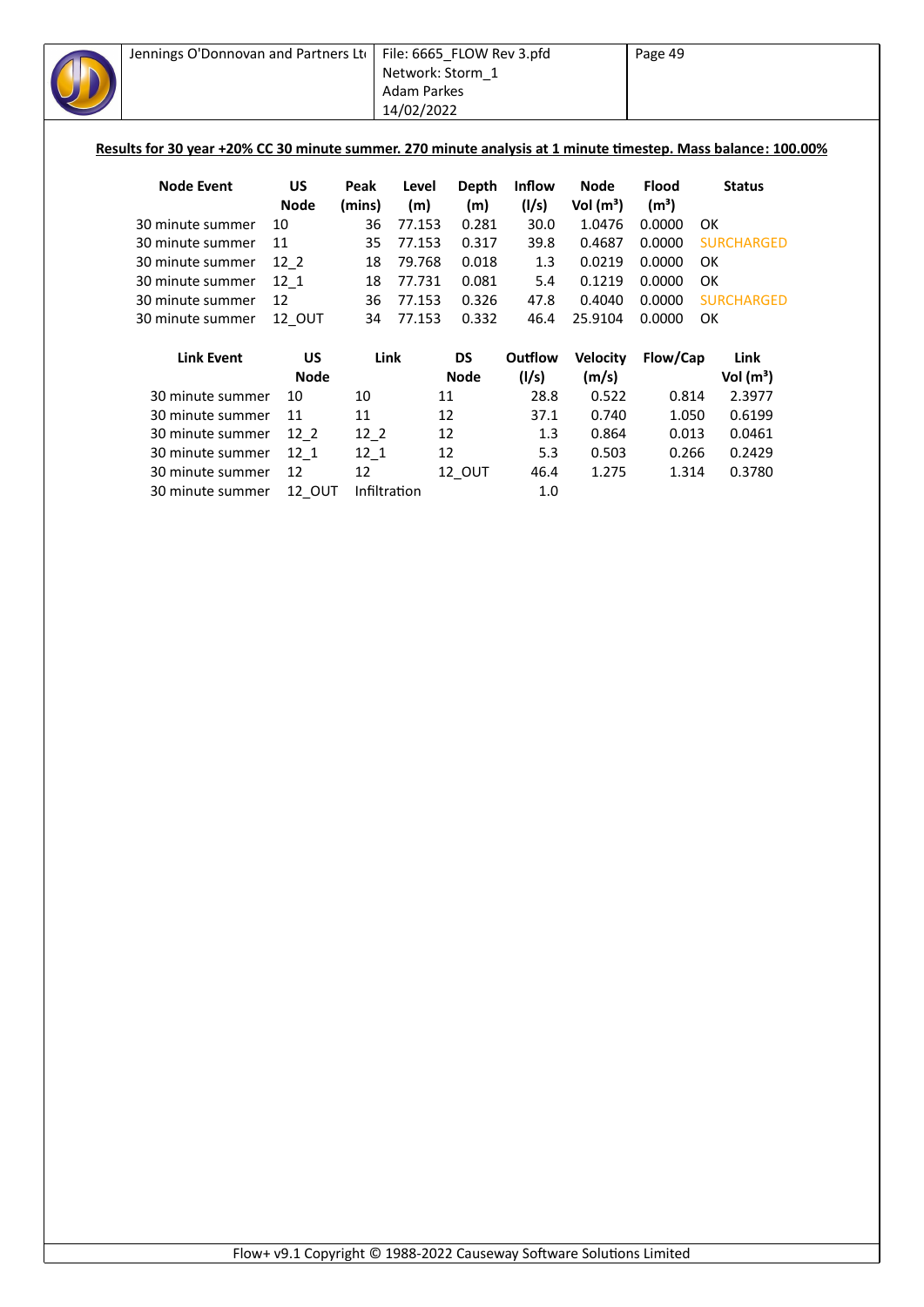| Jennings O'Donnovan and Partners Lto<br>Results for 30 year +20% CC 60 minute summer. 300 minute analysis at 1 minute timestep. Mass balance: 100.00% |                          |                | File: 6665_FLOW Rev 3.pfd<br>Network: Storm 1<br>Adam Parkes<br>14/02/2022 |                     |                        |                                      | Page 50                           |    |                   |
|-------------------------------------------------------------------------------------------------------------------------------------------------------|--------------------------|----------------|----------------------------------------------------------------------------|---------------------|------------------------|--------------------------------------|-----------------------------------|----|-------------------|
| <b>Node Event</b>                                                                                                                                     | <b>US</b><br><b>Node</b> | Peak<br>(mins) | Level<br>(m)                                                               | <b>Depth</b><br>(m) | <b>Inflow</b><br>(1/s) | <b>Node</b><br>Vol (m <sup>3</sup> ) | <b>Flood</b><br>(m <sup>3</sup> ) |    | <b>Status</b>     |
| 60 minute summer                                                                                                                                      | 10                       | 65             | 77.259                                                                     | 0.387               | 23.6                   | 1.4439                               | 0.0000                            |    | <b>SURCHARGED</b> |
| 60 minute summer                                                                                                                                      | 11                       | 65             | 77.259                                                                     | 0.423               | 30.5                   | 0.6242                               | 0.0000                            |    | <b>SURCHARGED</b> |
| 60 minute summer                                                                                                                                      | $12-2$                   | 34             | 79.766                                                                     | 0.016               | 1.0                    | 0.0195                               | 0.0000                            | OK |                   |
| 60 minute summer                                                                                                                                      | $12_{1}$                 | 33             | 77.722                                                                     | 0.072               | 4.2                    | 0.1082                               | 0.0000                            | OK |                   |
| 60 minute summer                                                                                                                                      | 12                       | 64             | 77.259                                                                     | 0.432               | 36.8                   | 0.5358                               | 0.0000                            |    | <b>SURCHARGED</b> |
| 60 minute summer                                                                                                                                      | 12_OUT                   | 64             | 77.259                                                                     | 0.438               | 35.8                   | 34.1678                              | 0.0000                            | OK |                   |
| <b>Link Event</b>                                                                                                                                     | <b>US</b>                |                | Link                                                                       | <b>DS</b>           | Outflow                | <b>Velocity</b>                      | Flow/Cap                          |    | Link              |
|                                                                                                                                                       | <b>Node</b>              |                |                                                                            | <b>Node</b>         | (1/s)                  | (m/s)                                |                                   |    | Vol $(m^3)$       |
| 60 minute summer                                                                                                                                      | 10                       | 10             | 11                                                                         |                     | 21.8                   | 0.416                                | 0.617                             |    | 2.4301            |
| 60 minute summer                                                                                                                                      | 11                       | 11             | 12                                                                         |                     | 28.5                   | 0.525                                | 0.806                             |    | 0.6199            |
| 60 minute summer                                                                                                                                      | $12-2$                   | $12-2$         | 12                                                                         |                     | 1.0                    | 0.799                                | 0.010                             |    | 0.0387            |
| 60 minute summer                                                                                                                                      | $12-1$                   | $12_1$         | 12                                                                         |                     | 4.1                    | 0.468                                | 0.208                             |    | 0.2050            |
| 60 minute summer                                                                                                                                      | 12                       | 12             |                                                                            | 12_OUT              | 35.8                   | 1.032                                | 1.014                             |    | 0.3780            |
| 60 minute summer                                                                                                                                      | 12 OUT                   |                | Infiltration                                                               |                     | 1.0                    |                                      |                                   |    |                   |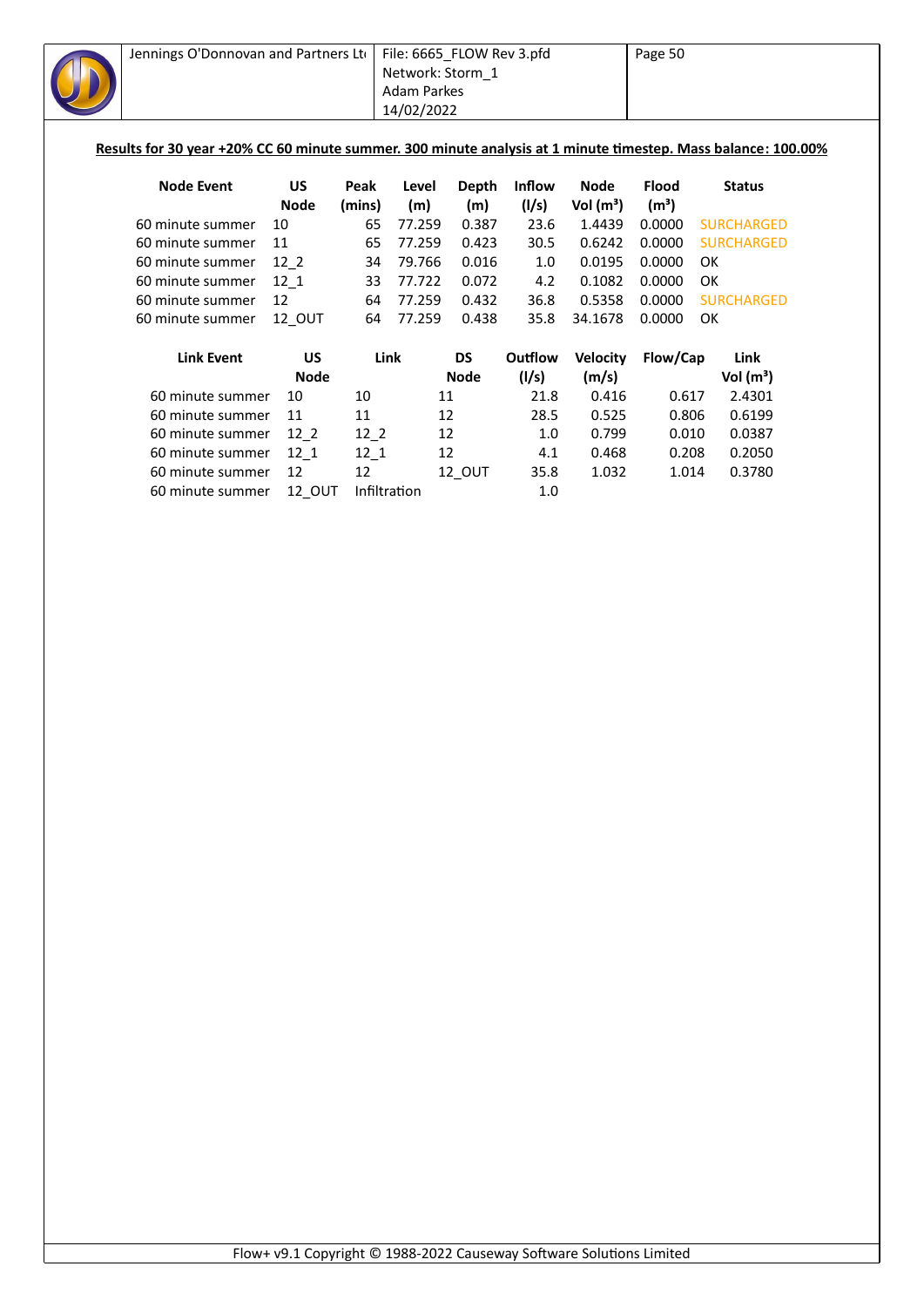| Jennings O'Donnovan and Partners Lto                                                                           |             |        | File: 6665_FLOW Rev 3.pfd |              |         |                 | Page 51           |                   |  |
|----------------------------------------------------------------------------------------------------------------|-------------|--------|---------------------------|--------------|---------|-----------------|-------------------|-------------------|--|
|                                                                                                                |             |        | Network: Storm 1          |              |         |                 |                   |                   |  |
|                                                                                                                |             |        | <b>Adam Parkes</b>        |              |         |                 |                   |                   |  |
|                                                                                                                |             |        | 14/02/2022                |              |         |                 |                   |                   |  |
|                                                                                                                |             |        |                           |              |         |                 |                   |                   |  |
| Results for 30 year +20% CC 120 minute summer. 360 minute analysis at 2 minute timestep. Mass balance: 100.00% |             |        |                           |              |         |                 |                   |                   |  |
| <b>Node Event</b>                                                                                              | US          | Peak   | Level                     | <b>Depth</b> | Inflow  | <b>Node</b>     | <b>Flood</b>      | <b>Status</b>     |  |
|                                                                                                                | <b>Node</b> | (mins) | (m)                       | (m)          | (1/s)   | Vol $(m^3)$     | (m <sup>3</sup> ) |                   |  |
| 120 minute summer                                                                                              | 10          | 124    | 77.366                    | 0.494        | 16.2    | 1.8424          | 0.0000            | <b>SURCHARGED</b> |  |
| 120 minute summer                                                                                              | 11          | 124    | 77.367                    | 0.531        | 19.9    | 0.7840          | 0.0000            | <b>SURCHARGED</b> |  |
| 120 minute summer                                                                                              | $12-2$      | 64     | 79.764                    | 0.014        | 0.7     | 0.0165          | 0.0000            | OK                |  |
| 120 minute summer                                                                                              | $12 - 1$    | 64     | 77.711                    | 0.061        | 2.9     | 0.0910          | 0.0000            | OK                |  |
| 120 minute summer                                                                                              | 12          | 124    | 77.367                    | 0.540        | 24.2    | 0.6695          | 0.0000            | <b>SURCHARGED</b> |  |
| 120 minute summer                                                                                              | 12_OUT      | 124    | 77.366                    | 0.545        | 23.5    | 42.5382         | 0.0000            | OK                |  |
|                                                                                                                |             |        |                           |              |         |                 |                   |                   |  |
| <b>Link Event</b>                                                                                              | <b>US</b>   |        | Link                      | <b>DS</b>    | Outflow | <b>Velocity</b> | Flow/Cap          | Link              |  |
|                                                                                                                | <b>Node</b> |        |                           | <b>Node</b>  | (1/s)   | (m/s)           |                   | Vol $(m^3)$       |  |
| 120 minute summer                                                                                              | 10          | 10     |                           | 11           | 14.0    | 0.283           | 0.397             | 2.4301            |  |
| 120 minute summer                                                                                              | 11          | 11     |                           | 12           | 18.4    | 0.316           | 0.520             | 0.6199            |  |
| 120 minute summer                                                                                              | $12-2$      | $12-2$ |                           | 12           | 0.7     | 0.715           | 0.007             | 0.0302            |  |
| 120 minute summer                                                                                              | $12_1$      | $12-1$ |                           | 12           | 2.9     | 0.420           | 0.145             | 0.1597            |  |
| 120 minute summer                                                                                              | 12          | 12     |                           | 12_OUT       | 23.5    | 0.844           | 0.665             | 0.3780            |  |
| 120 minute summer                                                                                              | 12_OUT      |        | Infiltration              |              | 1.1     |                 |                   |                   |  |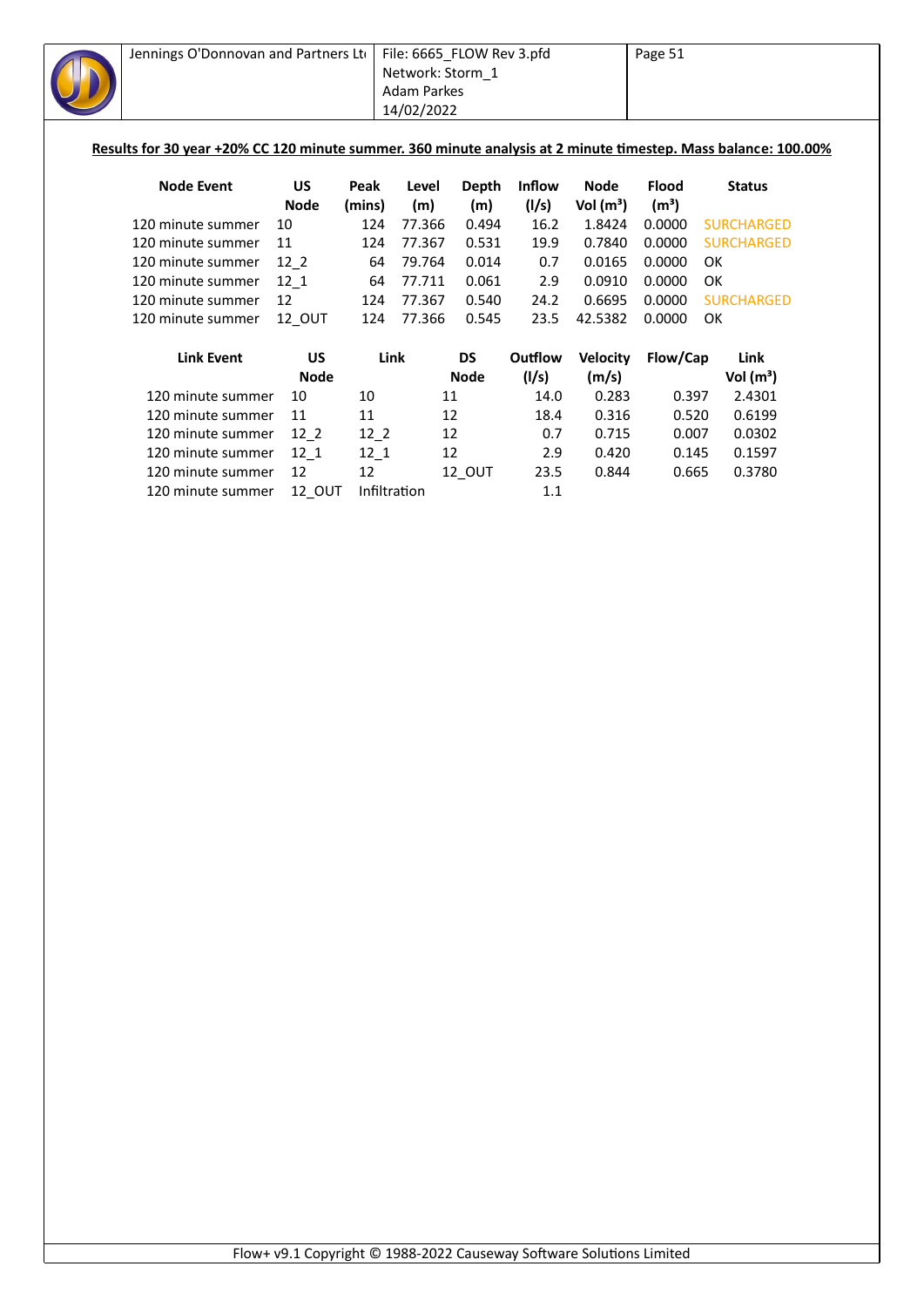| Jennings O'Donnovan and Partners Lto                                                                           |             |              | File: 6665_FLOW Rev 3.pfd |              |               |                 | Page 52           |                   |
|----------------------------------------------------------------------------------------------------------------|-------------|--------------|---------------------------|--------------|---------------|-----------------|-------------------|-------------------|
|                                                                                                                |             |              | Network: Storm 1          |              |               |                 |                   |                   |
|                                                                                                                |             |              | <b>Adam Parkes</b>        |              |               |                 |                   |                   |
|                                                                                                                |             |              | 14/02/2022                |              |               |                 |                   |                   |
|                                                                                                                |             |              |                           |              |               |                 |                   |                   |
| Results for 30 year +20% CC 180 minute summer. 420 minute analysis at 4 minute timestep. Mass balance: 100.00% |             |              |                           |              |               |                 |                   |                   |
|                                                                                                                |             |              |                           |              |               |                 |                   |                   |
| <b>Node Event</b>                                                                                              | US          | Peak         | Level                     | <b>Depth</b> | <b>Inflow</b> | <b>Node</b>     | <b>Flood</b>      | <b>Status</b>     |
|                                                                                                                | <b>Node</b> | (mins)       | (m)                       | (m)          | (1/s)         | Vol $(m^3)$     | (m <sup>3</sup> ) |                   |
| 180 minute summer                                                                                              | 10          | 184          | 77.428                    | 0.556        | 12.4          | 2.0743          | 0.0000            | <b>SURCHARGED</b> |
| 180 minute summer                                                                                              | 11          | 184          | 77.428                    | 0.592        | 15.6          | 0.8743          | 0.0000            | <b>SURCHARGED</b> |
| 180 minute summer                                                                                              | $12-2$      | 96           | 79.762                    | 0.012        | 0.5           | 0.0141          | 0.0000            | OK                |
| 180 minute summer                                                                                              | 12 1        | 96           | 77.703                    | 0.053        | 2.2           | 0.0801          | 0.0000            | OK                |
| 180 minute summer                                                                                              | 12          | 184          | 77.429                    | 0.602        | 19.6          | 0.7459          | 0.0000            | <b>SURCHARGED</b> |
| 180 minute summer                                                                                              | 12_OUT      | 184          | 77.428                    | 0.607        | 19.3          | 47.3780         | 0.0000            | OK                |
|                                                                                                                |             |              |                           |              |               |                 |                   |                   |
| <b>Link Event</b>                                                                                              | <b>US</b>   | Link         |                           | <b>DS</b>    | Outflow       | <b>Velocity</b> | Flow/Cap          | Link              |
|                                                                                                                | <b>Node</b> |              |                           | <b>Node</b>  | (1/s)         | (m/s)           |                   | Vol $(m^3)$       |
| 180 minute summer                                                                                              | 10          | 10           | 11                        |              | 11.0          | 0.225           | 0.312             | 2.4301            |
| 180 minute summer                                                                                              | 11          | 11           | 12                        |              | 15.2          | 0.278           | 0.431             | 0.6199            |
| 180 minute summer                                                                                              | $12-2$      | $12-2$       |                           | 12           | 0.5           | 0.647           | 0.005             | 0.0239            |
| 180 minute summer                                                                                              | $12_1$      | $12-1$       | 12                        |              | 2.2           | 0.386           | 0.111             | 0.1324            |
| 180 minute summer                                                                                              | 12          | 12           |                           | 12_OUT       | 19.3          | 0.788           | 0.546             | 0.3780            |
| 180 minute summer                                                                                              | 12_OUT      | Infiltration |                           |              | 1.1           |                 |                   |                   |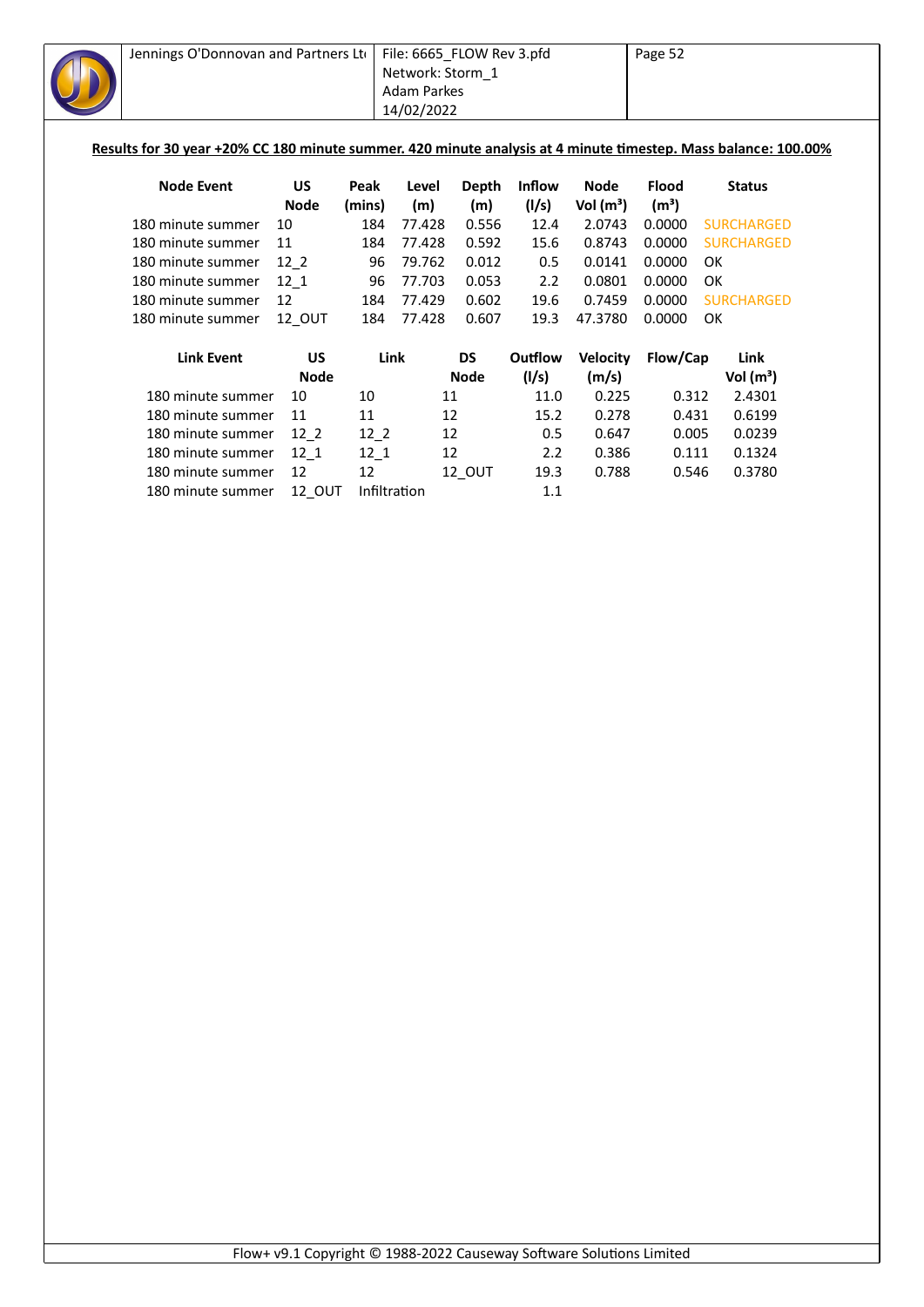| Jennings O'Donnovan and Partners Lto                                                                           |               |              | File: 6665_FLOW Rev 3.pfd |             |               |                 | Page 53           |                   |
|----------------------------------------------------------------------------------------------------------------|---------------|--------------|---------------------------|-------------|---------------|-----------------|-------------------|-------------------|
|                                                                                                                |               |              | Network: Storm 1          |             |               |                 |                   |                   |
|                                                                                                                |               |              | <b>Adam Parkes</b>        |             |               |                 |                   |                   |
|                                                                                                                |               |              | 14/02/2022                |             |               |                 |                   |                   |
|                                                                                                                |               |              |                           |             |               |                 |                   |                   |
| Results for 30 year +20% CC 240 minute summer. 480 minute analysis at 4 minute timestep. Mass balance: 100.00% |               |              |                           |             |               |                 |                   |                   |
| <b>Node Event</b>                                                                                              | <b>US</b>     | Peak         | Level                     | Depth       | <b>Inflow</b> | <b>Node</b>     | <b>Flood</b>      | <b>Status</b>     |
|                                                                                                                | <b>Node</b>   | (mins)       | (m)                       | (m)         | (1/s)         | Vol $(m^3)$     | (m <sup>3</sup> ) |                   |
| 240 minute summer                                                                                              | 10            | 244          | 77.466                    | 0.594       | 10.7          | 2.2150          | 0.0000            | <b>SURCHARGED</b> |
| 240 minute summer                                                                                              | 11            | 244          | 77.465                    | 0.629       | 13.3          | 0.9293          | 0.0000            | <b>SURCHARGED</b> |
| 240 minute summer                                                                                              | $12-2$        | 124          | 79.761                    | 0.011       | 0.5           | 0.0138          | 0.0000            | <b>OK</b>         |
| 240 minute summer                                                                                              | $12-1$        | 124          | 77.700                    | 0.050       | 1.9           | 0.0745          | 0.0000            | OK                |
| 240 minute summer                                                                                              | 12            | 244          | 77.464                    | 0.637       | 16.7          | 0.7905          | 0.0000            | <b>SURCHARGED</b> |
| 240 minute summer                                                                                              | 12 OUT        | 244          | 77.464                    | 0.643       | 16.4          | 50.2264         | 0.0000            | OK                |
| <b>Link Event</b>                                                                                              | <b>US</b>     | Link         |                           | <b>DS</b>   | Outflow       | <b>Velocity</b> | Flow/Cap          | Link              |
|                                                                                                                | <b>Node</b>   |              |                           | <b>Node</b> | (1/s)         | (m/s)           |                   | Vol $(m^3)$       |
| 240 minute summer                                                                                              | 10            | 10           | 11                        |             | 9.4           | 0.208           | 0.266             | 2.4301            |
| 240 minute summer                                                                                              | 11            | 11           | 12                        |             | 13.0          | 0.263           | 0.369             | 0.6199            |
| 240 minute summer                                                                                              | $12-2$        | $12-2$       | 12                        |             | 0.5           | 0.640           | 0.005             | 0.0232            |
| 240 minute summer                                                                                              | $12_1$        | $12-1$       | 12                        |             | 1.9           | 0.367           | 0.094             | 0.1182            |
| 240 minute summer                                                                                              | 12            | 12           |                           | 12_OUT      | 16.4          | 0.738           | 0.465             | 0.3780            |
| 240 minute summer                                                                                              | <b>12 OUT</b> | Infiltration |                           |             | 1.1           |                 |                   |                   |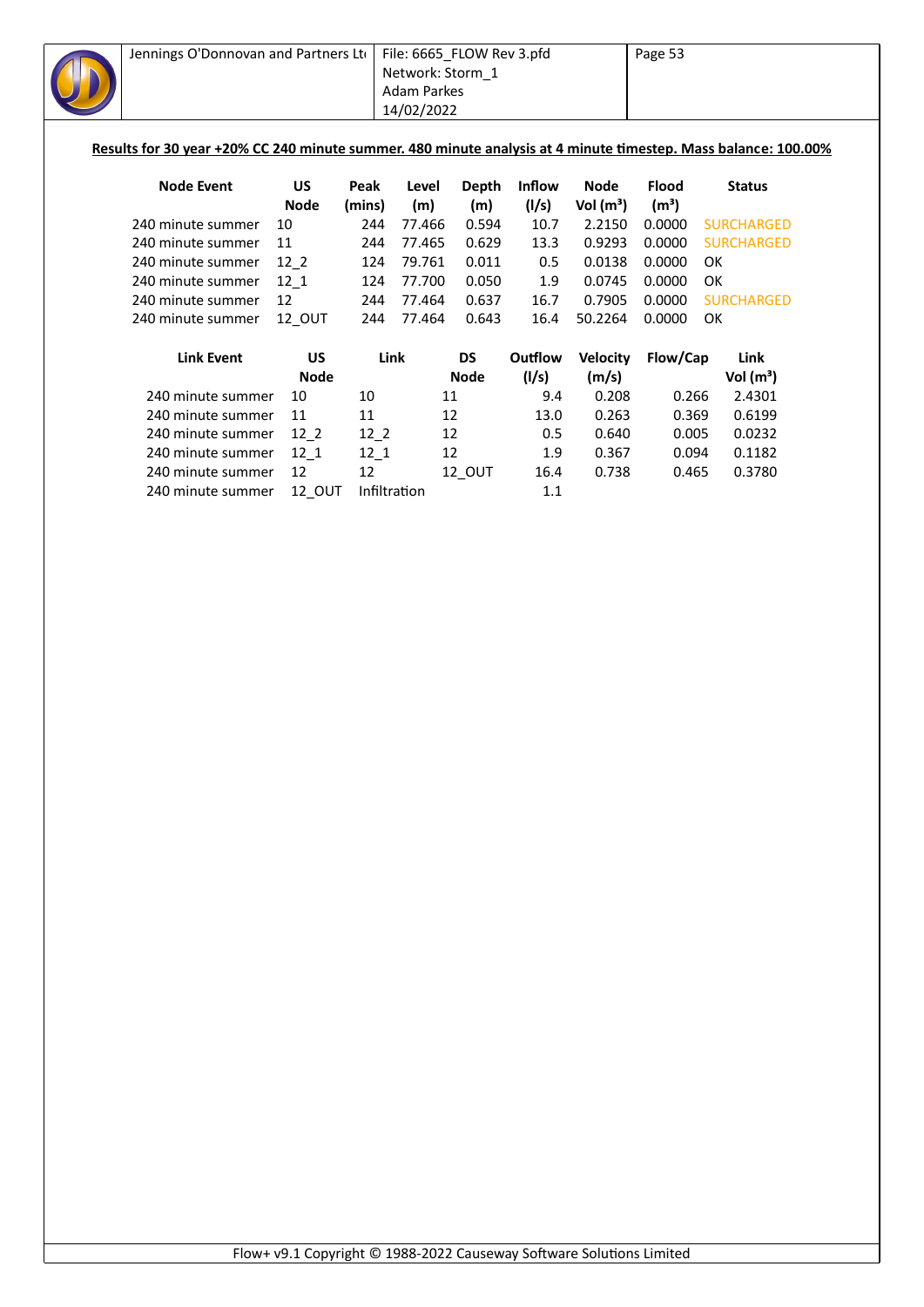| Jennings O'Donnovan and Partners Lto                                                                           |               |          | File: 6665_FLOW Rev 3.pfd |              |               |                 | Page 54           |    |                   |  |
|----------------------------------------------------------------------------------------------------------------|---------------|----------|---------------------------|--------------|---------------|-----------------|-------------------|----|-------------------|--|
|                                                                                                                |               |          | Network: Storm_1          |              |               |                 |                   |    |                   |  |
|                                                                                                                |               |          | <b>Adam Parkes</b>        |              |               |                 |                   |    |                   |  |
|                                                                                                                |               |          | 14/02/2022                |              |               |                 |                   |    |                   |  |
|                                                                                                                |               |          |                           |              |               |                 |                   |    |                   |  |
| Results for 30 year +20% CC 360 minute summer. 600 minute analysis at 8 minute timestep. Mass balance: 100.00% |               |          |                           |              |               |                 |                   |    |                   |  |
|                                                                                                                |               |          |                           |              |               |                 |                   |    |                   |  |
| <b>Node Event</b>                                                                                              | <b>US</b>     | Peak     | Level                     | <b>Depth</b> | <b>Inflow</b> | <b>Node</b>     | <b>Flood</b>      |    | <b>Status</b>     |  |
|                                                                                                                | <b>Node</b>   | (mins)   | (m)                       | (m)          | (1/s)         | Vol $(m^3)$     | (m <sup>3</sup> ) |    |                   |  |
| 360 minute summer                                                                                              | 10            | 360      | 77.507                    | 0.635        | 8.4           | 2.3691          | 0.0000            |    | <b>FLOOD RISK</b> |  |
| 360 minute summer                                                                                              | 11            | 360      | 77.505                    | 0.669        | 10.8          | 0.9875          | 0.0000            |    | <b>SURCHARGED</b> |  |
| 360 minute summer                                                                                              | $12-2$        | 184      | 79.760                    | 0.010        | 0.4           | 0.0126          | 0.0000            | OK |                   |  |
| 360 minute summer                                                                                              | $12 - 1$      | 184      | 77.694                    | 0.044        | 1.5           | 0.0667          | 0.0000            | OK |                   |  |
| 360 minute summer                                                                                              | 12            | 352      | 77.504                    | 0.677        | 13.3          | 0.8390          | 0.0000            |    | <b>SURCHARGED</b> |  |
| 360 minute summer                                                                                              | 12 OUT        | 360      | 77.503                    | 0.682        | 13.5          | 53.2849         | 0.0000            | OK |                   |  |
|                                                                                                                |               |          |                           |              |               |                 |                   |    |                   |  |
| <b>Link Event</b>                                                                                              | <b>US</b>     |          | Link                      | <b>DS</b>    | Outflow       | <b>Velocity</b> | Flow/Cap          |    | Link              |  |
|                                                                                                                | <b>Node</b>   |          |                           | <b>Node</b>  | (1/s)         | (m/s)           |                   |    | Vol $(m^3)$       |  |
| 360 minute summer                                                                                              | 10            | 10       | 11                        |              | 7.7           | 0.189           | 0.219             |    | 2.4301            |  |
| 360 minute summer                                                                                              | 11            | 11       | 12                        |              | 10.3          | 0.243           | 0.292             |    | 0.6199            |  |
| 360 minute summer                                                                                              | $12-2$        | $12-2$   | 12                        |              | 0.4           | 0.603           | 0.004             |    | 0.0200            |  |
| 360 minute summer                                                                                              | $12_{1}$      | $12 - 1$ | 12                        |              | 1.5           | 0.339           | 0.074             |    | 0.1006            |  |
| 360 minute summer                                                                                              | 12            | 12       |                           | 12_OUT       | 13.5          | 0.598           | 0.383             |    | 0.3780            |  |
| 360 minute summer                                                                                              | <b>12 OUT</b> |          | Infiltration              |              | 1.1           |                 |                   |    |                   |  |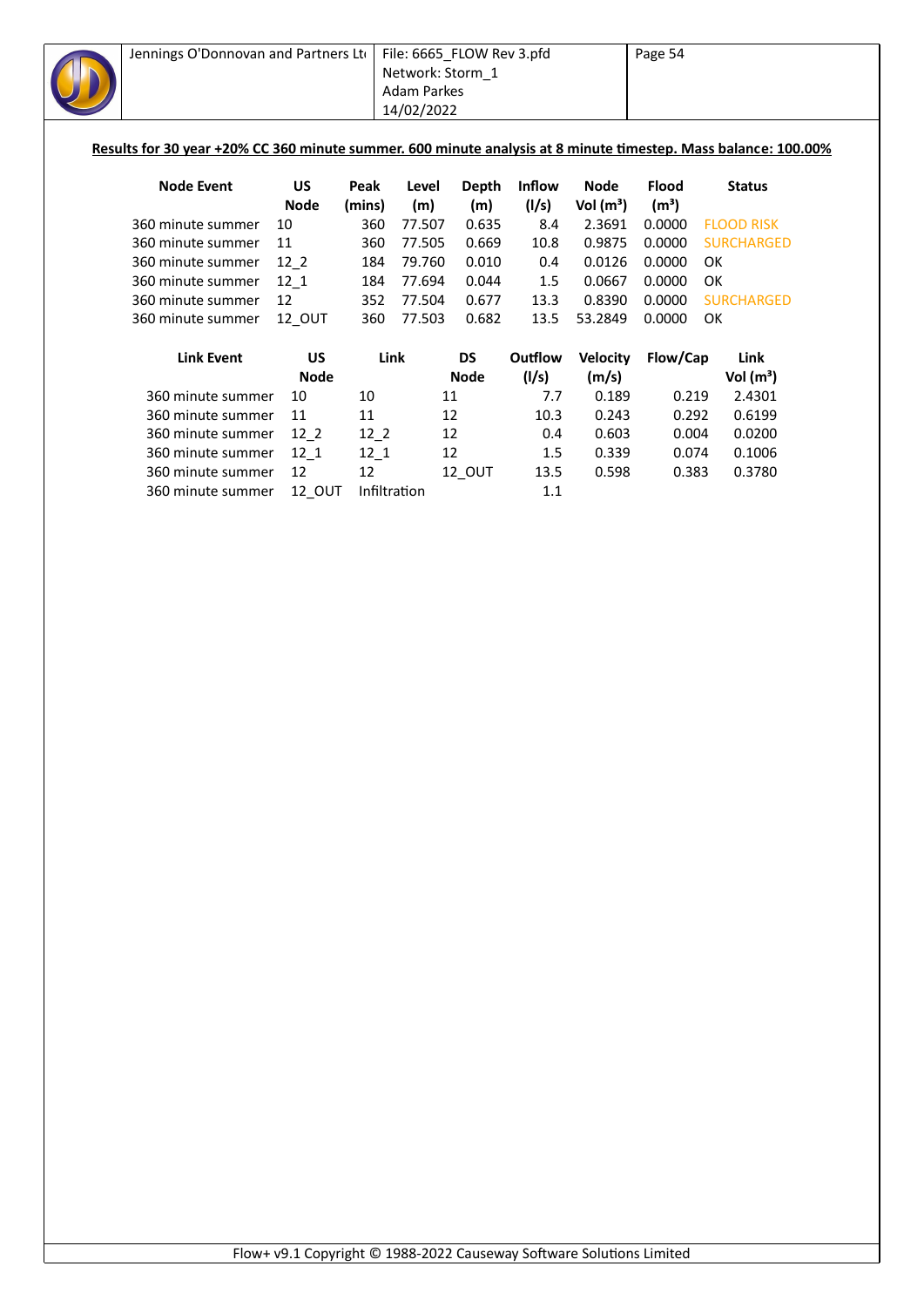| Jennings O'Donnovan and Partners Lto                                                                           |             |              | File: 6665_FLOW Rev 3.pfd |             |               |                 | Page 55           |                   |
|----------------------------------------------------------------------------------------------------------------|-------------|--------------|---------------------------|-------------|---------------|-----------------|-------------------|-------------------|
|                                                                                                                |             |              | Network: Storm_1          |             |               |                 |                   |                   |
|                                                                                                                |             |              | <b>Adam Parkes</b>        |             |               |                 |                   |                   |
|                                                                                                                |             |              | 14/02/2022                |             |               |                 |                   |                   |
|                                                                                                                |             |              |                           |             |               |                 |                   |                   |
| Results for 30 year +20% CC 480 minute summer. 720 minute analysis at 8 minute timestep. Mass balance: 100.00% |             |              |                           |             |               |                 |                   |                   |
|                                                                                                                |             |              |                           |             |               |                 |                   |                   |
| <b>Node Event</b>                                                                                              | <b>US</b>   | Peak         | Level                     | Depth       | <b>Inflow</b> | <b>Node</b>     | <b>Flood</b>      | <b>Status</b>     |
|                                                                                                                | <b>Node</b> | (mins)       | (m)                       | (m)         | (1/s)         | Vol $(m^3)$     | (m <sup>3</sup> ) |                   |
| 480 minute summer                                                                                              | 10          | 424          | 77.526                    | 0.654       | 6.7           | 2.4398          | 0.0000            | <b>FLOOD RISK</b> |
| 480 minute summer                                                                                              | 11          | 424          | 77.524                    | 0.688       | 8.8           | 1.0157          | 0.0000            | <b>SURCHARGED</b> |
| 480 minute summer                                                                                              | $12-2$      | 248          | 79.759                    | 0.009       | 0.3           | 0.0112          | 0.0000            | OK                |
| 480 minute summer                                                                                              | 12 1        | 248          | 77.691                    | 0.041       | 1.2           | 0.0609          | 0.0000            | OK                |
| 480 minute summer                                                                                              | 12          | 440          | 77.523                    | 0.696       | 11.1          | 0.8632          | 0.0000            | <b>SURCHARGED</b> |
| 480 minute summer                                                                                              | 12_OUT      | 432          | 77.523                    | 0.702       | 11.0          | 54.7741         | 0.0000            | <b>OK</b>         |
| <b>Link Event</b>                                                                                              | <b>US</b>   | Link         |                           | <b>DS</b>   | Outflow       | <b>Velocity</b> | Flow/Cap          | Link              |
|                                                                                                                | <b>Node</b> |              |                           | <b>Node</b> | (1/s)         | (m/s)           |                   | Vol $(m^3)$       |
| 480 minute summer                                                                                              | 10          | 10           |                           | 11          | 6.3           | 0.180           | 0.178             | 2.4301            |
| 480 minute summer                                                                                              | 11          | 11           |                           | 12          | 8.8           | 0.214           | 0.248             | 0.6199            |
| 480 minute summer                                                                                              | $12_{2}$    | $12-2$       |                           | 12          | 0.3           | 0.560           | 0.003             | 0.0166            |
| 480 minute summer                                                                                              | $12-1$      | $12-1$       |                           | 12          | 1.2           | 0.320           | 0.060             | 0.0874            |
| 480 minute summer                                                                                              | 12          | 12           |                           | 12_OUT      | 11.0          | 0.576           | 0.312             | 0.3780            |
| 480 minute summer                                                                                              | 12_OUT      | Infiltration |                           |             | 1.1           |                 |                   |                   |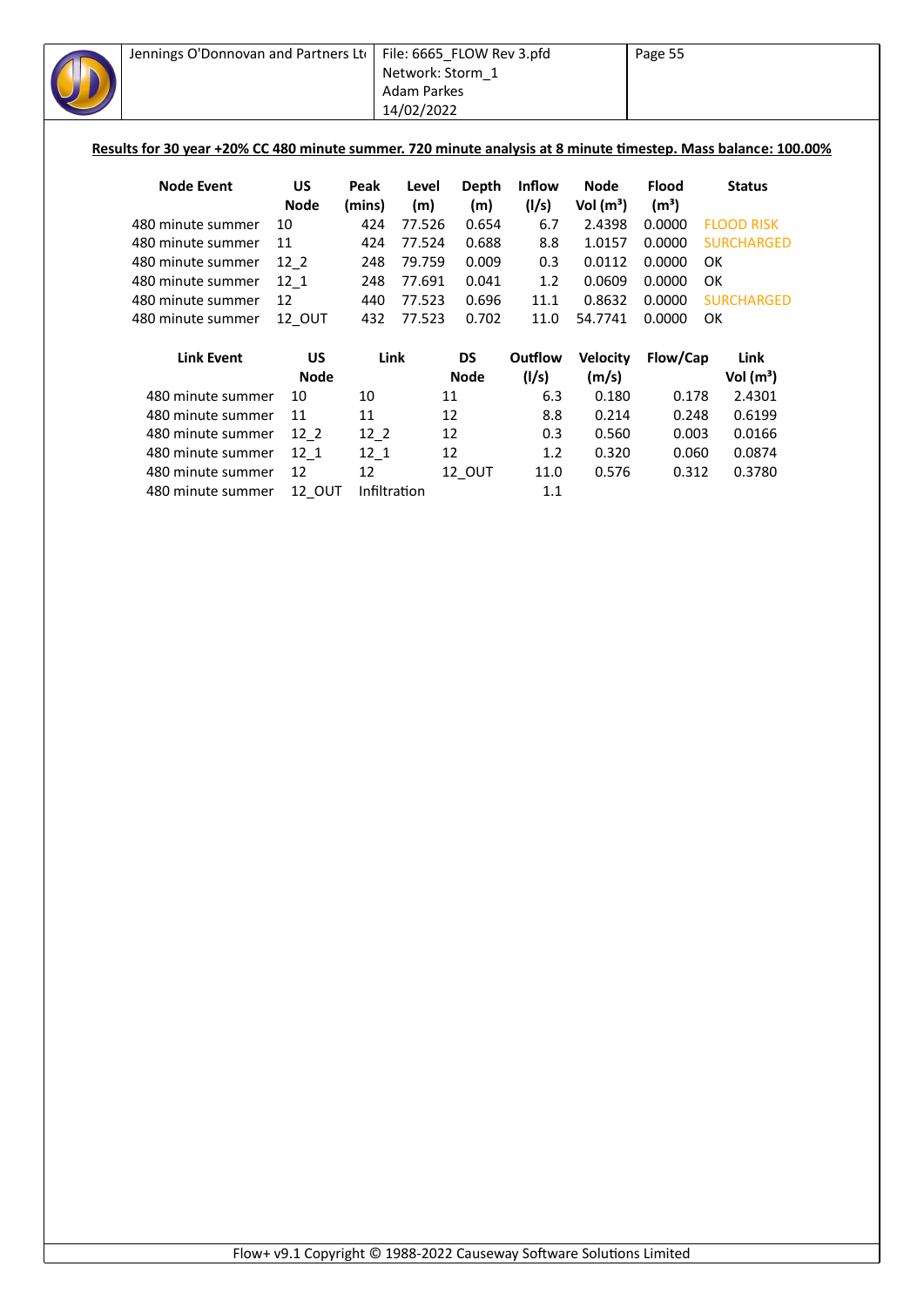| Jennings O'Donnovan and Partners Ltd                                                                            |               |              | File: 6665_FLOW Rev 3.pfd |              |               |                 | Page 56           |    |                   |  |
|-----------------------------------------------------------------------------------------------------------------|---------------|--------------|---------------------------|--------------|---------------|-----------------|-------------------|----|-------------------|--|
|                                                                                                                 |               |              | Network: Storm_1          |              |               |                 |                   |    |                   |  |
|                                                                                                                 |               |              | <b>Adam Parkes</b>        |              |               |                 |                   |    |                   |  |
|                                                                                                                 |               |              | 14/02/2022                |              |               |                 |                   |    |                   |  |
|                                                                                                                 |               |              |                           |              |               |                 |                   |    |                   |  |
| Results for 30 year +20% CC 600 minute summer. 840 minute analysis at 15 minute timestep. Mass balance: 100.00% |               |              |                           |              |               |                 |                   |    |                   |  |
|                                                                                                                 |               |              |                           |              |               |                 |                   |    |                   |  |
| <b>Node Event</b>                                                                                               | US            | Peak         | Level                     | <b>Depth</b> | <b>Inflow</b> | <b>Node</b>     | <b>Flood</b>      |    | <b>Status</b>     |  |
|                                                                                                                 | <b>Node</b>   | (mins)       | (m)                       | (m)          | (1/s)         | Vol $(m^3)$     | (m <sup>3</sup> ) |    |                   |  |
| 600 minute summer                                                                                               | 10            | 480          | 77.526                    | 0.654        | 5.6           | 2.4409          | 0.0000            |    | <b>FLOOD RISK</b> |  |
| 600 minute summer                                                                                               | 11            | 495          | 77.525                    | 0.689        | 7.3           | 1.0171          | 0.0000            |    | <b>SURCHARGED</b> |  |
| 600 minute summer                                                                                               | $12-2$        | 285          | 79.758                    | 0.008        | 0.2           | 0.0093          | 0.0000            | OK |                   |  |
| 600 minute summer                                                                                               | 12 1          | 315          | 77.687                    | 0.037        | 1.0           | 0.0562          | 0.0000            | OK |                   |  |
| 600 minute summer                                                                                               | 12            | 495          | 77.527                    | 0.700        | 9.3           | 0.8674          | 0.0000            |    | <b>SURCHARGED</b> |  |
| 600 minute summer                                                                                               | 12_OUT        | 495          | 77.525                    | 0.704        | 8.9           | 54.9761         | 0.0000            | OK |                   |  |
|                                                                                                                 |               |              |                           |              |               |                 |                   |    |                   |  |
| <b>Link Event</b>                                                                                               | <b>US</b>     | Link         |                           | <b>DS</b>    | Outflow       | <b>Velocity</b> | Flow/Cap          |    | Link              |  |
|                                                                                                                 | <b>Node</b>   |              |                           | <b>Node</b>  | (1/s)         | (m/s)           |                   |    | Vol $(m^3)$       |  |
| 600 minute summer                                                                                               | 10            | 10           | 11                        |              | 5.2           | 0.172           | 0.148             |    | 2.4301            |  |
| 600 minute summer                                                                                               | 11            | 11           | 12                        |              | 7.3           | 0.203           | 0.206             |    | 0.6199            |  |
| 600 minute summer                                                                                               | $12-2$        | $12-2$       | 12                        |              | 0.2           | 0.498           | 0.002             |    | 0.0124            |  |
| 600 minute summer                                                                                               | $12-1$        | $12-1$       | 12                        |              | 1.0           | 0.303           | 0.050             |    | 0.0769            |  |
| 600 minute summer                                                                                               | 12            | 12           |                           | 12_OUT       | 8.9           | 0.570           | 0.251             |    | 0.3780            |  |
| 600 minute summer                                                                                               | <b>12 OUT</b> | Infiltration |                           |              | 1.1           |                 |                   |    |                   |  |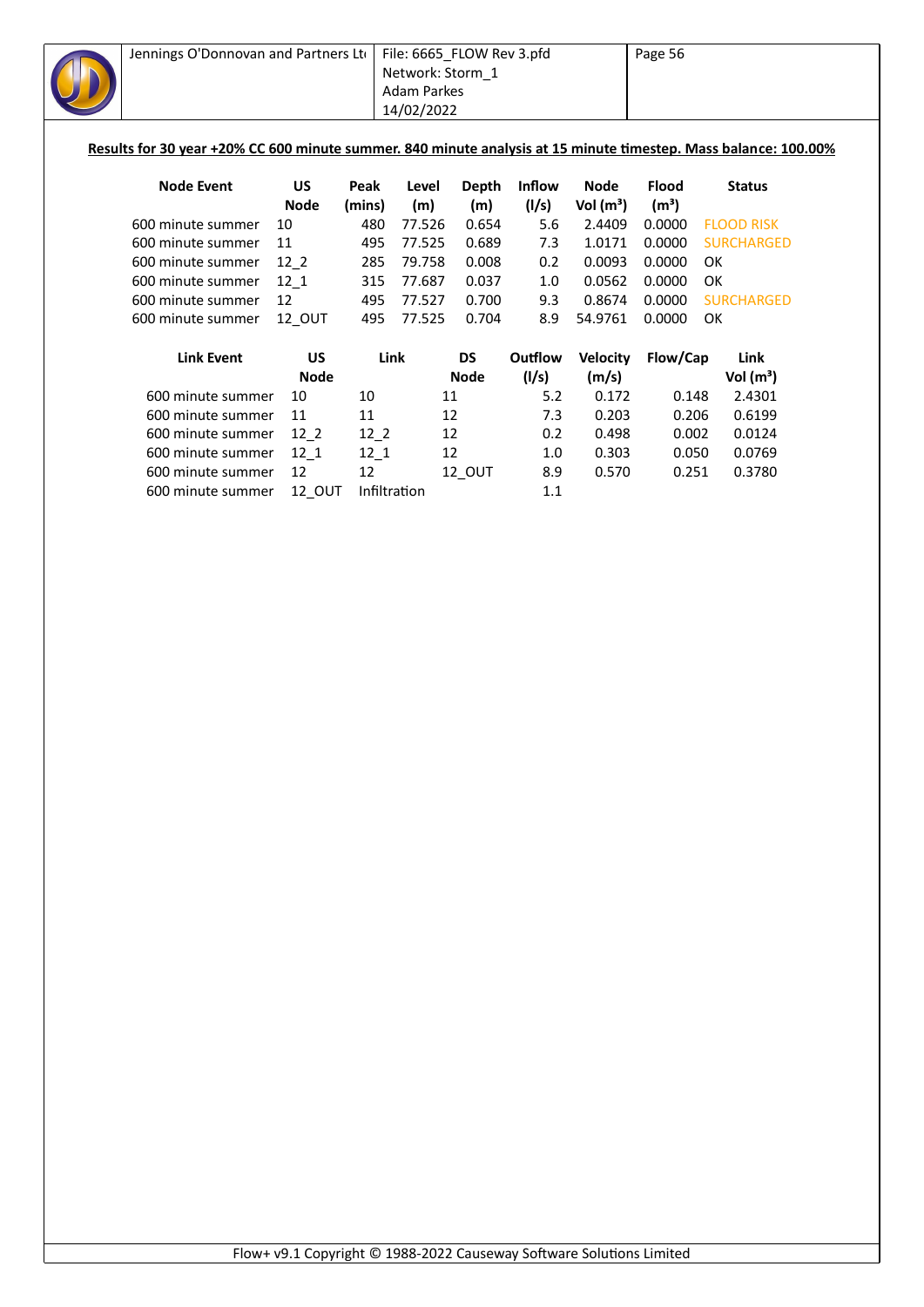| Jennings O'Donnovan and Partners Lto                                                                            |               |              | File: 6665_FLOW Rev 3.pfd |              |               |                 | Page 57           |    |                   |  |
|-----------------------------------------------------------------------------------------------------------------|---------------|--------------|---------------------------|--------------|---------------|-----------------|-------------------|----|-------------------|--|
|                                                                                                                 |               |              | Network: Storm 1          |              |               |                 |                   |    |                   |  |
|                                                                                                                 |               |              | <b>Adam Parkes</b>        |              |               |                 |                   |    |                   |  |
|                                                                                                                 |               |              | 14/02/2022                |              |               |                 |                   |    |                   |  |
|                                                                                                                 |               |              |                           |              |               |                 |                   |    |                   |  |
| Results for 30 year +20% CC 720 minute summer. 960 minute analysis at 15 minute timestep. Mass balance: 100.00% |               |              |                           |              |               |                 |                   |    |                   |  |
|                                                                                                                 |               |              |                           |              |               |                 |                   |    |                   |  |
| <b>Node Event</b>                                                                                               | <b>US</b>     | Peak         | Level                     | <b>Depth</b> | <b>Inflow</b> | <b>Node</b>     | <b>Flood</b>      |    | <b>Status</b>     |  |
|                                                                                                                 | <b>Node</b>   | (mins)       | (m)                       | (m)          | (1/s)         | Vol $(m^3)$     | (m <sup>3</sup> ) |    |                   |  |
| 720 minute summer                                                                                               | 10            | 555          | 77.533                    | 0.661        | 5.1           | 2.4670          | 0.0000            |    | <b>FLOOD RISK</b> |  |
| 720 minute summer                                                                                               | 11            | 555          | 77.535                    | 0.699        | 6.6           | 1.0321          | 0.0000            |    | <b>SURCHARGED</b> |  |
| 720 minute summer                                                                                               | $12-2$        | 360          | 79.758                    | 0.008        | 0.2           | 0.0093          | 0.0000            | OK |                   |  |
| 720 minute summer                                                                                               | $12 - 1$      | 375          | 77.686                    | 0.036        | 0.9           | 0.0537          | 0.0000            | OK |                   |  |
| 720 minute summer                                                                                               | 12            | 555          | 77.535                    | 0.708        | 8.3           | 0.8776          | 0.0000            |    | <b>SURCHARGED</b> |  |
| 720 minute summer                                                                                               | 12_OUT        | 570          | 77.535                    | 0.714        | 8.4           | 55.7134         | 0.0000            | OK |                   |  |
|                                                                                                                 |               |              |                           |              |               |                 |                   |    |                   |  |
| <b>Link Event</b>                                                                                               | <b>US</b>     | Link         |                           | <b>DS</b>    | Outflow       | <b>Velocity</b> | Flow/Cap          |    | Link              |  |
|                                                                                                                 | <b>Node</b>   |              |                           | <b>Node</b>  | (1/s)         | (m/s)           |                   |    | Vol $(m^3)$       |  |
| 720 minute summer                                                                                               | 10            | 10           | 11                        |              | 4.7           | 0.164           | 0.134             |    | 2.4301            |  |
| 720 minute summer                                                                                               | 11            | 11           | 12                        |              | 6.5           | 0.203           | 0.184             |    | 0.6199            |  |
| 720 minute summer                                                                                               | $12-2$        | $12-2$       | 12                        |              | 0.2           | 0.498           | 0.002             |    | 0.0124            |  |
| 720 minute summer                                                                                               | $12_{1}$      | $12-1$       | 12                        |              | 0.9           | 0.293           | 0.045             |    | 0.0717            |  |
| 720 minute summer                                                                                               | 12            | 12           |                           | 12_OUT       | 8.4           | 0.550           | 0.237             |    | 0.3780            |  |
| 720 minute summer                                                                                               | <b>12 OUT</b> | Infiltration |                           |              | 1.1           |                 |                   |    |                   |  |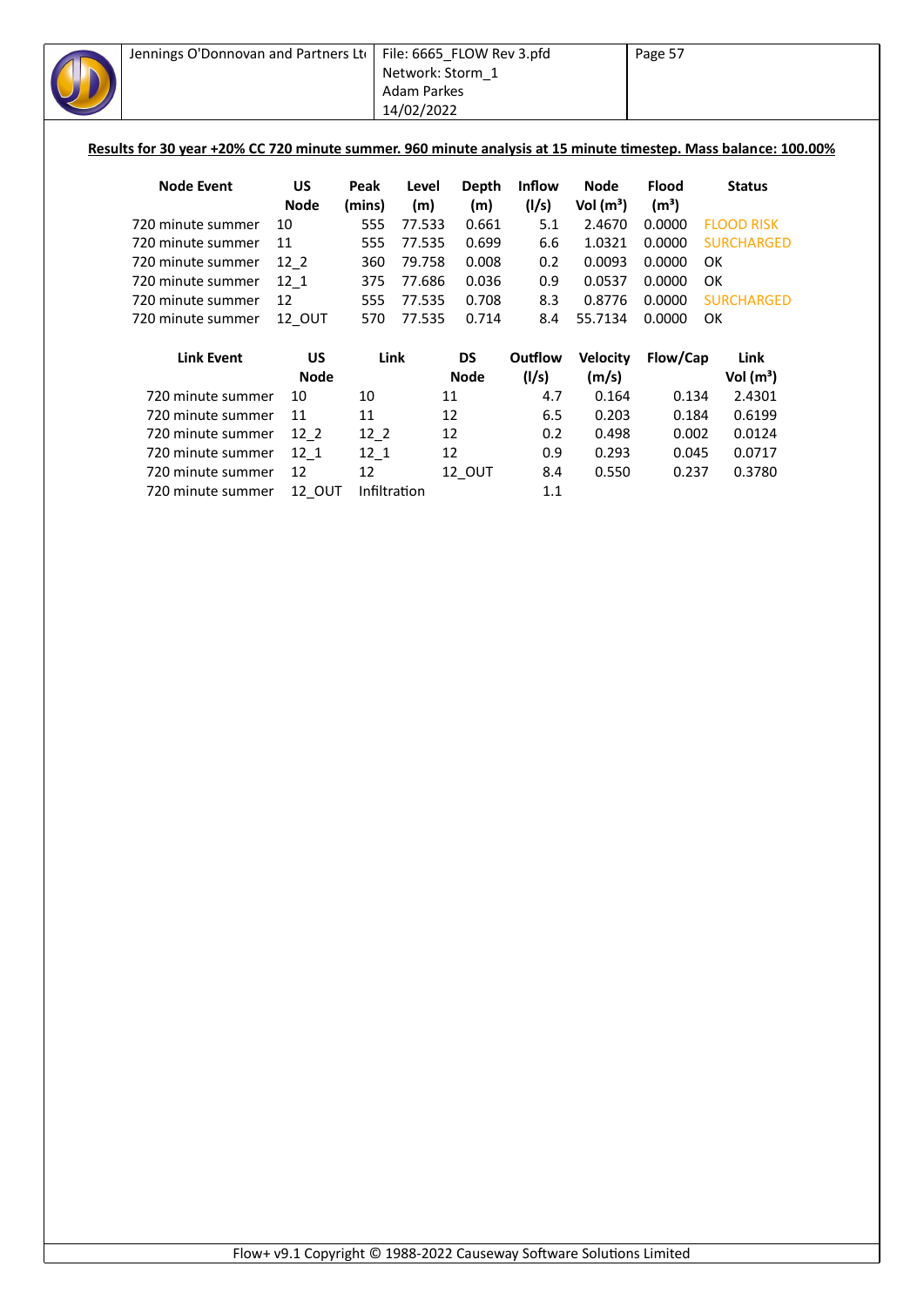| Jennings O'Donnovan and Partners Lto                                                                             |               |              |                    | File: 6665_FLOW Rev 3.pfd |               |                 | Page 58           |                   |  |
|------------------------------------------------------------------------------------------------------------------|---------------|--------------|--------------------|---------------------------|---------------|-----------------|-------------------|-------------------|--|
|                                                                                                                  |               |              | Network: Storm 1   |                           |               |                 |                   |                   |  |
|                                                                                                                  |               |              | <b>Adam Parkes</b> |                           |               |                 |                   |                   |  |
|                                                                                                                  |               |              | 14/02/2022         |                           |               |                 |                   |                   |  |
|                                                                                                                  |               |              |                    |                           |               |                 |                   |                   |  |
| Results for 30 year +20% CC 960 minute summer. 1200 minute analysis at 15 minute timestep. Mass balance: 100.00% |               |              |                    |                           |               |                 |                   |                   |  |
|                                                                                                                  |               |              |                    |                           |               |                 |                   |                   |  |
| <b>Node Event</b>                                                                                                | US            | Peak         | Level              | <b>Depth</b>              | <b>Inflow</b> | <b>Node</b>     | <b>Flood</b>      | <b>Status</b>     |  |
|                                                                                                                  | <b>Node</b>   | (mins)       | (m)                | (m)                       | (1/s)         | Vol $(m^3)$     | (m <sup>3</sup> ) |                   |  |
| 960 minute summer                                                                                                | 10            | 690          | 77.535             | 0.663                     | 4.2           | 2.4743          | 0.0000            | <b>FLOOD RISK</b> |  |
| 960 minute summer                                                                                                | 11            | 690          | 77.538             | 0.702                     | 5.5           | 1.0366          | 0.0000            | <b>SURCHARGED</b> |  |
| 960 minute summer                                                                                                | $12-2$        | 480          | 79.758             | 0.008                     | 0.2           | 0.0093          | 0.0000            | OK                |  |
| 960 minute summer                                                                                                | 12 1          | 495          | 77.684             | 0.034                     | 0.8           | 0.0510          | 0.0000            | OK                |  |
| 960 minute summer                                                                                                | 12            | 720          | 77.540             | 0.713                     | 6.6           | 0.8845          | 0.0000            | <b>SURCHARGED</b> |  |
| 960 minute summer                                                                                                | <b>12 OUT</b> | 690          | 77.539             | 0.718                     | 7.4           | 56.0545         | 0.0000            | OK                |  |
|                                                                                                                  |               |              |                    |                           |               |                 |                   |                   |  |
| <b>Link Event</b>                                                                                                | <b>US</b>     |              | Link               | <b>DS</b>                 | Outflow       | <b>Velocity</b> | Flow/Cap          | Link              |  |
|                                                                                                                  | <b>Node</b>   |              |                    | <b>Node</b>               | (1/s)         | (m/s)           |                   | Vol $(m^3)$       |  |
| 960 minute summer                                                                                                | 10            | 10           |                    | 11                        | 3.9           | 0.154           | 0.111             | 2.4301            |  |
| 960 minute summer                                                                                                | 11            | 11           |                    | 12                        | 5.0           | 0.177           | 0.141             | 0.6199            |  |
| 960 minute summer                                                                                                | $12-2$        | $12-2$       |                    | 12                        | 0.2           | 0.498           | 0.002             | 0.0124            |  |
| 960 minute summer                                                                                                | $12_{1}$      | $12-1$       |                    | 12                        | 0.8           | 0.282           | 0.040             | 0.0663            |  |
| 960 minute summer                                                                                                | 12            | 12           |                    | 12_OUT                    | 7.4           | 0.531           | 0.209             | 0.3780            |  |
| 960 minute summer                                                                                                | <b>12 OUT</b> | Infiltration |                    |                           | 1.1           |                 |                   |                   |  |
|                                                                                                                  |               |              |                    |                           |               |                 |                   |                   |  |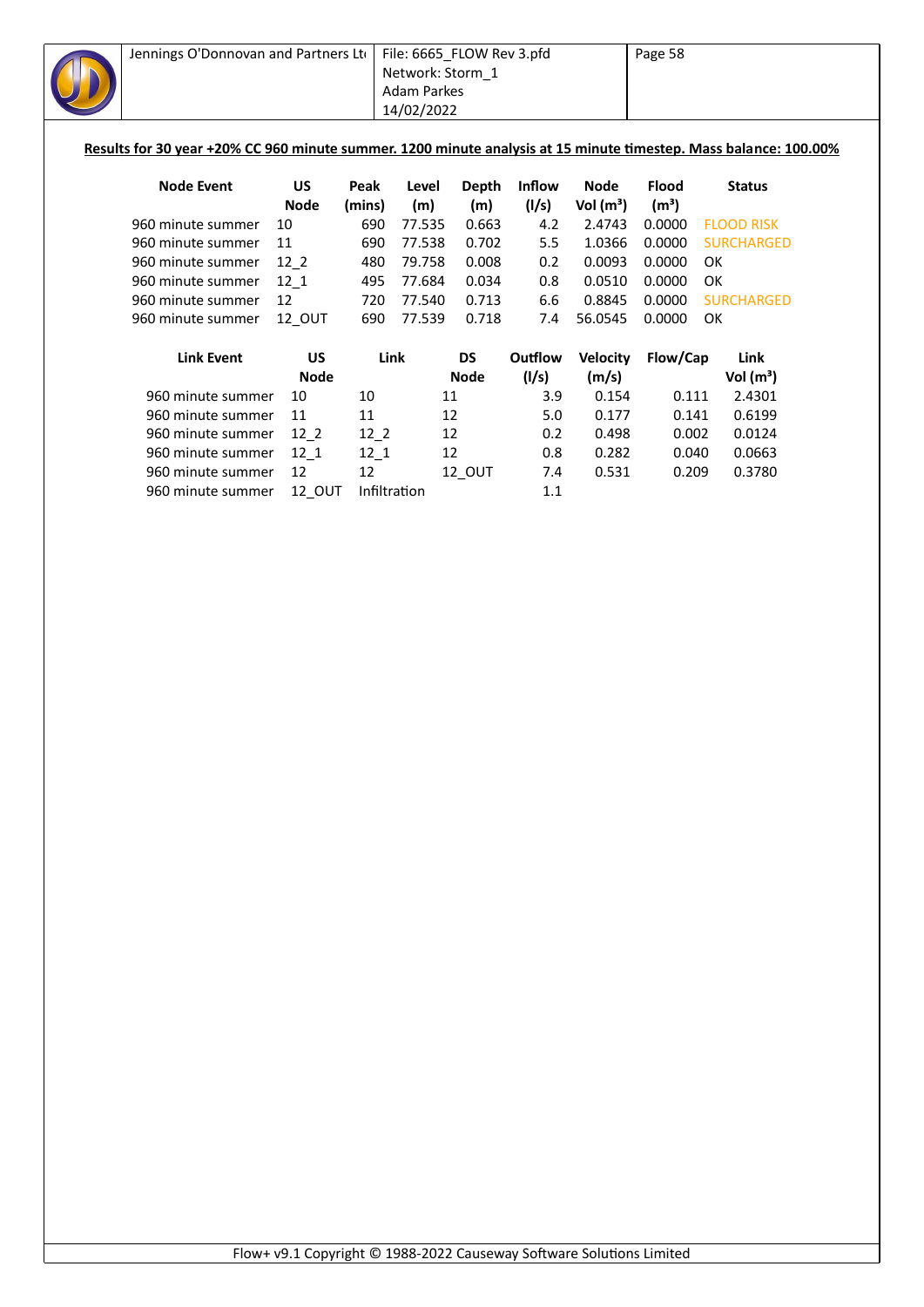| Jennings O'Donnovan and Partners Lto                                                                              |             |        |                    | File: 6665_FLOW Rev 3.pfd |               |                 | Page 59           |                   |
|-------------------------------------------------------------------------------------------------------------------|-------------|--------|--------------------|---------------------------|---------------|-----------------|-------------------|-------------------|
|                                                                                                                   |             |        | Network: Storm 1   |                           |               |                 |                   |                   |
|                                                                                                                   |             |        | <b>Adam Parkes</b> |                           |               |                 |                   |                   |
|                                                                                                                   |             |        | 14/02/2022         |                           |               |                 |                   |                   |
|                                                                                                                   |             |        |                    |                           |               |                 |                   |                   |
| Results for 30 year +20% CC 1440 minute summer. 1680 minute analysis at 30 minute timestep. Mass balance: 100.00% |             |        |                    |                           |               |                 |                   |                   |
| <b>Node Event</b>                                                                                                 | <b>US</b>   | Peak   | Level              | <b>Depth</b>              | <b>Inflow</b> | <b>Node</b>     | <b>Flood</b>      | <b>Status</b>     |
|                                                                                                                   | <b>Node</b> | (mins) | (m)                | (m)                       | (1/s)         | Vol $(m^3)$     | (m <sup>3</sup> ) |                   |
| 1440 minute summer                                                                                                | 10          | 960    | 77.531             | 0.659                     | 3.2           | 2.4581          | 0.0000            | <b>FLOOD RISK</b> |
| 1440 minute summer                                                                                                | 11          | 990    | 77.532             | 0.696                     | 4.2           | 1.0281          | 0.0000            | <b>SURCHARGED</b> |
| 1440 minute summer                                                                                                | $12-2$      | 630    | 79.756             | 0.006                     | 0.1           | 0.0069          | 0.0000            | OK                |
| 1440 minute summer                                                                                                | $12-1$      | 750    | 77.680             | 0.030                     | 0.6           | 0.0449          | 0.0000            | OK                |
| 1440 minute summer                                                                                                | 12          | 990    | 77.532             | 0.705                     | 5.4           | 0.8748          | 0.0000            | <b>SURCHARGED</b> |
| 1440 minute summer                                                                                                | 12 OUT      | 990    | 77.533             | 0.712                     | 5.1           | 55.5739         | 0.0000            | OK                |
| <b>Link Event</b>                                                                                                 | <b>US</b>   | Link   |                    | <b>DS</b>                 | Outflow       | <b>Velocity</b> | Flow/Cap          | Link              |
|                                                                                                                   | <b>Node</b> |        |                    | <b>Node</b>               | (I/s)         | (m/s)           |                   | Vol $(m^3)$       |
| 1440 minute summer                                                                                                | 10          | 10     |                    | 11                        | 3.0           | 0.154           | 0.086             | 2.4301            |
| 1440 minute summer                                                                                                | 11          | 11     |                    | 12                        | 4.3           | 0.168           | 0.122             | 0.6199            |
| 1440 minute summer                                                                                                | $12-2$      | $12-2$ |                    | 12                        | 0.1           | 0.402           | 0.001             | 0.0077            |
| 1440 minute summer                                                                                                | $12_{1}$    | $12_1$ |                    | 12                        | 0.6           | 0.255           | 0.030             | 0.0549            |
| 1440 minute summer                                                                                                | 12          | 12     |                    | 12_OUT                    | 5.1           | 0.419           | 0.146             | 0.3780            |
| 1440 minute summer                                                                                                | 12 OUT      |        | Infiltration       |                           | 1.1           |                 |                   |                   |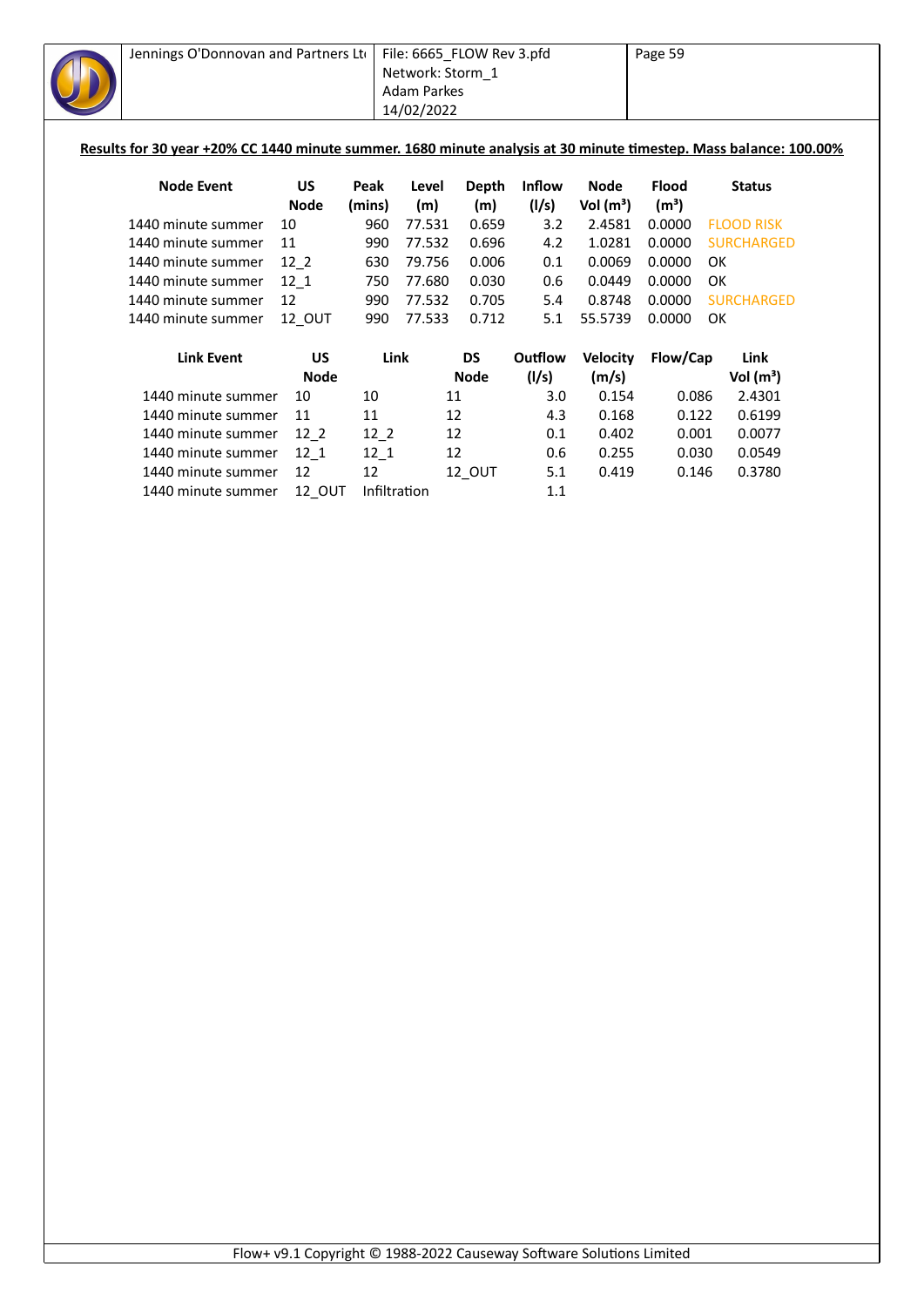| Jennings O'Donnovan and Partners Lto                                                                   |             |        | File: 6665 FLOW Rev 3.pfd<br>Network: Storm 1 |       |               |                 | Page 60           |               |
|--------------------------------------------------------------------------------------------------------|-------------|--------|-----------------------------------------------|-------|---------------|-----------------|-------------------|---------------|
|                                                                                                        |             |        | Adam Parkes                                   |       |               |                 |                   |               |
|                                                                                                        |             |        | 14/02/2022                                    |       |               |                 |                   |               |
|                                                                                                        |             |        |                                               |       |               |                 |                   |               |
| Results for 100 year 15 minute summer. 255 minute analysis at 1 minute timestep. Mass balance: 100.00% |             |        |                                               |       |               |                 |                   |               |
|                                                                                                        |             |        |                                               |       |               |                 |                   |               |
| <b>Node Event</b>                                                                                      | US          | Peak   | Level                                         | Depth | <b>Inflow</b> | Node            | <b>Flood</b>      | <b>Status</b> |
|                                                                                                        | <b>Node</b> | (mins) | (m)                                           | (m)   | (1/s)         | Vol $(m^3)$     | (m <sup>3</sup> ) |               |
| 15 minute summer                                                                                       | 10          | 11     | 77.107                                        | 0.235 | 34.0          | 0.8781          | 0.0000            | OK            |
| 15 minute summer                                                                                       | 11          | 21     | 77.080                                        | 0.244 | 45.3          | 0.3607          | 0.0000            | OK            |
| 15 minute summer                                                                                       | $12-2$      | 11     | 79.769                                        | 0.019 | 1.5           | 0.0230          | 0.0000            | OK            |
| 15 minute summer                                                                                       | 12 1        | 11     | 77.735                                        | 0.085 | 6.1           | 0.1284          | 0.0000            | OK            |
| 15 minute summer                                                                                       | 12          | 20     | 77.080                                        | 0.253 | 55.9          | 0.3136          | 0.0000            | OK            |
| 15 minute summer                                                                                       | 12 OUT      | 20     | 77.081                                        | 0.260 | 55.3          | 20.2629         | 0.0000            | OK            |
|                                                                                                        |             |        |                                               |       |               |                 |                   |               |
| <b>Link Event</b>                                                                                      | <b>US</b>   | Link   | <b>DS</b>                                     |       | Outflow       | <b>Velocity</b> | Flow/Cap          | Link          |
|                                                                                                        | <b>Node</b> |        | <b>Node</b>                                   |       | (1/s)         | (m/s)           |                   | Vol $(m^3)$   |
| 15 minute summer                                                                                       | 10          | 10     | 11                                            |       | 32.9          | 0.565           | 0.930             | 2.0377        |
| 15 minute summer                                                                                       | 11          | 11     | 12                                            |       | 44.2          | 0.848           | 1.252             | 0.5490        |
| 15 minute summer                                                                                       | $12-2$      | $12_2$ | 12                                            |       | 1.4           | 0.895           | 0.015             | 0.0496        |
| 15 minute summer                                                                                       | 12 1        | 12 1   | 12                                            |       | 5.9           | 0.522           | 0.297             | 0.2615        |

15 minute summer  $12\begin{matrix} 1 \\ 12 \end{matrix}$  12 5.9 0.522 0.297 0.2615

15 minute summer 12 12 12\_OUT 55.3 1.867 1.565 0.3439 15 minute summer 12\_OUT Infiltration 1.0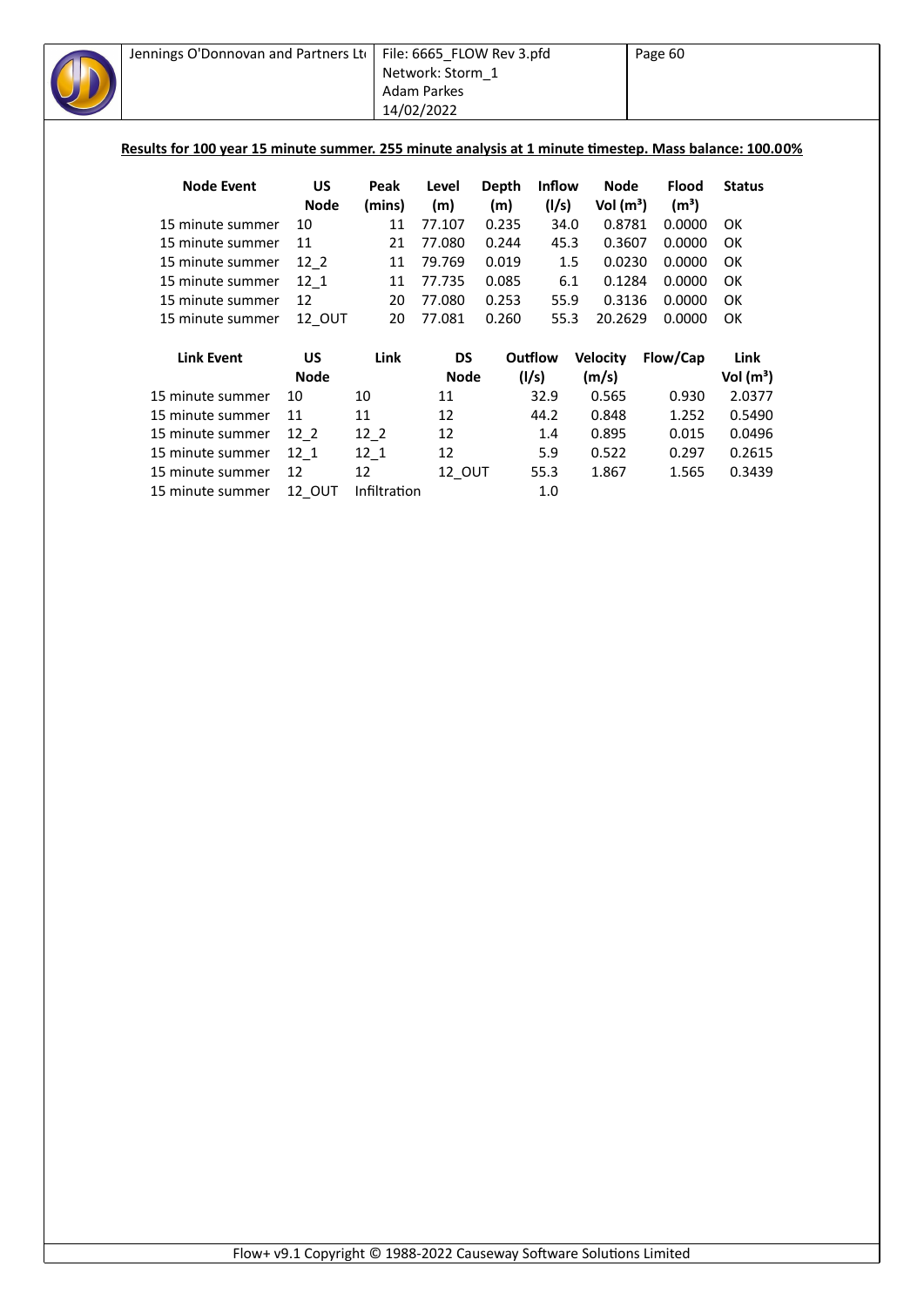| Jennings O'Donnovan and Partners Lto                                                                   |             |              | File: 6665_FLOW Rev 3.pfd |              |               |                       | Page 61                     |                   |  |
|--------------------------------------------------------------------------------------------------------|-------------|--------------|---------------------------|--------------|---------------|-----------------------|-----------------------------|-------------------|--|
|                                                                                                        |             |              | Network: Storm_1          |              |               |                       |                             |                   |  |
|                                                                                                        |             |              | <b>Adam Parkes</b>        |              |               |                       |                             |                   |  |
|                                                                                                        |             |              | 14/02/2022                |              |               |                       |                             |                   |  |
|                                                                                                        |             |              |                           |              |               |                       |                             |                   |  |
| Results for 100 year 30 minute summer. 270 minute analysis at 1 minute timestep. Mass balance: 100.00% |             |              |                           |              |               |                       |                             |                   |  |
|                                                                                                        | <b>US</b>   |              |                           |              |               |                       |                             |                   |  |
| <b>Node Event</b>                                                                                      | <b>Node</b> | Peak         | Level                     | Depth        | <b>Inflow</b> | <b>Node</b>           | <b>Flood</b>                | <b>Status</b>     |  |
| 30 minute summer                                                                                       | 10          | (mins)<br>35 | (m)<br>77.186             | (m)<br>0.314 | (I/s)<br>32.6 | Vol $(m^3)$<br>1.1707 | (m <sup>3</sup> )<br>0.0000 | <b>SURCHARGED</b> |  |
| 30 minute summer                                                                                       | 11          | 34           | 77.186                    | 0.350        | 42.8          | 0.5163                | 0.0000                      | <b>SURCHARGED</b> |  |
| 30 minute summer                                                                                       | $12-2$      | 18           | 79.769                    | 0.019        | 1.4           | 0.0227                | 0.0000                      | <b>OK</b>         |  |
|                                                                                                        |             |              |                           |              |               |                       |                             | <b>OK</b>         |  |
| 30 minute summer                                                                                       | $12_{1}$    | 18           | 77.735                    | 0.085        | 5.9           | 0.1274                | 0.0000                      |                   |  |
| 30 minute summer                                                                                       | 12          | 35           | 77.185                    | 0.358        | 52.1          | 0.4445                | 0.0000                      | <b>SURCHARGED</b> |  |
| 30 minute summer                                                                                       | 12 OUT      | 34           | 77.185                    | 0.364        | 50.5          | 28.4564               | 0.0000                      | OK                |  |
| <b>Link Event</b>                                                                                      | <b>US</b>   | Link         |                           | DS           | Outflow       | <b>Velocity</b>       | Flow/Cap                    | Link              |  |
|                                                                                                        | <b>Node</b> |              |                           | <b>Node</b>  | (1/s)         | (m/s)                 |                             | Vol $(m^3)$       |  |
| 30 minute summer                                                                                       | 10          | 10           | 11                        |              | 30.8          | 0.532                 | 0.871                       | 2.4301            |  |
| 30 minute summer                                                                                       | 11          | 11           | 12                        |              | 40.5          | 0.753                 | 1.145                       | 0.6199            |  |
| 30 minute summer                                                                                       | $12-2$      | $12-2$       | 12                        |              | 1.4           | 0.885                 | 0.014                       | 0.0485            |  |
| 30 minute summer                                                                                       | $12_1$      | $12-1$       | 12                        |              | 5.8           | 0.517                 | 0.291                       | 0.2584            |  |
| 30 minute summer                                                                                       | 12          | 12           |                           | 12_OUT       | 50.5          | 1.273                 | 1.431                       | 0.3780            |  |
| 30 minute summer                                                                                       | 12 OUT      | Infiltration |                           |              | 1.0           |                       |                             |                   |  |
|                                                                                                        |             |              |                           |              |               |                       |                             |                   |  |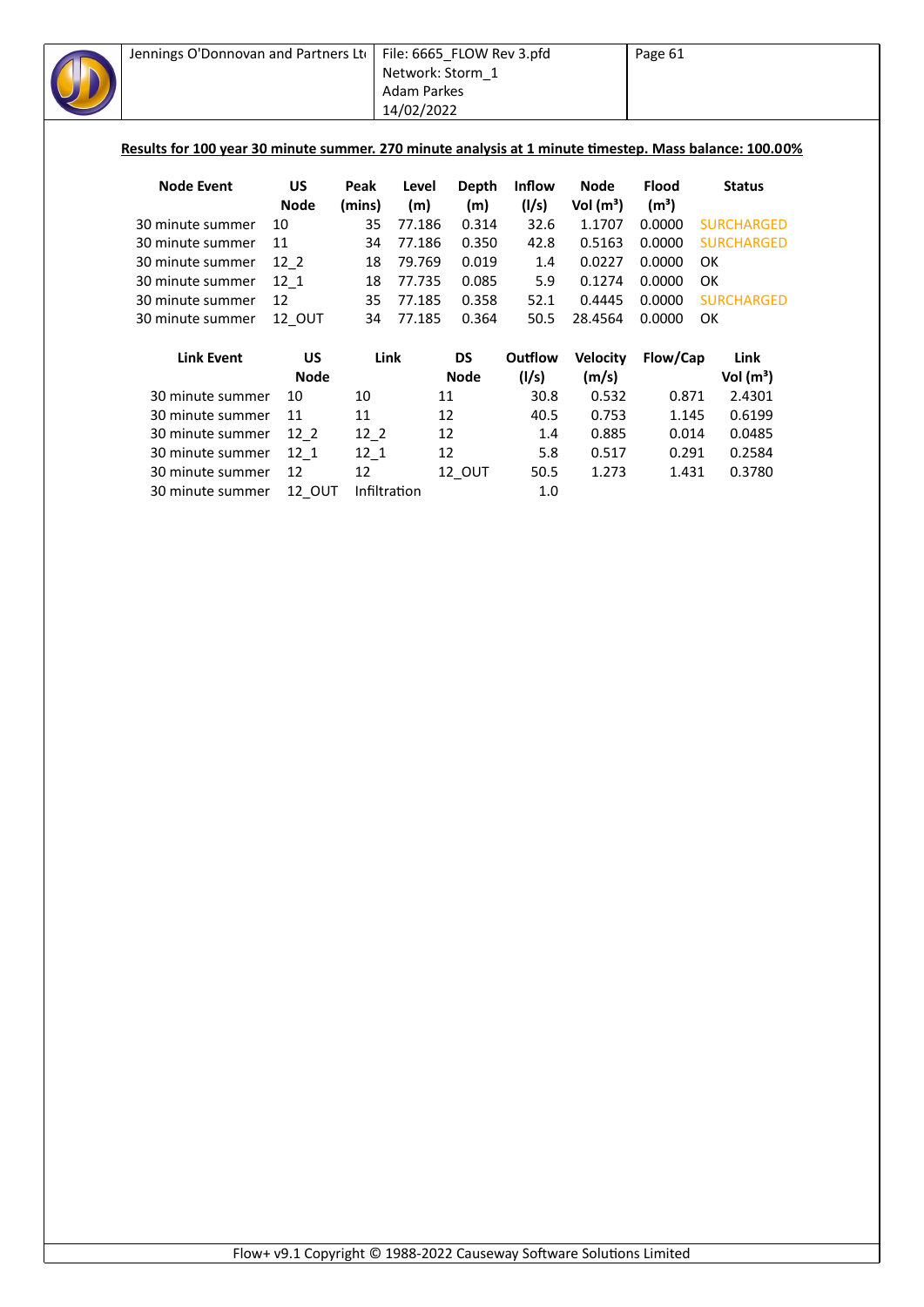| Jennings O'Donnovan and Partners Lto                                                                   |             |              |                    | File: 6665_FLOW Rev 3.pfd |               |                 | Page 62           |                   |
|--------------------------------------------------------------------------------------------------------|-------------|--------------|--------------------|---------------------------|---------------|-----------------|-------------------|-------------------|
|                                                                                                        |             |              |                    | Network: Storm_1          |               |                 |                   |                   |
|                                                                                                        |             |              | <b>Adam Parkes</b> |                           |               |                 |                   |                   |
|                                                                                                        |             |              | 14/02/2022         |                           |               |                 |                   |                   |
|                                                                                                        |             |              |                    |                           |               |                 |                   |                   |
| Results for 100 year 60 minute summer. 300 minute analysis at 1 minute timestep. Mass balance: 100.00% |             |              |                    |                           |               |                 |                   |                   |
|                                                                                                        |             |              |                    |                           |               |                 |                   |                   |
| <b>Node Event</b>                                                                                      | <b>US</b>   | Peak         | Level              | <b>Depth</b>              | <b>Inflow</b> | <b>Node</b>     | <b>Flood</b>      | <b>Status</b>     |
|                                                                                                        | <b>Node</b> | (mins)       | (m)                | (m)                       | (I/s)         | Vol $(m^3)$     | (m <sup>3</sup> ) |                   |
| 60 minute summer                                                                                       | 10          | 65           | 77.301             | 0.429                     | 25.6          | 1.6017          | 0.0000            | <b>SURCHARGED</b> |
| 60 minute summer                                                                                       | 11          | 64           | 77.301             | 0.465                     | 32.8          | 0.6866          | 0.0000            | <b>SURCHARGED</b> |
| 60 minute summer                                                                                       | $12-2$      | 33           | 79.767             | 0.017                     | 1.1           | 0.0203          | 0.0000            | 0K                |
| 60 minute summer                                                                                       | $12_{1}$    | 33           | 77.725             | 0.075                     | 4.6           | 0.1131          | 0.0000            | OK                |
| 60 minute summer                                                                                       | 12          | 65           | 77.303             | 0.476                     | 39.7          | 0.5902          | 0.0000            | <b>SURCHARGED</b> |
| 60 minute summer                                                                                       | 12_OUT      | 64           | 77.301             | 0.480                     | 38.6          | 37.4955         | 0.0000            | <b>OK</b>         |
|                                                                                                        |             |              |                    |                           |               |                 |                   |                   |
| <b>Link Event</b>                                                                                      | <b>US</b>   | Link         |                    | <b>DS</b>                 | Outflow       | <b>Velocity</b> | Flow/Cap          | Link              |
|                                                                                                        | <b>Node</b> |              |                    | <b>Node</b>               | (1/s)         | (m/s)           |                   | Vol $(m^3)$       |
| 60 minute summer                                                                                       | 10          | 10           |                    | 11                        | 23.4          | 0.417           | 0.662             | 2.4301            |
| 60 minute summer                                                                                       | 11          | 11           |                    | 12                        | 30.6          | 0.527           | 0.866             | 0.6199            |
| 60 minute summer                                                                                       | $12-2$      | $12-2$       |                    | 12                        | 1.1           | 0.820           | 0.011             | 0.0411            |
| 60 minute summer                                                                                       | $12-1$      | $12_1$       |                    | 12                        | 4.5           | 0.482           | 0.229             | 0.2184            |
| 60 minute summer                                                                                       | 12          | 12           |                    | 12_OUT                    | 38.6          | 1.051           | 1.093             | 0.3780            |
| 60 minute summer                                                                                       | 12_OUT      | Infiltration |                    |                           | 1.0           |                 |                   |                   |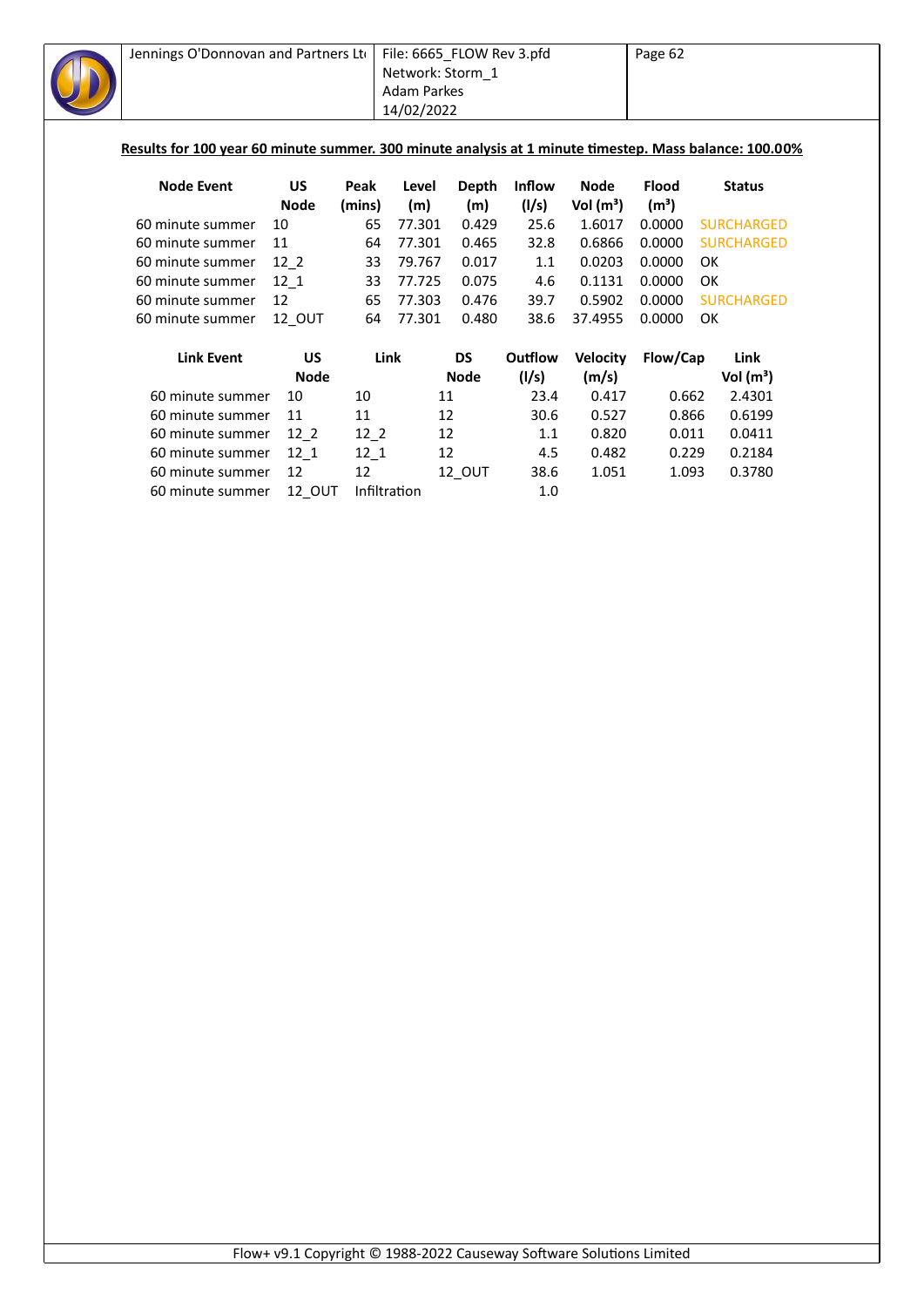| Jennings O'Donnovan and Partners Ltd                                                                    |             |        | File: 6665_FLOW Rev 3.pfd |              |               | Page 63         |                   |                   |
|---------------------------------------------------------------------------------------------------------|-------------|--------|---------------------------|--------------|---------------|-----------------|-------------------|-------------------|
|                                                                                                         |             |        | Network: Storm_1          |              |               |                 |                   |                   |
|                                                                                                         |             |        | <b>Adam Parkes</b>        |              |               |                 |                   |                   |
|                                                                                                         |             |        | 14/02/2022                |              |               |                 |                   |                   |
|                                                                                                         |             |        |                           |              |               |                 |                   |                   |
| Results for 100 year 120 minute summer. 360 minute analysis at 2 minute timestep. Mass balance: 100.00% |             |        |                           |              |               |                 |                   |                   |
| <b>Node Event</b>                                                                                       | <b>US</b>   | Peak   | Level                     | <b>Depth</b> | <b>Inflow</b> | <b>Node</b>     | <b>Flood</b>      | <b>Status</b>     |
|                                                                                                         | <b>Node</b> | (mins) | (m)                       | (m)          | (1/s)         | Vol $(m^3)$     | (m <sup>3</sup> ) |                   |
| 120 minute summer                                                                                       | 10          | 124    | 77.415                    | 0.543        | 17.4          | 2.0267          | 0.0000            | <b>SURCHARGED</b> |
| 120 minute summer                                                                                       | 11          | 126    | 77.415                    | 0.579        | 21.4          | 0.8559          | 0.0000            | <b>SURCHARGED</b> |
| 120 minute summer                                                                                       | $12-2$      | 66     | 79.764                    | 0.014        | 0.7           | 0.0165          | 0.0000            | OK                |
| 120 minute summer                                                                                       | $12 - 1$    | 64     | 77.712                    | 0.062        | 3.1           | 0.0940          | 0.0000            | OK                |
| 120 minute summer                                                                                       | 12          | 124    | 77.415                    | 0.588        | 26.4          | 0.7293          | 0.0000            | <b>SURCHARGED</b> |
| 120 minute summer                                                                                       | 12_OUT      | 124    | 77.415                    | 0.594        | 26.0          | 46.4082         | 0.0000            | OK                |
| <b>Link Event</b>                                                                                       | <b>US</b>   | Link   |                           | <b>DS</b>    | Outflow       | <b>Velocity</b> | Flow/Cap          | Link              |
|                                                                                                         | <b>Node</b> |        |                           | <b>Node</b>  | (1/s)         | (m/s)           |                   | Vol $(m^3)$       |
| 120 minute summer                                                                                       | 10          | 10     | 11                        |              | 15.0          | 0.277           | 0.424             | 2.4301            |
| 120 minute summer                                                                                       | 11          | 11     | 12                        |              | 20.3          | 0.318           | 0.574             | 0.6199            |
| 120 minute summer                                                                                       | $12_{2}$    | $12-2$ | 12                        |              | 0.7           | 0.716           | 0.007             | 0.0302            |
| 120 minute summer                                                                                       | $12_1$      | $12-1$ | 12                        |              | 3.1           | 0.429           | 0.156             | 0.1672            |
| 120 minute summer                                                                                       | 12          | 12     |                           | 12_OUT       | 26.0          | 0.873           | 0.735             | 0.3780            |
|                                                                                                         |             |        | Infiltration              |              | $1.1\,$       |                 |                   |                   |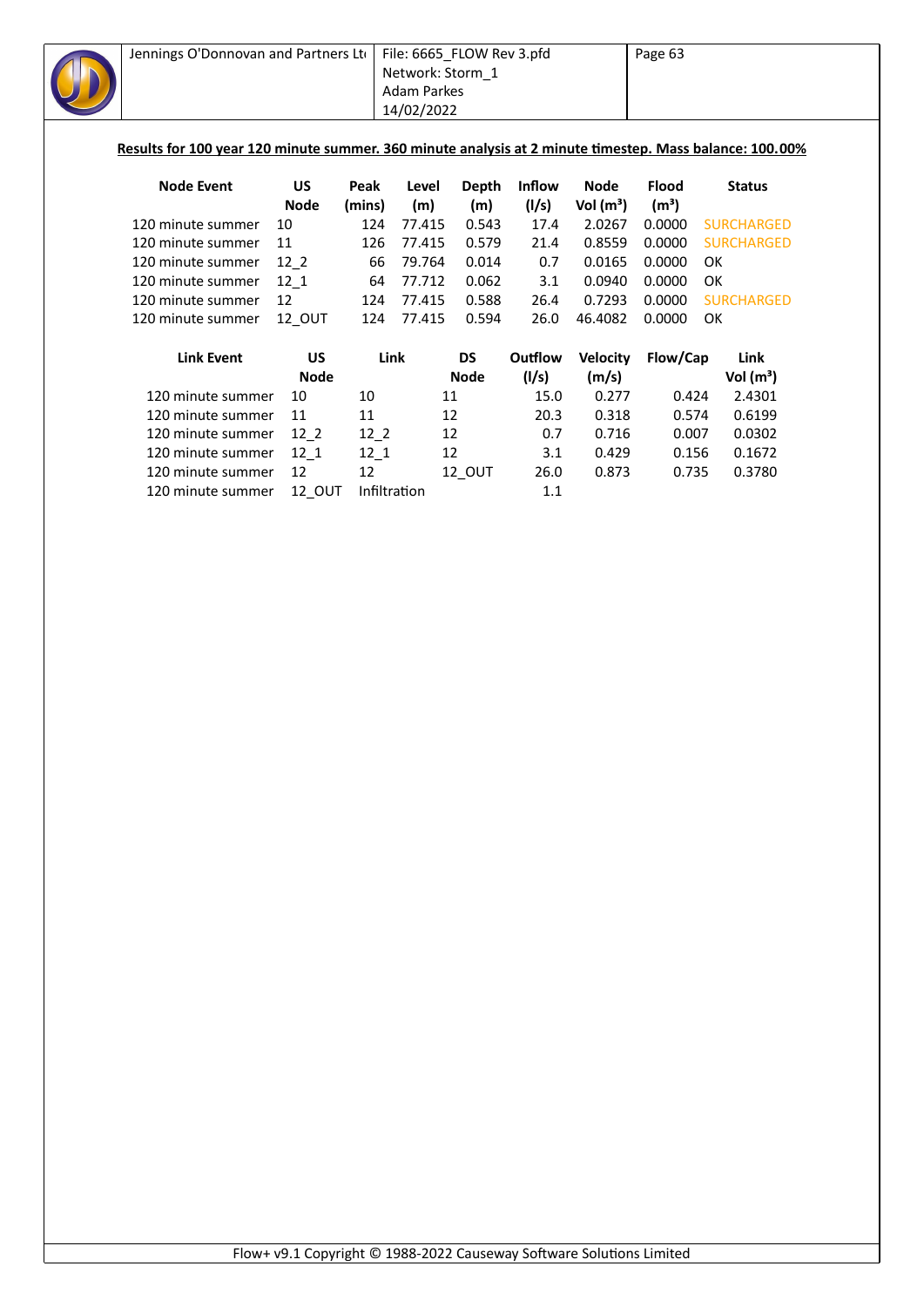| Jennings O'Donnovan and Partners Lto                                                                    |             |              | File: 6665_FLOW Rev 3.pfd |             |               | Page 64         |                   |                   |
|---------------------------------------------------------------------------------------------------------|-------------|--------------|---------------------------|-------------|---------------|-----------------|-------------------|-------------------|
|                                                                                                         |             |              | Network: Storm_1          |             |               |                 |                   |                   |
|                                                                                                         |             |              | <b>Adam Parkes</b>        |             |               |                 |                   |                   |
|                                                                                                         |             |              | 14/02/2022                |             |               |                 |                   |                   |
|                                                                                                         |             |              |                           |             |               |                 |                   |                   |
| Results for 100 year 180 minute summer. 420 minute analysis at 4 minute timestep. Mass balance: 100.00% |             |              |                           |             |               |                 |                   |                   |
| <b>Node Event</b>                                                                                       | <b>US</b>   | Peak         | Level                     | Depth       | <b>Inflow</b> | <b>Node</b>     | <b>Flood</b>      | <b>Status</b>     |
|                                                                                                         | <b>Node</b> | (mins)       | (m)                       | (m)         | (1/s)         | Vol $(m^3)$     | (m <sup>3</sup> ) |                   |
| 180 minute summer                                                                                       | 10          | 184          | 77.479                    | 0.607       | 13.3          | 2.2638          | 0.0000            | <b>FLOOD RISK</b> |
| 180 minute summer                                                                                       | 11          | 184          | 77.480                    | 0.644       | 17.2          | 0.9506          | 0.0000            | <b>SURCHARGED</b> |
| 180 minute summer                                                                                       | 12 2        | 96           | 79.763                    | 0.013       | 0.6           | 0.0153          | 0.0000            | <b>OK</b>         |
| 180 minute summer                                                                                       | $12-1$      | 96           | 77.705                    | 0.055       | 2.4           | 0.0834          | 0.0000            | OK.               |
| 180 minute summer                                                                                       | 12          | 184          | 77.479                    | 0.652       | 21.8          | 0.8086          | 0.0000            | <b>SURCHARGED</b> |
| 180 minute summer                                                                                       | 12_OUT      | 184          | 77.478                    | 0.657       | 21.2          | 51.3354         | 0.0000            | <b>OK</b>         |
| <b>Link Event</b>                                                                                       | <b>US</b>   | Link         |                           | <b>DS</b>   | Outflow       | <b>Velocity</b> | Flow/Cap          | Link              |
|                                                                                                         | <b>Node</b> |              |                           | <b>Node</b> | (1/s)         | (m/s)           |                   | Vol $(m^3)$       |
| 180 minute summer                                                                                       | 10          | 10           | 11                        |             | 12.3          | 0.226           | 0.349             | 2.4301            |
| 180 minute summer                                                                                       | 11          | 11           | 12                        |             | 17.0          | 0.284           | 0.482             | 0.6199            |
| 180 minute summer                                                                                       | $12-2$      | $12-2$       | 12                        |             | 0.6           | 0.683           | 0.006             | 0.0272            |
| 180 minute summer                                                                                       | $12-1$      | $12-1$       | 12                        |             | 2.4           | 0.395           | 0.121             | 0.1408            |
| 180 minute summer                                                                                       | 12          | 12           |                           | 12_OUT      | 21.2          | 0.807           | 0.599             | 0.3780            |
| 180 minute summer                                                                                       | 12 OUT      | Infiltration |                           |             | 1.1           |                 |                   |                   |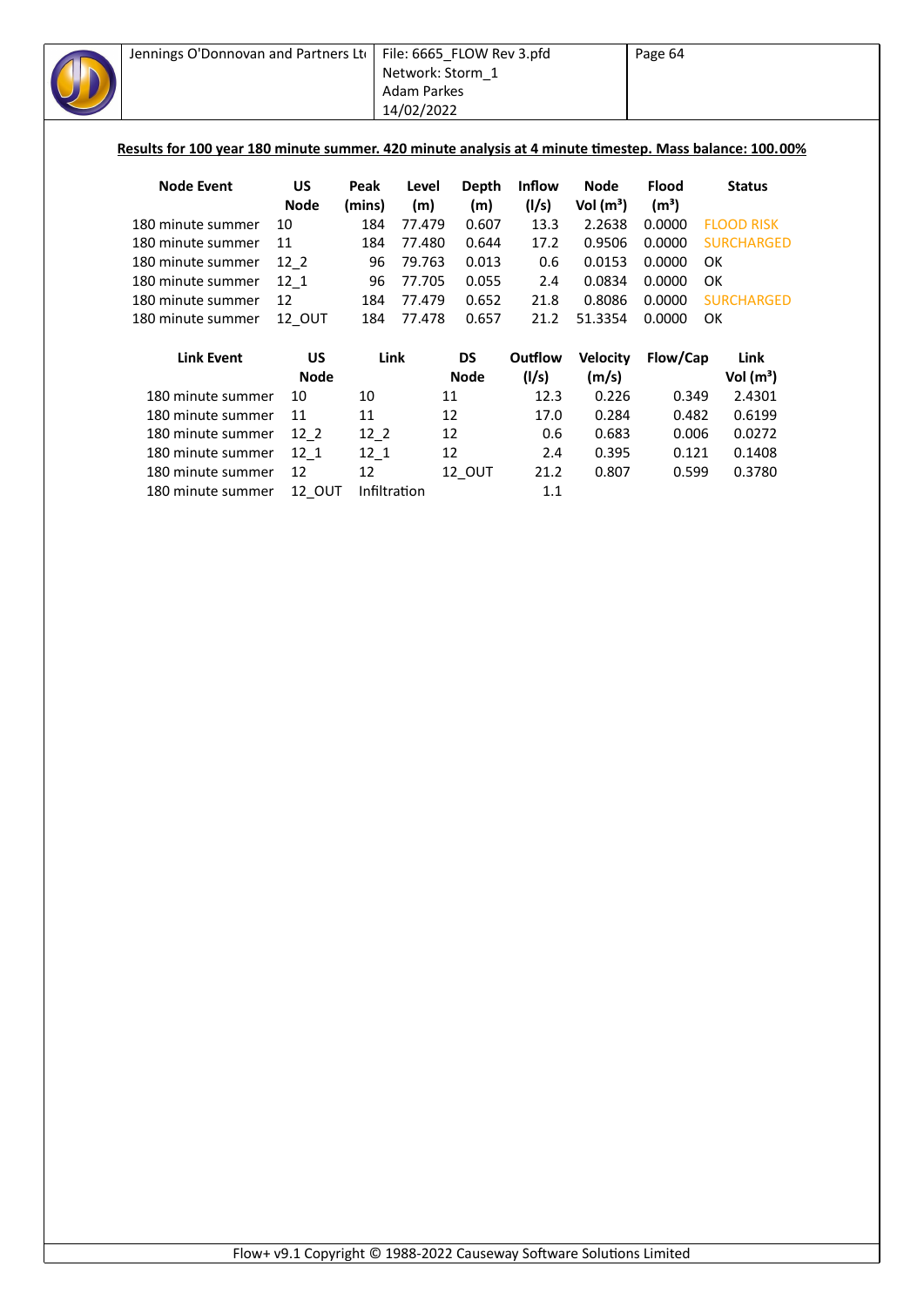| Jennings O'Donnovan and Partners Lto                                                                    |                   |             |              | File: 6665_FLOW Rev 3.pfd |             |               |                 | Page 65           |           |                   |
|---------------------------------------------------------------------------------------------------------|-------------------|-------------|--------------|---------------------------|-------------|---------------|-----------------|-------------------|-----------|-------------------|
|                                                                                                         |                   |             |              | Network: Storm_1          |             |               |                 |                   |           |                   |
|                                                                                                         |                   |             |              | <b>Adam Parkes</b>        |             |               |                 |                   |           |                   |
|                                                                                                         |                   |             |              | 14/02/2022                |             |               |                 |                   |           |                   |
|                                                                                                         |                   |             |              |                           |             |               |                 |                   |           |                   |
| Results for 100 year 240 minute summer. 480 minute analysis at 4 minute timestep. Mass balance: 100.00% |                   |             |              |                           |             |               |                 |                   |           |                   |
| <b>Node Event</b>                                                                                       |                   | <b>US</b>   | Peak         | Level                     | Depth       | <b>Inflow</b> | <b>Node</b>     | <b>Flood</b>      |           | <b>Status</b>     |
|                                                                                                         |                   | <b>Node</b> | (mins)       | (m)                       | (m)         | (1/s)         | Vol $(m^3)$     | (m <sup>3</sup> ) |           |                   |
| 240 minute summer                                                                                       |                   | 10          | 244          | 77.513                    | 0.641       | 11.4          | 2.3933          | 0.0000            |           | <b>FLOOD RISK</b> |
| 240 minute summer                                                                                       |                   | 11          | 240          | 77.513                    | 0.677       | 14.7          | 1.0004          | 0.0000            |           | <b>SURCHARGED</b> |
| 240 minute summer                                                                                       |                   | $12-2$      | 128          | 79.762                    | 0.012       | 0.5           | 0.0141          | 0.0000            | <b>OK</b> |                   |
| 240 minute summer                                                                                       |                   | $12 - 1$    | 124          | 77.701                    | 0.051       | 2.0           | 0.0763          | 0.0000            | <b>OK</b> |                   |
| 240 minute summer                                                                                       |                   | 12          | 240          | 77.514                    | 0.687       | 18.4          | 0.8518          | 0.0000            |           | <b>SURCHARGED</b> |
| 240 minute summer                                                                                       |                   | 12 OUT      | 244          | 77.514                    | 0.693       | 18.2          | 54.1191         | 0.0000            | OK        |                   |
|                                                                                                         | <b>Link Event</b> | <b>US</b>   | Link         |                           | <b>DS</b>   | Outflow       | <b>Velocity</b> | Flow/Cap          |           | Link              |
|                                                                                                         |                   | <b>Node</b> |              |                           | <b>Node</b> | (1/s)         | (m/s)           |                   |           | Vol $(m^3)$       |
|                                                                                                         | 240 minute summer | 10          | 10           | 11                        |             | 10.5          | 0.209           | 0.298             |           | 2.4301            |
|                                                                                                         | 240 minute summer | 11          | 11           | 12                        |             | 14.4          | 0.270           | 0.407             |           | 0.6199            |
|                                                                                                         | 240 minute summer | $12-2$      | $12-2$       | 12                        |             | 0.5           | 0.647           | 0.005             |           | 0.0239            |
|                                                                                                         | 240 minute summer | $12-1$      | $12 - 1$     | 12                        |             | 2.0           | 0.373           | 0.099             |           | 0.1227            |
|                                                                                                         | 240 minute summer | 12          | 12           |                           | 12_OUT      | 18.2          | 0.743           | 0.516             |           | 0.3780            |
|                                                                                                         | 240 minute summer | 12_OUT      | Infiltration |                           |             | 1.1           |                 |                   |           |                   |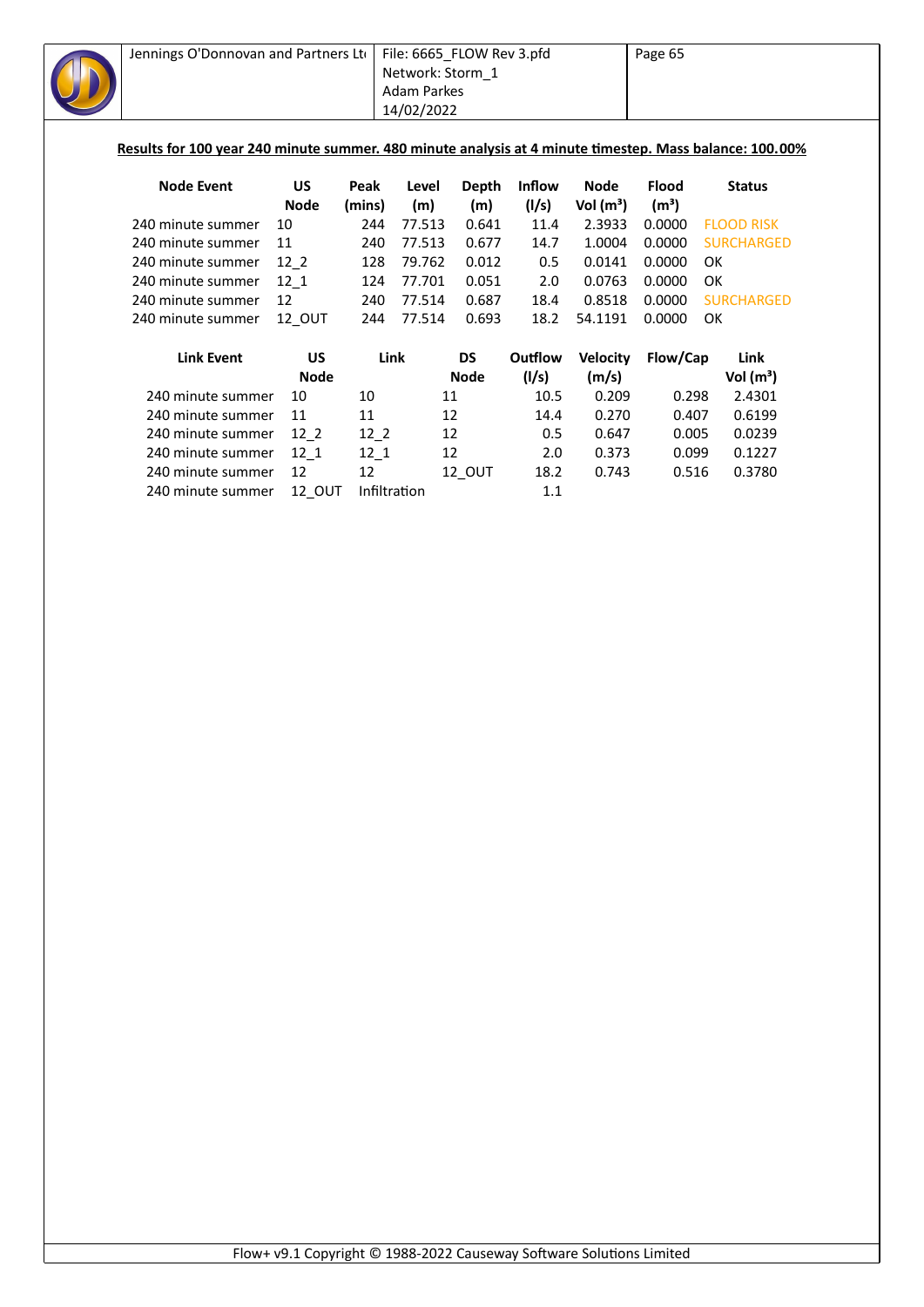| Jennings O'Donnovan and Partners Lto                                                                    |             |              | File: 6665_FLOW Rev 3.pfd |              |               |                 | Page 66           |                   |
|---------------------------------------------------------------------------------------------------------|-------------|--------------|---------------------------|--------------|---------------|-----------------|-------------------|-------------------|
|                                                                                                         |             |              | Network: Storm_1          |              |               |                 |                   |                   |
|                                                                                                         |             |              | <b>Adam Parkes</b>        |              |               |                 |                   |                   |
|                                                                                                         |             |              | 14/02/2022                |              |               |                 |                   |                   |
|                                                                                                         |             |              |                           |              |               |                 |                   |                   |
| Results for 100 year 360 minute summer. 600 minute analysis at 8 minute timestep. Mass balance: 100.00% |             |              |                           |              |               |                 |                   |                   |
| <b>Node Event</b>                                                                                       | <b>US</b>   | Peak         | Level                     | <b>Depth</b> | <b>Inflow</b> | <b>Node</b>     | <b>Flood</b>      | <b>Status</b>     |
|                                                                                                         | <b>Node</b> | (mins)       | (m)                       | (m)          | (1/s)         | Vol $(m^3)$     | (m <sup>3</sup> ) |                   |
| 360 minute summer                                                                                       | 10          | 360          | 77.556                    | 0.684        | 8.9           | 2.5510          | 0.0000            | <b>FLOOD RISK</b> |
| 360 minute summer                                                                                       | 11          | 360          | 77.553                    | 0.717        | 11.6          | 1.0596          | 0.0000            | <b>SURCHARGED</b> |
| 360 minute summer                                                                                       | $12-2$      | 184          | 79.760                    | 0.010        | 0.4           | 0.0126          | 0.0000            | <b>OK</b>         |
| 360 minute summer                                                                                       | 12 1        | 184          | 77.696                    | 0.046        | 1.6           | 0.0687          | 0.0000            | <b>OK</b>         |
| 360 minute summer                                                                                       | 12          | 360          | 77.551                    | 0.724        | 14.8          | 0.8983          | 0.0000            | <b>SURCHARGED</b> |
| 360 minute summer                                                                                       | 12_OUT      | 360          | 77.550                    | 0.729        | 14.0          | 56.9594         | 0.0000            | <b>OK</b>         |
| <b>Link Event</b>                                                                                       | <b>US</b>   | Link         |                           | <b>DS</b>    | Outflow       | <b>Velocity</b> | Flow/Cap          | Link              |
|                                                                                                         | <b>Node</b> |              |                           | <b>Node</b>  | (1/s)         | (m/s)           |                   | Vol $(m^3)$       |
| 360 minute summer                                                                                       | 10          | 10           | 11                        |              | 8.3           | 0.191           | 0.234             | 2.4301            |
| 360 minute summer                                                                                       | 11          | 11           | 12                        |              | 11.6          | 0.243           | 0.328             | 0.6199            |
| 360 minute summer                                                                                       | $12-2$      | $12-2$       | 12                        |              | 0.4           | 0.603           | 0.004             | 0.0200            |
| 360 minute summer                                                                                       | $12-1$      | $12_1$       | 12                        |              | 1.6           | 0.347           | 0.079             | 0.1051            |
| 360 minute summer                                                                                       | 12          | 12           |                           | 12_OUT       | 14.0          | 0.601           | 0.396             | 0.3780            |
| 360 minute summer                                                                                       | 12_OUT      | Infiltration |                           |              | 1.1           |                 |                   |                   |
|                                                                                                         |             |              |                           |              |               |                 |                   |                   |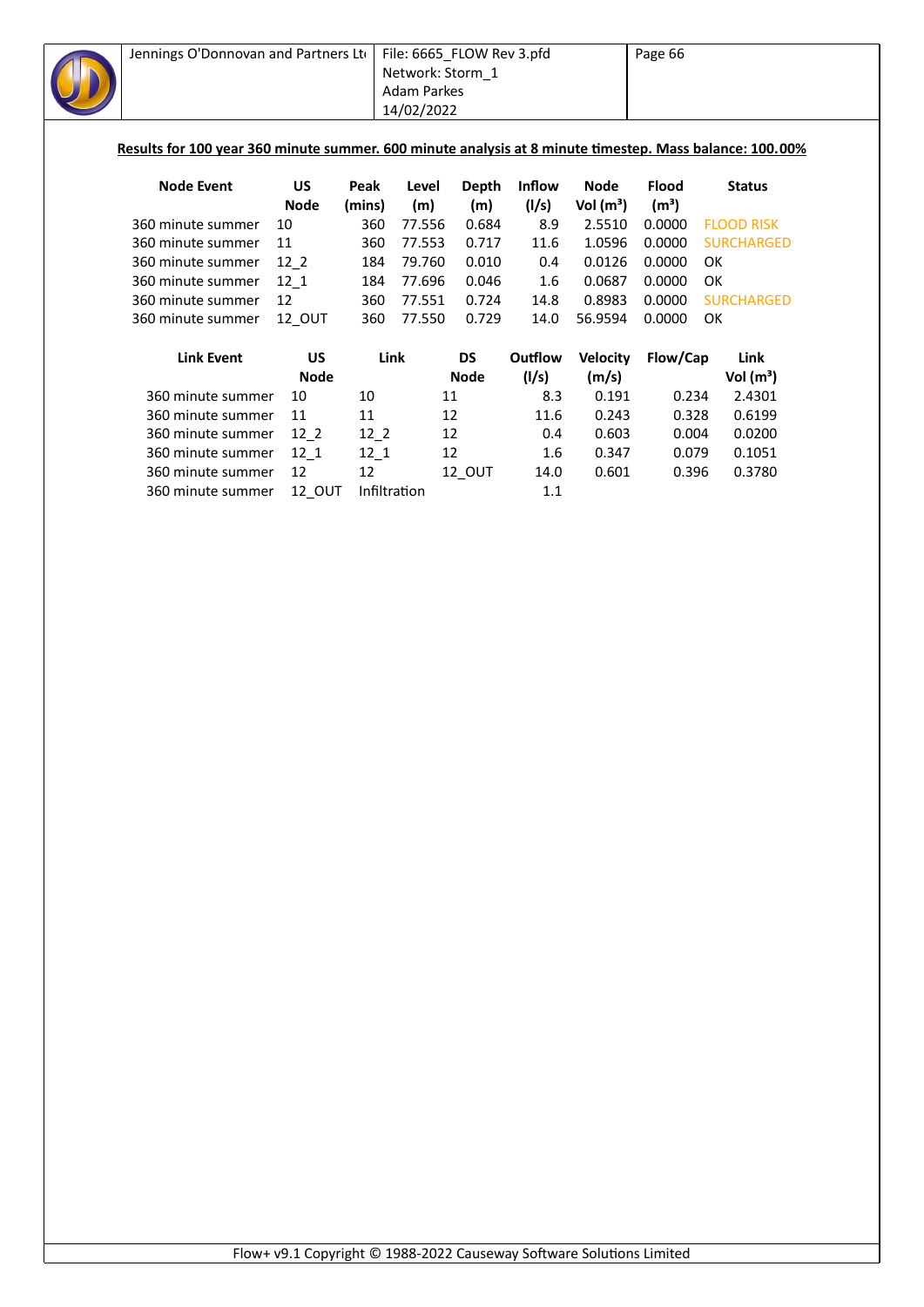| Jennings O'Donnovan and Partners Ltd                                                                    |             |              | File: 6665_FLOW Rev 3.pfd |             |               |                 | Page 67           |           |                   |  |
|---------------------------------------------------------------------------------------------------------|-------------|--------------|---------------------------|-------------|---------------|-----------------|-------------------|-----------|-------------------|--|
|                                                                                                         |             |              | Network: Storm 1          |             |               |                 |                   |           |                   |  |
|                                                                                                         |             |              | <b>Adam Parkes</b>        |             |               |                 |                   |           |                   |  |
|                                                                                                         |             |              | 14/02/2022                |             |               |                 |                   |           |                   |  |
|                                                                                                         |             |              |                           |             |               |                 |                   |           |                   |  |
| Results for 100 year 480 minute summer. 720 minute analysis at 8 minute timestep. Mass balance: 100.00% |             |              |                           |             |               |                 |                   |           |                   |  |
| <b>Node Event</b>                                                                                       | <b>US</b>   | Peak         | Level                     | Depth       | <b>Inflow</b> | <b>Node</b>     | <b>Flood</b>      |           | <b>Status</b>     |  |
|                                                                                                         | <b>Node</b> | (mins)       | (m)                       | (m)         | (1/s)         | Vol $(m^3)$     | (m <sup>3</sup> ) |           |                   |  |
| 480 minute summer                                                                                       | 10          | 424          | 77.568                    | 0.696       | 7.1           | 2.5986          | 0.0000            |           | <b>FLOOD RISK</b> |  |
| 480 minute summer                                                                                       | 11          | 424          | 77.565                    | 0.729       | 9.2           | 1.0774          | 0.0000            |           | <b>SURCHARGED</b> |  |
| 480 minute summer                                                                                       | $12-2$      | 248          | 79.759                    | 0.009       | 0.3           | 0.0112          | 0.0000            | <b>OK</b> |                   |  |
| 480 minute summer                                                                                       | 12 1        | 248          | 77.692                    | 0.042       | 1.3           | 0.0631          | 0.0000            | <b>OK</b> |                   |  |
| 480 minute summer                                                                                       | 12          | 432          | 77.566                    | 0.739       | 11.8          | 0.9167          | 0.0000            |           | <b>SURCHARGED</b> |  |
| 480 minute summer                                                                                       | 12 OUT      | 440          | 77.565                    | 0.744       | 11.3          | 58.0854         | 0.0000            | <b>OK</b> |                   |  |
| <b>Link Event</b>                                                                                       | <b>US</b>   | Link         |                           | <b>DS</b>   | Outflow       | <b>Velocity</b> | Flow/Cap          |           | Link              |  |
|                                                                                                         | <b>Node</b> |              |                           | <b>Node</b> | (1/s)         | (m/s)           |                   |           | Vol $(m^3)$       |  |
| 480 minute summer                                                                                       | 10          | 10           | 11                        |             | 6.6           | 0.181           | 0.187             |           | 2.4301            |  |
| 480 minute summer                                                                                       | 11          | 11           | 12                        |             | 9.2           | 0.224           | 0.262             |           | 0.6199            |  |
| 480 minute summer                                                                                       | $12-2$      | $12-2$       | 12                        |             | 0.3           | 0.560           | 0.003             |           | 0.0166            |  |
| 480 minute summer                                                                                       | $12_{1}$    | $12-1$       | 12                        |             | 1.3           | 0.327           | 0.065             |           | 0.0925            |  |
| 480 minute summer                                                                                       | 12          | 12           |                           | 12_OUT      | 11.3          | 0.576           | 0.320             |           | 0.3780            |  |
| 480 minute summer                                                                                       | 12_OUT      | Infiltration |                           |             | 1.1           |                 |                   |           |                   |  |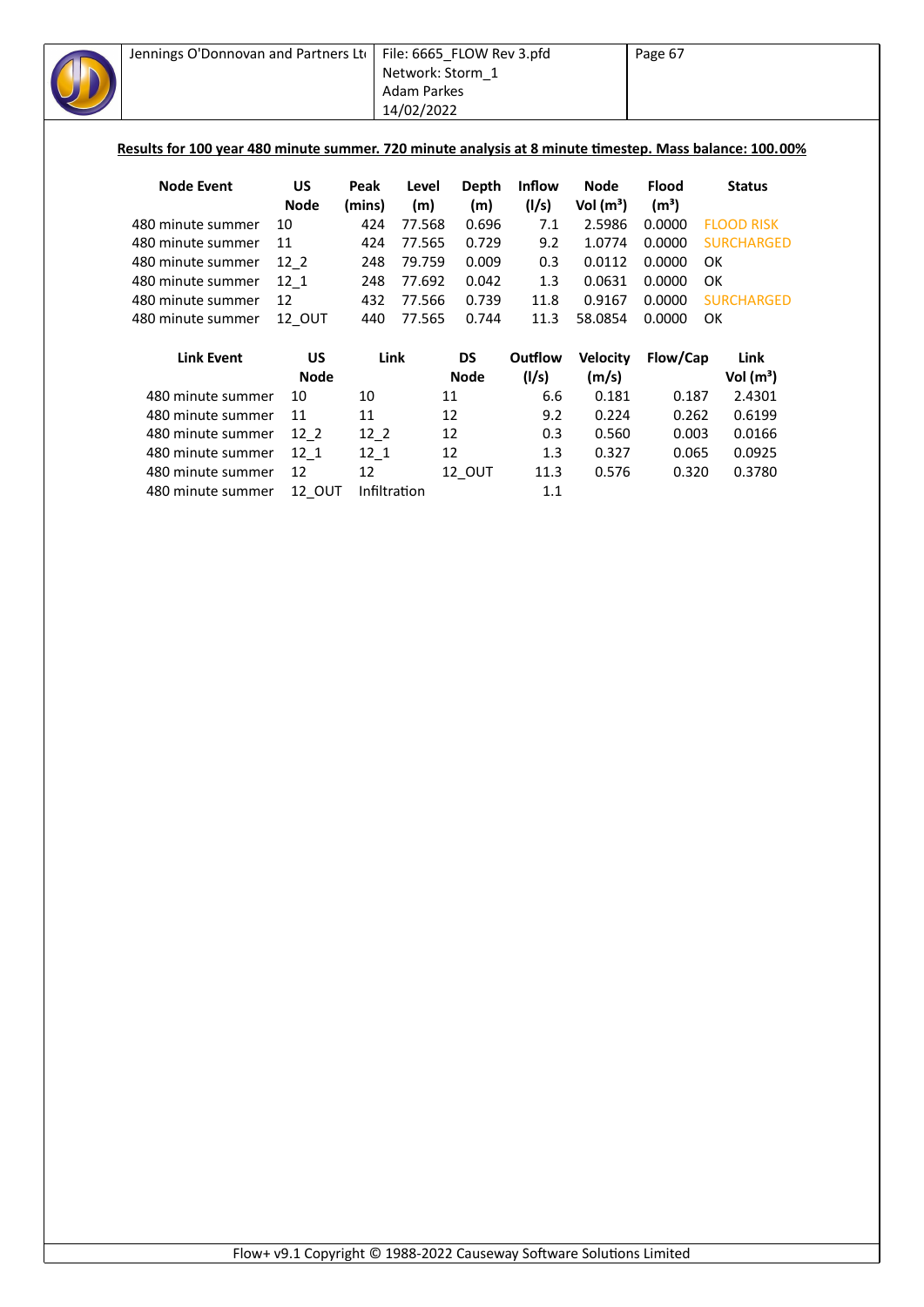| Jennings O'Donnovan and Partners Lto                                                                     |             |              | File: 6665_FLOW Rev 3.pfd |             |               |                 | Page 68           |    |                   |  |
|----------------------------------------------------------------------------------------------------------|-------------|--------------|---------------------------|-------------|---------------|-----------------|-------------------|----|-------------------|--|
|                                                                                                          |             |              | Network: Storm 1          |             |               |                 |                   |    |                   |  |
|                                                                                                          |             |              | <b>Adam Parkes</b>        |             |               |                 |                   |    |                   |  |
|                                                                                                          |             |              | 14/02/2022                |             |               |                 |                   |    |                   |  |
|                                                                                                          |             |              |                           |             |               |                 |                   |    |                   |  |
| Results for 100 year 600 minute summer. 840 minute analysis at 15 minute timestep. Mass balance: 100.00% |             |              |                           |             |               |                 |                   |    |                   |  |
| <b>Node Event</b>                                                                                        | <b>US</b>   | Peak         | Level                     | Depth       | <b>Inflow</b> | <b>Node</b>     | <b>Flood</b>      |    | <b>Status</b>     |  |
|                                                                                                          | <b>Node</b> | (mins)       | (m)                       | (m)         | (1/s)         | Vol $(m^3)$     | (m <sup>3</sup> ) |    |                   |  |
| 600 minute summer                                                                                        | 10          | 510          | 77.572                    | 0.700       | 5.9           | 2.6114          | 0.0000            |    | <b>FLOOD RISK</b> |  |
| 600 minute summer                                                                                        | 11          | 510          | 77.570                    | 0.734       | 7.7           | 1.0838          | 0.0000            |    | <b>SURCHARGED</b> |  |
| 600 minute summer                                                                                        | $12-2$      | 315          | 79.759                    | 0.009       | 0.3           | 0.0112          | 0.0000            | OK |                   |  |
| 600 minute summer                                                                                        | 12 1        | 315          | 77.689                    | 0.039       | 1.1           | 0.0586          | 0.0000            | OK |                   |  |
| 600 minute summer                                                                                        | 12          | 495          | 77.571                    | 0.744       | 9.4           | 0.9221          | 0.0000            |    | <b>SURCHARGED</b> |  |
| 600 minute summer                                                                                        | 12_OUT      | 495          | 77.570                    | 0.749       | 10.1          | 58.4469         | 0.0000            | OK |                   |  |
|                                                                                                          |             |              |                           |             |               |                 |                   |    |                   |  |
| <b>Link Event</b>                                                                                        | <b>US</b>   | Link         |                           | <b>DS</b>   | Outflow       | <b>Velocity</b> | Flow/Cap          |    | Link              |  |
|                                                                                                          | <b>Node</b> |              |                           | <b>Node</b> | (1/s)         | (m/s)           |                   |    | Vol $(m^3)$       |  |
| 600 minute summer                                                                                        | 10          | 10           | 11                        |             | 5.5           | 0.175           | 0.157             |    | 2.4301            |  |
| 600 minute summer                                                                                        | 11          | 11           | 12                        |             | 7.2           | 0.212           | 0.203             |    | 0.6199            |  |
| 600 minute summer                                                                                        | $12-2$      | $12-2$       | 12                        |             | 0.3           | 0.560           | 0.003             |    | 0.0166            |  |
| 600 minute summer                                                                                        | $12 - 1$    | $12_1$       | 12                        |             | 1.1           | 0.312           | 0.055             |    | 0.0822            |  |
| 600 minute summer                                                                                        | 12          | 12           |                           | 12_OUT      | 10.1          | 0.570           | 0.286             |    | 0.3780            |  |
| 600 minute summer                                                                                        | 12_OUT      | Infiltration |                           |             | 1.1           |                 |                   |    |                   |  |
|                                                                                                          |             |              |                           |             |               |                 |                   |    |                   |  |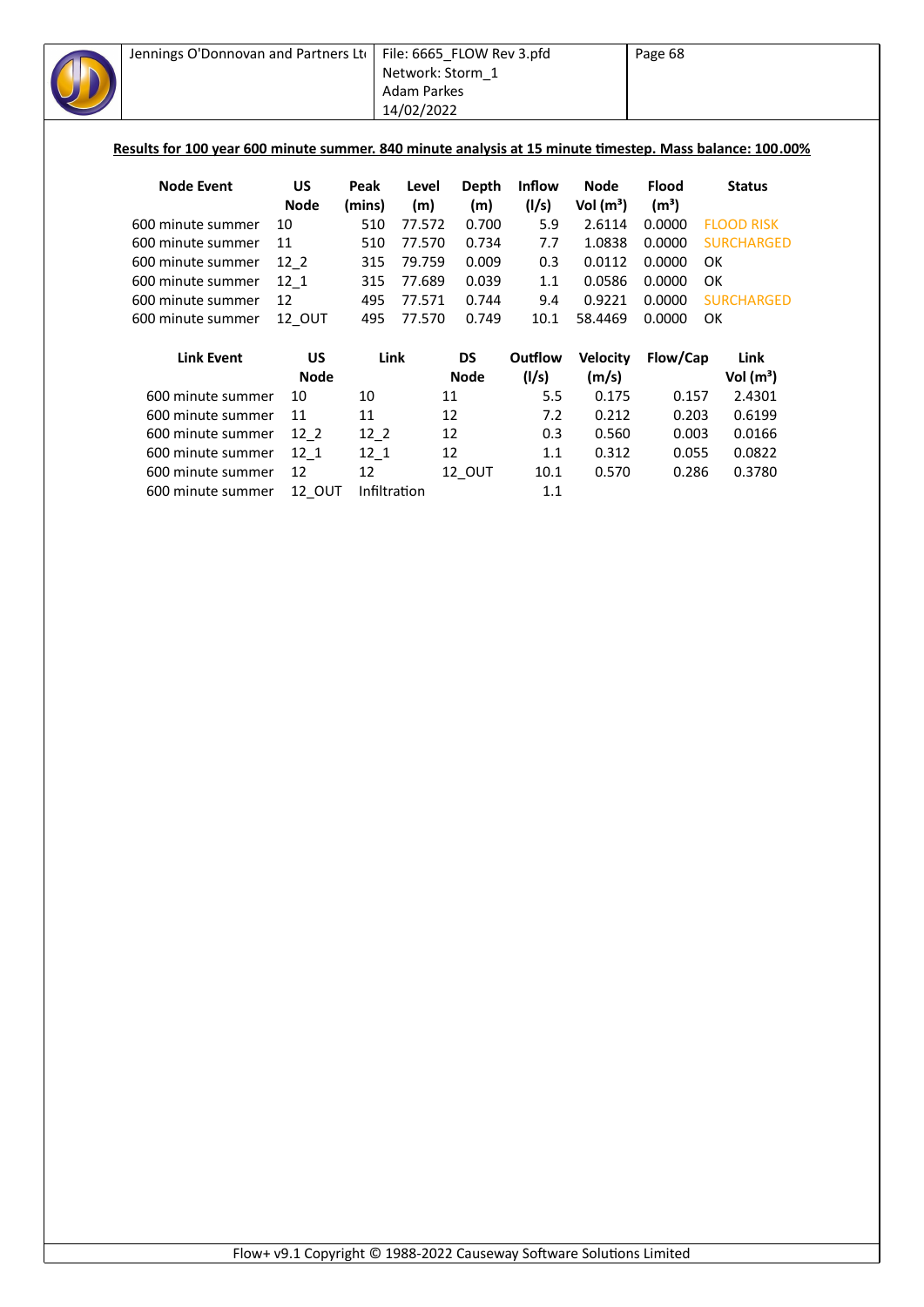| Jennings O'Donnovan and Partners Ltd |             |              | File: 6665_FLOW Rev 3.pfd<br>Network: Storm_1<br><b>Adam Parkes</b><br>14/02/2022 |             |         |                 | Page 69<br>Results for 100 year 720 minute summer. 960 minute analysis at 15 minute timestep. Mass balance: 100.00% |                   |  |  |
|--------------------------------------|-------------|--------------|-----------------------------------------------------------------------------------|-------------|---------|-----------------|---------------------------------------------------------------------------------------------------------------------|-------------------|--|--|
| <b>Node Event</b>                    | <b>US</b>   | Peak         | Level                                                                             | Depth       | Inflow  | <b>Node</b>     | <b>Flood</b>                                                                                                        | <b>Status</b>     |  |  |
|                                      | <b>Node</b> | (mins)       | (m)                                                                               | (m)         | (1/s)   | Vol $(m^3)$     | (m <sup>3</sup> )                                                                                                   |                   |  |  |
| 720 minute summer                    | 10          | 600          | 77.567                                                                            | 0.695       | 5.3     | 2.5940          | 0.0000                                                                                                              | <b>FLOOD RISK</b> |  |  |
| 720 minute summer                    | 11          | 585          | 77.567                                                                            | 0.731       | 6.9     | 1.0802          | 0.0000                                                                                                              | <b>SURCHARGED</b> |  |  |
| 720 minute summer                    | $12-2$      | 345          | 79.758                                                                            | 0.008       | 0.2     | 0.0093          | 0.0000                                                                                                              | OK                |  |  |
| 720 minute summer                    | 12 1        | 375          | 77.686                                                                            | 0.036       | 0.9     | 0.0537          | 0.0000                                                                                                              | OK                |  |  |
| 720 minute summer                    | 12          | 570          | 77.572                                                                            | 0.745       | 8.2     | 0.9234          | 0.0000                                                                                                              | <b>SURCHARGED</b> |  |  |
| 720 minute summer                    | 12 OUT      | 570          | 77.569                                                                            | 0.748       | 9.0     | 58.3761         | 0.0000                                                                                                              | OK                |  |  |
| <b>Link Event</b>                    | <b>US</b>   | Link         |                                                                                   | <b>DS</b>   | Outflow | <b>Velocity</b> | Flow/Cap                                                                                                            | Link              |  |  |
|                                      | <b>Node</b> |              |                                                                                   | <b>Node</b> | (1/s)   | (m/s)           |                                                                                                                     | Vol $(m^3)$       |  |  |
| 720 minute summer                    | 10          | 10           | 11                                                                                |             | 5.0     | 0.165           | 0.141                                                                                                               | 2.4301            |  |  |
| 720 minute summer                    | 11          | 11           | 12                                                                                |             | 6.4     | 0.203           | 0.182                                                                                                               | 0.6199            |  |  |
| 720 minute summer                    | $12-2$      | $12-2$       | 12                                                                                |             | 0.2     | 0.498           | 0.002                                                                                                               | 0.0124            |  |  |
| 720 minute summer                    | $12-1$      | $12_1$       | 12                                                                                |             | 0.9     | 0.293           | 0.045                                                                                                               | 0.0717            |  |  |
| 720 minute summer                    | 12          | 12           |                                                                                   | 12_OUT      | 9.0     | 0.570           | 0.256                                                                                                               | 0.3780            |  |  |
| 720 minute summer                    | 12 OUT      | Infiltration |                                                                                   |             | 1.1     |                 |                                                                                                                     |                   |  |  |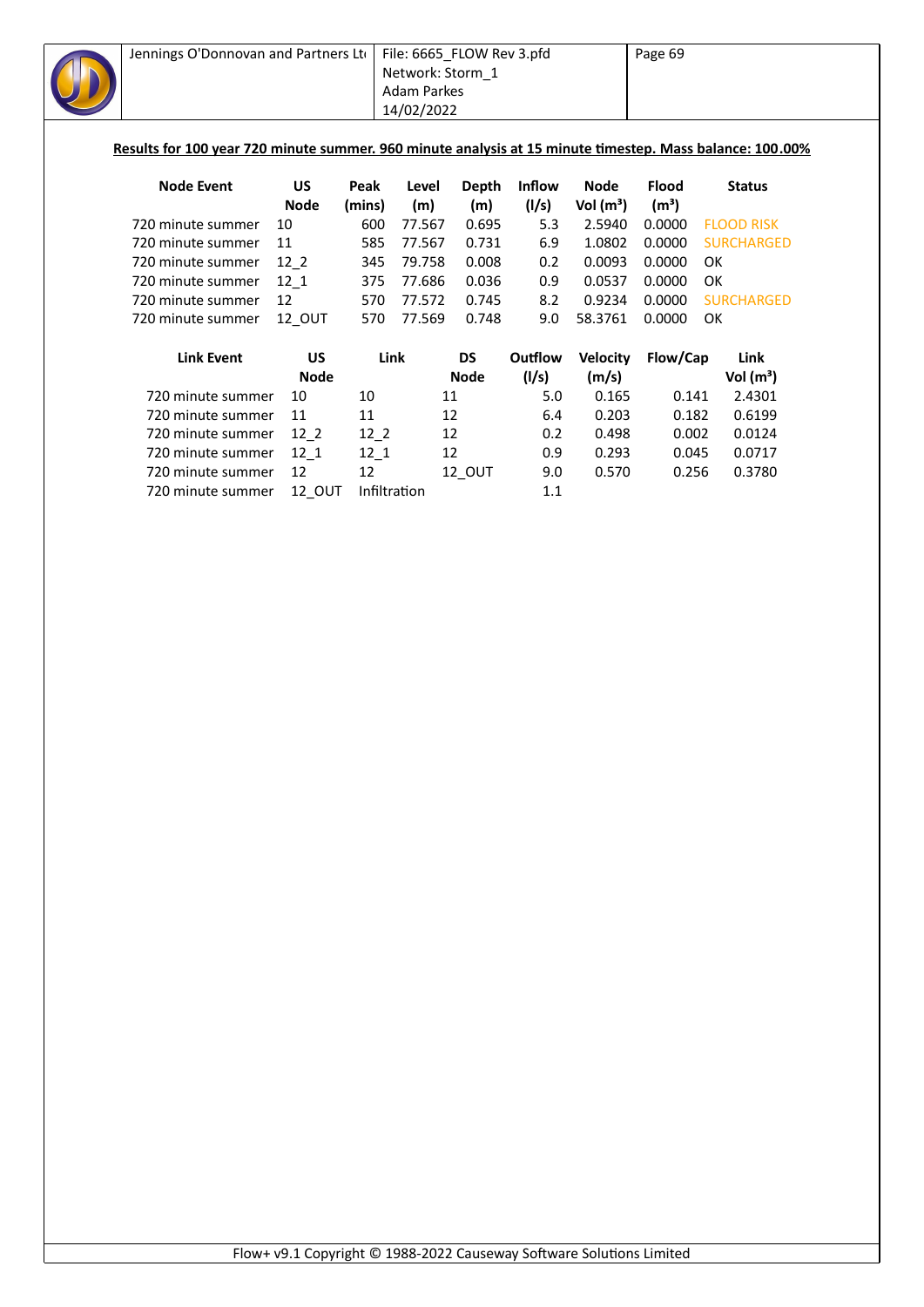| Jennings O'Donnovan and Partners Lto                                                                      |               |              | File: 6665_FLOW Rev 3.pfd<br>Network: Storm 1 |             |         |                 | Page 70           |                   |
|-----------------------------------------------------------------------------------------------------------|---------------|--------------|-----------------------------------------------|-------------|---------|-----------------|-------------------|-------------------|
|                                                                                                           |               |              | <b>Adam Parkes</b>                            |             |         |                 |                   |                   |
|                                                                                                           |               |              | 14/02/2022                                    |             |         |                 |                   |                   |
|                                                                                                           |               |              |                                               |             |         |                 |                   |                   |
| Results for 100 year 960 minute summer. 1200 minute analysis at 15 minute timestep. Mass balance: 100.00% |               |              |                                               |             |         |                 |                   |                   |
| <b>Node Event</b>                                                                                         | <b>US</b>     | Peak         | Level                                         | Depth       | Inflow  | <b>Node</b>     | <b>Flood</b>      | <b>Status</b>     |
|                                                                                                           | <b>Node</b>   | (mins)       | (m)                                           | (m)         | (1/s)   | Vol $(m^3)$     | (m <sup>3</sup> ) |                   |
| 960 minute summer                                                                                         | 10            | 705          | 77.574                                        | 0.702       | 4.4     | 2.6183          | 0.0000            | <b>FLOOD RISK</b> |
| 960 minute summer                                                                                         | 11            | 705          | 77.575                                        | 0.739       | 5.7     | 1.0910          | 0.0000            | <b>SURCHARGED</b> |
| 960 minute summer                                                                                         | $12-2$        | 480          | 79.758                                        | 0.008       | 0.2     | 0.0093          | 0.0000            | OK                |
| 960 minute summer                                                                                         | $12_{1}$      | 495          | 77.684                                        | 0.034       | 0.8     | 0.0510          | 0.0000            | OK                |
| 960 minute summer                                                                                         | 12            | 690          | 77.574                                        | 0.747       | 7.3     | 0.9267          | 0.0000            | <b>SURCHARGED</b> |
| 960 minute summer                                                                                         | 12 OUT        | 690          | 77.574                                        | 0.753       | 7.1     | 58.8120         | 0.0000            | OK                |
| <b>Link Event</b>                                                                                         | <b>US</b>     | Link         |                                               | <b>DS</b>   | Outflow | <b>Velocity</b> | Flow/Cap          | <b>Link</b>       |
|                                                                                                           | <b>Node</b>   |              |                                               | <b>Node</b> | (1/s)   | (m/s)           |                   | Vol $(m^3)$       |
| 960 minute summer                                                                                         | 10            | 10           | 11                                            |             | 4.1     | 0.154           | 0.117             | 2.4301            |
| 960 minute summer                                                                                         | 11            | 11           | 12                                            |             | 5.7     | 0.177           | 0.161             | 0.6199            |
| 960 minute summer                                                                                         | $12-2$        | $12-2$       | 12                                            |             | 0.2     | 0.498           | 0.002             | 0.0124            |
| 960 minute summer                                                                                         | $12_1$        | $12_1$       | 12                                            |             | 0.8     | 0.282           | 0.040             | 0.0663            |
| 960 minute summer                                                                                         | 12            | 12           |                                               | 12_OUT      | 7.1     | 0.517           | 0.200             | 0.3780            |
| 960 minute summer                                                                                         | <b>12 OUT</b> | Infiltration |                                               |             | 1.2     |                 |                   |                   |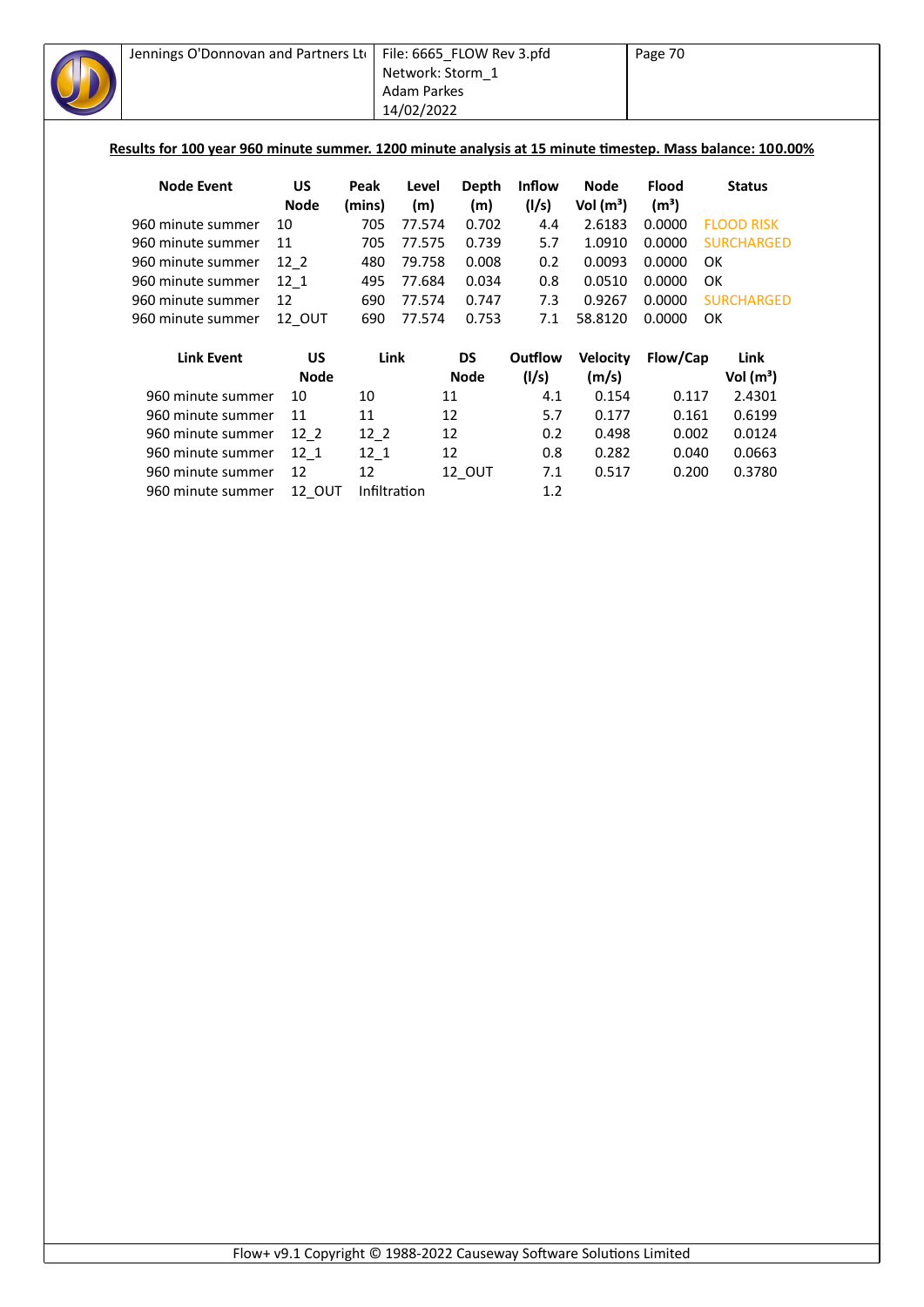| Jennings O'Donnovan and Partners Lto                                                                       |             |              | File: 6665_FLOW Rev 3.pfd |              |               |                 | Page 71           |                   |  |  |
|------------------------------------------------------------------------------------------------------------|-------------|--------------|---------------------------|--------------|---------------|-----------------|-------------------|-------------------|--|--|
|                                                                                                            |             |              | Network: Storm 1          |              |               |                 |                   |                   |  |  |
|                                                                                                            |             |              | <b>Adam Parkes</b>        |              |               |                 |                   |                   |  |  |
|                                                                                                            |             |              | 14/02/2022                |              |               |                 |                   |                   |  |  |
|                                                                                                            |             |              |                           |              |               |                 |                   |                   |  |  |
| Results for 100 year 1440 minute summer. 1680 minute analysis at 30 minute timestep. Mass balance: 100.00% |             |              |                           |              |               |                 |                   |                   |  |  |
| <b>Node Event</b>                                                                                          | <b>US</b>   | Peak         | Level                     | <b>Depth</b> | <b>Inflow</b> | <b>Node</b>     | <b>Flood</b>      | <b>Status</b>     |  |  |
|                                                                                                            | <b>Node</b> | (mins)       | (m)                       | (m)          | (1/s)         | Vol $(m^3)$     | (m <sup>3</sup> ) |                   |  |  |
| 1440 minute summer                                                                                         | 10          | 960          | 77.563                    | 0.691        | 3.3           | 2.5773          | 0.0000            | <b>FLOOD RISK</b> |  |  |
| 1440 minute summer                                                                                         | 11          | 990          | 77.564                    | 0.728        | 4.3           | 1.0755          | 0.0000            | <b>SURCHARGED</b> |  |  |
| 1440 minute summer                                                                                         | $12-2$      | 600          | 79.756                    | 0.006        | 0.1           | 0.0069          | 0.0000            | <b>OK</b>         |  |  |
| 1440 minute summer                                                                                         | $12-1$      | 750          | 77.680                    | 0.030        | 0.6           | 0.0449          | 0.0000            | <b>OK</b>         |  |  |
| 1440 minute summer                                                                                         | 12          | 1020         | 77.564                    | 0.737        | 5.1           | 0.9133          | 0.0000            | <b>SURCHARGED</b> |  |  |
| 1440 minute summer                                                                                         | 12_OUT      | 990          | 77.565                    | 0.744        | 5.9           | 58.0769         | 0.0000            | <b>OK</b>         |  |  |
| <b>Link Event</b>                                                                                          | <b>US</b>   | <b>Link</b>  |                           | <b>DS</b>    | Outflow       | <b>Velocity</b> | Flow/Cap          | Link              |  |  |
|                                                                                                            | <b>Node</b> |              |                           | <b>Node</b>  | (1/s)         | (m/s)           |                   | Vol $(m^3)$       |  |  |
| 1440 minute summer                                                                                         | 10          | 10           | 11                        |              | 3.1           | 0.154           | 0.089             | 2.4301            |  |  |
| 1440 minute summer                                                                                         | 11          | 11           | 12                        |              | 4.0           | 0.168           | 0.114             | 0.6199            |  |  |
| 1440 minute summer                                                                                         | $12-2$      | $12-2$       | 12                        |              | 0.1           | 0.402           | 0.001             | 0.0077            |  |  |
| 1440 minute summer                                                                                         | $12_1$      | $12_1$       | 12                        |              | 0.6           | 0.255           | 0.030             | 0.0549            |  |  |
| 1440 minute summer                                                                                         | 12          | 12           |                           | 12_OUT       | 5.9           | 0.406           | 0.168             | 0.3780            |  |  |
| 1440 minute summer                                                                                         | 12_OUT      | Infiltration |                           |              | 1.1           |                 |                   |                   |  |  |
|                                                                                                            |             |              |                           |              |               |                 |                   |                   |  |  |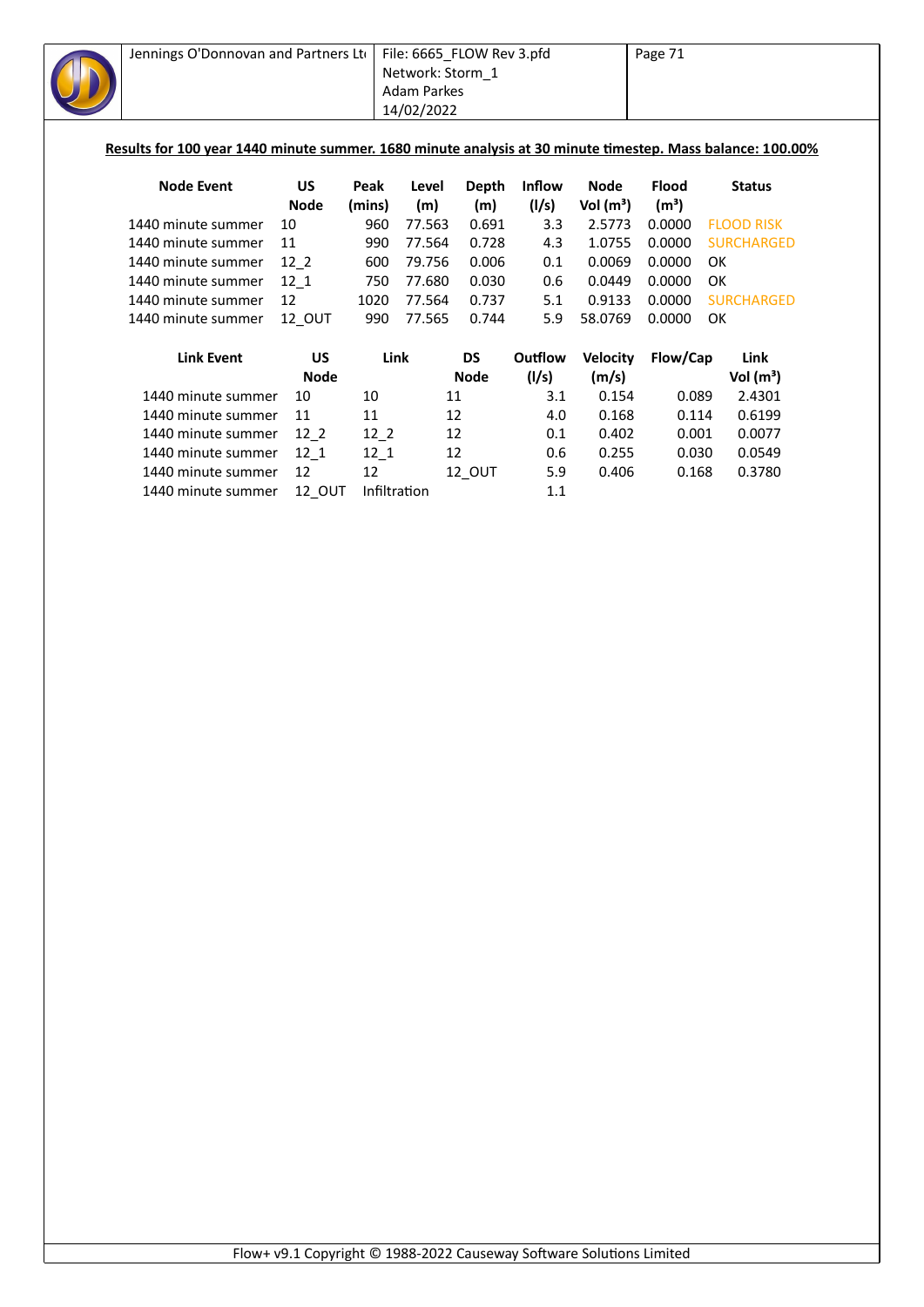| Jennings O'Donnovan and Partners Lto                                                                           |             |        | File: 6665 FLOW Rev 3.pfd |             |               |                 | Page 72           |           |                   |  |
|----------------------------------------------------------------------------------------------------------------|-------------|--------|---------------------------|-------------|---------------|-----------------|-------------------|-----------|-------------------|--|
|                                                                                                                |             |        | Network: Storm 1          |             |               |                 |                   |           |                   |  |
|                                                                                                                |             |        | <b>Adam Parkes</b>        |             |               |                 |                   |           |                   |  |
|                                                                                                                |             |        | 14/02/2022                |             |               |                 |                   |           |                   |  |
|                                                                                                                |             |        |                           |             |               |                 |                   |           |                   |  |
| Results for 100 year +20% CC 15 minute summer. 255 minute analysis at 1 minute timestep. Mass balance: 100.00% |             |        |                           |             |               |                 |                   |           |                   |  |
|                                                                                                                |             |        |                           |             |               |                 |                   |           |                   |  |
| <b>Node Event</b>                                                                                              | <b>US</b>   | Peak   | Level                     | Depth       | <b>Inflow</b> | Node            | <b>Flood</b>      |           | <b>Status</b>     |  |
|                                                                                                                | <b>Node</b> | (mins) | (m)                       | (m)         | (1/s)         | Vol $(m^3)$     | (m <sup>3</sup> ) |           |                   |  |
| 15 minute summer                                                                                               | 10          | 11     | 77.144                    | 0.272       | 40.8          | 1.0157          | 0.0000            | OK        |                   |  |
| 15 minute summer                                                                                               | 11          | 20     | 77.134                    | 0.298       | 54.0          | 0.4408          | 0.0000            | 0K        |                   |  |
| 15 minute summer                                                                                               | $12-2$      | 11     | 79.771                    | 0.021       | 1.7           | 0.0249          | 0.0000            | OK        |                   |  |
| 15 minute summer                                                                                               | 12 1        | 11     | 77.744                    | 0.094       | 7.3           | 0.1410          | 0.0000            | OK        |                   |  |
| 15 minute summer                                                                                               | 12          | 20     | 77.134                    | 0.307       | 66.6          | 0.3811          | 0.0000            |           | <b>SURCHARGED</b> |  |
| 15 minute summer                                                                                               | 12_OUT      | 19     | 77.134                    | 0.313       | 65.6          | 24.4318         | 0.0000            | <b>OK</b> |                   |  |
|                                                                                                                |             |        |                           |             |               |                 |                   |           |                   |  |
| <b>Link Event</b>                                                                                              | US          |        | Link                      | DS          | Outflow       | <b>Velocity</b> | Flow/Cap          |           | Link              |  |
|                                                                                                                | <b>Node</b> |        |                           | <b>Node</b> | (1/s)         | (m/s)           |                   |           | Vol $(m^3)$       |  |
| 15 minute summer                                                                                               | 10          | 10     | 11                        |             | 39.0          | 0.599           | 1.103             |           | 2.3448            |  |
| 15 minute summer                                                                                               | 11          | 11     | 12                        |             | 52.4          | 0.894           | 1.484             |           | 0.6196            |  |
| 15 minute summer                                                                                               | $12-2$      | $12-2$ | 12                        |             | 1.7           | 0.941           | 0.017             |           | 0.0558            |  |
| 15 minute summer                                                                                               | $12 - 1$    | $12-1$ | 12                        |             | 7.1           | 0.552           | 0.358             |           | 0.2976            |  |
| 15 minute summer                                                                                               | 12          | 12     |                           | 12_OUT      | 65.6          | 1.861           | 1.856             |           | 0.3780            |  |
| 15 minute summer                                                                                               | 12 OUT      |        | Infiltration              |             | 1.0           |                 |                   |           |                   |  |
|                                                                                                                |             |        |                           |             |               |                 |                   |           |                   |  |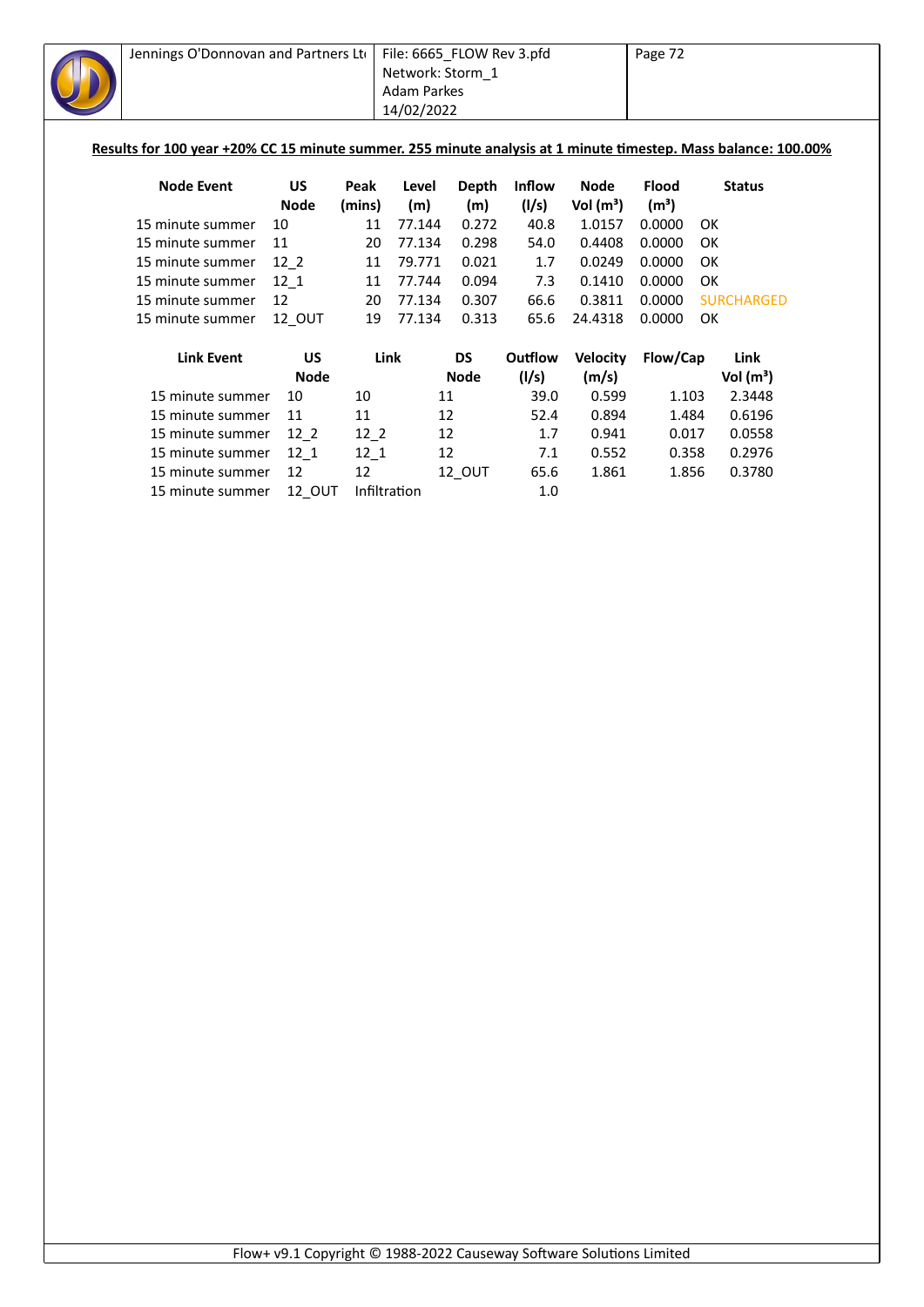| Jennings O'Donnovan and Partners Lto                                                                           |             |        | File: 6665_FLOW Rev 3.pfd<br>Network: Storm_1<br><b>Adam Parkes</b><br>14/02/2022 |              |               |             | Page 73           |    |                   |  |
|----------------------------------------------------------------------------------------------------------------|-------------|--------|-----------------------------------------------------------------------------------|--------------|---------------|-------------|-------------------|----|-------------------|--|
| Results for 100 year +20% CC 30 minute summer. 270 minute analysis at 1 minute timestep. Mass balance: 100.00% |             |        |                                                                                   |              |               |             |                   |    |                   |  |
| <b>Node Event</b>                                                                                              | US          | Peak   | Level                                                                             | <b>Depth</b> | <b>Inflow</b> | <b>Node</b> | <b>Flood</b>      |    | <b>Status</b>     |  |
|                                                                                                                | <b>Node</b> | (mins) | (m)                                                                               | (m)          | (I/s)         | Vol $(m^3)$ | (m <sup>3</sup> ) |    |                   |  |
| 30 minute summer                                                                                               | 10          | 35     | 77.269                                                                            | 0.397        | 39.1          | 1.4794      | 0.0000            |    | <b>SURCHARGED</b> |  |
| 30 minute summer                                                                                               | 11          | 36     | 77.269                                                                            | 0.433        | 50.4          | 0.6394      | 0.0000            |    | <b>SURCHARGED</b> |  |
| 30 minute summer                                                                                               | $12-2$      | 18     | 79.771                                                                            | 0.021        | 1.7           | 0.0249      | 0.0000            | OK |                   |  |
| 30 minute summer                                                                                               | $12-1$      | 18     | 77.743                                                                            | 0.093        | 7.0           | 0.1392      | 0.0000            | OK |                   |  |
| 30 minute summer                                                                                               | 12          | 35     | 77.269                                                                            | 0.442        | 62.2          | 0.5476      | 0.0000            |    | <b>SURCHARGED</b> |  |
| 30 minute summer                                                                                               | 12 OUT      | 34     | 77.268                                                                            | 0.447        | 60.9          | 34.9405     | 0.0000            | OK |                   |  |
| <b>Link Event</b>                                                                                              | <b>US</b>   |        | Link                                                                              | <b>DS</b>    | Outflow       | Velocity    | Flow/Cap          |    | Link              |  |
|                                                                                                                | <b>Node</b> |        |                                                                                   | <b>Node</b>  | (I/s)         | (m/s)       |                   |    | Vol $(m^3)$       |  |
| 30 minute summer                                                                                               | 10          | 10     |                                                                                   | 11           | 36.0          | 0.554       | 1.018             |    | 2.4301            |  |
| 30 minute summer                                                                                               | 11          | 11     |                                                                                   | 12           | 48.3          | 0.763       | 1.366             |    | 0.6199            |  |
| 30 minute summer                                                                                               | $12-2$      | $12-2$ |                                                                                   | 12           | 1.7           | 0.939       | 0.017             |    | 0.0555            |  |
| 30 minute summer                                                                                               | $12-1$      | $12_1$ |                                                                                   | 12           | 6.9           | 0.546       | 0.347             |    | 0.2918            |  |
| 30 minute summer                                                                                               | 12          | 12     |                                                                                   | 12_OUT       | 60.9          | 1.336       | 1.723             |    | 0.3780            |  |
| 30 minute summer                                                                                               | 12_OUT      |        | Infiltration                                                                      |              | 1.0           |             |                   |    |                   |  |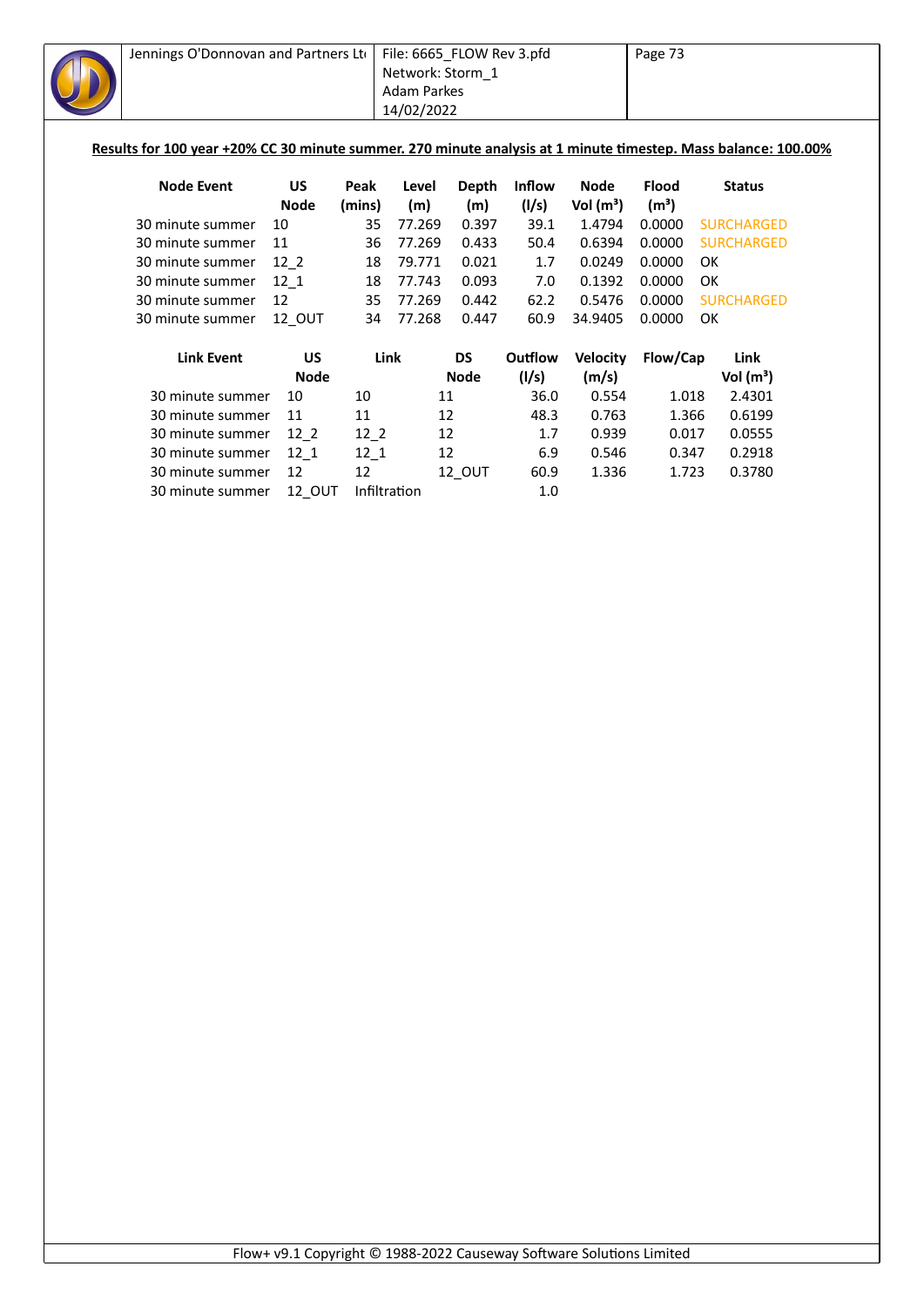| Jennings O'Donnovan and Partners Lto                                                                           |             |          | File: 6665_FLOW Rev 3.pfd |           |         |                       | Page 74           |                   |
|----------------------------------------------------------------------------------------------------------------|-------------|----------|---------------------------|-----------|---------|-----------------------|-------------------|-------------------|
|                                                                                                                |             |          | Network: Storm 1          |           |         |                       |                   |                   |
|                                                                                                                |             |          | Adam Parkes               |           |         |                       |                   |                   |
|                                                                                                                |             |          | 14/02/2022                |           |         |                       |                   |                   |
|                                                                                                                |             |          |                           |           |         |                       |                   |                   |
| Results for 100 year +20% CC 60 minute summer. 300 minute analysis at 1 minute timestep. Mass balance: 100.00% |             |          |                           |           |         |                       |                   |                   |
|                                                                                                                |             |          |                           |           |         |                       |                   |                   |
| <b>Node Event</b>                                                                                              | <b>US</b>   | Peak     | Level                     | Depth     | Inflow  | Node                  | <b>Flood</b>      | <b>Status</b>     |
|                                                                                                                | <b>Node</b> | (mins)   | (m)                       | (m)       | (1/s)   | Vol (m <sup>3</sup> ) | (m <sup>3</sup> ) |                   |
| 60 minute summer                                                                                               | 10          | 65       | 77.410                    | 0.538     | 30.7    | 2.0090                | 0.0000            | <b>SURCHARGED</b> |
| 60 minute summer                                                                                               | 11          | 64       | 77.410                    | 0.574     | 38.6    | 0.8474                | 0.0000            | <b>SURCHARGED</b> |
| 60 minute summer                                                                                               | $12-2$      | 33       | 79.768                    | 0.018     | 1.3     | 0.0219                | 0.0000            | OK                |
| 60 minute summer                                                                                               | 12 1        | 33       | 77.732                    | 0.082     | 5.5     | 0.1235                | 0.0000            | OK                |
| 60 minute summer                                                                                               | 12          | 64       | 77.410                    | 0.583     | 48.3    | 0.7232                | 0.0000            | <b>SURCHARGED</b> |
| 60 minute summer                                                                                               | 12 OUT      | 64       | 77.410                    | 0.589     | 47.6    | 45.9935               | 0.0000            | OK                |
| <b>Link Event</b>                                                                                              | <b>US</b>   | Link     |                           | <b>DS</b> | Outflow | <b>Velocity</b>       | Flow/Cap          | Link              |
|                                                                                                                | <b>Node</b> |          |                           | Node      | (1/s)   | (m/s)                 |                   | Vol $(m^3)$       |
| 60 minute summer                                                                                               | 10          | 10       | 11                        |           | 27.7    | 0.418                 | 0.785             | 2.4301            |
| 60 minute summer                                                                                               | 11          | 11       | 12                        |           | 37.7    | 0.536                 | 1.066             | 0.6199            |
| 60 minute summer                                                                                               | $12-2$      | $12-2$   | 12                        |           | 1.3     | 0.865                 | 0.013             | 0.0462            |
| 60 minute summer                                                                                               | 12 1        | $12 - 1$ | 12                        |           | 5.4     | 0.508                 | 0.274             | 0.2477            |

60 minute summer 12 12 12\_OUT 47.6 1.121 1.348 0.3780

60 minute summer 12\_OUT Infiltration 1.1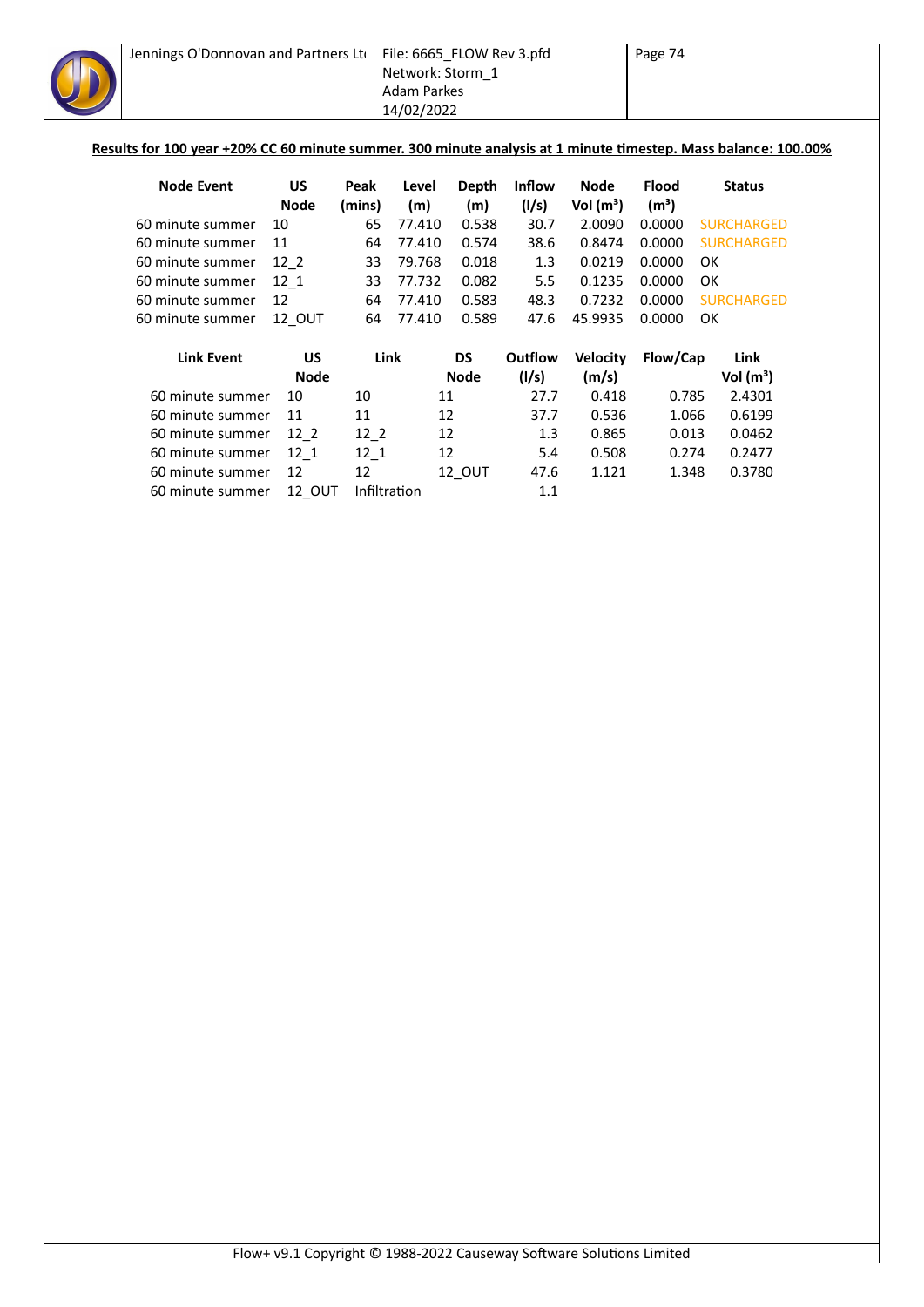| Results for 100 year +20% CC 120 minute summer. 360 minute analysis at 2 minute timestep. Mass balance: 100.00% |
|-----------------------------------------------------------------------------------------------------------------|
|                                                                                                                 |
|                                                                                                                 |
|                                                                                                                 |
|                                                                                                                 |
| <b>SURCHARGED</b>                                                                                               |
|                                                                                                                 |
|                                                                                                                 |
| <b>SURCHARGED</b>                                                                                               |
|                                                                                                                 |
|                                                                                                                 |
|                                                                                                                 |
|                                                                                                                 |
|                                                                                                                 |
|                                                                                                                 |
|                                                                                                                 |
|                                                                                                                 |
|                                                                                                                 |
|                                                                                                                 |
|                                                                                                                 |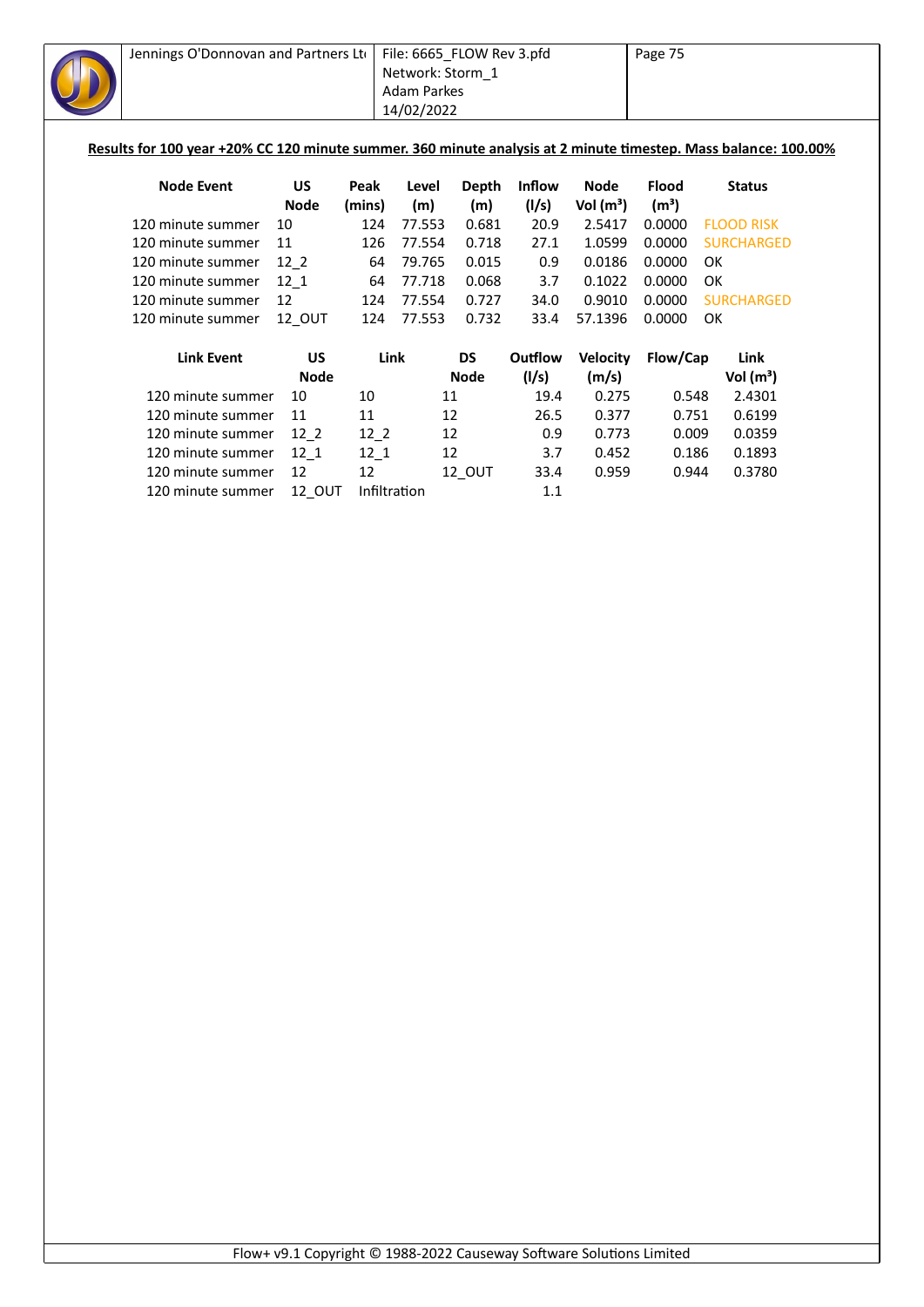| Jennings O'Donnovan and Partners Lto                                                                            |             |              |                    | File: 6665_FLOW Rev 3.pfd |               |                 | Page 76           |                   |  |
|-----------------------------------------------------------------------------------------------------------------|-------------|--------------|--------------------|---------------------------|---------------|-----------------|-------------------|-------------------|--|
|                                                                                                                 |             |              | Network: Storm 1   |                           |               |                 |                   |                   |  |
|                                                                                                                 |             |              | <b>Adam Parkes</b> |                           |               |                 |                   |                   |  |
|                                                                                                                 |             |              | 14/02/2022         |                           |               |                 |                   |                   |  |
|                                                                                                                 |             |              |                    |                           |               |                 |                   |                   |  |
| Results for 100 year +20% CC 180 minute summer. 420 minute analysis at 4 minute timestep. Mass balance: 100.00% |             |              |                    |                           |               |                 |                   |                   |  |
|                                                                                                                 |             |              |                    |                           |               |                 |                   |                   |  |
| <b>Node Event</b>                                                                                               | <b>US</b>   | Peak         | Level              | Depth                     | <b>Inflow</b> | <b>Node</b>     | <b>Flood</b>      | <b>Status</b>     |  |
|                                                                                                                 | <b>Node</b> | (mins)       | (m)                | (m)                       | (1/s)         | Vol $(m^3)$     | (m <sup>3</sup> ) |                   |  |
| 180 minute summer                                                                                               | 10          | 184          | 77.633             | 0.761                     | 15.9          | 2.8378          | 0.0000            | <b>FLOOD RISK</b> |  |
| 180 minute summer                                                                                               | 11          | 184          | 77.633             | 0.797                     | 20.7          | 1.1770          | 0.0000            | <b>SURCHARGED</b> |  |
| 180 minute summer                                                                                               | $12-2$      | 96           | 79.764             | 0.014                     | 0.7           | 0.0165          | 0.0000            | OK                |  |
| 180 minute summer                                                                                               | $12 - 1$    | 96           | 77.711             | 0.061                     | 2.9           | 0.0912          | 0.0000            | OK                |  |
| 180 minute summer                                                                                               | 12          | 184          | 77.633             | 0.806                     | 25.7          | 0.9994          | 0.0000            | <b>SURCHARGED</b> |  |
| 180 minute summer                                                                                               | 12_OUT      | 184          | 77.633             | 0.812                     | 25.9          | 63.4022         | 0.0000            | OK                |  |
|                                                                                                                 |             |              |                    |                           |               |                 |                   |                   |  |
| <b>Link Event</b>                                                                                               | <b>US</b>   | Link         |                    | <b>DS</b>                 | Outflow       | <b>Velocity</b> | Flow/Cap          | Link              |  |
|                                                                                                                 | <b>Node</b> |              |                    | <b>Node</b>               | (1/s)         | (m/s)           |                   | Vol $(m^3)$       |  |
| 180 minute summer                                                                                               | 10          | 10           |                    | 11                        | 14.8          | 0.233           | 0.418             | 2.4301            |  |
| 180 minute summer                                                                                               | 11          | 11           |                    | 12                        | 19.9          | 0.302           | 0.563             | 0.6199            |  |
| 180 minute summer                                                                                               | $12-2$      | $12-2$       |                    | 12                        | 0.7           | 0.716           | 0.007             | 0.0302            |  |
| 180 minute summer                                                                                               | $12_1$      | $12-1$       |                    | 12                        | 2.9           | 0.420           | 0.146             | 0.1600            |  |
| 180 minute summer                                                                                               | 12          | 12           |                    | 12_OUT                    | 25.9          | 0.819           | 0.732             | 0.3780            |  |
| 180 minute summer                                                                                               | 12 OUT      | Infiltration |                    |                           | 1.2           |                 |                   |                   |  |
|                                                                                                                 |             |              |                    |                           |               |                 |                   |                   |  |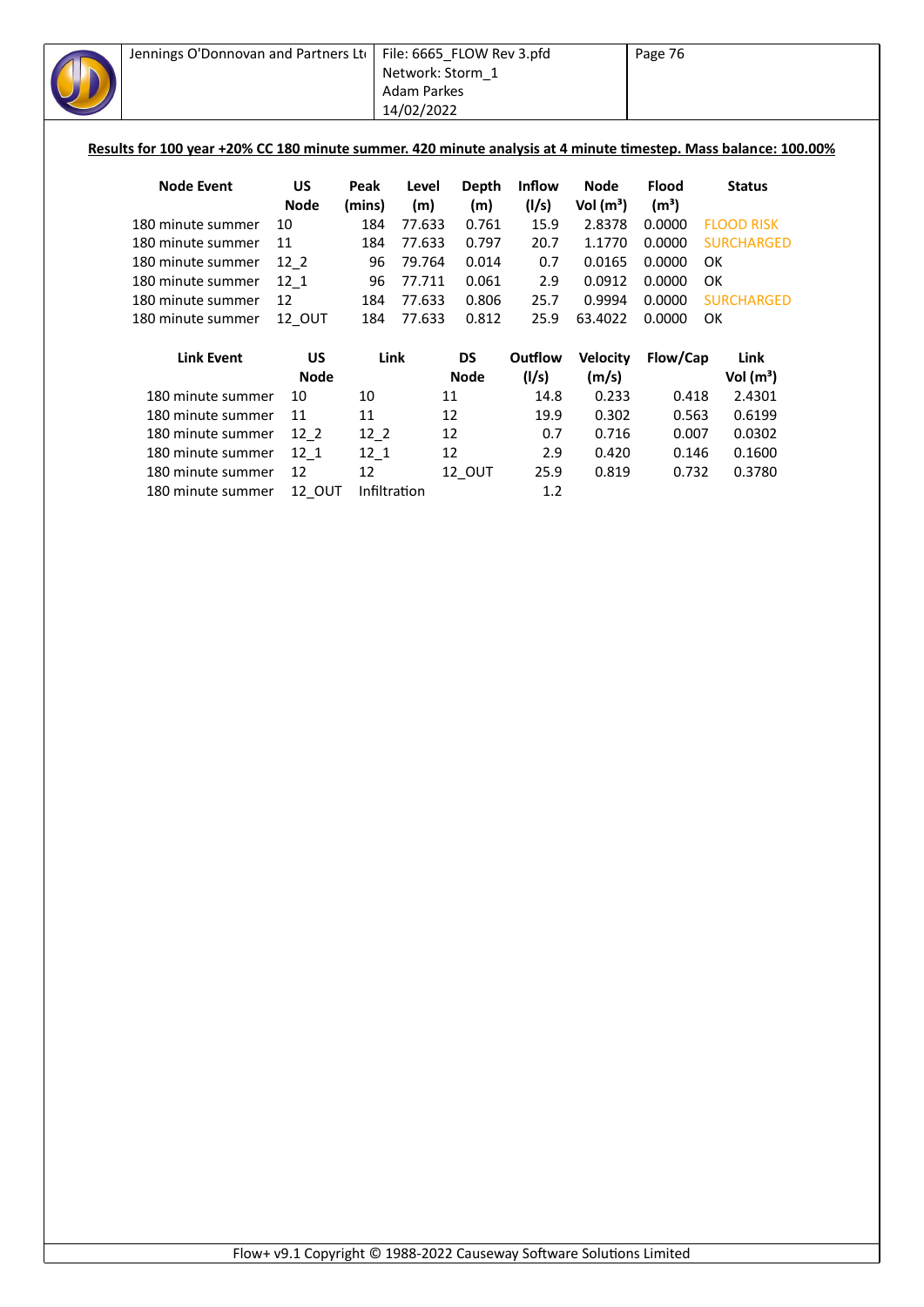| Jennings O'Donnovan and Partners Lto                                                                            |             |              | File: 6665_FLOW Rev 3.pfd |             |               |                 | Page 77           |    |                   |  |
|-----------------------------------------------------------------------------------------------------------------|-------------|--------------|---------------------------|-------------|---------------|-----------------|-------------------|----|-------------------|--|
|                                                                                                                 |             |              | Network: Storm 1          |             |               |                 |                   |    |                   |  |
|                                                                                                                 |             |              | <b>Adam Parkes</b>        |             |               |                 |                   |    |                   |  |
|                                                                                                                 |             |              | 14/02/2022                |             |               |                 |                   |    |                   |  |
|                                                                                                                 |             |              |                           |             |               |                 |                   |    |                   |  |
| Results for 100 year +20% CC 240 minute summer. 480 minute analysis at 4 minute timestep. Mass balance: 100.00% |             |              |                           |             |               |                 |                   |    |                   |  |
|                                                                                                                 |             |              |                           |             |               |                 |                   |    |                   |  |
| <b>Node Event</b>                                                                                               | US          | Peak         | Level                     | Depth       | <b>Inflow</b> | <b>Node</b>     | <b>Flood</b>      |    | <b>Status</b>     |  |
|                                                                                                                 | <b>Node</b> | (mins)       | (m)                       | (m)         | (1/s)         | Vol $(m^3)$     | (m <sup>3</sup> ) |    |                   |  |
| 240 minute summer                                                                                               | 10          | 244          | 77.684                    | 0.812       | 13.7          | 3.0283          | 0.0000            |    | <b>FLOOD RISK</b> |  |
| 240 minute summer                                                                                               | 11          | 244          | 77.684                    | 0.848       | 17.7          | 1.2523          | 0.0000            |    | <b>SURCHARGED</b> |  |
| 240 minute summer                                                                                               | $12-2$      | 124          | 79.763                    | 0.013       | 0.6           | 0.0151          | 0.0000            | OK |                   |  |
| 240 minute summer                                                                                               | $12 - 1$    | 124          | 77.706                    | 0.056       | 2.5           | 0.0843          | 0.0000            | OK |                   |  |
| 240 minute summer                                                                                               | 12          | 244          | 77.684                    | 0.857       | 22.2          | 1.0626          | 0.0000            |    | <b>SURCHARGED</b> |  |
| 240 minute summer                                                                                               | 12_OUT      | 244          | 77.684                    | 0.863       | 21.9          | 67.3789         | 0.0000            | OK |                   |  |
|                                                                                                                 |             |              |                           |             |               |                 |                   |    |                   |  |
| <b>Link Event</b>                                                                                               | US          | Link         |                           | <b>DS</b>   | Outflow       | <b>Velocity</b> | Flow/Cap          |    | Link              |  |
|                                                                                                                 | <b>Node</b> |              |                           | <b>Node</b> | (1/s)         | (m/s)           |                   |    | Vol $(m^3)$       |  |
| 240 minute summer                                                                                               | 10          | 10           | 11                        |             | 12.7          | 0.218           | 0.359             |    | 2.4301            |  |
| 240 minute summer                                                                                               | 11          | 11           | 12                        |             | 17.3          | 0.281           | 0.489             |    | 0.6199            |  |
| 240 minute summer                                                                                               | $12-2$      | $12-2$       | 12                        |             | 0.6           | 0.676           | 0.006             |    | 0.0266            |  |
| 240 minute summer                                                                                               | $12-1$      | $12-1$       | 12                        |             | 2.4           | 0.397           | 0.123             |    | 0.1616            |  |
| 240 minute summer                                                                                               | 12          | 12           |                           | 12_OUT      | 21.9          | 0.794           | 0.619             |    | 0.3780            |  |
| 240 minute summer                                                                                               | 12 OUT      | Infiltration |                           |             | 1.2           |                 |                   |    |                   |  |
|                                                                                                                 |             |              |                           |             |               |                 |                   |    |                   |  |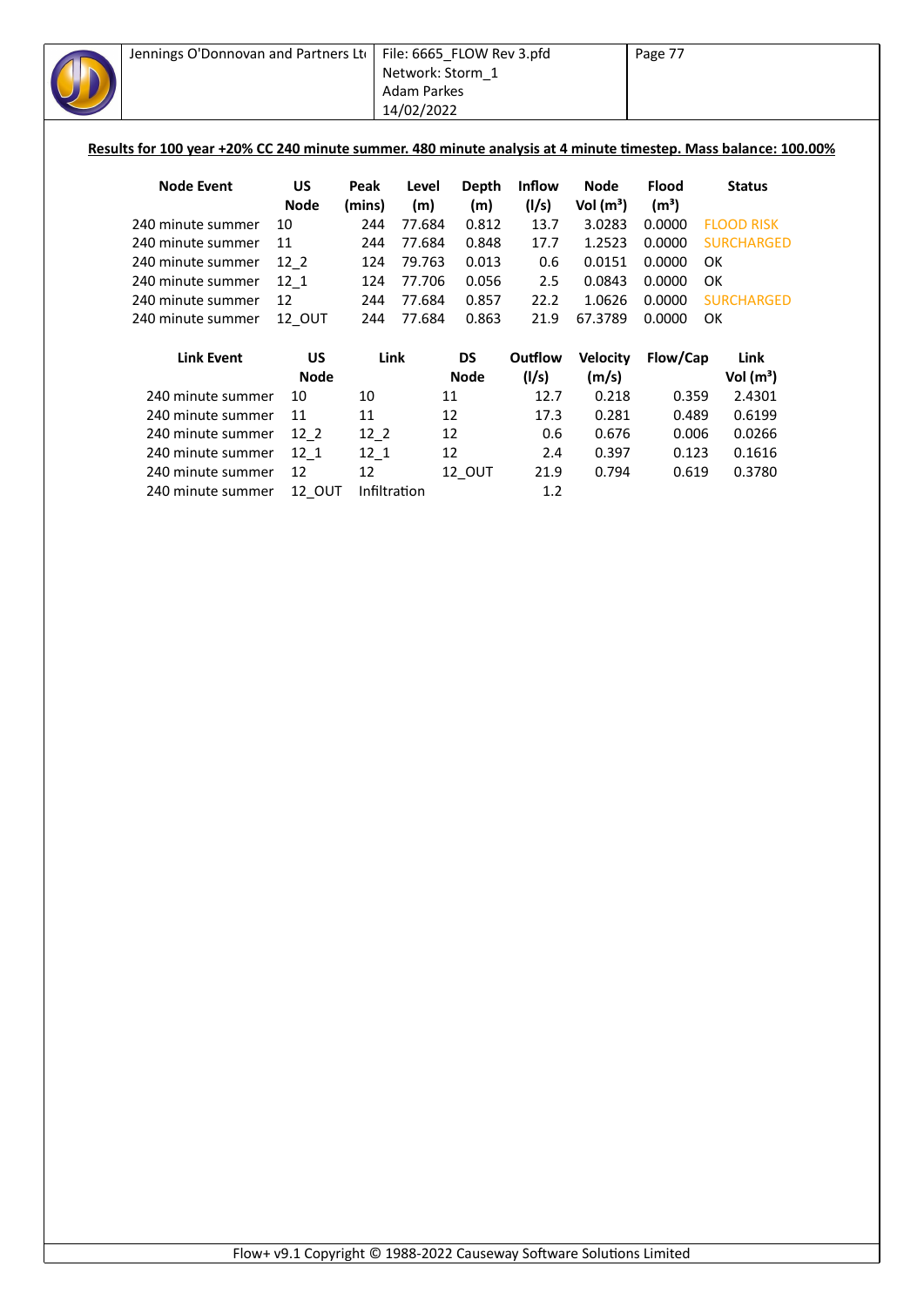| Jennings O'Donnovan and Partners Lto                                                                            |                          |               | File: 6665_FLOW Rev 3.pfd |              |                        |                            | Page 78                           |    |                   |  |
|-----------------------------------------------------------------------------------------------------------------|--------------------------|---------------|---------------------------|--------------|------------------------|----------------------------|-----------------------------------|----|-------------------|--|
|                                                                                                                 |                          |               | Network: Storm_1          |              |                        |                            |                                   |    |                   |  |
|                                                                                                                 |                          |               | Adam Parkes               |              |                        |                            |                                   |    |                   |  |
|                                                                                                                 |                          |               | 14/02/2022                |              |                        |                            |                                   |    |                   |  |
|                                                                                                                 |                          |               |                           |              |                        |                            |                                   |    |                   |  |
| Results for 100 year +20% CC 360 minute summer. 600 minute analysis at 8 minute timestep. Mass balance: 100.00% |                          |               |                           |              |                        |                            |                                   |    |                   |  |
|                                                                                                                 |                          |               |                           |              |                        |                            |                                   |    |                   |  |
| <b>Node Event</b>                                                                                               | <b>US</b><br><b>Node</b> | Peak          | Level<br>(m)              | Depth<br>(m) | <b>Inflow</b><br>(1/s) | <b>Node</b><br>Vol $(m^3)$ | <b>Flood</b><br>(m <sup>3</sup> ) |    | <b>Status</b>     |  |
| 360 minute summer                                                                                               | 10                       | (mins)<br>360 | 77.735                    | 0.863        | 10.7                   | 3.2206                     | 0.0000                            |    | <b>FLOOD RISK</b> |  |
| 360 minute summer                                                                                               | 11                       | 360           | 77.735                    | 0.899        | 13.8                   | 1.3281                     | 0.0000                            |    | <b>SURCHARGED</b> |  |
| 360 minute summer                                                                                               | $12-2$                   | 184           | 79.762                    | 0.012        | 0.5                    | 0.0139                     | 0.0000                            | OK |                   |  |
| 360 minute summer                                                                                               | $12 - 1$                 | 360           | 77.735                    | 0.085        | 1.9                    | 0.1281                     | 0.0000                            | OK |                   |  |
| 360 minute summer                                                                                               | 12                       | 360           | 77.735                    | 0.908        | 17.4                   | 1.1261                     | 0.0000                            |    | <b>SURCHARGED</b> |  |
| 360 minute summer                                                                                               | 12 OUT                   | 360           | 77.735                    | 0.914        | 17.1                   | 71.3779                    | 0.0000                            | OK |                   |  |
|                                                                                                                 |                          |               |                           |              |                        |                            |                                   |    |                   |  |
| <b>Link Event</b>                                                                                               | <b>US</b>                |               | Link                      | <b>DS</b>    | Outflow                | <b>Velocity</b>            | Flow/Cap                          |    | Link              |  |
|                                                                                                                 | <b>Node</b>              |               |                           | <b>Node</b>  | (1/s)                  | (m/s)                      |                                   |    | Vol $(m^3)$       |  |
| 360 minute summer                                                                                               | 10                       | 10            |                           | 11           | 9.9                    | 0.201                      | 0.281                             |    | 2.4301            |  |
| 360 minute summer                                                                                               | 11                       | 11            |                           | 12           | 13.5                   | 0.262                      | 0.383                             |    | 0.6199            |  |
| 360 minute summer                                                                                               | $12-2$                   | $12-2$        |                           | 12           | 0.5                    | 0.643                      | 0.005                             |    | 0.0236            |  |
| 360 minute summer                                                                                               | $12-1$                   | $12-1$        |                           | 12           | 1.9                    | 0.367                      | 0.094                             |    | 0.4067            |  |
| 360 minute summer                                                                                               | 12                       | 12            |                           | 12_OUT       | 17.1                   | 0.629                      | 0.484                             |    | 0.3780            |  |
| 360 minute summer                                                                                               | <b>12 OUT</b>            |               | Infiltration              |              | 1.2                    |                            |                                   |    |                   |  |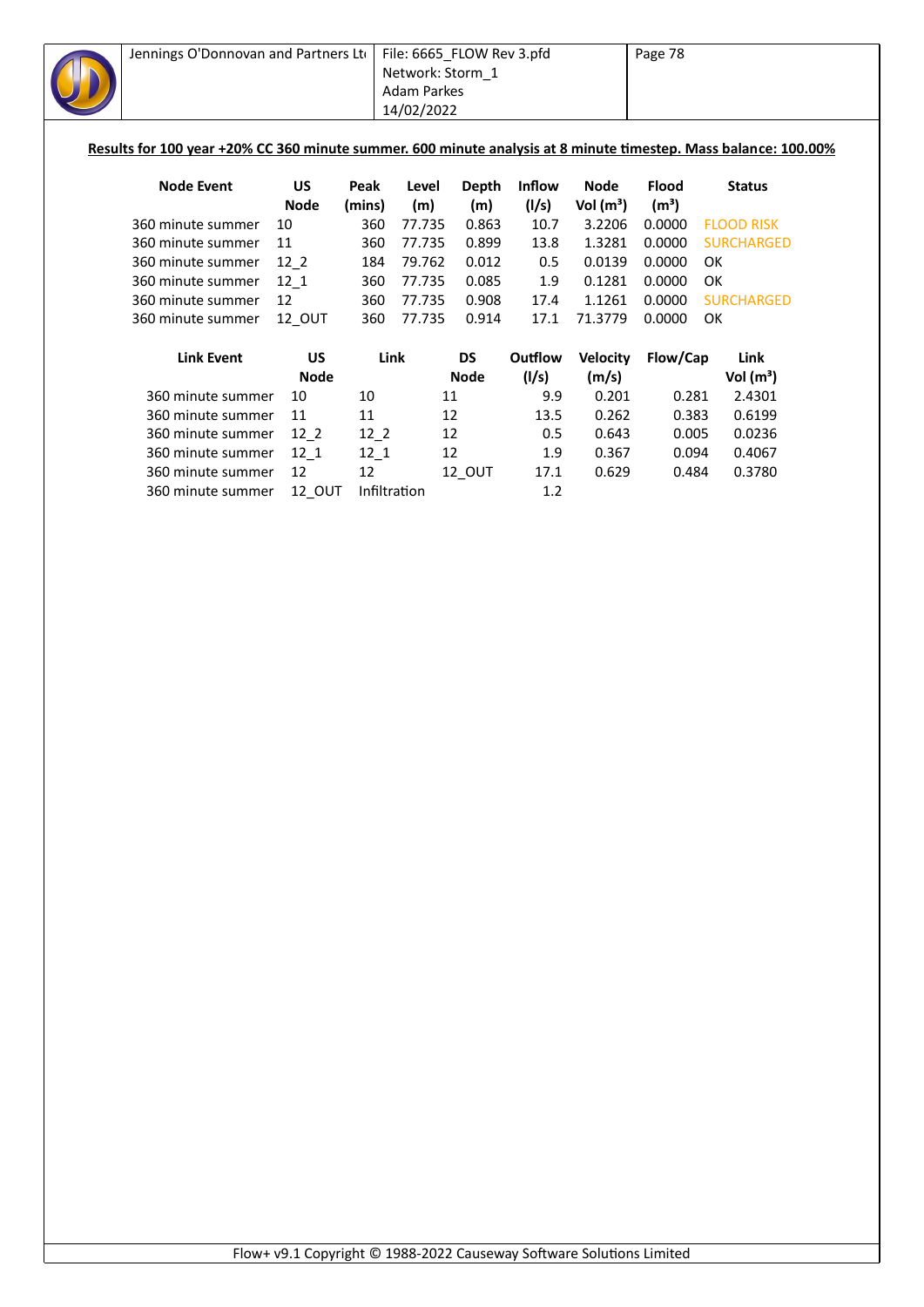| Jennings O'Donnovan and Partners Lto                                                                            |             |        | File: 6665_FLOW Rev 3.pfd |             |               |                 | Page 79           |    |                   |  |
|-----------------------------------------------------------------------------------------------------------------|-------------|--------|---------------------------|-------------|---------------|-----------------|-------------------|----|-------------------|--|
|                                                                                                                 |             |        | Network: Storm_1          |             |               |                 |                   |    |                   |  |
|                                                                                                                 |             |        | <b>Adam Parkes</b>        |             |               |                 |                   |    |                   |  |
|                                                                                                                 |             |        | 14/02/2022                |             |               |                 |                   |    |                   |  |
|                                                                                                                 |             |        |                           |             |               |                 |                   |    |                   |  |
| Results for 100 year +20% CC 480 minute summer. 720 minute analysis at 8 minute timestep. Mass balance: 100.00% |             |        |                           |             |               |                 |                   |    |                   |  |
|                                                                                                                 |             |        |                           |             |               |                 |                   |    |                   |  |
| <b>Node Event</b>                                                                                               | US          | Peak   | Level                     | Depth       | <b>Inflow</b> | Node            | <b>Flood</b>      |    | <b>Status</b>     |  |
|                                                                                                                 | <b>Node</b> | (mins) | (m)                       | (m)         | (1/s)         | Vol $(m^3)$     | (m <sup>3</sup> ) |    |                   |  |
| 480 minute summer                                                                                               | 10          | 472    | 77.758                    | 0.886       | 8.5           | 3.3064          | 0.0000            |    | <b>FLOOD RISK</b> |  |
| 480 minute summer                                                                                               | 11          | 472    | 77.758                    | 0.922       | 11.0          | 1.3621          | 0.0000            |    | <b>SURCHARGED</b> |  |
| 480 minute summer                                                                                               | $12-2$      | 248    | 79.761                    | 0.011       | 0.4           | 0.0127          | 0.0000            | OK |                   |  |
| 480 minute summer                                                                                               | 12 1        | 472    | 77.758                    | 0.108       | 1.5           | 0.1627          | 0.0000            | OK |                   |  |
| 480 minute summer                                                                                               | 12          | 472    | 77.758                    | 0.931       | 14.4          | 1.1546          | 0.0000            |    | <b>SURCHARGED</b> |  |
| 480 minute summer                                                                                               | 12_OUT      | 472    | 77.758                    | 0.937       | 13.2          | 73.1741         | 0.0000            | OK |                   |  |
|                                                                                                                 |             |        |                           |             |               |                 |                   |    |                   |  |
| <b>Link Event</b>                                                                                               | <b>US</b>   |        | Link                      | <b>DS</b>   | Outflow       | <b>Velocity</b> | Flow/Cap          |    | Link              |  |
|                                                                                                                 | <b>Node</b> |        |                           | <b>Node</b> | (1/s)         | (m/s)           |                   |    | Vol $(m^3)$       |  |
| 480 minute summer                                                                                               | 10          | 10     |                           | 11          | 7.9           | 0.187           | 0.223             |    | 2.4301            |  |
| 480 minute summer                                                                                               | 11          | 11     |                           | 12          | 11.3          | 0.243           | 0.319             |    | 0.6199            |  |
| 480 minute summer                                                                                               | $12-2$      | $12-2$ |                           | 12          | 0.4           | 0.607           | 0.004             |    | 0.0204            |  |
| 480 minute summer                                                                                               | $12-1$      | $12-1$ |                           | 12          | 1.5           | 0.342           | 0.076             |    | 0.5240            |  |
| 480 minute summer                                                                                               | 12          | 12     |                           | 12_OUT      | 13.2          | 0.598           | 0.374             |    | 0.3780            |  |
| 480 minute summer                                                                                               | 12 OUT      |        | Infiltration              |             | 1.2           |                 |                   |    |                   |  |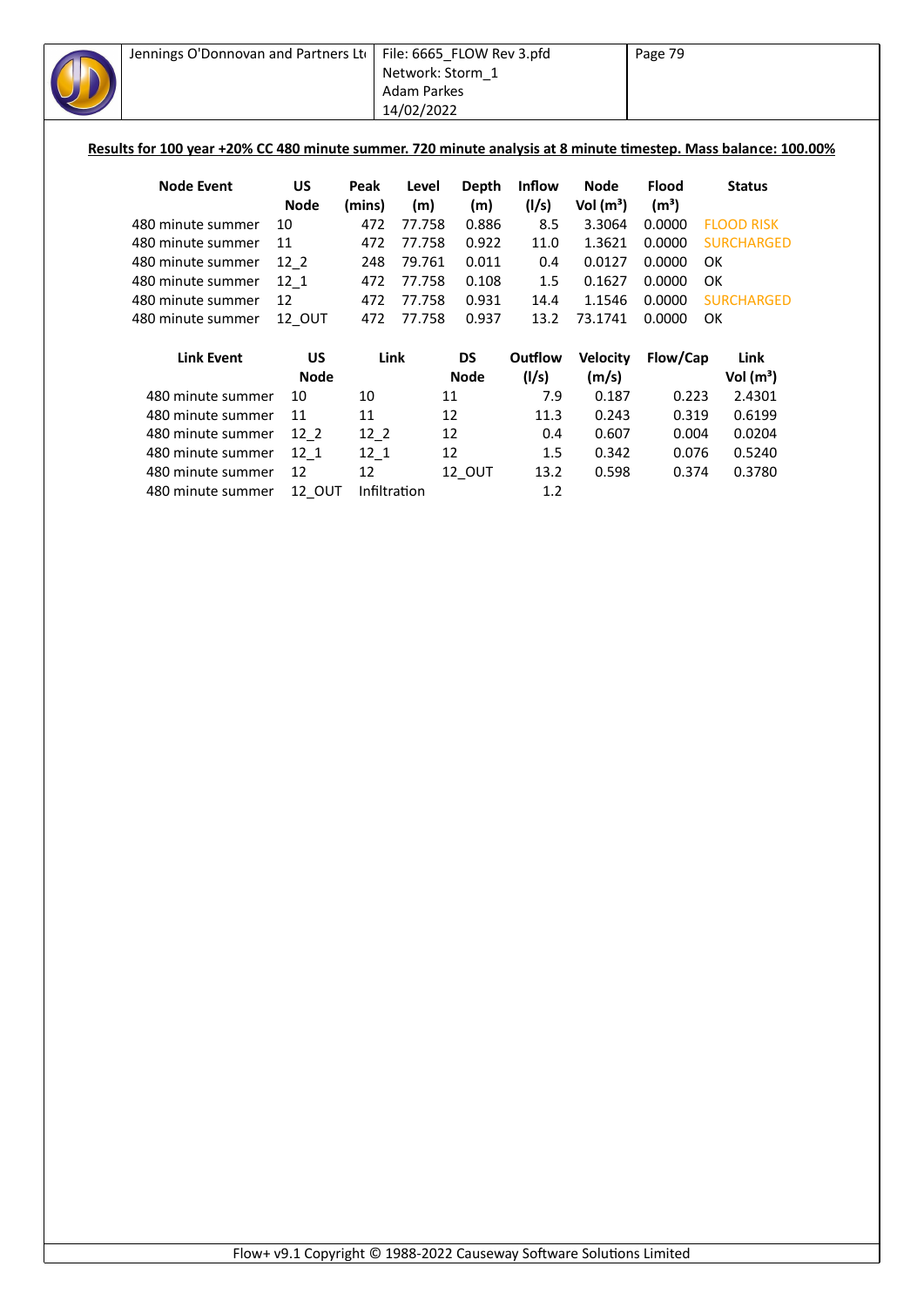| Jennings O'Donnovan and Partners Lto                                                                             |               |          | File: 6665_FLOW Rev 3.pfd |              |               |                 | Page 80           |    |                   |  |
|------------------------------------------------------------------------------------------------------------------|---------------|----------|---------------------------|--------------|---------------|-----------------|-------------------|----|-------------------|--|
|                                                                                                                  |               |          | Network: Storm 1          |              |               |                 |                   |    |                   |  |
|                                                                                                                  |               |          | <b>Adam Parkes</b>        |              |               |                 |                   |    |                   |  |
|                                                                                                                  |               |          | 14/02/2022                |              |               |                 |                   |    |                   |  |
|                                                                                                                  |               |          |                           |              |               |                 |                   |    |                   |  |
| Results for 100 year +20% CC 600 minute summer. 840 minute analysis at 15 minute timestep. Mass balance: 100.00% |               |          |                           |              |               |                 |                   |    |                   |  |
| <b>Node Event</b>                                                                                                | <b>US</b>     | Peak     | Level                     | <b>Depth</b> | <b>Inflow</b> | <b>Node</b>     | <b>Flood</b>      |    | <b>Status</b>     |  |
|                                                                                                                  | <b>Node</b>   | (mins)   | (m)                       | (m)          | (1/s)         | Vol $(m^3)$     | (m <sup>3</sup> ) |    |                   |  |
| 600 minute summer                                                                                                | 10            | 540      | 77.771                    | 0.899        | 7.0           | 3.3541          | 0.0000            |    | <b>FLOOD RISK</b> |  |
| 600 minute summer                                                                                                | 11            | 540      | 77.771                    | 0.935        | 9.1           | 1.3810          | 0.0000            |    | <b>SURCHARGED</b> |  |
| 600 minute summer                                                                                                | $12-2$        | 315      | 79.759                    | 0.009        | 0.3           | 0.0112          | 0.0000            | OK |                   |  |
| 600 minute summer                                                                                                | $12 - 1$      | 540      | 77.771                    | 0.121        | 1.3           | 0.1819          | 0.0000            | OK |                   |  |
| 600 minute summer                                                                                                | 12            | 540      | 77.771                    | 0.944        | 11.1          | 1.1705          | 0.0000            |    | <b>SURCHARGED</b> |  |
| 600 minute summer                                                                                                | 12 OUT        | 540      | 77.771                    | 0.950        | 12.0          | 74.1727         | 0.0000            | OK |                   |  |
|                                                                                                                  |               |          |                           |              |               |                 |                   |    |                   |  |
| <b>Link Event</b>                                                                                                | US            |          | Link                      | <b>DS</b>    | Outflow       | <b>Velocity</b> | Flow/Cap          |    | Link              |  |
|                                                                                                                  | <b>Node</b>   |          |                           | <b>Node</b>  | (1/s)         | (m/s)           |                   |    | Vol $(m^3)$       |  |
| 600 minute summer                                                                                                | 10            | 10       | 11                        |              | 6.5           | 0.181           | 0.185             |    | 2.4301            |  |
| 600 minute summer                                                                                                | 11            | 11       | 12                        |              | 8.5           | 0.225           | 0.241             |    | 0.6199            |  |
| 600 minute summer                                                                                                | $12-2$        | $12-2$   | 12                        |              | 0.3           | 0.560           | 0.003             |    | 0.0166            |  |
| 600 minute summer                                                                                                | $12-1$        | $12_{1}$ | 12                        |              | 1.3           | 0.327           | 0.065             |    | 0.5884            |  |
| 600 minute summer                                                                                                | 12            | 12       |                           | 12_OUT       | 12.0          | 0.604           | 0.340             |    | 0.3780            |  |
| 600 minute summer                                                                                                | <b>12 OUT</b> |          | Infiltration              |              | 1.2           |                 |                   |    |                   |  |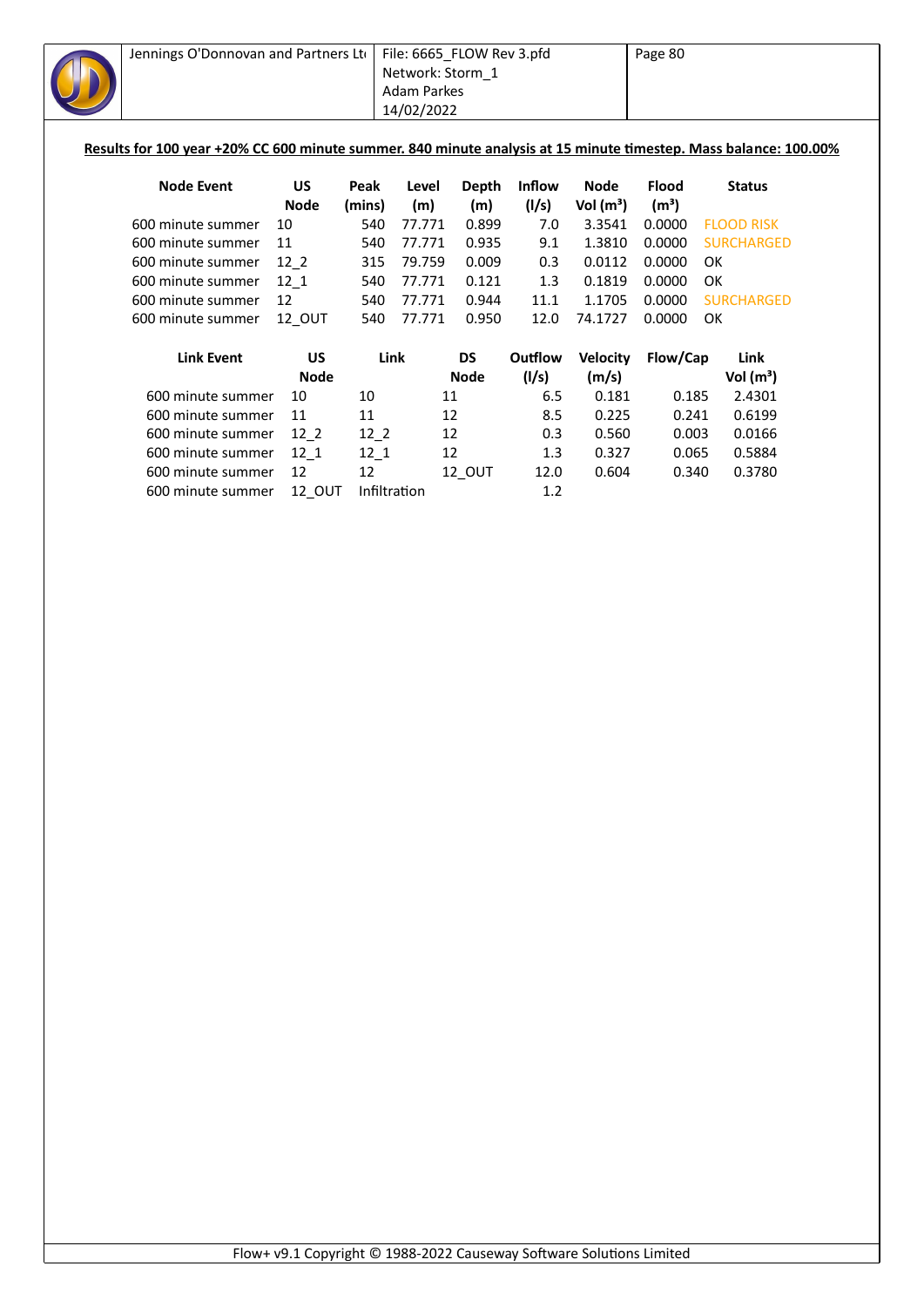| Jennings O'Donnovan and Partners Lto                                                                             |             |              | File: 6665_FLOW Rev 3.pfd |              |               |                 | Page 81           |    |                   |  |
|------------------------------------------------------------------------------------------------------------------|-------------|--------------|---------------------------|--------------|---------------|-----------------|-------------------|----|-------------------|--|
|                                                                                                                  |             |              | Network: Storm_1          |              |               |                 |                   |    |                   |  |
|                                                                                                                  |             |              | <b>Adam Parkes</b>        |              |               |                 |                   |    |                   |  |
|                                                                                                                  |             |              | 14/02/2022                |              |               |                 |                   |    |                   |  |
|                                                                                                                  |             |              |                           |              |               |                 |                   |    |                   |  |
| Results for 100 year +20% CC 720 minute summer. 960 minute analysis at 15 minute timestep. Mass balance: 100.00% |             |              |                           |              |               |                 |                   |    |                   |  |
|                                                                                                                  |             |              |                           |              |               |                 |                   |    |                   |  |
| <b>Node Event</b>                                                                                                | US          | Peak         | Level                     | <b>Depth</b> | <b>Inflow</b> | <b>Node</b>     | <b>Flood</b>      |    | <b>Status</b>     |  |
|                                                                                                                  | <b>Node</b> | (mins)       | (m)                       | (m)          | (1/s)         | Vol $(m^3)$     | (m <sup>3</sup> ) |    |                   |  |
| 720 minute summer                                                                                                | 10          | 600          | 77.770                    | 0.898        | 6.3           | 3.3495          | 0.0000            |    | <b>FLOOD RISK</b> |  |
| 720 minute summer                                                                                                | 11          | 600          | 77.770                    | 0.934        | 8.2           | 1.3791          | 0.0000            |    | <b>SURCHARGED</b> |  |
| 720 minute summer                                                                                                | $12-2$      | 375          | 79.759                    | 0.009        | 0.3           | 0.0112          | 0.0000            | OK |                   |  |
| 720 minute summer                                                                                                | $12 - 1$    | 600          | 77.770                    | 0.120        | 1.1           | 0.1801          | 0.0000            | OK |                   |  |
| 720 minute summer                                                                                                | 12          | 600          | 77.770                    | 0.943        | 10.7          | 1.1690          | 0.0000            |    | <b>SURCHARGED</b> |  |
| 720 minute summer                                                                                                | 12_OUT      | 600          | 77.770                    | 0.949        | 9.9           | 74.0755         | 0.0000            | OK |                   |  |
|                                                                                                                  |             |              |                           |              |               |                 |                   |    |                   |  |
| <b>Link Event</b>                                                                                                | <b>US</b>   |              | Link                      | <b>DS</b>    | Outflow       | <b>Velocity</b> | Flow/Cap          |    | Link              |  |
|                                                                                                                  | <b>Node</b> |              |                           | <b>Node</b>  | (1/s)         | (m/s)           |                   |    | Vol $(m^3)$       |  |
| 720 minute summer                                                                                                | 10          | 10           | 11                        |              | 5.9           | 0.174           | 0.166             |    | 2.4301            |  |
| 720 minute summer                                                                                                | 11          | 11           | 12                        |              | 8.4           | 0.215           | 0.238             |    | 0.6199            |  |
| 720 minute summer                                                                                                | $12-2$      | $12-2$       | 12                        |              | 0.3           | 0.560           | 0.003             |    | 0.0166            |  |
| 720 minute summer                                                                                                | $12_1$      | $12-1$       | 12                        |              | 1.1           | 0.312           | 0.055             |    | 0.5822            |  |
| 720 minute summer                                                                                                | 12          | 12           |                           | 12_OUT       | 9.9           | 0.590           | 0.280             |    | 0.3780            |  |
| 720 minute summer                                                                                                | 12_OUT      | Infiltration |                           |              | 1.2           |                 |                   |    |                   |  |
|                                                                                                                  |             |              |                           |              |               |                 |                   |    |                   |  |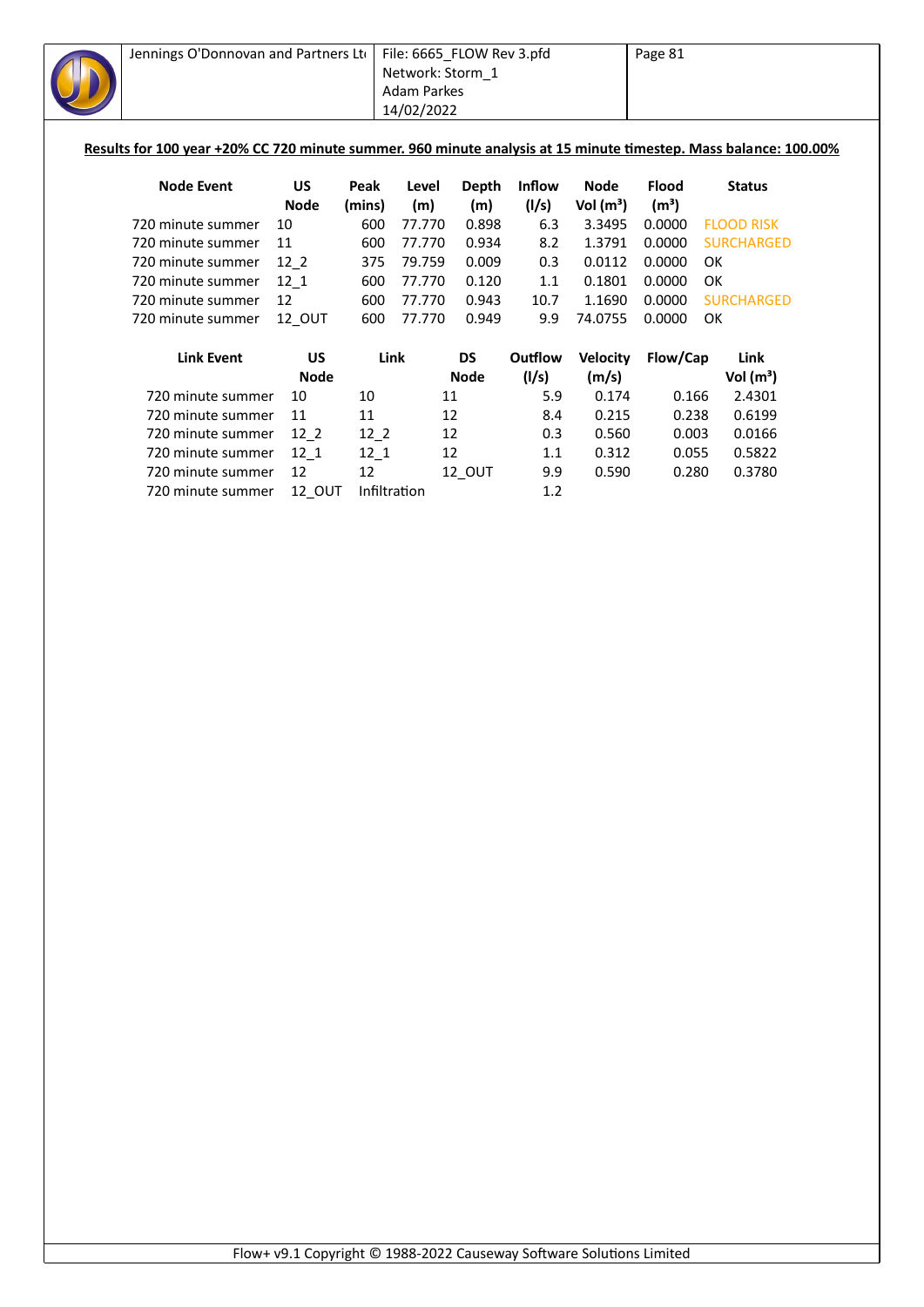| Jennings O'Donnovan and Partners Ltd                                                                              |             |              |                    | File: 6665_FLOW Rev 3.pfd |               |                 | Page 82           |    |                   |  |
|-------------------------------------------------------------------------------------------------------------------|-------------|--------------|--------------------|---------------------------|---------------|-----------------|-------------------|----|-------------------|--|
|                                                                                                                   |             |              | Network: Storm 1   |                           |               |                 |                   |    |                   |  |
|                                                                                                                   |             |              | <b>Adam Parkes</b> |                           |               |                 |                   |    |                   |  |
|                                                                                                                   |             |              | 14/02/2022         |                           |               |                 |                   |    |                   |  |
|                                                                                                                   |             |              |                    |                           |               |                 |                   |    |                   |  |
| Results for 100 year +20% CC 960 minute summer. 1200 minute analysis at 15 minute timestep. Mass balance: 100.00% |             |              |                    |                           |               |                 |                   |    |                   |  |
|                                                                                                                   |             |              |                    |                           |               |                 |                   |    |                   |  |
| <b>Node Event</b>                                                                                                 | <b>US</b>   | Peak         | Level              | <b>Depth</b>              | <b>Inflow</b> | <b>Node</b>     | <b>Flood</b>      |    | <b>Status</b>     |  |
|                                                                                                                   | <b>Node</b> | (mins)       | (m)                | (m)                       | (1/s)         | Vol $(m^3)$     | (m <sup>3</sup> ) |    |                   |  |
| 960 minute summer                                                                                                 | 10          | 735          | 77.772             | 0.900                     | 5.3           | 3.3577          | 0.0000            |    | <b>FLOOD RISK</b> |  |
| 960 minute summer                                                                                                 | 11          | 735          | 77.772             | 0.936                     | 6.9           | 1.3824          | 0.0000            |    | <b>SURCHARGED</b> |  |
| 960 minute summer                                                                                                 | $12-2$      | 465          | 79.758             | 0.008                     | 0.2           | 0.0093          | 0.0000            | OK |                   |  |
| 960 minute summer                                                                                                 | 12 1        | 735          | 77.772             | 0.122                     | 0.9           | 0.1834          | 0.0000            | OK |                   |  |
| 960 minute summer                                                                                                 | 12          | 735          | 77.772             | 0.945                     | 8.1           | 1.1717          | 0.0000            |    | <b>SURCHARGED</b> |  |
| 960 minute summer                                                                                                 | 12_OUT      | 735          | 77.772             | 0.951                     | 9.1           | 74.2474         | 0.0000            | OK |                   |  |
|                                                                                                                   |             |              |                    |                           |               |                 |                   |    |                   |  |
| <b>Link Event</b>                                                                                                 | <b>US</b>   | Link         |                    | <b>DS</b>                 | Outflow       | <b>Velocity</b> | Flow/Cap          |    | Link              |  |
|                                                                                                                   | <b>Node</b> |              |                    | <b>Node</b>               | (1/s)         | (m/s)           |                   |    | Vol $(m^3)$       |  |
| 960 minute summer                                                                                                 | 10          | 10           |                    | 11                        | 5.0           | 0.159           | 0.142             |    | 2.4301            |  |
| 960 minute summer                                                                                                 | 11          | 11           |                    | 12                        | 6.3           | 0.203           | 0.178             |    | 0.6199            |  |
| 960 minute summer                                                                                                 | $12-2$      | $12-2$       |                    | 12                        | 0.2           | 0.498           | 0.002             |    | 0.0124            |  |
| 960 minute summer                                                                                                 | $12_{1}$    | $12-1$       |                    | 12                        | 0.9           | 0.293           | 0.045             |    | 0.5932            |  |
| 960 minute summer                                                                                                 | 12          | 12           |                    | 12_OUT                    | 9.1           | 0.550           | 0.256             |    | 0.3780            |  |
| 960 minute summer                                                                                                 | 12 OUT      | Infiltration |                    |                           | 1.2           |                 |                   |    |                   |  |
|                                                                                                                   |             |              |                    |                           |               |                 |                   |    |                   |  |